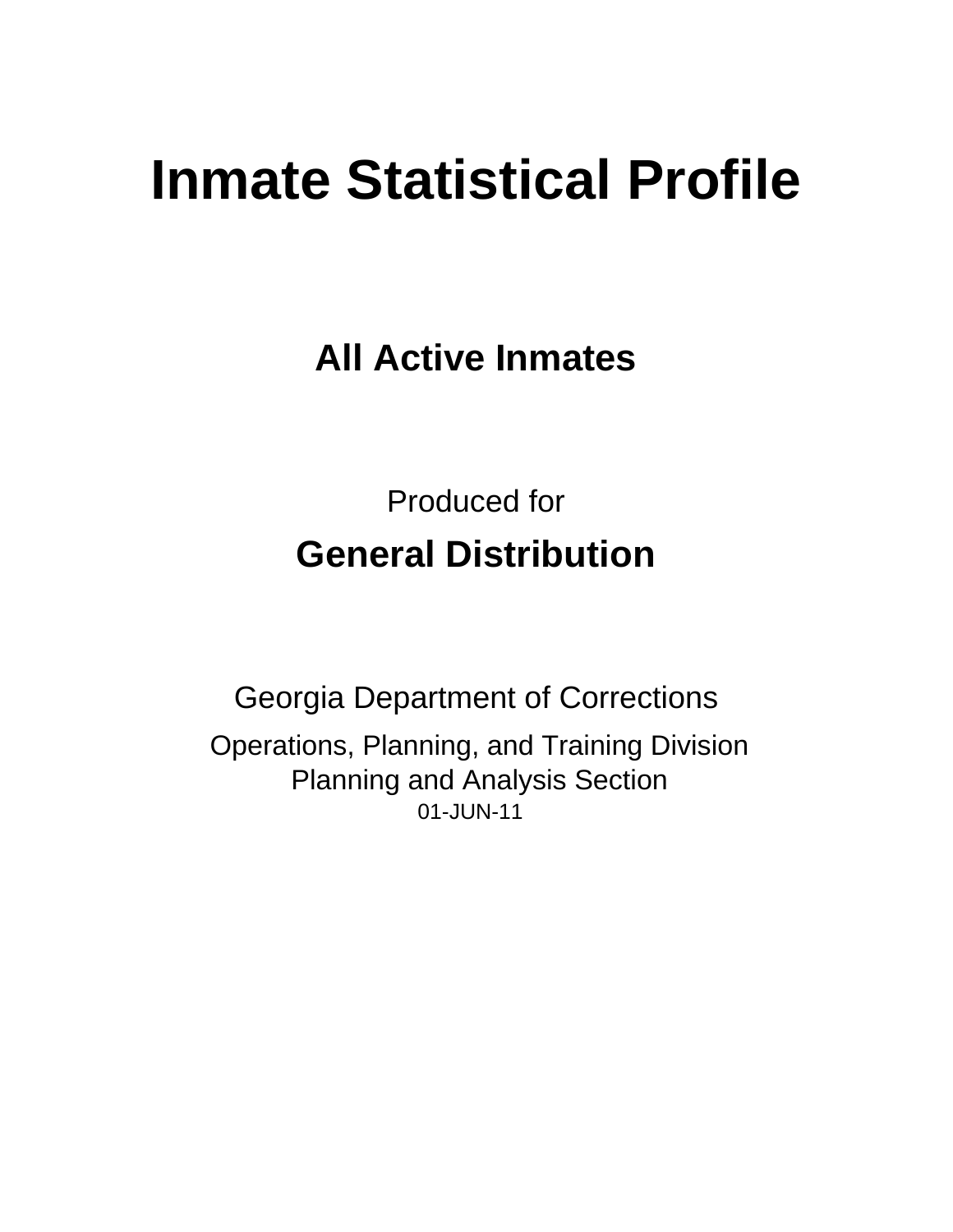# Inmate Statistical Profile 01-JUN-11

Contents

**All Active Inmates** 

Produced for General Distribution

# **Table of Contents**

| <b>Demographic information</b>                                       |
|----------------------------------------------------------------------|
| 5 Current age, broken out in ten year age groups                     |
| 6 Race group                                                         |
| 7 Marital status, self-reported at entry to prison                   |
| 8 Number of children, self-reported at entry to prison               |
| 9 Religious affiliation, self-reported at entry to prison            |
| 10 Home county - self-reported at entry to prison                    |
| 15 Socioeconomic class, self-reported at entry to prison             |
| 16 Environment to age 16, self-reported at entry to prison           |
| 17 Guardian status to age 16, self-reported at entry to prison       |
| 18 Employment status before prison, self-reported at entry to prison |
| 19 Age at admission                                                  |
| 21 Height, measured at entry to prison                               |
| 22 Weight, measured at entry to prison                               |
| 24 Military service                                                  |
| <b>Correctional information</b>                                      |
| 25 Type of admission to prison                                       |
| 26 Current / last security status                                    |
| 27 Current / last institution type                                   |
| 28 Institution type - transitional centers                           |
| 29 Institution type - mental hospitals                               |
| 30 Institution type - county prisons                                 |
| 31 Institution type - state prisons                                  |
| 33 Institution type - private prisons                                |
| 34 Institution type - prison annexes                                 |
| 35 Institution type - pre-release centers                            |
| 36 Institution type - inmate boot camp                               |
| 37 Number of disciplinary reports                                    |
| 38 Number of transfers                                               |
| 39 Number of escapes                                                 |
| 41 Probable future release type of still active inmates              |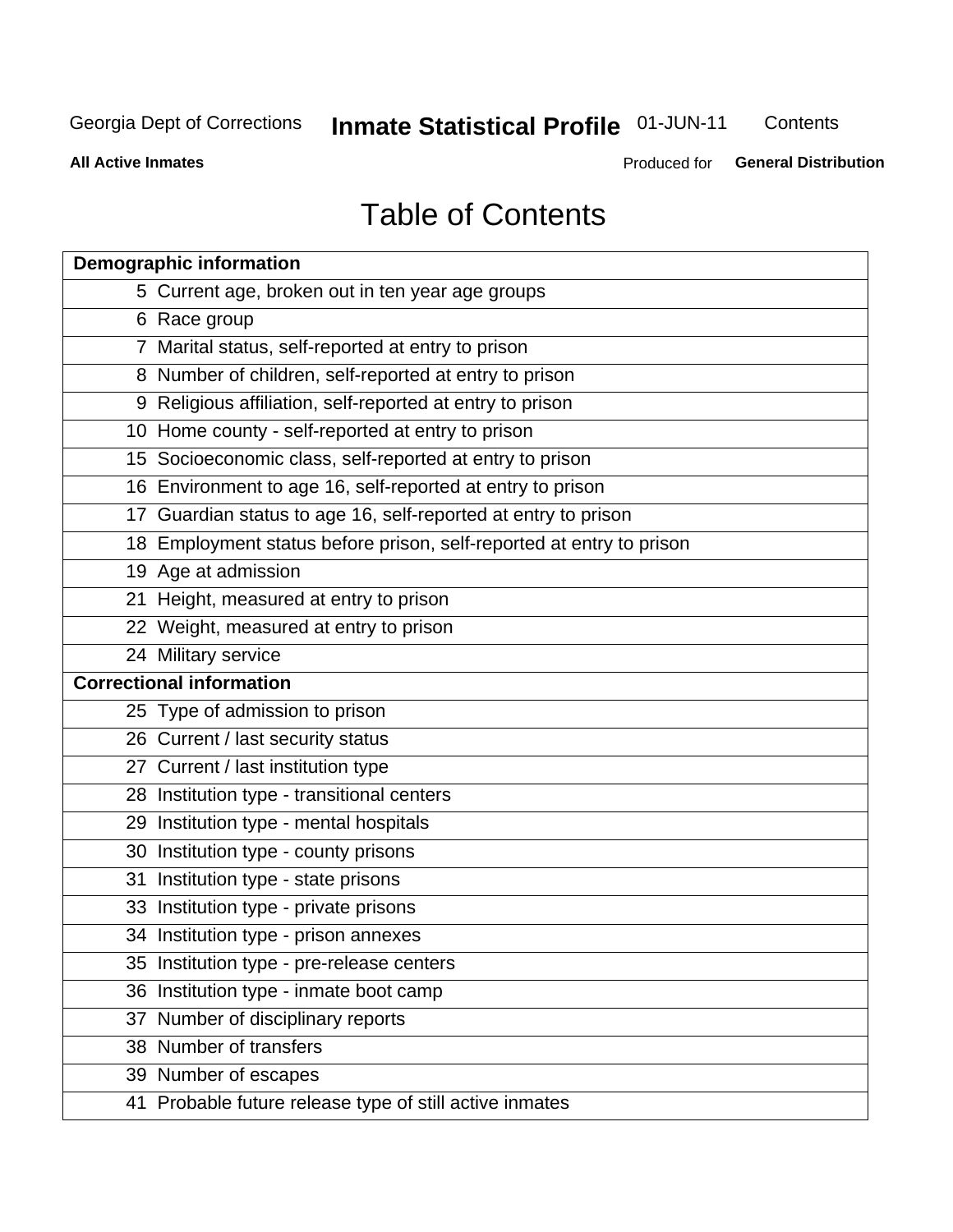# **Inmate Statistical Profile 01-JUN-11**

Contents

**All Active Inmates** 

Produced for **General Distribution** 

# **Table of Contents**

| <b>Correctional information</b>                                  |
|------------------------------------------------------------------|
| 42 Time served in current (or last) institution                  |
| Educational, psychological and physical information              |
| 40 Culture fair IQ scores                                        |
| 43 Highest grade level attained                                  |
| 44 Culture fair IQ scores                                        |
| 45 Wide Range Achievement Test (WRAT) reading score              |
| 46 Wide Range Achievement Test (WRAT) math score                 |
| 47 Wide Range Achievement Test (WRAT) spelling score             |
| 48 Scope of substance abuse - summary                            |
| 49 Scope of substance abuse - detail                             |
| 50 Current / last mental health treatment level                  |
| 51 PULHESDWIT medical scale - 'P' overall condition ('P'hysical) |
| 52 PULHESDWIT medical scale - 'U' upper body                     |
| 53 PULHESDWIT medical scale - 'L' lower body                     |
| 54 PULHESDWIT medical scale - 'H' hearing                        |
| 55 PULHESDWIT medical scale - 'E' vision                         |
| 56 PULHESDWIT medical scale -'S' psychiatric                     |
| 57 PULHESDWIT medical scale - 'D' dental                         |
| 58 PULHESDWIT medical scale - 'W' work ability                   |
| 59 PULHESDWIT medical scale - 'I' impairment                     |
| 60 PULHESDWIT medical scale - 'T' transportability               |
| 61 Criminality in family, self-reported                          |
| 62 Alcoholism in family, self-reported                           |
| 63 Drug abuse in family, self-reported                           |
| 64 Subjected to frequent beatings, self-reported                 |
| 65 Father absent during inmate's childhood                       |
| 66 Mother absent during inmate's childhood                       |
| Inmate diagnosed as manipulative<br>67                           |
| 68 Inmate diagnosed as assaultive                                |
| <b>Crimes and criminal history information</b>                   |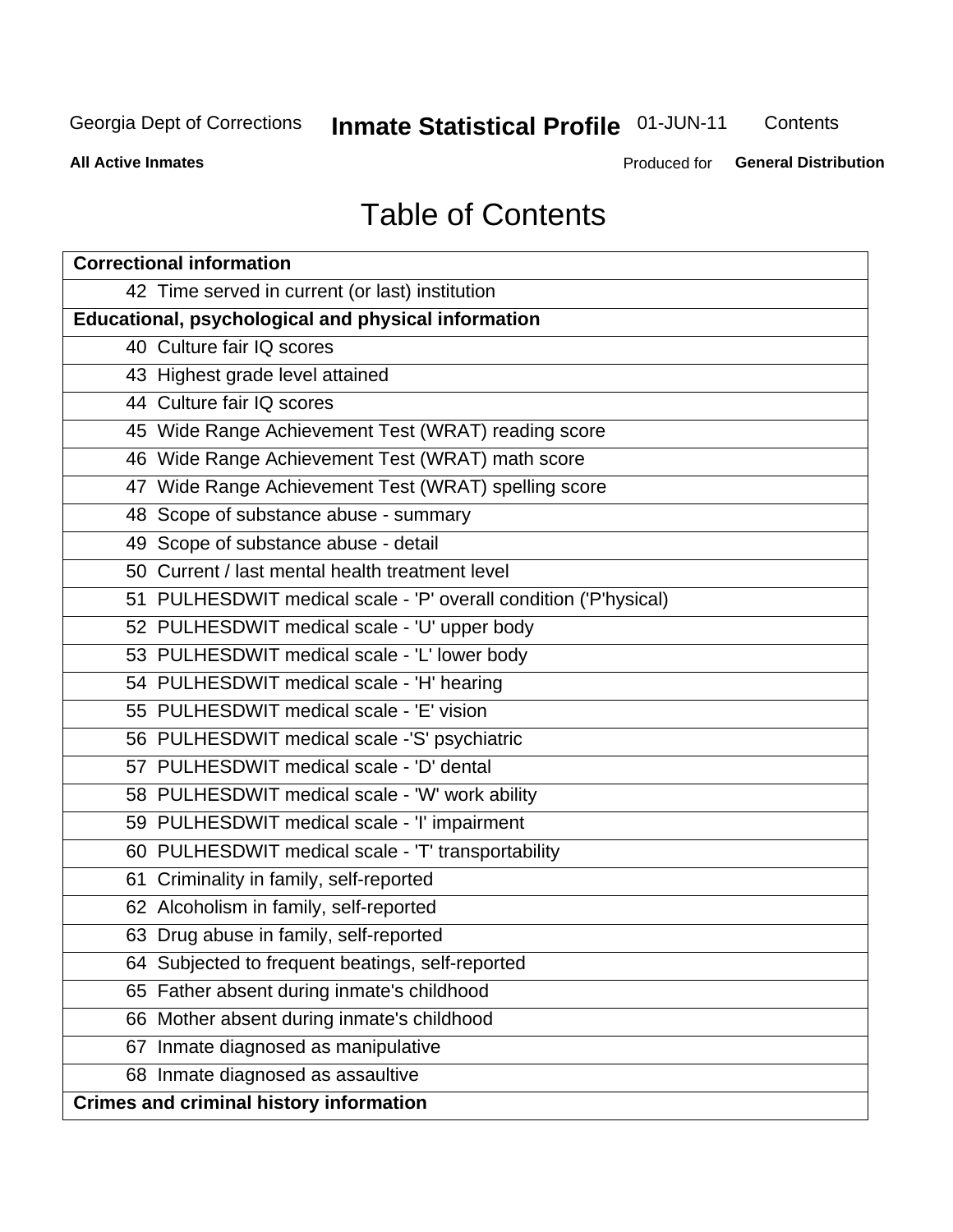# Inmate Statistical Profile 01-JUN-11

Contents

**All Active Inmates** 

Produced for General Distribution

# **Table of Contents**

| <b>Crimes and criminal history information</b>                 |
|----------------------------------------------------------------|
| 69 Number of prior Georgia incarcerations                      |
| 70 Prison sentence in years                                    |
| 71 Primary offense, broken out into felonies vs misdemeanors   |
| 72 Primary offense, broken out into six broad crime categories |
| 73 Primary offense, detailed offense code                      |
| 81 County of conviction of primary offense                     |
| 86 Circuit of conviction of primary offense                    |
| 88 Years served (jail + prison) in this incarceration          |
| <b>Medical information</b>                                     |
| 89 Results of most recent HIV test                             |
| 90 Results of most recent tuberculosis test                    |
| 91 Results of most recent syphilis test                        |
| 92 Results of most recent Hepatitis-C test                     |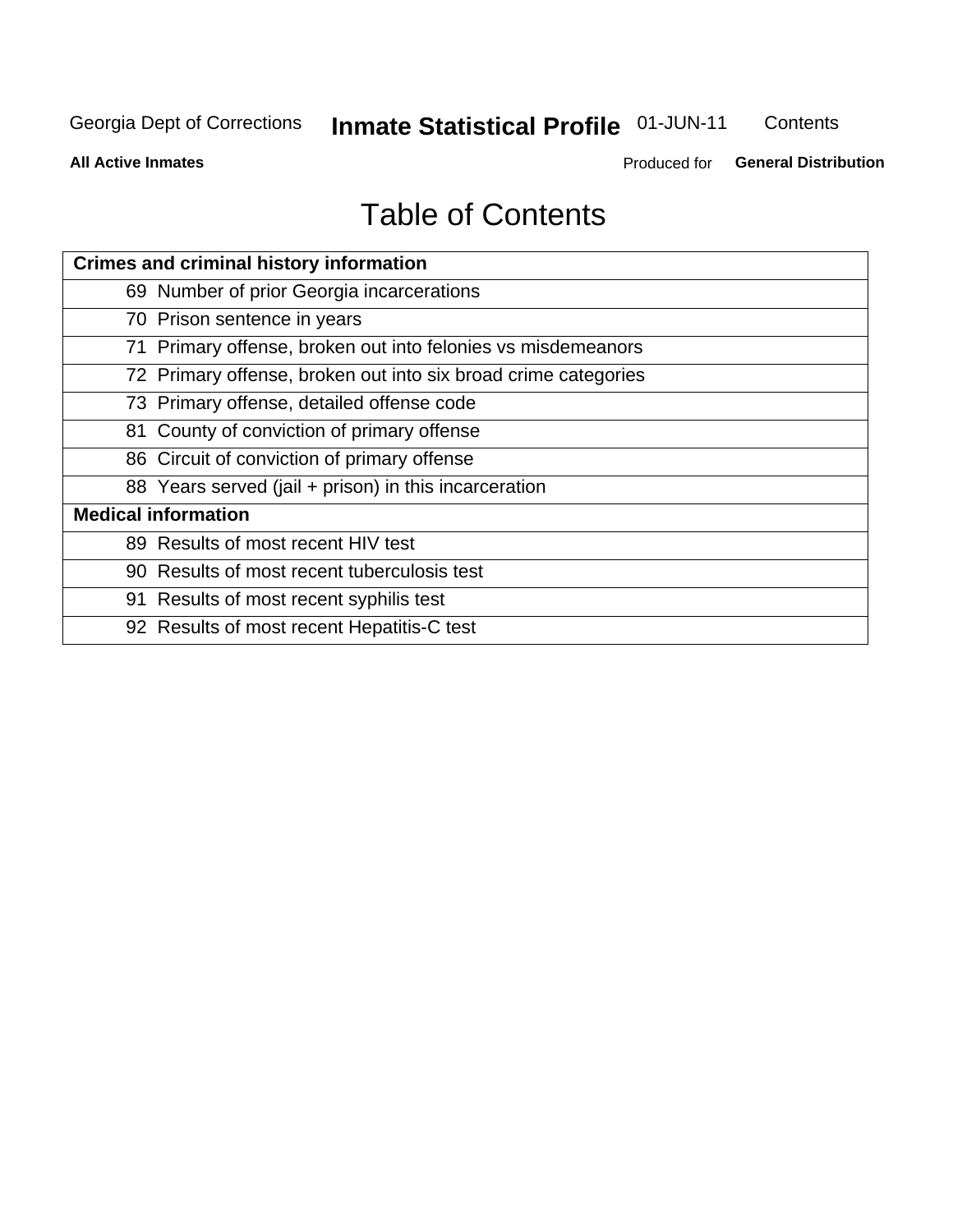### **All Active Inmates**

### Produced for General Distribution

# Current age, broken out in ten-year age groups

COL % - percent each COUNT is of its particular column

|                            |              | <b>Male</b> |        |              | <b>Female</b> |       |              | <b>Total</b>  |
|----------------------------|--------------|-------------|--------|--------------|---------------|-------|--------------|---------------|
| <b>Current Age</b>         | <b>Count</b> | Col %       | Row %  | <b>Count</b> | Col %         | Row % | <b>Total</b> | Col %         |
| <b>Teens (1-19)</b>        | 1,026        | 2.08%       | 97.25% | 29           | 0.81%         | 2.75% | 1,055        | 2.00%         |
| <b>Twenties (20-29)</b>    | 15,208       | 30.90%      | 93.82% | 1,001        | 27.91%        | 6.18% | 16,209       | 30.70%        |
| <b>Thirties (30-39)</b>    | 14,495       | 29.45%      | 92.50% | 1,175        | 32.76%        | 7.50% |              | 15,670 29.68% |
| <b>Forties (40-49)</b>     | 10,933       | 22.22%      | 91.87% | 968          | 26.99%        | 8.13% | 11,901       | 22.54%        |
| <b>Fifties (50-59)</b>     | 5,858        | 11.90%      | 94.50% | 341          | 9.51%         | 5.50% | 6,199        | 11.74%        |
| <b>Sixties (60-69)</b>     | 1,445        | 2.94%       | 96.27% | 56           | 1.56%         | 3.73% | 1,501        | 2.84%         |
| Seventy $+$ (70 and above) | 248          | 0.50%       | 93.58% | 17           | 0.47%         | 6.42% | 265          | 0.50%         |
| <b>Total Reported</b>      | 49,213       | 100%        | 93.21% | 3,587        | 100%          | 6.79% | 52,800       | 100%          |

| <b>Not Repo</b><br><b>Enorted</b> |        |       |        |
|-----------------------------------|--------|-------|--------|
| Total                             | 49,213 | 3,587 | 52,800 |

| <b>Mean</b><br>(average)       | 36.54    | 36.71 | 36.55 |
|--------------------------------|----------|-------|-------|
| Median (middle)                | つん<br>vu | 36    | 35    |
| <b>Mode</b><br>(most frequent) |          | ◡▵    |       |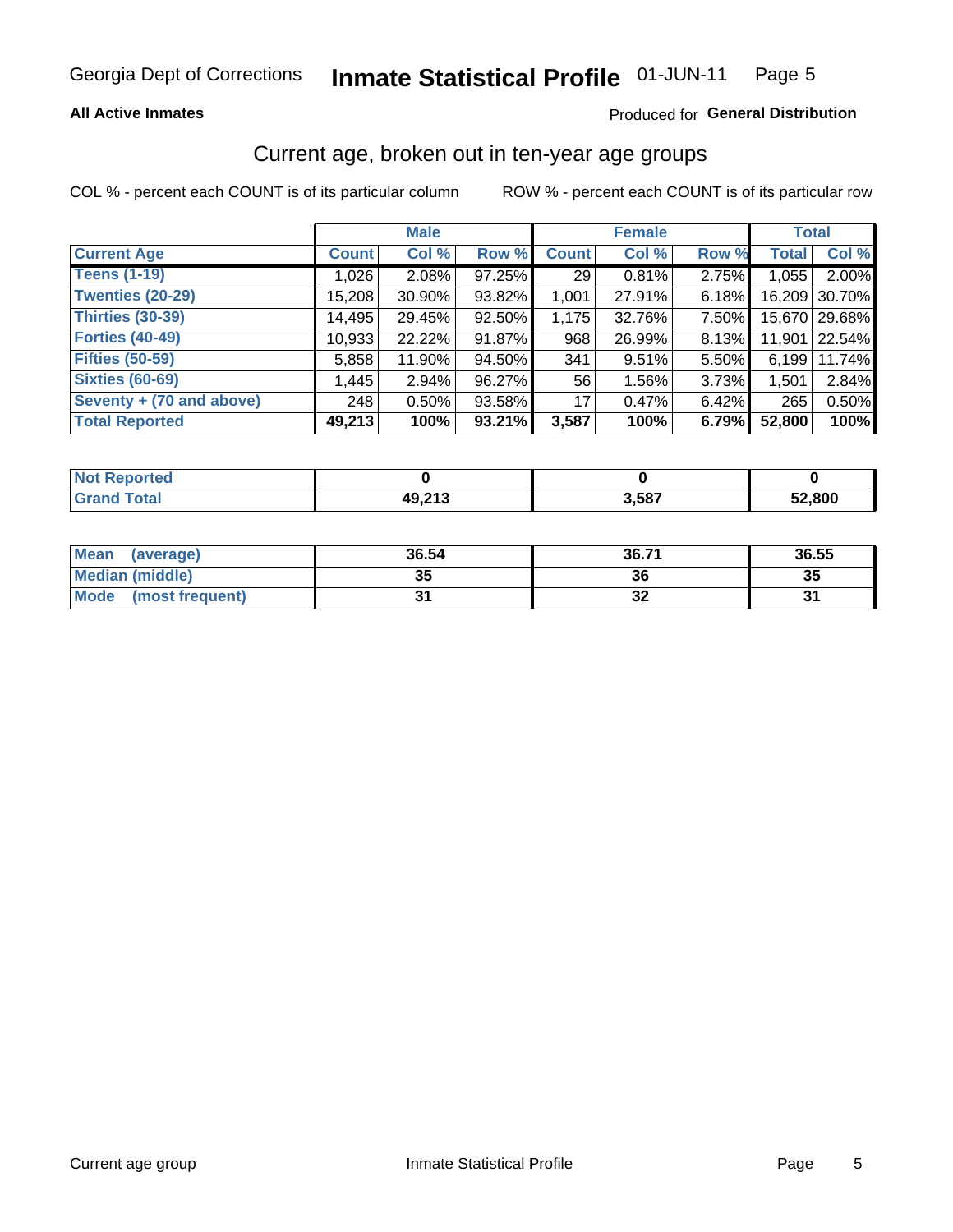#### Inmate Statistical Profile 01-JUN-11 Page 6

### **All Active Inmates**

### **Produced for General Distribution**

# Race group

COL % - percent each COUNT is of its particular column

|              |                        |              | <b>Male</b> |             |       | <b>Female</b> |         |              | <b>Total</b> |
|--------------|------------------------|--------------|-------------|-------------|-------|---------------|---------|--------------|--------------|
|              | <b>Race Group</b>      | <b>Count</b> | Col %       | Row % Count |       | Col %         | Row %   | <b>Total</b> | Col %        |
|              | <b>White</b>           | 15,659       | 31.82%      | 89.34%      | .869  | 52.10%        | 10.66%  | 17,528       | 33.20%       |
| $\mathbf{2}$ | <b>Black</b>           | 31,135       | 63.27%      | 95.03%      | .630  | 45.44%        | 4.97%   | 32,765       | 62.05%       |
| 5.           | <b>Other</b>           | 49           | .10%        | 92.45%      | 4     | $.11\%$       | 7.55%   | 53           | .10%         |
| 6            | <b>Asian</b>           | 119          | .24%        | 97.54%      | 3     | $.08\%$       | 2.46%   | 122          | .23%         |
| 10           | <b>Hispanic</b>        | 2,222        | 4.52%       | 96.69%      | 76    | 2.12%         | 3.31%   | 2,298        | 4.35%        |
| $12 \,$      | <b>Native American</b> | 29           | $.06\%$     | 87.88%      | 4     | .11%          | 12.12%  | 33           | .06%         |
| 13           | <b>Native Hawaiian</b> |              |             |             |       | .03%          | 100.00% |              | .01%         |
|              | <b>Total Reported</b>  | 49,213       | 100%        | 93.21%      | 3,587 | 100%          | 6.79%   | 52,800       | 100%         |

| Reported<br>∣ N∩t |        |       |        |
|-------------------|--------|-------|--------|
| Total<br>"Granu   | 49,213 | 3.587 | 52,800 |

| <b>Mode</b><br>.<br>. . | DIACK | White | חטוע |
|-------------------------|-------|-------|------|
|                         |       |       |      |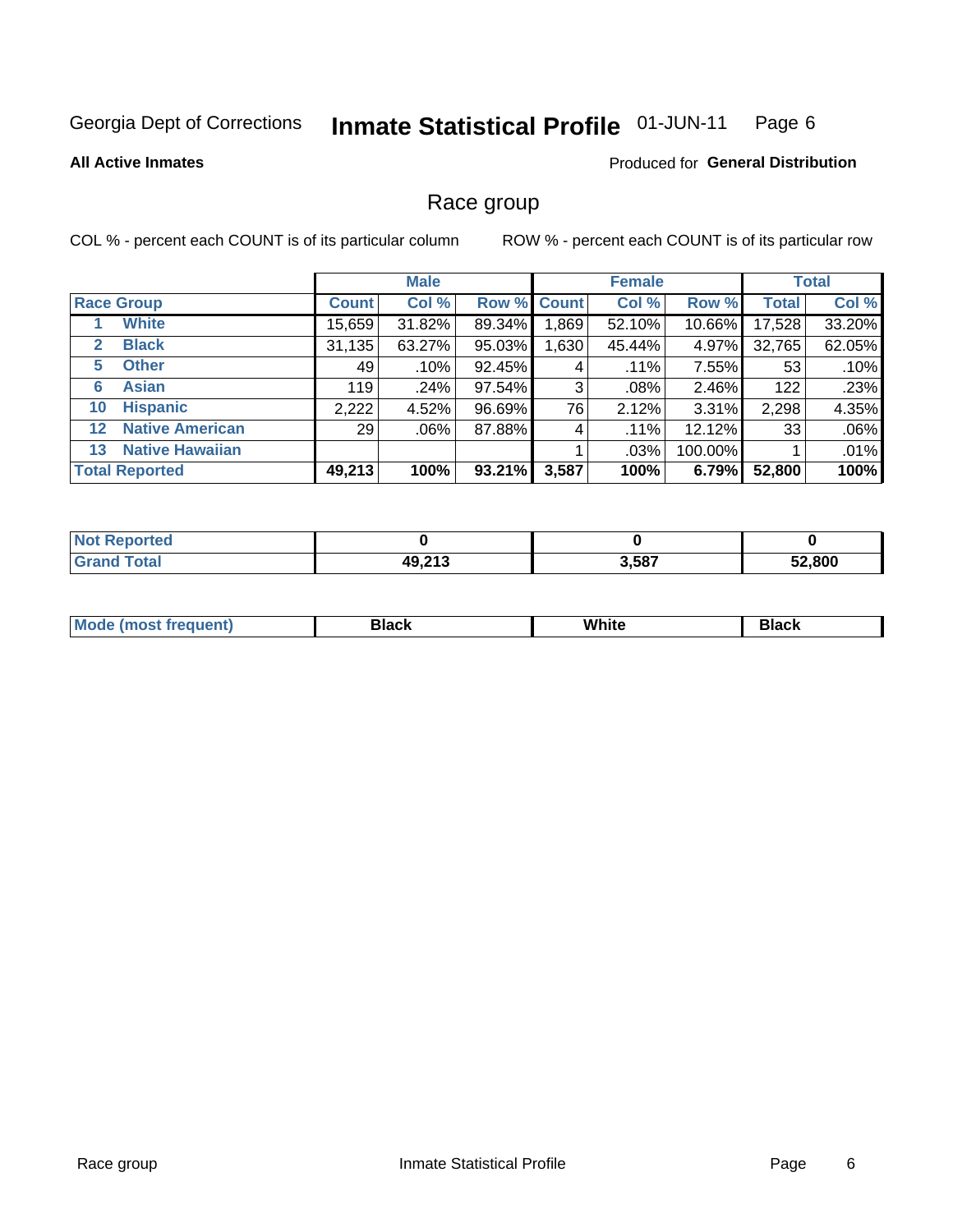#### Inmate Statistical Profile 01-JUN-11 Page 7

**All Active Inmates** 

### Produced for General Distribution

# Marital status, self-reported at entry to prison

COL % - percent each COUNT is of its particular column

|                            |              | <b>Male</b> |        |              | <b>Female</b> |        |              | <b>Total</b> |
|----------------------------|--------------|-------------|--------|--------------|---------------|--------|--------------|--------------|
| <b>Marital Status</b>      | <b>Count</b> | Col %       | Row %  | <b>Count</b> | Col %         | Row %  | <b>Total</b> | Col %        |
| <b>Unknown</b><br>$\bf{0}$ | 204          | .41%        | 89.47% | 24           | .67%          | 10.53% | 228          | .43%         |
| <b>Divorced</b><br>D       | 4,807        | $9.77\%$    | 88.58% | 620          | 17.28%        | 11.42% | 5,427        | 10.28%       |
| <b>Married</b><br>М        | 6,531        | 13.27%      | 91.62% | 597          | 16.64%        | 8.38%  | 7,128        | 13.50%       |
| <b>S</b> Separated         | 1,699        | 3.45%       | 84.53% | 311          | 8.67%         | 15.47% | 2,010        | 3.81%        |
| <b>Unmarried</b><br>U      | 35,507       | 72.15%      | 94.91% | 1,903        | 53.05%        | 5.09%  | 37,410       | 70.85%       |
| <b>Widow</b><br>W          | 465          | $.94\%$     | 77.89% | 132          | 3.68%         | 22.11% | 597          | 1.13%        |
| <b>Total Reported</b>      | 49,213       | 100%        | 93.21% | 3,587        | 100%          | 6.79%  | 52,800       | 100%         |

| orteo.<br><b>NOT</b> |                 |       |        |
|----------------------|-----------------|-------|--------|
| Gr<                  | n nan<br>49,213 | 3,587 | 52.800 |

|--|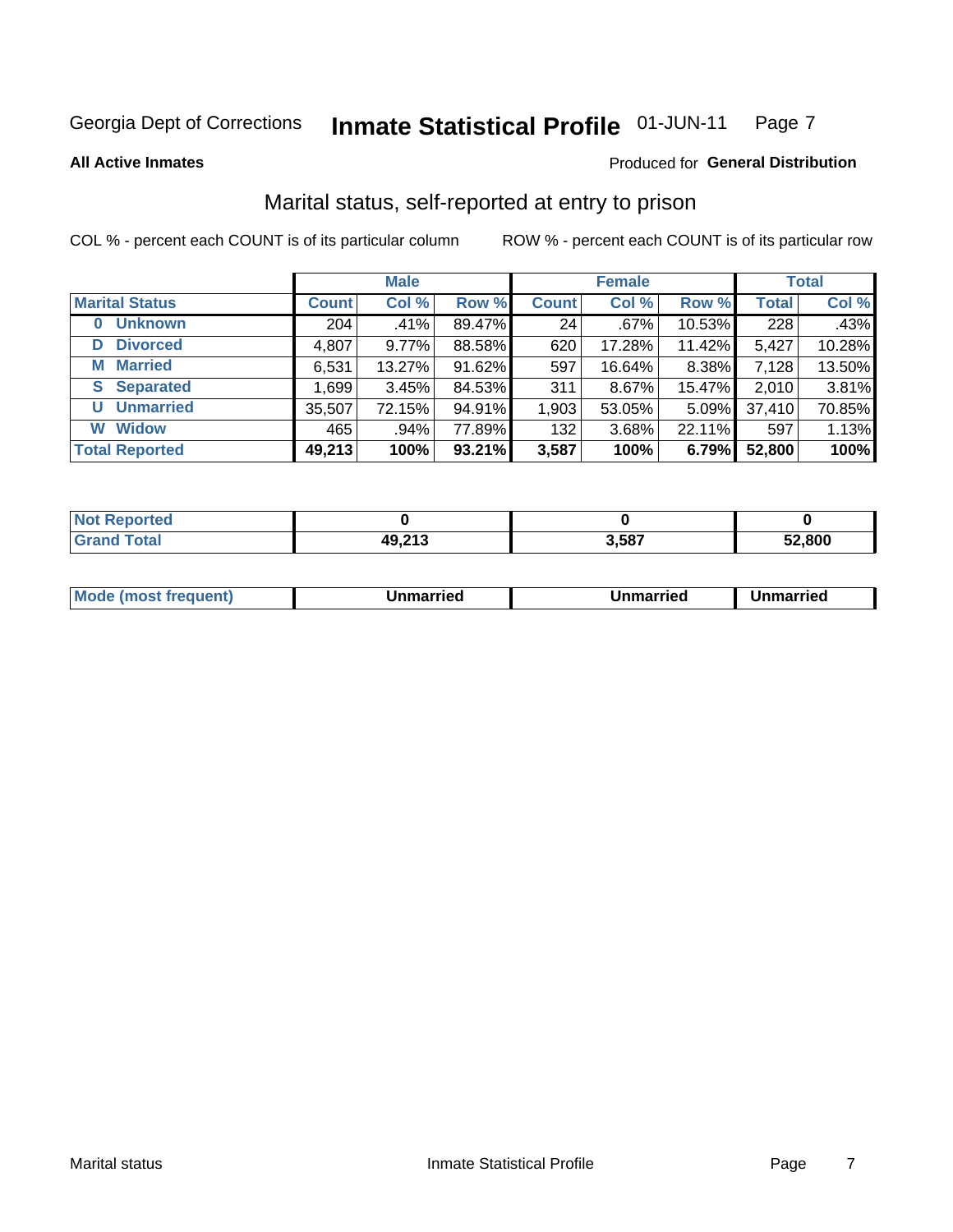#### Inmate Statistical Profile 01-JUN-11 Page 8

**All Active Inmates** 

### Produced for General Distribution

# Number of children, self reported at entry to prison

COL % - percent each COUNT is of its particular column

ROW % - percent each COUNT is of its particular row

|                           |              | <b>Male</b> |        |              | <b>Female</b> |        | <b>Total</b> |        |
|---------------------------|--------------|-------------|--------|--------------|---------------|--------|--------------|--------|
| <b>Number of Children</b> | <b>Count</b> | Col %       | Row %  | <b>Count</b> | Col %         | Row %  | <b>Total</b> | Col %  |
| $\bf{0}$                  | 20,347       | 41.57%      | 94.65% | 1,149        | 32.06%        | 5.35%  | 21,496       | 40.93% |
|                           | 11,093       | 22.67%      | 94.18% | 685          | 19.11%        | 5.82%  | 11,778       | 22.42% |
| $\overline{2}$            | 7,972        | 16.29%      | 91.12% | 777          | 21.68%        | 8.88%  | 8,749        | 16.66% |
| 3                         | 4,791        | 9.79%       | 89.90% | 538          | 15.01%        | 10.10% | 5,329        | 10.15% |
| 4                         | 2,370        | 4.84%       | 90.60% | 246          | 6.86%         | 9.40%  | 2,616        | 4.98%  |
| 5                         | 1,179        | 2.41%       | 92.54% | 95           | 2.65%         | 7.46%  | 1,274        | 2.43%  |
| 6                         | 570          | 1.16%       | 92.08% | 49           | 1.37%         | 7.92%  | 619          | 1.18%  |
| 7                         | 267          | 0.55%       | 92.07% | 23           | 0.64%         | 7.93%  | 290          | 0.55%  |
| 8                         | 134          | 0.27%       | 95.04% | 7            | 0.20%         | 4.96%  | 141          | 0.27%  |
| $\boldsymbol{9}$          | 86           | 0.18%       | 95.56% | 4            | 0.11%         | 4.44%  | 90           | 0.17%  |
| 10                        | 59           | 0.12%       | 88.06% | 8            | 0.22%         | 11.94% | 67           | 0.13%  |
| Over 10                   | 73           | 0.15%       | 96.05% | 3            | 0.08%         | 3.95%  | 76           | 0.14%  |
| <b>Total Reported</b>     | 48,941       | 100%        | 93.18% | 3,584        | 100%          | 6.82%  | 52,525       | 100.0% |

|      | $\sim$<br>---       |       | 27F<br>21 J<br>$\sim$ |
|------|---------------------|-------|-----------------------|
| υιαι | 10.212<br>.<br>$-1$ | 3,587 | 52,800                |

| <b>Mean</b><br>(average) | 1.34 | 1.67 | 1.36 |
|--------------------------|------|------|------|
| Median (middle)          |      |      |      |
| Mode (most frequent)     |      |      |      |

Number of children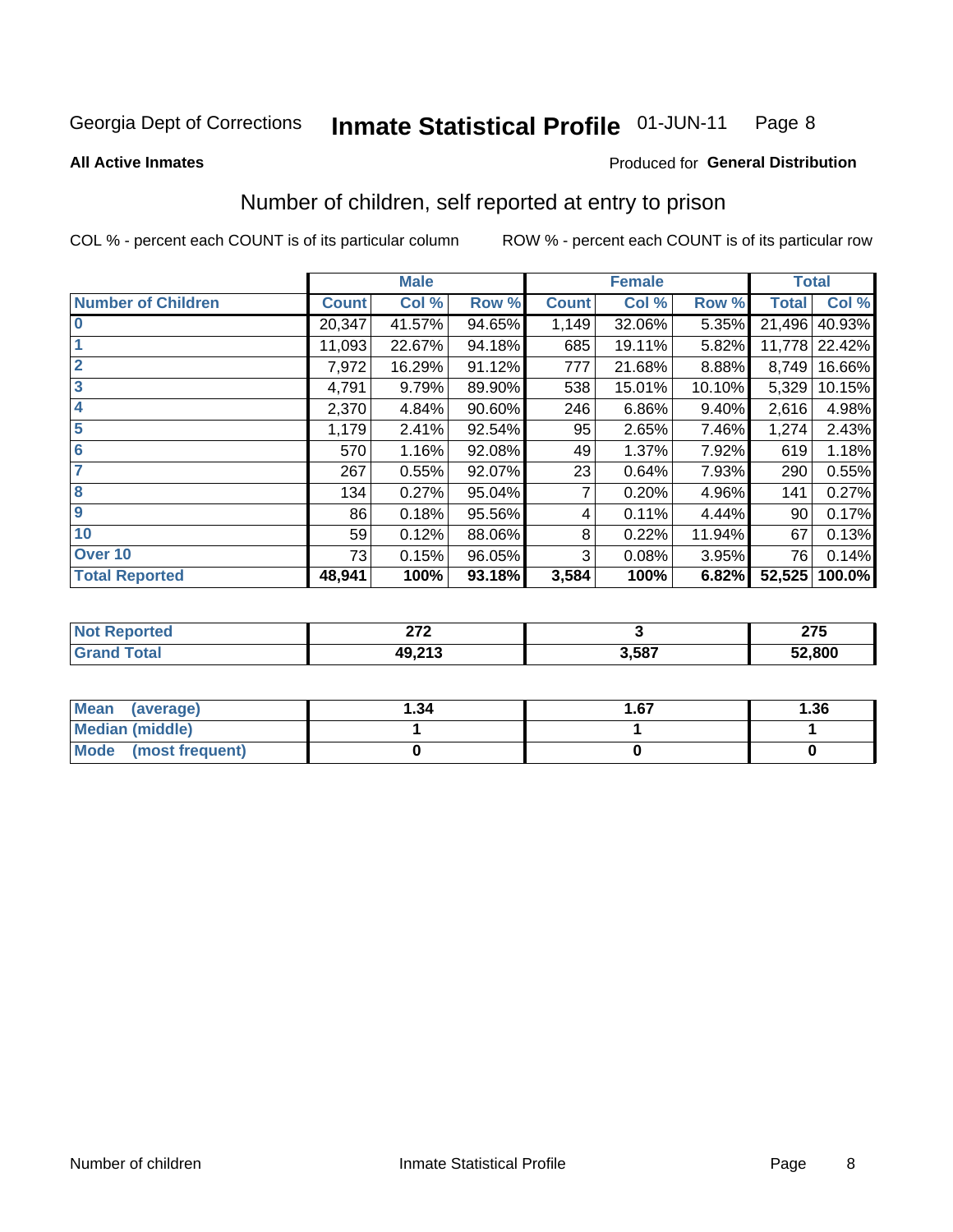#### **Inmate Statistical Profile 01-JUN-11** Page 9

### **All Active Inmates**

### Produced for General Distribution

# Religious affiliation, self-reported at entry to prison

COL % - percent each COUNT is of its particular column

|                  |                              |              | <b>Male</b> |         |                 | <b>Female</b>             |        |              | <b>Total</b> |
|------------------|------------------------------|--------------|-------------|---------|-----------------|---------------------------|--------|--------------|--------------|
|                  | <b>Religious Affiliation</b> | <b>Count</b> | Col %       | Row %   | <b>Count</b>    | $\overline{\text{Col}}$ % | Row %  | <b>Total</b> | Col %        |
| 1                | <b>Islam</b>                 | 1,276        | 3.86%       | 97.93%  | $\overline{27}$ | .98%                      | 2.07%  | 1,303        | 3.63%        |
| $\overline{2}$   | <b>Catholic</b>              | 1,761        | 5.32%       | 91.39%  | 166             | 6.00%                     | 8.61%  | 1,927        | 5.38%        |
| 3                | <b>Baptist</b>               | 15,746       | 47.59%      | 90.03%  | 1,743           | 63.04%                    | 9.97%  | 17,489       | 48.78%       |
| 4                | <b>Methodist</b>             | 657          | 1.99%       | 87.83%  | 91              | 3.29%                     | 12.17% | 748          | 2.09%        |
| 5                | <b>EpiscopIn</b>             | 48           | .15%        | 92.31%  | 4               | .14%                      | 7.69%  | 52           | .15%         |
| $6\phantom{a}$   | <b>Presbytrn</b>             | 91           | .28%        | 88.35%  | 12              | .43%                      | 11.65% | 103          | .29%         |
| 7                | <b>Chc Of God</b>            | 463          | 1.40%       | 81.23%  | 107             | 3.87%                     | 18.77% | 570          | 1.59%        |
| 8                | <b>Holiness</b>              | 1,078        | 3.26%       | 82.73%  | 225             | 8.14%                     | 17.27% | 1,303        | 3.63%        |
| $\boldsymbol{9}$ | <b>Jewish</b>                | 41           | .12%        | 95.35%  | 2               | .07%                      | 4.65%  | 43           | .12%         |
| 10               | <b>Anglican</b>              | 10           | .03%        | 90.91%  | 1               | .04%                      | 9.09%  | 11           | .03%         |
| 11               | <b>Grk Orthdx</b>            | 6            | .02%        | 75.00%  | $\overline{2}$  | .07%                      | 25.00% | 8            | .02%         |
| 12               | <b>Hindu</b>                 | 7            | .02%        | 100.00% |                 |                           |        | 7            | .02%         |
| 13               | <b>Buddhist</b>              | 44           | .13%        | 88.00%  | 6               | .22%                      | 12.00% | 50           | .14%         |
| 14               | <b>Taoist</b>                | 3            | .01%        | 100.00% |                 |                           |        | 3            | .01%         |
| 15               | <b>Shintoist</b>             | 3            | .01%        | 100.00% |                 |                           |        | 3            | .01%         |
| 16               | <b>Seven D Ad</b>            | 106          | .32%        | 89.08%  | 13              | .47%                      | 10.92% | 119          | .33%         |
| 17               | <b>Jehovah Wt</b>            | 393          | 1.19%       | 92.69%  | 31              | 1.12%                     | 7.31%  | 424          | 1.18%        |
| 18               | <b>Latr Day S</b>            | 44           | .13%        | 91.67%  | 4               | .14%                      | 8.33%  | 48           | .13%         |
| 19               | Quaker                       | 3            | .01%        | 100.00% |                 |                           |        | 3            | .01%         |
| 20               | <b>Other Prot</b>            | 5,848        | 17.68%      | 95.79%  | 257             | 9.29%                     | 4.21%  | 6,105        | 17.03%       |
| 96               | <b>None</b>                  | 5,458        | 16.50%      | 98.66%  | 74              | 2.68%                     | 1.34%  | 5,532        | 15.43%       |
|                  | <b>Total Reported</b>        | 33,086       | 100%        | 92.29%  | 2,765           | 100%                      | 7.71%  | 35,851       | 100%         |

| <b>Not Reported</b> | 16,127 | 822   | 16,949 |
|---------------------|--------|-------|--------|
| <b>Total</b>        | 49,213 | 3,587 | 52,800 |

|  |  | <b>Mode (most frequent)</b> | <b>Baptist</b> | Baptist | Baptist |
|--|--|-----------------------------|----------------|---------|---------|
|--|--|-----------------------------|----------------|---------|---------|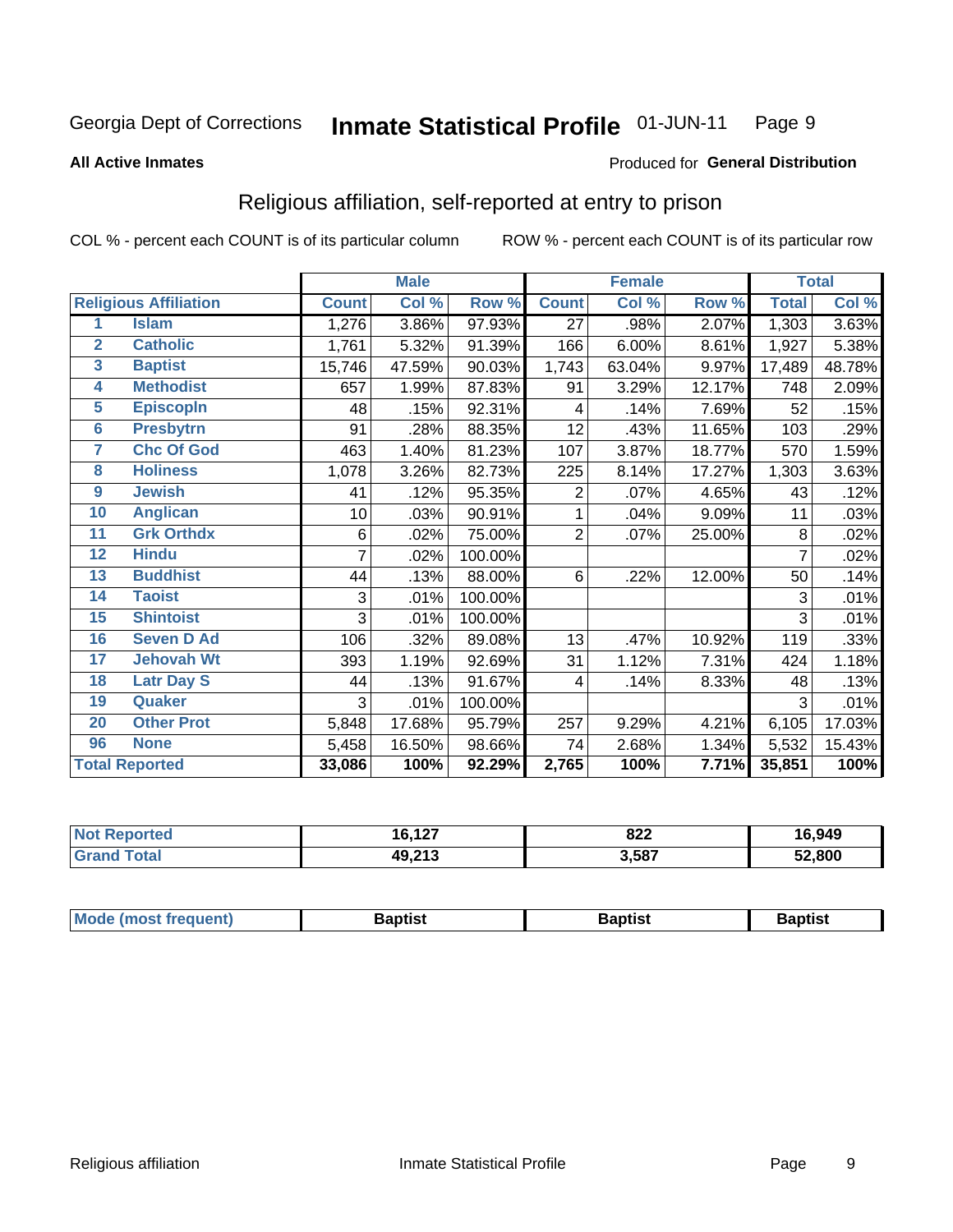#### **Inmate Statistical Profile 01-JUN-11** Page 10

### **All Active Inmates**

# Produced for General Distribution

# Home county, self-reported at entry to prison

COL % - percent each COUNT is of its particular column

|                         |                      |              | <b>Male</b> |         |                         | <b>Female</b> |        | <b>Total</b> |       |
|-------------------------|----------------------|--------------|-------------|---------|-------------------------|---------------|--------|--------------|-------|
|                         | <b>Home County</b>   | <b>Count</b> | Col %       | Row %   | <b>Count</b>            | Col %         | Row %  | <b>Total</b> | Col % |
| $\overline{\mathbf{1}}$ | <b>Appling</b>       | 117          | .26%        | 94.35%  | $\overline{7}$          | .21%          | 5.65%  | 124          | .25%  |
| $\overline{2}$          | <b>Atkinson</b>      | 41           | .09%        | 91.11%  | $\overline{\mathbf{4}}$ | .12%          | 8.89%  | 45           | .09%  |
| 3                       | <b>Bacon</b>         | 56           | .12%        | 93.33%  | $\overline{\mathbf{4}}$ | .12%          | 6.67%  | 60           | .12%  |
| 4                       | <b>Baker</b>         | 17           | .04%        | 100.00% |                         |               |        | 17           | .03%  |
| 5                       | <b>Baldwin</b>       | 221          | .49%        | 91.32%  | 21                      | .62%          | 8.68%  | 242          | .50%  |
| $6\phantom{1}6$         | <b>Banks</b>         | 47           | .10%        | 83.93%  | $\boldsymbol{9}$        | .27%          | 16.07% | 56           | .12%  |
| $\overline{7}$          | <b>Barrow</b>        | 268          | .59%        | 93.38%  | 19                      | .56%          | 6.62%  | 287          | .59%  |
| 8                       | <b>Bartow</b>        | 517          | 1.14%       | 92.16%  | 44                      | 1.30%         | 7.84%  | 561          | 1.15% |
| $\overline{9}$          | <b>Ben Hill</b>      | 195          | .43%        | 94.20%  | 12                      | .35%          | 5.80%  | 207          | .43%  |
| 10                      | <b>Berrien</b>       | 72           | .16%        | 92.31%  | $\,6$                   | .18%          | 7.69%  | 78           | .16%  |
| $\overline{11}$         | <b>Bibb</b>          | 1,160        | 2.56%       | 94.93%  | 62                      | 1.83%         | 5.07%  | 1,222        | 2.51% |
| $\overline{12}$         | <b>Bleckley</b>      | 73           | .16%        | 96.05%  | 3                       | .09%          | 3.95%  | 76           | .16%  |
| 13                      | <b>Brantley</b>      | 51           | .11%        | 89.47%  | $\,6$                   | .18%          | 10.53% | 57           | .12%  |
| $\overline{14}$         | <b>Brooks</b>        | 109          | .24%        | 94.78%  | $\,6$                   | .18%          | 5.22%  | 115          | .24%  |
| 15                      | <b>Bryan</b>         | 98           | .22%        | 94.23%  | $\,6$                   | .18%          | 5.77%  | 104          | .21%  |
| 16                      | <b>Bulloch</b>       | 337          | .74%        | 92.08%  | 29                      | .86%          | 7.92%  | 366          | .75%  |
| $\overline{17}$         | <b>Burke</b>         | 191          | .42%        | 97.45%  | 5                       | .15%          | 2.55%  | 196          | .40%  |
| 18                      | <b>Butts</b>         | 140          | .31%        | 92.72%  | 11                      | .32%          | 7.28%  | 151          | .31%  |
| 19                      | <b>Calhoun</b>       | 52           | .11%        | 98.11%  | $\mathbf{1}$            | .03%          | 1.89%  | 53           | .11%  |
| $\overline{20}$         | <b>Camden</b>        | 122          | .27%        | 93.85%  | 8                       | .24%          | 6.15%  | 130          | .27%  |
| $\overline{21}$         | <b>Candler</b>       | 95           | .21%        | 92.23%  | 8                       | .24%          | 7.77%  | 103          | .21%  |
| $\overline{22}$         | <b>Carroll</b>       | 562          | 1.24%       | 89.63%  | 65                      | 1.92%         | 10.37% | 627          | 1.29% |
| 23                      | <b>Catoosa</b>       | 220          | .49%        | 89.43%  | 26                      | .77%          | 10.57% | 246          | .51%  |
| $\overline{24}$         | <b>Charlton</b>      | 51           | .11%        | 96.23%  | $\overline{2}$          | .06%          | 3.77%  | 53           | .11%  |
| $\overline{25}$         | <b>Chatham</b>       | 2,172        | 4.80%       | 95.89%  | 93                      | 2.75%         | 4.11%  | 2,265        | 4.65% |
| 26                      | <b>Chattahoochee</b> | 23           | .05%        | 95.83%  | $\mathbf 1$             | .03%          | 4.17%  | 24           | .05%  |
| $\overline{27}$         | Chattooga            | 252          | .56%        | 91.30%  | 24                      | .71%          | 8.70%  | 276          | .57%  |
| 28                      | <b>Cherokee</b>      | 390          | .86%        | 88.84%  | 49                      | 1.45%         | 11.16% | 439          | .90%  |
| 29                      | <b>Clarke</b>        | 486          | 1.07%       | 92.75%  | 38                      | 1.12%         | 7.25%  | 524          | 1.08% |
| 30                      | <b>Clay</b>          | 44           | .10%        | 97.78%  | $\mathbf 1$             | .03%          | 2.22%  | 45           | .09%  |
| 31                      | <b>Clayton</b>       | 1,388        | 3.06%       | 92.72%  | 109                     | 3.22%         | 7.28%  | 1,497        | 3.08% |
| 32                      | <b>Clinch</b>        | 56           | .12%        | 94.92%  | 3                       | .09%          | 5.08%  | 59           | .12%  |
| 33                      | <b>Cobb</b>          | 2,072        | 4.57%       | 91.68%  | 188                     | 5.55%         | 8.32%  | 2,260        | 4.64% |
| 34                      | <b>Coffee</b>        | 236          | .52%        | 92.19%  | 20                      | .59%          | 7.81%  | 256          | .53%  |
| 35                      | <b>Colquitt</b>      | 247          | .55%        | 96.48%  | 9                       | .27%          | 3.52%  | 256          | .53%  |
| 36                      | <b>Columbia</b>      | 198          | .44%        | 92.09%  | 17                      | .50%          | 7.91%  | 215          | .44%  |
| 37                      | <b>Cook</b>          | 120          | .26%        | 93.75%  | 8                       | .24%          | 6.25%  | 128          | .26%  |
| 38                      | <b>Coweta</b>        | 428          | .94%        | 91.85%  | 38                      | 1.12%         | 8.15%  | 466          | .96%  |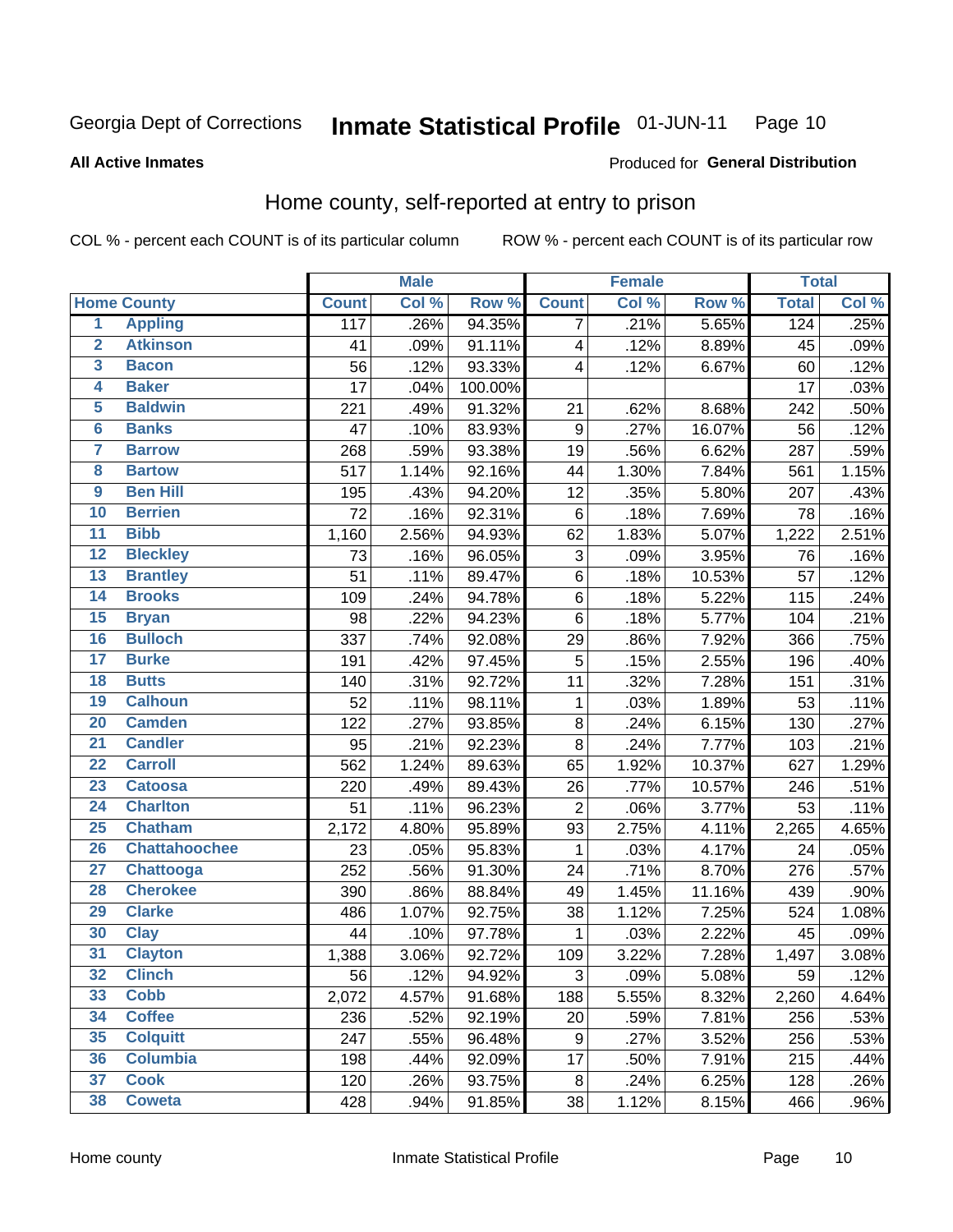#### Inmate Statistical Profile 01-JUN-11 Page 11

**All Active Inmates** 

### Produced for General Distribution

# Home county, self-reported at entry to prison

COL % - percent each COUNT is of its particular column

|                 |                    |              | <b>Male</b> |         |                         | <b>Female</b> |        | <b>Total</b> |         |
|-----------------|--------------------|--------------|-------------|---------|-------------------------|---------------|--------|--------------|---------|
|                 | <b>Home County</b> | <b>Count</b> | Col %       | Row %   | <b>Count</b>            | Col %         | Row %  | <b>Total</b> | Col %   |
| 39              | <b>Crawford</b>    | 27           | .06%        | 96.43%  | 1                       | .03%          | 3.57%  | 28           | $.06\%$ |
| 40              | <b>Crisp</b>       | 227          | .50%        | 92.65%  | 18                      | .53%          | 7.35%  | 245          | .50%    |
| 41              | <b>Dade</b>        | 71           | .16%        | 94.67%  | $\overline{\mathbf{4}}$ | .12%          | 5.33%  | 75           | .15%    |
| 42              | <b>Dawson</b>      | 87           | .19%        | 90.63%  | $\mathsf g$             | .27%          | 9.38%  | 96           | .20%    |
| 43              | <b>Decatur</b>     | 248          | .55%        | 93.58%  | $\overline{17}$         | .50%          | 6.42%  | 265          | .54%    |
| 44              | <b>Dekalb</b>      | 2,743        | 6.06%       | 94.16%  | 170                     | 5.02%         | 5.84%  | 2,913        | 5.98%   |
| 45              | <b>Dodge</b>       | 148          | .33%        | 90.80%  | 15                      | .44%          | 9.20%  | 163          | .33%    |
| 46              | <b>Dooly</b>       | 79           | .17%        | 90.80%  | 8                       | .24%          | 9.20%  | 87           | .18%    |
| 47              | <b>Dougherty</b>   | 886          | 1.96%       | 94.06%  | 56                      | 1.65%         | 5.94%  | 942          | 1.94%   |
| 48              | <b>Douglas</b>     | 617          | 1.36%       | 89.94%  | 69                      | 2.04%         | 10.06% | 686          | 1.41%   |
| 49              | <b>Early</b>       | 79           | .17%        | 94.05%  | 5                       | .15%          | 5.95%  | 84           | .17%    |
| 50              | <b>Echols</b>      | 10           | .02%        | 100.00% |                         |               |        | 10           | .02%    |
| $\overline{51}$ | <b>Effingham</b>   | 146          | .32%        | 90.68%  | 15                      | .44%          | 9.32%  | 161          | .33%    |
| 52              | <b>Elbert</b>      | 136          | .30%        | 93.79%  | $\mathsf g$             | .27%          | 6.21%  | 145          | .30%    |
| 53              | <b>Emanuel</b>     | 156          | .34%        | 91.76%  | 14                      | .41%          | 8.24%  | 170          | .35%    |
| 54              | <b>Evans</b>       | 77           | .17%        | 93.90%  | 5                       | .15%          | 6.10%  | 82           | .17%    |
| 55              | <b>Fannin</b>      | 81           | .18%        | 89.01%  | 10                      | .30%          | 10.99% | 91           | .19%    |
| 56              | <b>Fayette</b>     | 154          | .34%        | 90.06%  | 17                      | .50%          | 9.94%  | 171          | .35%    |
| $\overline{57}$ | <b>Floyd</b>       | 651          | 1.44%       | 90.29%  | 70                      | 2.07%         | 9.71%  | 721          | 1.48%   |
| 58              | <b>Forsyth</b>     | 198          | .44%        | 89.19%  | 24                      | .71%          | 10.81% | 222          | .46%    |
| 59              | <b>Franklin</b>    | 118          | .26%        | 91.47%  | 11                      | .32%          | 8.53%  | 129          | .27%    |
| 60              | <b>Fulton</b>      | 5,240        | 11.57%      | 94.94%  | 279                     | 8.24%         | 5.06%  | 5,519        | 11.34%  |
| 61              | <b>Gilmer</b>      | 120          | .26%        | 91.60%  | 11                      | .32%          | 8.40%  | 131          | .27%    |
| 62              | <b>Glascock</b>    | 8            | .02%        | 88.89%  | $\mathbf{1}$            | .03%          | 11.11% | 9            | .02%    |
| 63              | <b>Glynn</b>       | 348          | .77%        | 93.55%  | 24                      | .71%          | 6.45%  | 372          | .76%    |
| 64              | <b>Gordon</b>      | 252          | .56%        | 88.42%  | 33                      | .97%          | 11.58% | 285          | .59%    |
| 65              | <b>Grady</b>       | 171          | .38%        | 96.07%  | $\overline{7}$          | .21%          | 3.93%  | 178          | $.37\%$ |
| 66              | <b>Greene</b>      | 105          | .23%        | 94.59%  | 6                       | .18%          | 5.41%  | 111          | .23%    |
| 67              | <b>Gwinnett</b>    | 1,612        | 3.56%       | 92.48%  | 131                     | 3.87%         | 7.52%  | 1,743        | 3.58%   |
| 68              | <b>Habersham</b>   | 106          | .23%        | 91.38%  | 10                      | .30%          | 8.62%  | 116          | .24%    |
| 69              | <b>Hall</b>        | 578          | 1.28%       | 90.74%  | 59                      | 1.74%         | 9.26%  | 637          | 1.31%   |
| 70              | <b>Hancock</b>     | 55           | .12%        | 98.21%  | $\mathbf{1}$            | .03%          | 1.79%  | 56           | .12%    |
| $\overline{71}$ | <b>Haralson</b>    | 121          | .27%        | 95.28%  | $\,6$                   | .18%          | 4.72%  | 127          | .26%    |
| $\overline{72}$ | <b>Harris</b>      | 97           | .21%        | 93.27%  | $\overline{7}$          | .21%          | 6.73%  | 104          | .21%    |
| 73              | <b>Hart</b>        | 101          | .22%        | 95.28%  | $\sqrt{5}$              | .15%          | 4.72%  | 106          | .22%    |
| 74              | <b>Heard</b>       | 70           | .15%        | 94.59%  | $\overline{\mathbf{4}}$ | .12%          | 5.41%  | 74           | .15%    |
| 75              | <b>Henry</b>       | 464          | 1.02%       | 89.40%  | 55                      | 1.62%         | 10.60% | 519          | 1.07%   |
| 76              | <b>Houston</b>     | 528          | 1.17%       | 92.15%  | 45                      | 1.33%         | 7.85%  | 573          | 1.18%   |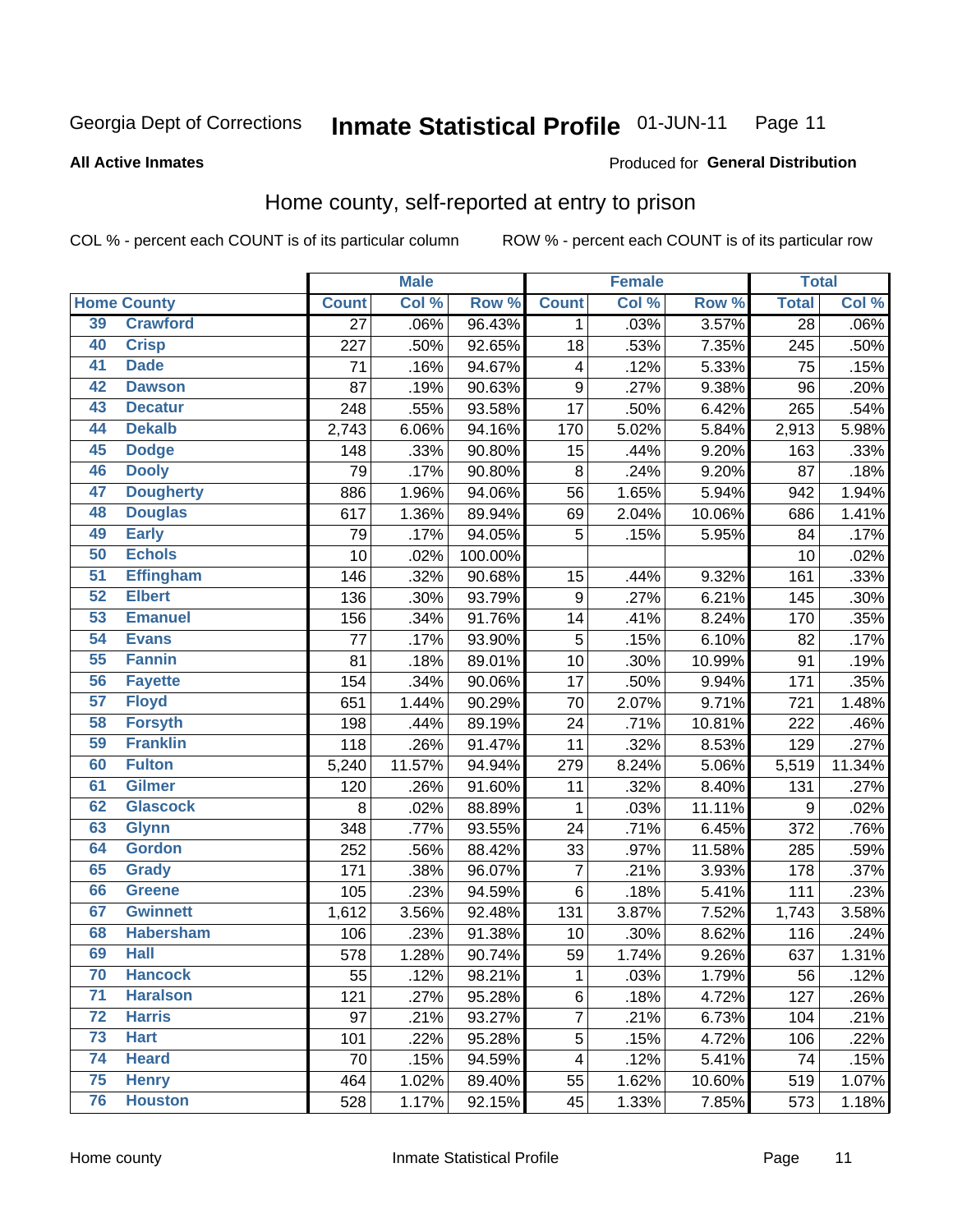#### **Inmate Statistical Profile 01-JUN-11** Page 12

### **All Active Inmates**

### Produced for General Distribution

# Home county, self-reported at entry to prison

COL % - percent each COUNT is of its particular column

|     |                    |                 | <b>Male</b> |        |                         | <b>Female</b> |        | <b>Total</b>    |       |
|-----|--------------------|-----------------|-------------|--------|-------------------------|---------------|--------|-----------------|-------|
|     | <b>Home County</b> | <b>Count</b>    | Col %       | Row %  | <b>Count</b>            | Col %         | Row %  | <b>Total</b>    | Col % |
| 77  | <b>Irwin</b>       | $\overline{72}$ | .16%        | 96.00% | $\overline{3}$          | .09%          | 4.00%  | $\overline{75}$ | .15%  |
| 78  | <b>Jackson</b>     | 194             | .43%        | 92.38% | 16                      | .47%          | 7.62%  | 210             | .43%  |
| 79  | <b>Jasper</b>      | 84              | .19%        | 93.33% | $\,6$                   | .18%          | 6.67%  | 90              | .18%  |
| 80  | <b>Jeff Davis</b>  | 66              | .15%        | 89.19% | 8                       | .24%          | 10.81% | 74              | .15%  |
| 81  | <b>Jefferson</b>   | 151             | .33%        | 96.18% | $\,6$                   | .18%          | 3.82%  | 157             | .32%  |
| 82  | <b>Jenkins</b>     | 50              | .11%        | 96.15% | $\overline{2}$          | .06%          | 3.85%  | 52              | .11%  |
| 83  | <b>Johnson</b>     | 38              | .08%        | 80.85% | $\overline{9}$          | .27%          | 19.15% | 47              | .10%  |
| 84  | <b>Jones</b>       | 122             | .27%        | 93.13% | $\boldsymbol{9}$        | .27%          | 6.87%  | 131             | .27%  |
| 85  | <b>Lamar</b>       | 69              | .15%        | 89.61% | $\bf 8$                 | .24%          | 10.39% | 77              | .16%  |
| 86  | Lanier             | 41              | .09%        | 95.35% | $\overline{2}$          | .06%          | 4.65%  | 43              | .09%  |
| 87  | <b>Laurens</b>     | 287             | .63%        | 94.41% | 17                      | .50%          | 5.59%  | 304             | .62%  |
| 88  | <b>Lee</b>         | 83              | .18%        | 93.26% | $\,6$                   | .18%          | 6.74%  | 89              | .18%  |
| 89  | <b>Liberty</b>     | 253             | .56%        | 94.40% | 15                      | .44%          | 5.60%  | 268             | .55%  |
| 90  | <b>Lincoln</b>     | 26              | .06%        | 83.87% | 5                       | .15%          | 16.13% | 31              | .06%  |
| 91  | Long               | 43              | .09%        | 87.76% | $\,6$                   | .18%          | 12.24% | 49              | .10%  |
| 92  | <b>Lowndes</b>     | 455             | 1.00%       | 93.62% | 31                      | .92%          | 6.38%  | 486             | 1.00% |
| 93  | <b>Lumpkin</b>     | 84              | .19%        | 90.32% | 9                       | .27%          | 9.68%  | 93              | .19%  |
| 94  | <b>Macon</b>       | 90              | .20%        | 94.74% | $\overline{5}$          | .15%          | 5.26%  | 95              | .20%  |
| 95  | <b>Madison</b>     | 106             | .23%        | 89.83% | 12                      | .35%          | 10.17% | 118             | .24%  |
| 96  | <b>Marion</b>      | 47              | .10%        | 88.68% | $\,6$                   | .18%          | 11.32% | 53              | .11%  |
| 97  | <b>Mcduffie</b>    | 170             | .38%        | 94.44% | 10                      | .30%          | 5.56%  | 180             | .37%  |
| 98  | <b>Mcintosh</b>    | 57              | .13%        | 96.61% | $\overline{\mathbf{c}}$ | .06%          | 3.39%  | 59              | .12%  |
| 99  | <b>Meriwether</b>  | 182             | .40%        | 95.79% | $\bf8$                  | .24%          | 4.21%  | 190             | .39%  |
| 100 | <b>Miller</b>      | 30              | .07%        | 93.75% | $\overline{2}$          | .06%          | 6.25%  | 32              | .07%  |
| 101 | <b>Mitchell</b>    | 196             | .43%        | 93.33% | 14                      | .41%          | 6.67%  | 210             | .43%  |
| 102 | <b>Monroe</b>      | 127             | .28%        | 92.70% | 10                      | .30%          | 7.30%  | 137             | .28%  |
| 103 | <b>Montgomery</b>  | 52              | .11%        | 91.23% | 5                       | .15%          | 8.77%  | 57              | .12%  |
| 104 | <b>Morgan</b>      | 107             | .24%        | 91.45% | 10                      | .30%          | 8.55%  | 117             | .24%  |
| 105 | <b>Murray</b>      | 176             | .39%        | 87.13% | 26                      | .77%          | 12.87% | 202             | .41%  |
| 106 | <b>Muscogee</b>    | 1,323           | 2.92%       | 95.04% | 69                      | 2.04%         | 4.96%  | 1,392           | 2.86% |
| 107 | <b>Newton</b>      | 549             | 1.21%       | 91.50% | 51                      | 1.51%         | 8.50%  | 600             | 1.23% |
| 108 | <b>Oconee</b>      | 43              | .09%        | 89.58% | $\sqrt{5}$              | .15%          | 10.42% | 48              | .10%  |
| 109 | <b>Oglethorpe</b>  | 55              | .12%        | 94.83% | 3                       | .09%          | 5.17%  | 58              | .12%  |
| 110 | <b>Paulding</b>    | 307             | .68%        | 90.56% | 32                      | .95%          | 9.44%  | 339             | .70%  |
| 111 | <b>Peach</b>       | 98              | .22%        | 94.23% | $\,6$                   | .18%          | 5.77%  | 104             | .21%  |
| 112 | <b>Pickens</b>     | 122             | .27%        | 87.77% | 17                      | .50%          | 12.23% | 139             | .29%  |
| 113 | <b>Pierce</b>      | 59              | .13%        | 90.77% | $\,6$                   | .18%          | 9.23%  | 65              | .13%  |
| 114 | <b>Pike</b>        | 56              | .12%        | 90.32% | $\,6$                   | .18%          | 9.68%  | 62              | .13%  |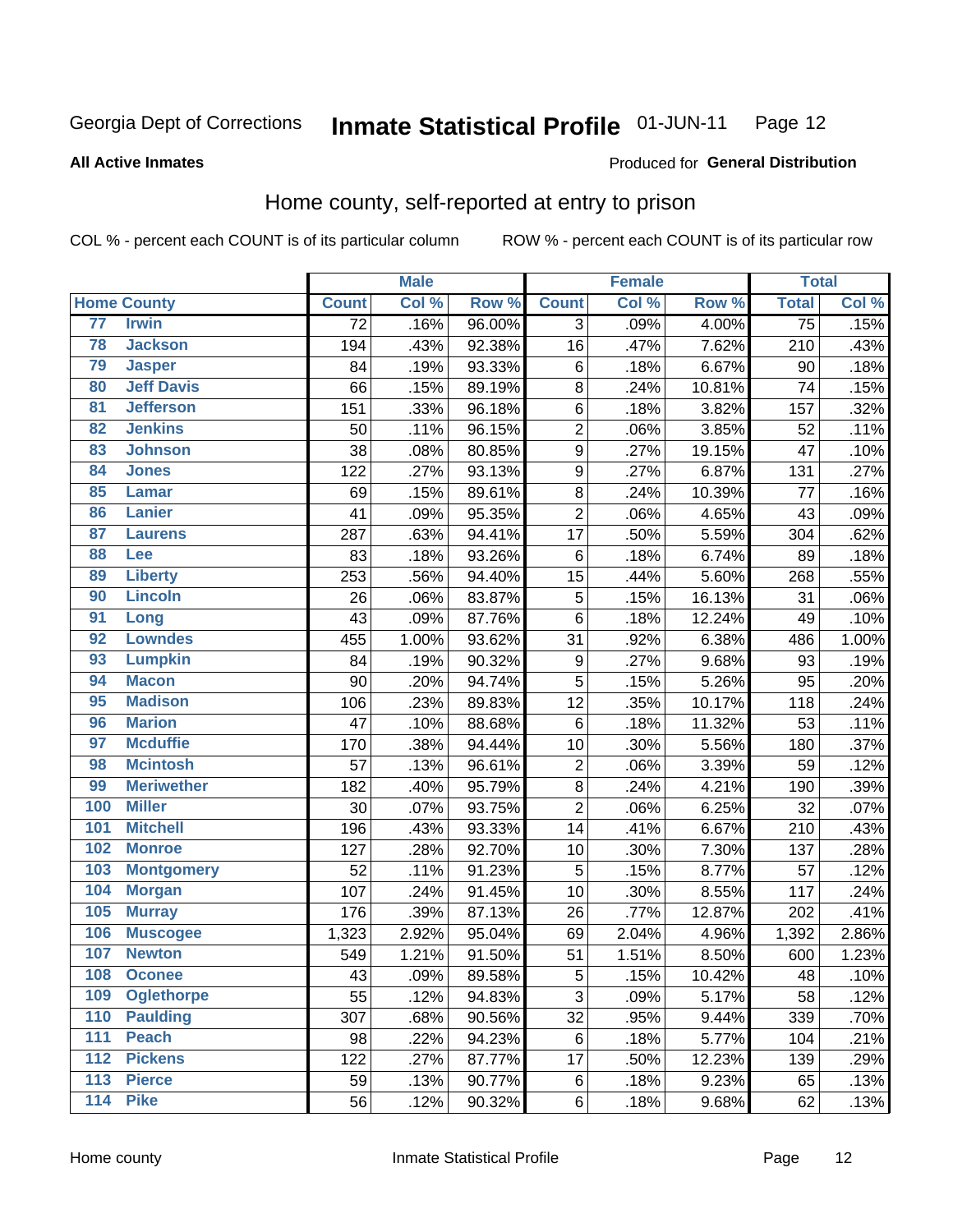#### Inmate Statistical Profile 01-JUN-11 Page 13

### **All Active Inmates**

### Produced for General Distribution

# Home county, self-reported at entry to prison

COL % - percent each COUNT is of its particular column

|                  |                    |              | <b>Male</b> |         |                         | <b>Female</b> |        | <b>Total</b>     |       |
|------------------|--------------------|--------------|-------------|---------|-------------------------|---------------|--------|------------------|-------|
|                  | <b>Home County</b> | <b>Count</b> | Col %       | Row %   | <b>Count</b>            | Col %         | Row %  | <b>Total</b>     | Col % |
|                  | 115 Polk           | 199          | .44%        | 87.67%  | 28                      | .83%          | 12.33% | $\overline{227}$ | .47%  |
| $\overline{116}$ | <b>Pulaski</b>     | 75           | .17%        | 94.94%  | 4                       | .12%          | 5.06%  | 79               | .16%  |
| 117              | <b>Putnam</b>      | 131          | .29%        | 95.62%  | $\,6$                   | .18%          | 4.38%  | 137              | .28%  |
| 118              | Quitman            | 13           | .03%        | 86.67%  | $\overline{2}$          | .06%          | 13.33% | 15               | .03%  |
| 119              | <b>Rabun</b>       | 45           | .10%        | 91.84%  | $\overline{\mathbf{4}}$ | .12%          | 8.16%  | 49               | .10%  |
| 120              | <b>Randolph</b>    | 70           | .15%        | 98.59%  | $\mathbf 1$             | .03%          | 1.41%  | 71               | .15%  |
| 121              | <b>Richmond</b>    | 1,615        | 3.57%       | 94.94%  | 86                      | 2.54%         | 5.06%  | 1,701            | 3.49% |
| 122              | <b>Rockdale</b>    | 329          | .73%        | 90.14%  | 36                      | 1.06%         | 9.86%  | 365              | .75%  |
| 123              | <b>Schley</b>      | 19           | .04%        | 90.48%  | $\overline{c}$          | .06%          | 9.52%  | 21               | .04%  |
| 124              | <b>Screven</b>     | 119          | .26%        | 95.97%  | 5                       | .15%          | 4.03%  | 124              | .25%  |
| 125              | <b>Seminole</b>    | 53           | .12%        | 84.13%  | 10                      | .30%          | 15.87% | 63               | .13%  |
| 126              | <b>Spalding</b>    | 507          | 1.12%       | 92.35%  | 42                      | 1.24%         | 7.65%  | 549              | 1.13% |
| 127              | <b>Stephens</b>    | 155          | .34%        | 90.12%  | 17                      | .50%          | 9.88%  | 172              | .35%  |
| 128              | <b>Stewart</b>     | 30           | .07%        | 93.75%  | $\overline{\mathbf{c}}$ | .06%          | 6.25%  | 32               | .07%  |
| 129              | <b>Sumter</b>      | 202          | .45%        | 95.73%  | $\overline{9}$          | .27%          | 4.27%  | 211              | .43%  |
| 130              | <b>Talbot</b>      | 70           | .15%        | 98.59%  | $\mathbf 1$             | .03%          | 1.41%  | 71               | .15%  |
| $131$            | <b>Taliaferro</b>  | 10           | .02%        | 100.00% |                         |               |        | 10               | .02%  |
| 132              | <b>Tattnall</b>    | 158          | .35%        | 91.86%  | 14                      | .41%          | 8.14%  | 172              | .35%  |
| 133              | <b>Taylor</b>      | 78           | .17%        | 93.98%  | $\sqrt{5}$              | .15%          | 6.02%  | 83               | .17%  |
| 134              | <b>Telfair</b>     | 101          | .22%        | 88.60%  | 13                      | .38%          | 11.40% | 114              | .23%  |
| 135              | <b>Terrell</b>     | 64           | .14%        | 96.97%  | $\mathbf 2$             | .06%          | 3.03%  | 66               | .14%  |
| 136              | <b>Thomas</b>      | 240          | .53%        | 95.24%  | 12                      | .35%          | 4.76%  | 252              | .52%  |
| 137              | <b>Tift</b>        | 256          | .57%        | 95.88%  | 11                      | .32%          | 4.12%  | 267              | .55%  |
| 138              | <b>Toombs</b>      | 310          | .68%        | 93.37%  | 22                      | .65%          | 6.63%  | 332              | .68%  |
| 139              | <b>Towns</b>       | 37           | .08%        | 82.22%  | $\, 8$                  | .24%          | 17.78% | 45               | .09%  |
| 140              | <b>Treutlen</b>    | 54           | .12%        | 93.10%  | 4                       | .12%          | 6.90%  | 58               | .12%  |
| 141              | <b>Troup</b>       | 514          | 1.13%       | 92.61%  | 41                      | 1.21%         | 7.39%  | 555              | 1.14% |
| 142              | <b>Turner</b>      | 72           | .16%        | 96.00%  | 3                       | .09%          | 4.00%  | 75               | .15%  |
| $\overline{143}$ | <b>Twiggs</b>      | 69           | .15%        | 94.52%  | 4                       | .12%          | 5.48%  | 73               | .15%  |
| 144              | <b>Union</b>       | 57           | .13%        | 86.36%  | $\overline{9}$          | .27%          | 13.64% | 66               | .14%  |
| 145              | <b>Upson</b>       | 153          | .34%        | 92.17%  | 13                      | .38%          | 7.83%  | 166              | .34%  |
| 146              | <b>Walker</b>      | 358          | .79%        | 92.03%  | 31                      | .92%          | 7.97%  | 389              | .80%  |
| 147              | <b>Walton</b>      | 368          | .81%        | 92.00%  | 32                      | .95%          | 8.00%  | 400              | .82%  |
| 148              | <b>Ware</b>        | 245          | .54%        | 93.51%  | 17                      | .50%          | 6.49%  | 262              | .54%  |
| 149              | <b>Warren</b>      | 34           | .08%        | 97.14%  | 1                       | .03%          | 2.86%  | 35               | .07%  |
| 150              | <b>Washington</b>  | 165          | .36%        | 92.18%  | 14                      | .41%          | 7.82%  | 179              | .37%  |
| 151              | <b>Wayne</b>       | 164          | .36%        | 90.61%  | 17                      | .50%          | 9.39%  | 181              | .37%  |
| 152              | <b>Webster</b>     | 8            | .02%        | 88.89%  | $\mathbf{1}$            | .03%          | 11.11% | $\boldsymbol{9}$ | .02%  |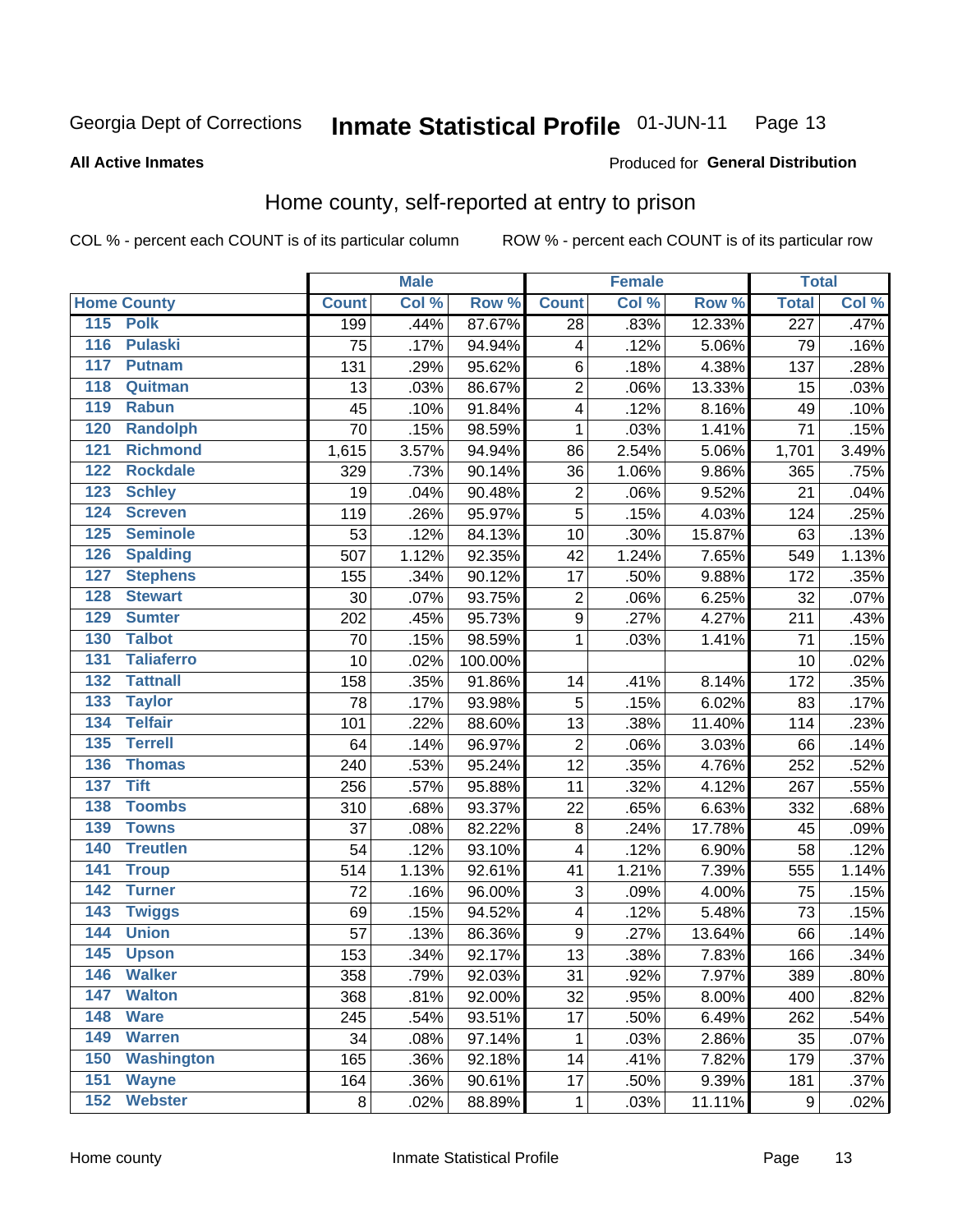#### Inmate Statistical Profile 01-JUN-11 Page 14

**All Active Inmates** 

### Produced for General Distribution

# Home county, self-reported at entry to prison

COL % - percent each COUNT is of its particular column

|                      |                  |              | <b>Male</b> |        |              | <b>Female</b> |        | <b>Total</b> |         |
|----------------------|------------------|--------------|-------------|--------|--------------|---------------|--------|--------------|---------|
| <b>Home County</b>   |                  | <b>Count</b> | Col %       | Row %  | <b>Count</b> | Col %         | Row %  | <b>Total</b> | Col %   |
| 153                  | <b>Wheeler</b>   | 31           | .07%        | 83.78% | 6            | .18%          | 16.22% | 37           | .08%    |
| 154                  | <b>White</b>     | 92           | .20%        | 90.20% | 10           | .30%          | 9.80%  | 102          | .21%    |
| 155                  | <b>Whitfield</b> | 509          | 1.12%       | 87.76% | 71           | 2.10%         | 12.24% | 580          | 1.19%   |
| 156                  | <b>Wilcox</b>    | 57           | .13%        | 90.48% | 6            | .18%          | 9.52%  | 63           | .13%    |
| 157                  | <b>Wilkes</b>    | 60           | .13%        | 93.75% | 4            | .12%          | 6.25%  | 64           | .13%    |
| 158                  | <b>Wilkinson</b> | 48           | $.11\%$     | 90.57% | 5            | .15%          | 9.43%  | 53           | $.11\%$ |
| 159                  | <b>Worth</b>     | 109          | .24%        | 93.97% | 7            | .21%          | 6.03%  | 116          | .24%    |
| 160                  | <b>Unknown</b>   | 1,330        | 2.94%       | 93.53% | 92           | 2.72%         | 6.47%  | 1,422        | 2.92%   |
| <b>Total Rported</b> |                  | 45,292       | 100%        | 93.04% | 3,386        | 100%          | 6.96%  | 48,678       | 100%    |

| oorted      | ימם ג'        | 201   | 122       |
|-------------|---------------|-------|-----------|
| n n         | $\mathcal{L}$ | ____  | 75 I د 1, |
| <b>otal</b> | 49,213        | 3,587 | 52.800    |

|  | Mode | ™ulton | ∶ulton | ™ulton |
|--|------|--------|--------|--------|
|--|------|--------|--------|--------|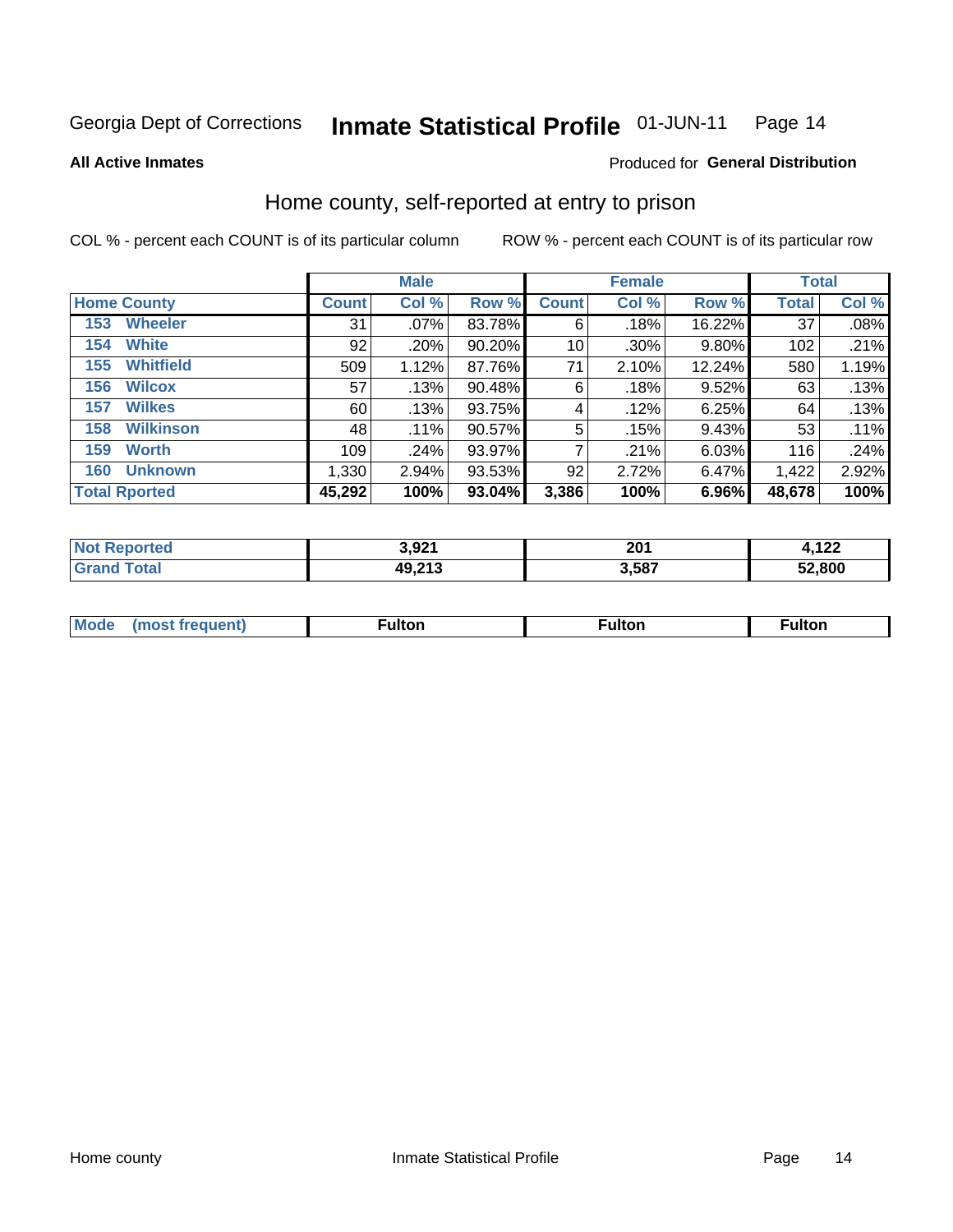#### Inmate Statistical Profile 01-JUN-11 Page 15

### **All Active Inmates**

### **Produced for General Distribution**

# Socioeconomic class, self-reported at entry to prison

COL % - percent each COUNT is of its particular column

|                       |                | <b>Male</b> |        |              | <b>Female</b> |          |        | <b>Total</b> |
|-----------------------|----------------|-------------|--------|--------------|---------------|----------|--------|--------------|
| Socioeconomic Class   | <b>Count</b> l | Col %       | Row %  | <b>Count</b> | Col %         | Row %    | Total  | Col %        |
| <b>Welfare</b>        | 2,843          | 9.89%       | 95.15% | 145          | 10.33%        | 4.85%    | 2,988  | 9.91%        |
| <b>Occ Employ</b>     | ا 086. ا       | 3.78%       | 98.64% | 15           | 1.07%         | $1.36\%$ | 1,101  | 3.65%        |
| <b>Minimum Std</b>    | 11,665         | 40.57%      | 96.30% | 448          | 31.91%        | $3.70\%$ | 12,113 | 40.17%       |
| <b>Middle</b><br>4    | 13,159         | 45.77%      | 94.30% | 796          | 56.70%        | 5.70%    | 13,955 | 46.27%       |
| <b>Total Reported</b> | 28,753         | 100%        | 95.34% | 1,404        | 100%          | 4.66%    | 30,157 | 100%         |

| <b>Not Reported</b>  | 20,460 | 2.183 | 22,643 |
|----------------------|--------|-------|--------|
| $\tau$ otal<br>Grand | 49,213 | 3,587 | 52,800 |

| ____<br>____ |
|--------------|
|--------------|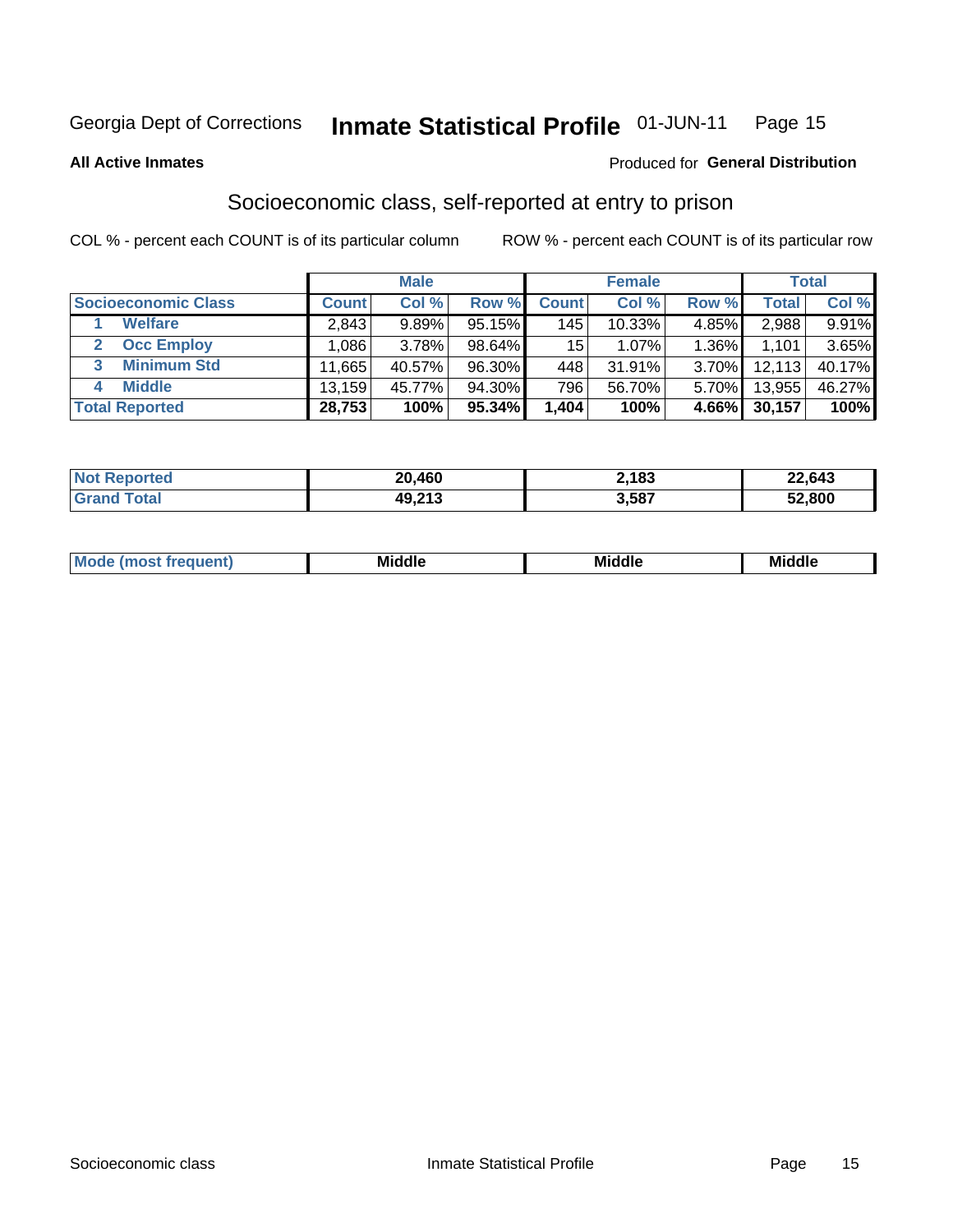#### Inmate Statistical Profile 01-JUN-11 Page 16

**All Active Inmates** 

## **Produced for General Distribution**

# Environment to age 16, self-reported at entry to prison

COL % - percent each COUNT is of its particular column

|                                      |              | <b>Male</b> |        |              | <b>Female</b> |          |        | <b>Total</b> |
|--------------------------------------|--------------|-------------|--------|--------------|---------------|----------|--------|--------------|
| <b>Environment to age 16</b>         | <b>Count</b> | Col %       | Row %  | <b>Count</b> | Col %         | Row %    | Total  | Col %        |
| <b>Rural/Farm</b>                    | 1,111        | 3.84%       | 95.94% | 47           | 3.35%         | 4.06%    | 1,158  | 3.81%        |
| <b>Rural/Nfarm</b><br>$\overline{2}$ | 1,578        | 5.45%       | 91.21% | 152          | 10.83%        | 8.79%    | 1,730  | 5.70%        |
| 3 S.M.S.A                            | 10,059       | 34.74%      | 97.38% | 271          | 19.32%        | 2.62%    | 10,330 | 34.03%       |
| <b>Urban</b><br>4                    | 6,389        | 22.07%      | 92.86% | 491          | 35.00%        | 7.14%    | 6,880  | 22.67%       |
| 5 Small Town                         | 9.814        | 33.90%      | 95.69% | 442          | 31.50%        | $4.31\%$ | 10,256 | 33.79%       |
| <b>Total Reported</b>                | 28,951       | 100%        | 95.38% | 1,403        | 100%          | 4.62%    | 30,354 | 100%         |

| <b>Not</b><br>Reported | 20,262 | 2.184 | 22,446 |
|------------------------|--------|-------|--------|
|                        | 49,213 | 3,587 | 52,800 |

| Mo | . м с | ⊣irhar<br>rpai<br>______ | M. |
|----|-------|--------------------------|----|
|    |       |                          |    |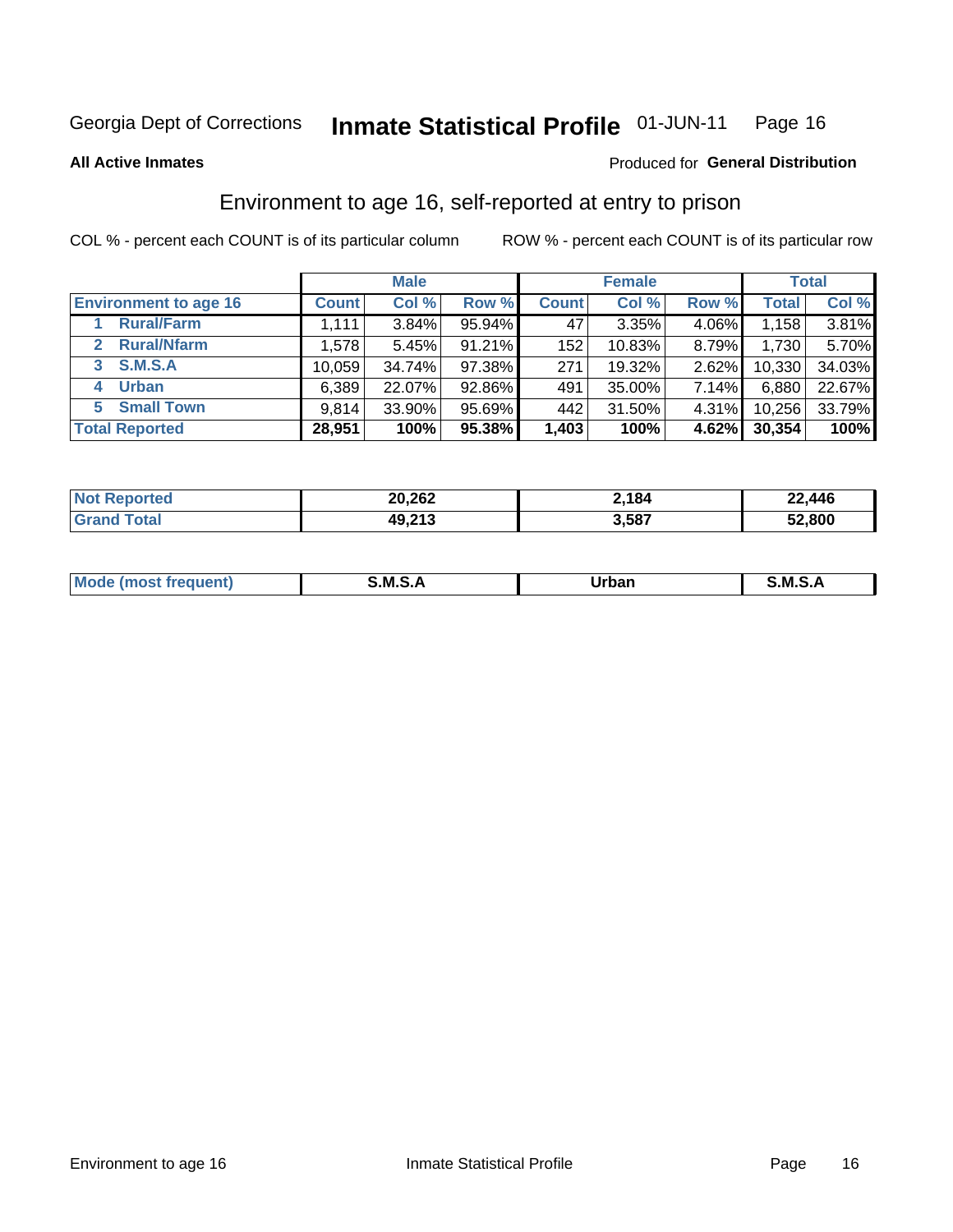#### Inmate Statistical Profile 01-JUN-11 Page 17

**All Active Inmates** 

### Produced for General Distribution

# Guardian status to age 16, self-reported at entry to prison

COL % - percent each COUNT is of its particular column

|                                  |              | <b>Male</b> |         |              | <b>Female</b> |       |        | <b>Total</b> |
|----------------------------------|--------------|-------------|---------|--------------|---------------|-------|--------|--------------|
| <b>Guardian Status To Age 16</b> | <b>Count</b> | Col %       | Row %   | <b>Count</b> | Col %         | Row % | Total  | Col %        |
| 1 Orphanage                      | 21           | .10%        | 100.00% |              |               |       | 21     | $.10\%$      |
| 2 Father Only                    | 587          | 2.92%       | 97.51%  | 15           | 2.82%         | 2.49% | 602    | 2.92%        |
| <b>3 Both Parents</b>            | 7,871        | 39.19%      | 97.20%  | 227          | 42.75%        | 2.80% | 8,098  | 39.28%       |
| <b>4 Mother Only</b>             | 8,743        | 43.53%      | 97.93%  | 185          | 34.84%        | 2.07% | 8,928  | 43.31%       |
| <b>6 Oth Female</b>              | 523          | 2.60%       | 97.94%  | 11           | 2.07%         | 2.06% | 534    | 2.59%        |
| <b>7 Oth Male</b>                | 84           | .42%        | 97.67%  | 2            | .38%          | 2.33% | 86     | .42%         |
| 8 Step-Parents                   | 191          | .95%        | 100.00% |              |               |       | 191    | .93%         |
| 9 Foster Home                    | 336          | 1.67%       | 96.28%  | 13           | 2.45%         | 3.72% | 349    | 1.69%        |
| <b>10 Grand Parents</b>          | 1,727        | 8.60%       | 95.68%  | 78           | 14.69%        | 4.32% | 1,805  | 8.76%        |
| <b>Total Reported</b>            | 20,083       | 100%        | 97.42%  | 531          | 100%          | 2.58% | 20,614 | 100%         |

| orted<br>' Not      | 29,130 | 3,056 | 32,186 |
|---------------------|--------|-------|--------|
| <b>Total</b><br>Grz | 49,213 | 3,587 | 52,800 |

| <b>Mode (most frequent)</b> | วทIv<br>- -<br>MΩ | <b>Roth</b><br>ີ <sup>ລ</sup> າrents | l Mc<br>Only<br>- - |
|-----------------------------|-------------------|--------------------------------------|---------------------|
|                             |                   |                                      |                     |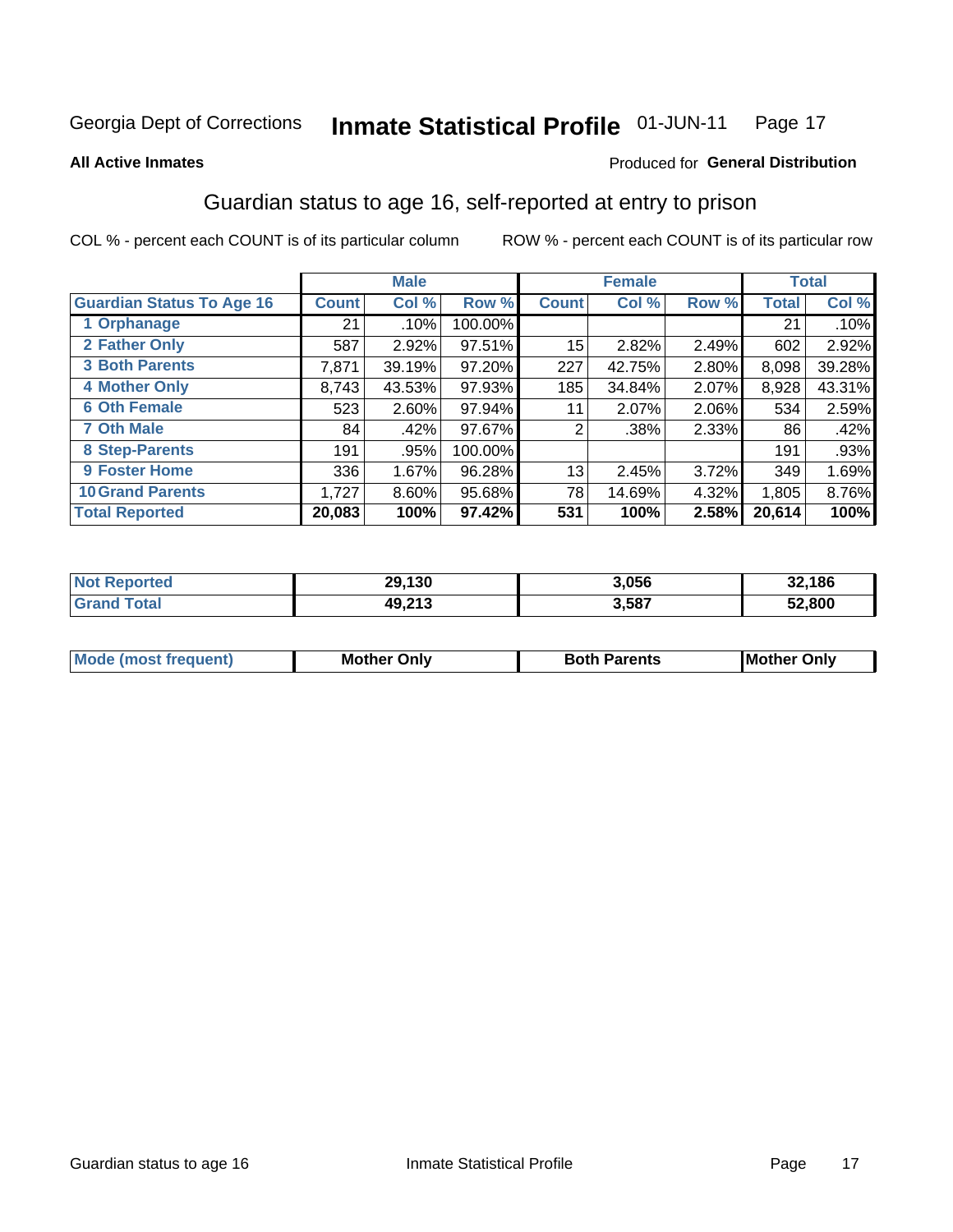#### Inmate Statistical Profile 01-JUN-11 Page 18

### **All Active Inmates**

### Produced for General Distribution

# Employment status before prison, self-reported at entry to prison

COL % - percent each COUNT is of its particular column

|                                  |              | <b>Male</b> |        |              | <b>Female</b> |          |        | <b>Total</b> |
|----------------------------------|--------------|-------------|--------|--------------|---------------|----------|--------|--------------|
| <b>Employment Status</b>         | <b>Count</b> | Col %       | Row %  | <b>Count</b> | Col %         | Row %    | Total  | Col %        |
| <b>Full Time</b>                 | 20,594       | 49.39%      | 96.13% | 830          | 37.61%        | 3.87%    | 21,424 | 48.80%       |
| <b>Part Time</b><br>$\mathbf{2}$ | 3,605        | 8.65%       | 96.08% | 147          | 6.66%         | 3.92%    | 3,752  | 8.55%        |
| Unempl $<$ 6m<br>3               | 3,903        | 9.36%       | 96.39% | 146          | 6.62%         | $3.61\%$ | 4,049  | 9.22%        |
| Unempl > 6m<br>4                 | 7,385        | 17.71%      | 92.27% | 619          | 28.05%        | 7.73%    | 8,004  | 18.23%       |
| <b>Never Workd</b><br>5          | 3,894        | 9.34%       | 96.27% | 151          | 6.84%         | 3.73%    | 4,045  | 9.21%        |
| <b>Student</b><br>6              | 646          | 1.55%       | 88.74% | 82           | 3.72%         | 11.26%   | 728    | 1.66%        |
| <b>Incapable</b>                 | .669         | 4.00%       | 87.80% | 232          | 10.51%        | 12.20%   | 1,901  | 4.33%        |
| <b>Total Reported</b>            | 41,696       | 100%        | 94.97% | 2,207        | 100%          | 5.03%    | 43,903 | 100%         |

| rteo<br>NO | 7,517              | ,380  | .897   |
|------------|--------------------|-------|--------|
| stima.     | 49.212<br>49.Z I J | 3,587 | 52.800 |

| Mc | ----<br>me<br>ш | nc<br>. |
|----|-----------------|---------|
|    |                 |         |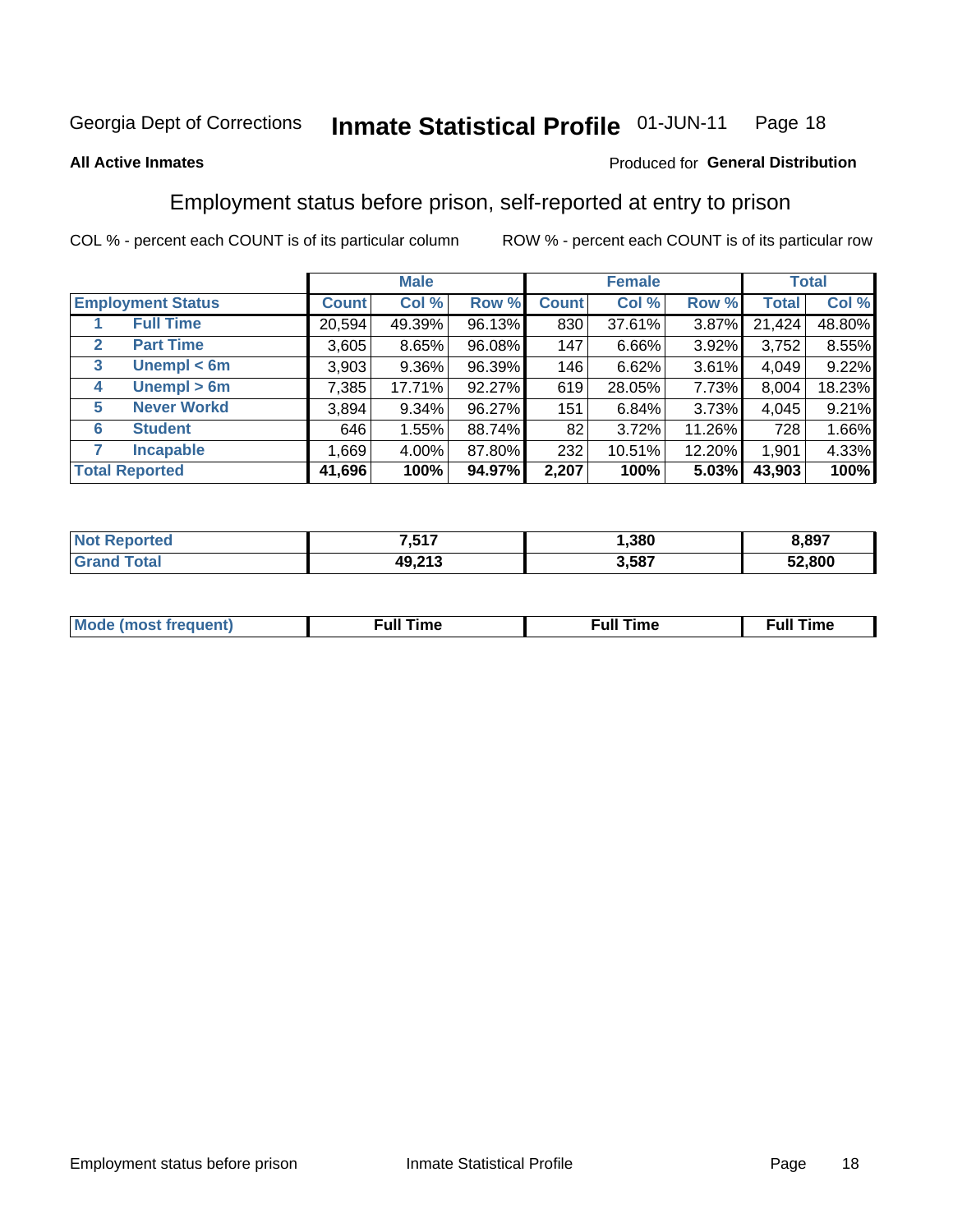## **All Active Inmates**

Produced for General Distribution

# Age at admission

COL % - percent each COUNT is of its particular column

|                         |              | <b>Male</b> |        |              | <b>Female</b> |        |              | <b>Total</b> |
|-------------------------|--------------|-------------|--------|--------------|---------------|--------|--------------|--------------|
| <b>Age At Admission</b> | <b>Count</b> | Col %       | Row %  | <b>Count</b> | Col %         | Row %  | <b>Total</b> | Col %        |
| 14                      | 14           | 0.03%       | 93.33% | 1            | 0.03%         | 6.67%  | 15           | 0.03%        |
| 15                      | 60           | 0.12%       | 98.36% | 1            | 0.03%         | 1.64%  | 61           | 0.12%        |
| 16                      | 178          | 0.36%       | 95.19% | 9            | 0.25%         | 4.81%  | 187          | 0.35%        |
| $\overline{17}$         | 764          | 1.55%       | 97.08% | 23           | 0.64%         | 2.92%  | 787          | 1.49%        |
| $\overline{18}$         | 1,593        | 3.24%       | 97.49% | 41           | 1.14%         | 2.51%  | 1,634        | 3.09%        |
| 19                      | 2,187        | 4.44%       | 96.90% | 70           | 1.95%         | 3.10%  | 2,257        | 4.27%        |
| 20                      | 2,195        | 4.46%       | 95.19% | 111          | 3.09%         | 4.81%  | 2,306        | 4.37%        |
| $\overline{21}$         | 2,224        | 4.52%       | 95.25% | 111          | 3.09%         | 4.75%  | 2,335        | 4.42%        |
| $\overline{22}$         | 2,157        | 4.38%       | 94.69% | 121          | 3.37%         | 5.31%  | 2,278        | 4.31%        |
| 23                      | 1,986        | 4.04%       | 94.62% | 113          | 3.15%         | 5.38%  | 2,099        | 3.98%        |
| 24                      | 1,990        | 4.04%       | 93.65% | 135          | 3.76%         | 6.35%  | 2,125        | 4.02%        |
| $\overline{25}$         | 1,882        | 3.82%       | 93.35% | 134          | 3.74%         | 6.65%  | 2,016        | 3.82%        |
| $\overline{26}$         | 1,784        | 3.63%       | 93.40% | 126          | 3.51%         | 6.60%  | 1,910        | 3.62%        |
| $\overline{27}$         | 1,771        | 3.60%       | 93.51% | 123          | 3.43%         | 6.49%  | 1,894        | 3.59%        |
| 28                      | 1,779        | 3.61%       | 93.43% | 125          | 3.48%         | 6.57%  | 1,904        | 3.61%        |
| 29                      | 1,671        | 3.40%       | 93.46% | 117          | 3.26%         | 6.54%  | 1,788        | 3.39%        |
| 30                      | 1,617        | 3.29%       | 92.19% | 137          | 3.82%         | 7.81%  | 1,754        | 3.32%        |
| 31                      | 1,539        | 3.13%       | 91.77% | 138          | 3.85%         | 8.23%  | 1,677        | 3.18%        |
| 32                      | 1,410        | 2.87%       | 92.89% | 108          | 3.01%         | 7.11%  | 1,518        | 2.88%        |
| 33                      | 1,326        | 2.69%       | 92.60% | 106          | 2.96%         | 7.40%  | 1,432        | 2.71%        |
| 34                      | 1,234        | 2.51%       | 91.27% | 118          | 3.29%         | 8.73%  | 1,352        | 2.56%        |
| 35                      | 1,207        | 2.45%       | 93.13% | 89           | 2.48%         | 6.87%  | 1,296        | 2.45%        |
| 36                      | 1,207        | 2.45%       | 91.93% | 106          | 2.96%         | 8.07%  | 1,313        | 2.49%        |
| $\overline{37}$         | 1,197        | 2.43%       | 92.29% | 100          | 2.79%         | 7.71%  | 1,297        | 2.46%        |
| 38                      | 1,085        | 2.20%       | 91.72% | 98           | 2.73%         | 8.28%  | 1,183        | 2.24%        |
| 39                      | 1,081        | 2.20%       | 89.49% | 127          | 3.54%         | 10.51% | 1,208        | 2.29%        |
| 40                      | 1,057        | 2.15%       | 91.52% | 98           | 2.73%         | 8.48%  | 1,155        | 2.19%        |
| 41                      | 967          | 1.96%       | 90.21% | 105          | 2.93%         | 9.79%  | 1,072        | 2.03%        |
| 42                      | 966          | 1.96%       | 90.70% | 99           | 2.76%         | 9.30%  | 1,065        | 2.02%        |
| 43                      | 918          | 1.87%       | 90.71% | 94           | 2.62%         | 9.29%  | 1,012        | 1.92%        |
| 44                      | 871          | 1.77%       | 90.54% | 91           | 2.54%         | 9.46%  | 962          | 1.82%        |
| 45                      | 829          | 1.68%       | 90.60% | 86           | 2.40%         | 9.40%  | 915          | 1.73%        |
| 46                      | 803          | 1.63%       | 90.84% | 81           | 2.26%         | 9.16%  | 884          | 1.67%        |
| 47                      | 730          | 1.48%       | 91.14% | 71           | 1.98%         | 8.86%  | 801          | 1.52%        |
| 48                      | 671          | 1.36%       | 91.17% | 65           | 1.81%         | 8.83%  | 736          | 1.39%        |
| 49                      | 616          | 1.25%       | 92.77% | 48           | 1.34%         | 7.23%  | 664          | 1.26%        |
| 50                      | 541          | 1.10%       | 93.92% | 35           | 0.98%         | 6.08%  | 576          | 1.09%        |
| 51                      | 462          | 0.94%       | 91.85% | 41           | 1.14%         | 8.15%  | 503          | 0.95%        |
| 52                      | 433          | 0.88%       | 93.72% | 29           | 0.81%         | 6.28%  | 462          | 0.88%        |
| 53                      | 375          | 0.76%       | 89.93% | 42           | 1.17%         | 10.07% | 417          | 0.79%        |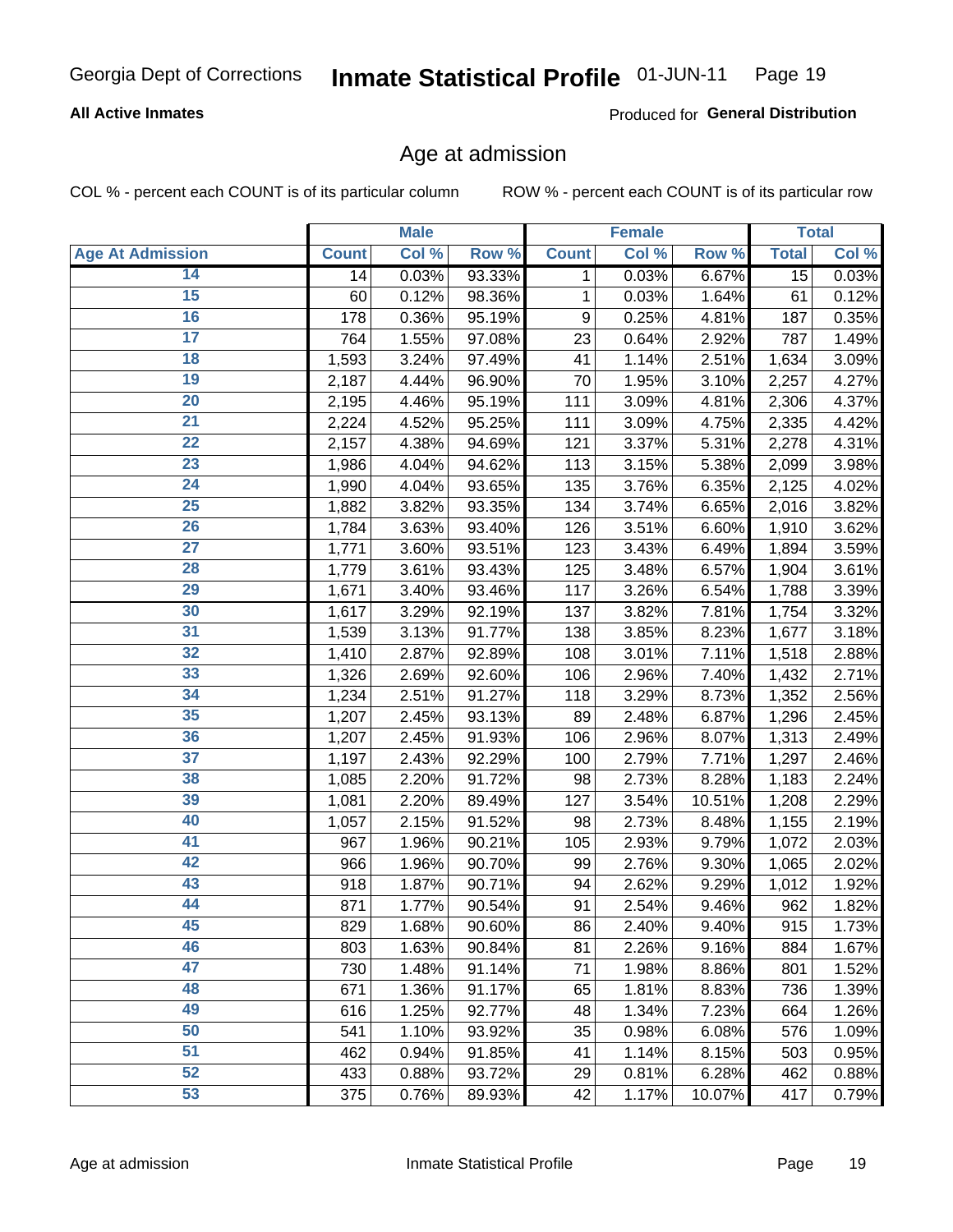## **All Active Inmates**

Produced for General Distribution

# Age at admission

COL % - percent each COUNT is of its particular column

|                         | <b>Male</b>      |       | <b>Female</b> |                |       | <b>Total</b> |              |       |
|-------------------------|------------------|-------|---------------|----------------|-------|--------------|--------------|-------|
| <b>Age At Admission</b> | <b>Count</b>     | Col % | Row %         | <b>Count</b>   | Col % | Row %        | <b>Total</b> | Col % |
| 54                      | 276              | 0.56% | 93.56%        | 19             | 0.53% | 6.44%        | 295          | 0.56% |
| 55                      | 267              | 0.54% | 91.75%        | 24             | 0.67% | 8.25%        | 291          | 0.55% |
| 56                      | 245              | 0.50% | 95.33%        | 12             | 0.33% | 4.67%        | 257          | 0.49% |
| 57                      | 169              | 0.34% | 94.41%        | 10             | 0.28% | 5.59%        | 179          | 0.34% |
| 58                      | 135              | 0.27% | 92.47%        | 11             | 0.31% | 7.53%        | 146          | 0.28% |
| 59                      | 149              | 0.30% | 93.71%        | 10             | 0.28% | 6.29%        | 159          | 0.30% |
| 60                      | 107              | 0.22% | 93.86%        | $\overline{7}$ | 0.20% | 6.14%        | 114          | 0.22% |
| 61                      | 90               | 0.18% | 96.77%        | 3              | 0.08% | 3.23%        | 93           | 0.18% |
| 62                      | 77               | 0.16% | 98.72%        | 1              | 0.03% | 1.28%        | 78           | 0.15% |
| 63                      | 60               | 0.12% | 96.77%        | $\overline{2}$ | 0.06% | 3.23%        | 62           | 0.12% |
| 64                      | 49               | 0.10% | 98.00%        | 1              | 0.03% | 2.00%        | 50           | 0.09% |
| 65                      | 37               | 0.08% | 97.37%        | 1              | 0.03% | 2.63%        | 38           | 0.07% |
| 66                      | 25               | 0.05% | 96.15%        | 1              | 0.03% | 3.85%        | 26           | 0.05% |
| 67                      | 25               | 0.05% | 89.29%        | 3              | 0.08% | 10.71%       | 28           | 0.05% |
| 68                      | 21               | 0.04% | 91.30%        | $\overline{2}$ | 0.06% | 8.70%        | 23           | 0.04% |
| 69                      | 31               | 0.06% | 100.00%       |                |       |              | 31           | 0.06% |
| 70                      | 14               | 0.03% | 87.50%        | $\overline{2}$ | 0.06% | 12.50%       | 16           | 0.03% |
| $\overline{71}$         | 8                | 0.02% | 100.00%       |                |       |              | 8            | 0.02% |
| $\overline{72}$         | $\boldsymbol{9}$ | 0.02% | 75.00%        | 3              | 0.08% | 25.00%       | 12           | 0.02% |
| $\overline{73}$         | $\overline{7}$   | 0.01% | 100.00%       |                |       |              | 7            | 0.01% |
| 74                      | 5                | 0.01% | 100.00%       |                |       |              | 5            | 0.01% |
| 75                      | 8                | 0.02% | 100.00%       |                |       |              | 8            | 0.02% |
| 76                      | 9                | 0.02% | 100.00%       |                |       |              | 9            | 0.02% |
| 77                      | 4                | 0.01% | 80.00%        | 1              | 0.03% | 20.00%       | 5            | 0.01% |
| 78                      | 4                | 0.01% | 100.00%       |                |       |              | 4            | 0.01% |
| 79                      | $\overline{2}$   | 0.01% | 66.67%        | 1              | 0.03% | 33.33%       | 3            | 0.01% |
| 80                      | $\mathbf{1}$     | 0.01% | 100.00%       |                |       |              | $\mathbf{1}$ | 0.01% |
| $\overline{82}$         | 1                | 0.01% | 100.00%       |                |       |              | 1            | 0.01% |
| <b>Total Reported</b>   | 49,212           | 100%  | 93.21%        | 3,587          | 100%  | 6.79%        | 52,799       | 100%  |

| тес.<br>N    |                    |       |        |
|--------------|--------------------|-------|--------|
| <b>cotal</b> | 10.213<br>79.Z I J | 3,587 | 52,800 |

| Mean<br>(average)       | 31.92 | 34.08   | 32.06 |
|-------------------------|-------|---------|-------|
| Median (middle)         | 30    | ົ<br>აა | 30    |
| Mode<br>(most frequent) |       |         | ົ     |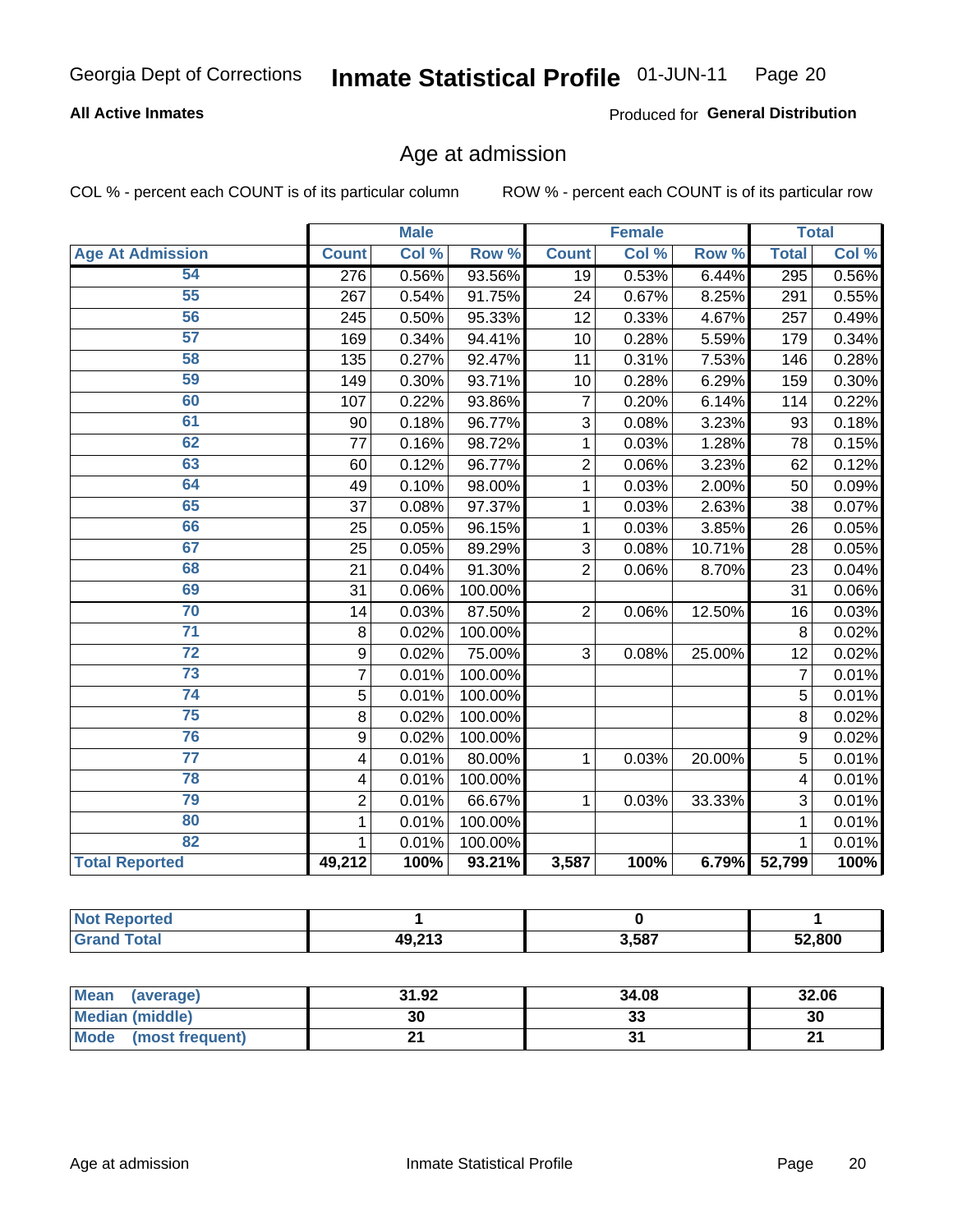# **All Active Inmates**

### Produced for General Distribution

# Height, measured at entry to prison

COL % - percent each COUNT is of its particular column

|                       | <b>Male</b>      |        |         | <b>Female</b>    |        |        | <b>Total</b>    |        |
|-----------------------|------------------|--------|---------|------------------|--------|--------|-----------------|--------|
| <b>Height</b>         | <b>Count</b>     | Col %  | Row %   | <b>Count</b>     | Col %  | Row %  | <b>Total</b>    | Col %  |
| 4'10"                 | 3                | 0.03%  | 23.08%  | 10               | 4.61%  | 76.92% | $\overline{13}$ | 0.11%  |
| 4'11''                | 11               | 0.09%  | 14.67%  | 64               | 29.49% | 85.33% | 75              | 0.62%  |
| 5'02"                 | $\boldsymbol{2}$ | 0.02%  | 66.67%  | 1                | 0.46%  | 33.33% | $\sqrt{3}$      | 0.02%  |
| 5'03''                | $\overline{2}$   | 0.02%  | 66.67%  | 1                | 0.46%  | 33.33% | 3               | 0.02%  |
| 5'04"                 | 1                | 0.01%  | 100.00% |                  |        |        |                 | 0.01%  |
| 5'05''                | 13               | 0.11%  | 100.00% |                  |        |        | 13              | 0.11%  |
| 5'06''                | 15               | 0.13%  | 88.24%  | $\overline{2}$   | 0.92%  | 11.76% | 17              | 0.14%  |
| 5'07''                | 21               | 0.18%  | 100.00% |                  |        |        | 21              | 0.17%  |
| 5'08''                | 17               | 0.14%  | 100.00% |                  |        |        | 17              | 0.14%  |
| 5'09''                | 20               | 0.17%  | 100.00% |                  |        |        | 20              | 0.17%  |
| 5'10''                | 5,772            | 48.87% | 98.57%  | 84               | 38.71% | 1.43%  | 5,856           | 48.69% |
| 5'11''                | 5,854            | 49.56% | 99.07%  | 55               | 25.35% | 0.93%  | 5,909           | 49.13% |
| 6'00''                | 21               | 0.18%  | 100.00% |                  |        |        | 21              | 0.17%  |
| 6'01''                | 13               | 0.11%  | 100.00% |                  |        |        | 13              | 0.11%  |
| 6'02''                | 14               | 0.12%  | 100.00% |                  |        |        | 14              | 0.12%  |
| 6'03''                | $\overline{4}$   | 0.03%  | 100.00% |                  |        |        | 4               | 0.03%  |
| 6'04''                | 4                | 0.03%  | 100.00% |                  |        |        | 4               | 0.03%  |
| 6'05''                | 3                | 0.03%  | 100.00% |                  |        |        | 3               | 0.02%  |
| 6'06''                | 1                | 0.01%  | 100.00% |                  |        |        |                 | 0.01%  |
| 6'10''                | 5                | 0.04%  | 100.00% |                  |        |        | 5               | 0.04%  |
| 6'11''                | 14               | 0.12%  | 100.00% |                  |        |        | 14              | 0.12%  |
| Seven feet +          | 1                | 0.01%  | 100.00% |                  |        |        |                 | 0.01%  |
| <b>Total Reported</b> | 11,811           | 100%   | 98.20%  | $\overline{217}$ | 100%   | 1.80%  | 12,028          | 100%   |

| <b>Reported</b><br>' NOT | 37,402 | 2 27N<br>ง.ง เ บ | $40.77^{\circ}$ |
|--------------------------|--------|------------------|-----------------|
| $-$ Gre $-$              | 49,213 | 3,587            | 52,800          |

| Mean<br>(average)              | 5'10" | 5'06" | 5'10"        |
|--------------------------------|-------|-------|--------------|
| Median (middle)                | 544"  | 5'10" | 5'10''       |
| <b>Mode</b><br>(most frequent) | 5'11" | 5'10" | <b>5'44"</b> |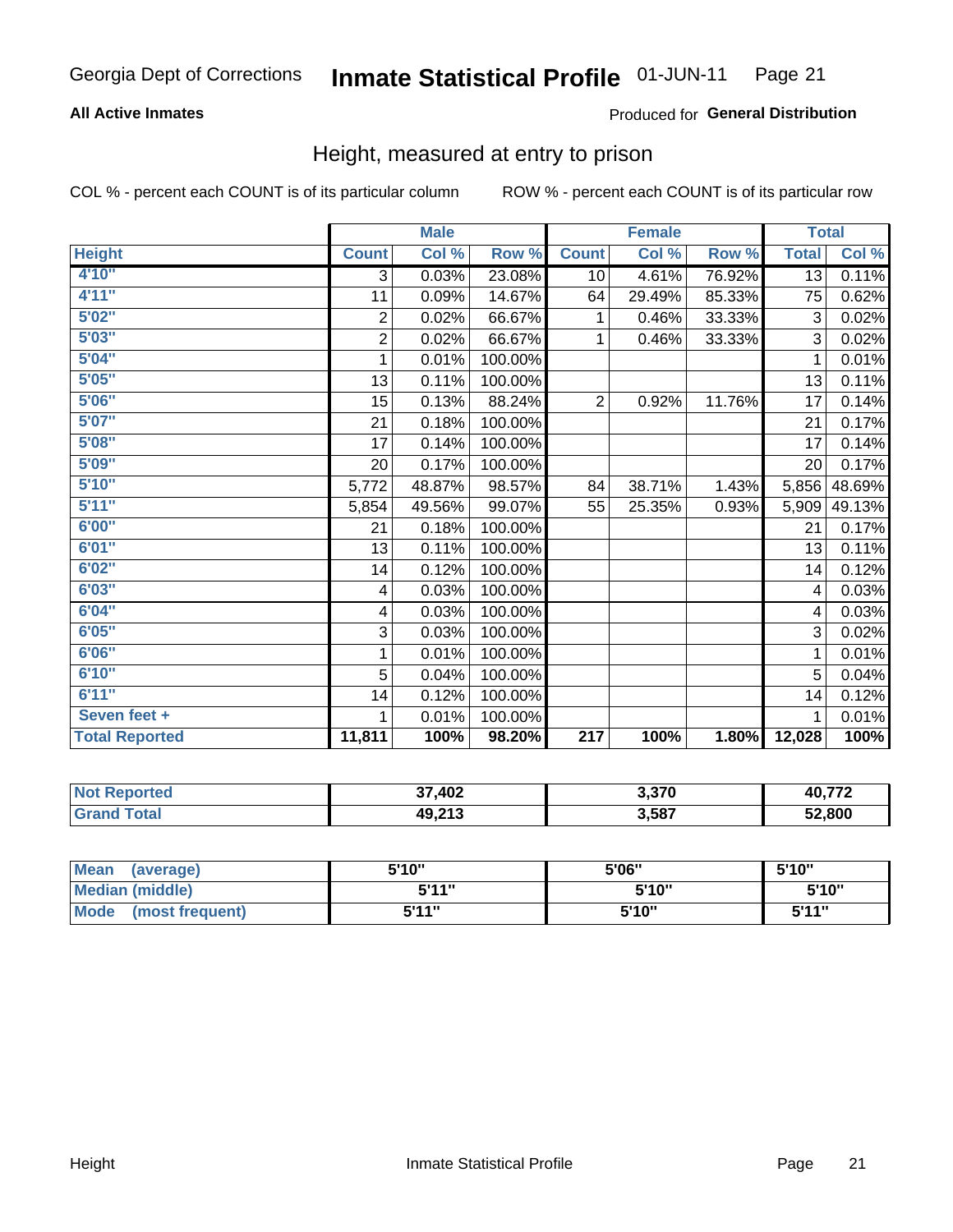# **All Active Inmates**

### Produced for General Distribution

# Weight, measured at entry to prison

COL % - percent each COUNT is of its particular column

|                        |                         | <b>Male</b> |                  |                         | <b>Female</b> |                  | <b>Total</b>   |        |
|------------------------|-------------------------|-------------|------------------|-------------------------|---------------|------------------|----------------|--------|
| Weight                 | <b>Count</b>            | Col %       | Row <sup>%</sup> | <b>Count</b>            | Col %         | Row <sup>%</sup> | <b>Total</b>   | Col %  |
| <b>Under 80 pounds</b> | 30                      | 0.06%       | 100.00%          |                         |               |                  | 30             | 0.06%  |
| 80 - 89 pounds         | 11                      | 0.02%       | 78.57%           | 3                       | 0.08%         | 21.43%           | 14             | 0.03%  |
| 90 - 99 pounds         | 4                       | 0.01%       | 28.57%           | 10                      | 0.28%         | 71.43%           | 14             | 0.03%  |
| 100 - 109 pounds       | 13                      | 0.03%       | 25.49%           | 38                      | 1.06%         | 74.51%           | 51             | 0.10%  |
| 110 - 119 pounds       | 90                      | 0.18%       | 37.66%           | 149                     | 4.16%         | 62.34%           | 239            | 0.45%  |
| 120 - 129 pounds       | 419                     | 0.86%       | 62.44%           | 252                     | 7.04%         | 37.56%           | 671            | 1.28%  |
| 130 - 139 pounds       | 1,308                   | 2.67%       | 77.17%           | 387                     | 10.80%        | 22.83%           | 1,695          | 3.23%  |
| 140 - 149 pounds       | 3,230                   | 6.60%       | 87.99%           | 441                     | 12.31%        | 12.01%           | 3,671          | 6.99%  |
| 150 - 159 pounds       | 4,612                   | 9.42%       | 92.83%           | 356                     | 9.94%         | 7.17%            | 4,968          | 9.46%  |
| 160 - 169 pounds       | 6,929                   | 14.16%      | 94.48%           | 405                     | 11.31%        | 5.52%            | 7,334          | 13.96% |
| 170 - 179 pounds       | 6,158                   | 12.58%      | 95.10%           | 317                     | 8.85%         | 4.90%            | 6,475          | 12.33% |
| 180 - 189 pounds       | 6,793                   | 13.88%      | 95.31%           | 334                     | 9.32%         | 4.69%            | 7,127          | 13.57% |
| 190 - 199 pounds       | 4,447                   | 9.09%       | 95.70%           | 200                     | 5.58%         | 4.30%            | 4,647          | 8.85%  |
| 200 - 209 pounds       | 4,063                   | 8.30%       | 95.92%           | 173                     | 4.83%         | 4.08%            | 4,236          | 8.06%  |
| 210 - 219 pounds       | 2,919                   | 5.96%       | 96.37%           | 110                     | 3.07%         | 3.63%            | 3,029          | 5.77%  |
| 220 - 229 pounds       | 2,461                   | 5.03%       | 96.32%           | 94                      | 2.62%         | 3.68%            | 2,555          | 4.86%  |
| 230 - 239 pounds       | 1,621                   | 3.31%       | 94.80%           | 89                      | 2.48%         | 5.20%            | 1,710          | 3.26%  |
| 240 - 249 pounds       | 1,276                   | 2.61%       | 95.65%           | 58                      | 1.62%         | 4.35%            | 1,334          | 2.54%  |
| 250 - 259 pounds       | 778                     | 1.59%       | 94.53%           | 45                      | 1.26%         | 5.47%            | 823            | 1.57%  |
| 260 - 269 pounds       | 609                     | 1.24%       | 94.13%           | 38                      | 1.06%         | 5.87%            | 647            | 1.23%  |
| 270 - 279 pounds       | 350                     | 0.72%       | 94.85%           | 19                      | 0.53%         | 5.15%            | 369            | 0.70%  |
| 280 - 289 pounds       | 267                     | 0.55%       | 92.39%           | 22                      | 0.61%         | 7.61%            | 289            | 0.55%  |
| 290 - 299 pounds       | 126                     | 0.26%       | 93.33%           | 9                       | 0.25%         | 6.67%            | 135            | 0.26%  |
| 300 - 309 pounds       | 141                     | 0.29%       | 91.56%           | 13                      | 0.36%         | 8.44%            | 154            | 0.29%  |
| 310 - 319 pounds       | 72                      | 0.15%       | 96.00%           | 3                       | 0.08%         | 4.00%            | 75             | 0.14%  |
| 320 - 329 pounds       | 83                      | 0.17%       | 96.51%           | $\overline{3}$          | 0.08%         | 3.49%            | 86             | 0.16%  |
| 330 - 339 pounds       | 26                      | 0.05%       | 96.30%           | 1                       | 0.03%         | 3.70%            | 27             | 0.05%  |
| 340 - 349 pounds       | 18                      | 0.04%       | 81.82%           | $\overline{\mathbf{4}}$ | 0.11%         | 18.18%           | 22             | 0.04%  |
| 350 - 359 pounds       | 36                      | 0.07%       | 85.71%           | 6                       | 0.17%         | 14.29%           | 42             | 0.08%  |
| 360 - 369 pounds       | 12                      | 0.02%       | 100.00%          |                         |               |                  | 12             | 0.02%  |
| 370 - 379 pounds       | 14                      | 0.03%       | 93.33%           | $\mathbf{1}$            | 0.03%         | 6.67%            | 15             | 0.03%  |
| 380 - 389 pounds       | 8                       | 0.02%       | 100.00%          |                         |               |                  | 8              | 0.02%  |
| 390 - 399 pounds       | $\overline{\mathbf{4}}$ | 0.01%       | 100.00%          |                         |               |                  | $\overline{4}$ | 0.01%  |
| 400 pounds and over    | 18                      | 0.04%       | 90.00%           | $\overline{2}$          | 0.06%         | 10.00%           | 20             | 0.04%  |
| <b>Total Reported</b>  | 48,946                  | 100%        | 93.18%           | 3,582                   | 100%          | 6.82%            | 52,528         | 100.0% |

| วrteo<br>N | 267    |       | 0.70   |
|------------|--------|-------|--------|
| 'otal      | 49,213 | 3,587 | 52,800 |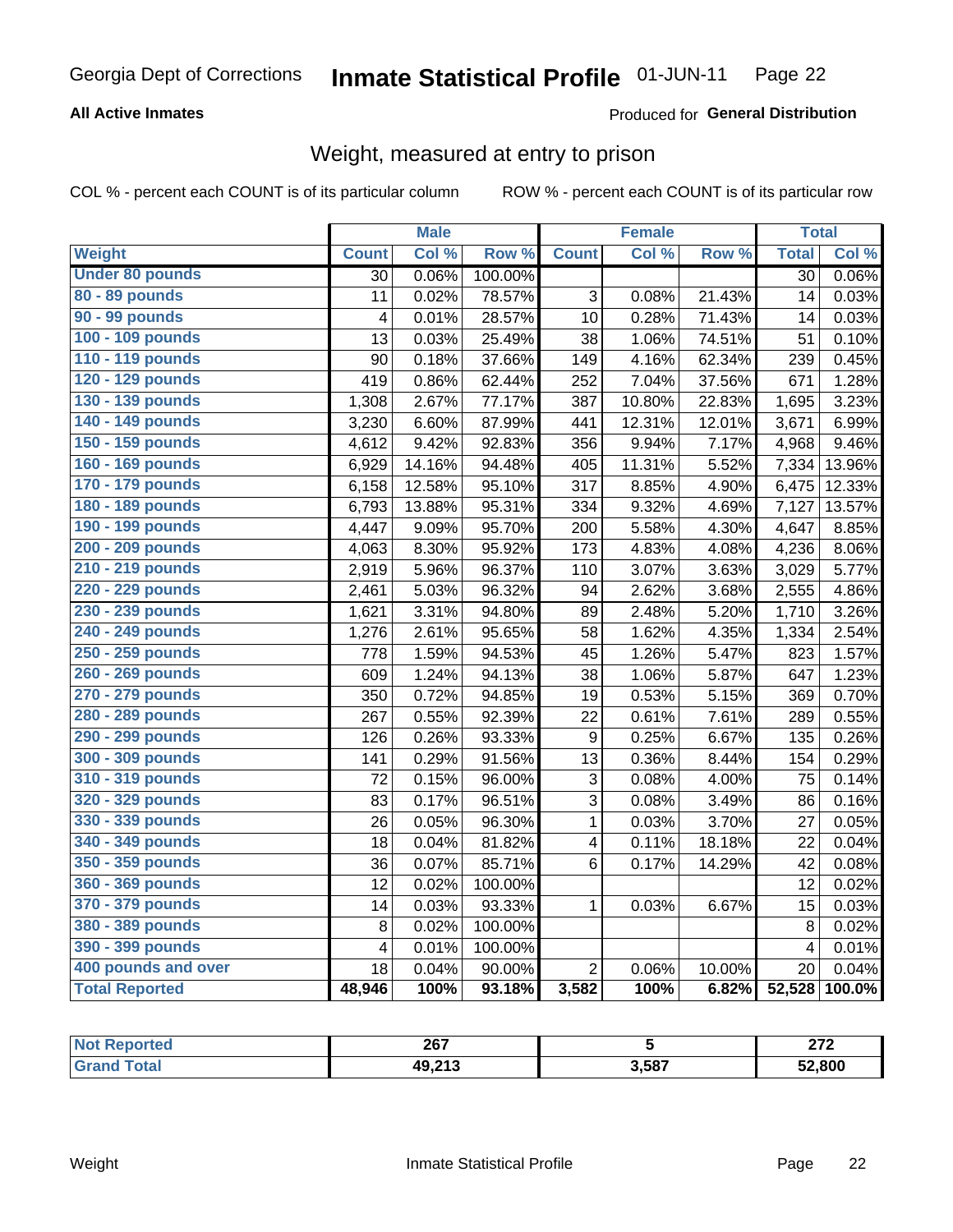### **All Active Inmates**

### Produced for General Distribution

# Weight, measured at entry to prison

COL % - percent each COUNT is of its particular column

|                          | <b>Male</b> | <b>Female</b> | Total |
|--------------------------|-------------|---------------|-------|
| <b>Mean</b><br>(average) | 185         | 168           | 184   |
| <b>Median (middle)</b>   | 180         | 160           | 180   |
| Mode<br>(most frequent)  | 180         | 140           | 180   |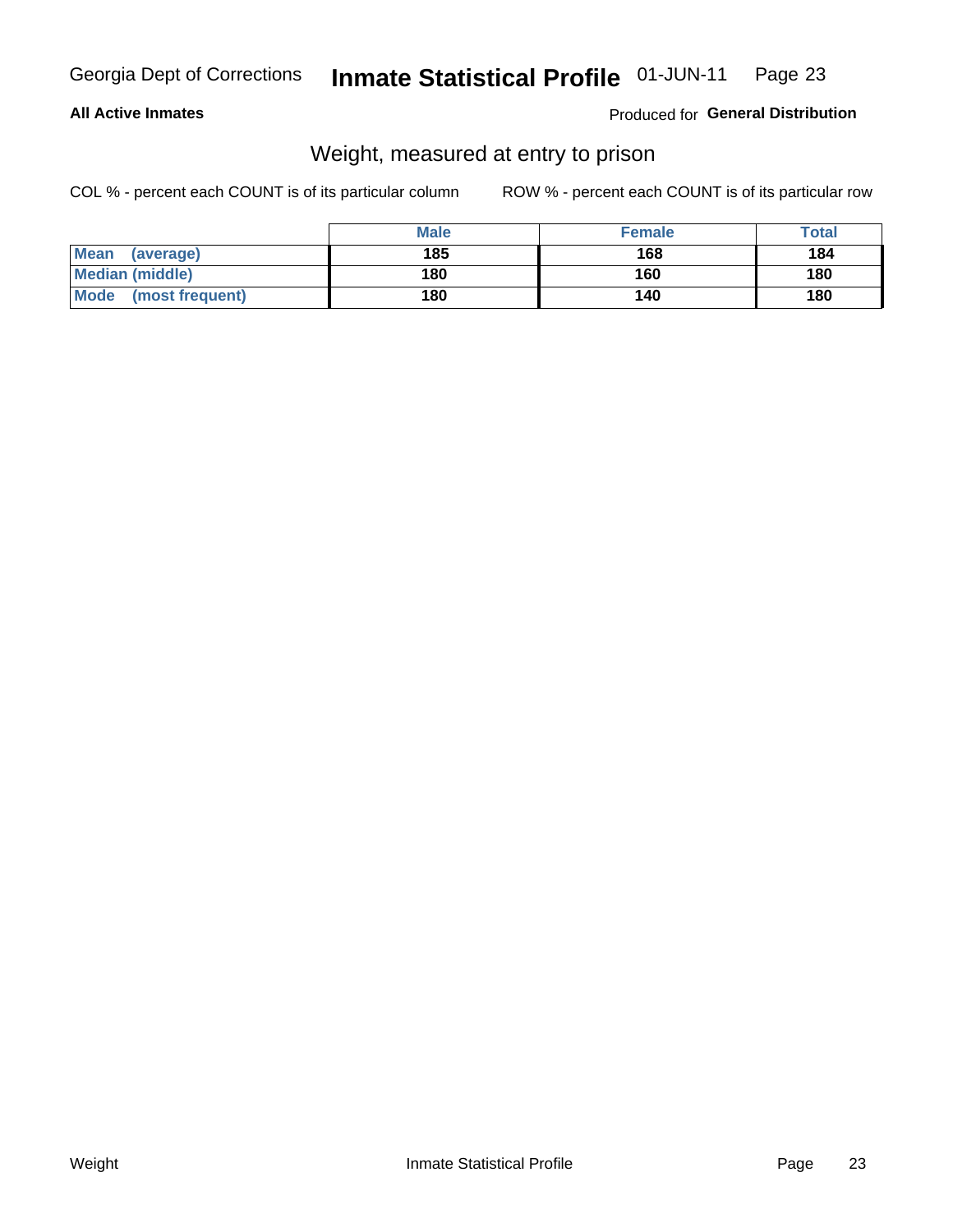#### Inmate Statistical Profile 01-JUN-11 Page 24

**All Active Inmates** 

**Produced for General Distribution** 

# Military service

COL % - percent each COUNT is of its particular column

|                             | <b>Male</b>  |          |             | <b>Female</b> |        |       | <b>Total</b> |        |
|-----------------------------|--------------|----------|-------------|---------------|--------|-------|--------------|--------|
| <b>Military service</b>     | <b>Count</b> | Col %    | Row % Count |               | Col %  | Row % | <b>Total</b> | Col %  |
| <b>Air Force</b>            | 1,727        | 5.44%    | 98.35%      | 29            | 1.25%  | 1.65% | 1,756        | 5.16%  |
| $\mathbf{2}$<br><b>Army</b> | 309          | $.97\%$  | 97.48%      | 8             | .35%   | 2.52% | 317          | .93%   |
| <b>Navy</b><br>3            | 572          | $1.80\%$ | 98.62%      | 8             | .35%   | 1.38% | 580          | 1.70%  |
| <b>Marines</b><br>4         | 34           | $.11\%$  | 100.00%     |               |        |       | 34           | .10%   |
| <b>Coast Guard</b><br>5     | 399          | $1.26\%$ | 99.50%      | 2             | .09%   | .50%  | 401          | 1.18%  |
| <b>None</b><br>96           | 28,704       | 90.42%   | 92.67%      | 2,270         | 97.97% | 7.33% | 30,974       | 90.93% |
| <b>Total Reported</b>       | 31,745       | 100%     | 93.20%      | 2,317         | 100%   | 6.80% | 34,062       | 100%   |

| rted | .468<br>. . | 270, ا | 18,738 |
|------|-------------|--------|--------|
|      | 49,213      | 3,587  | 52.800 |

| <b>Mode (most frequent)</b> | <b>Air Force</b> | <b>Force</b> | <b>Force</b><br>Aır |
|-----------------------------|------------------|--------------|---------------------|
|                             |                  |              |                     |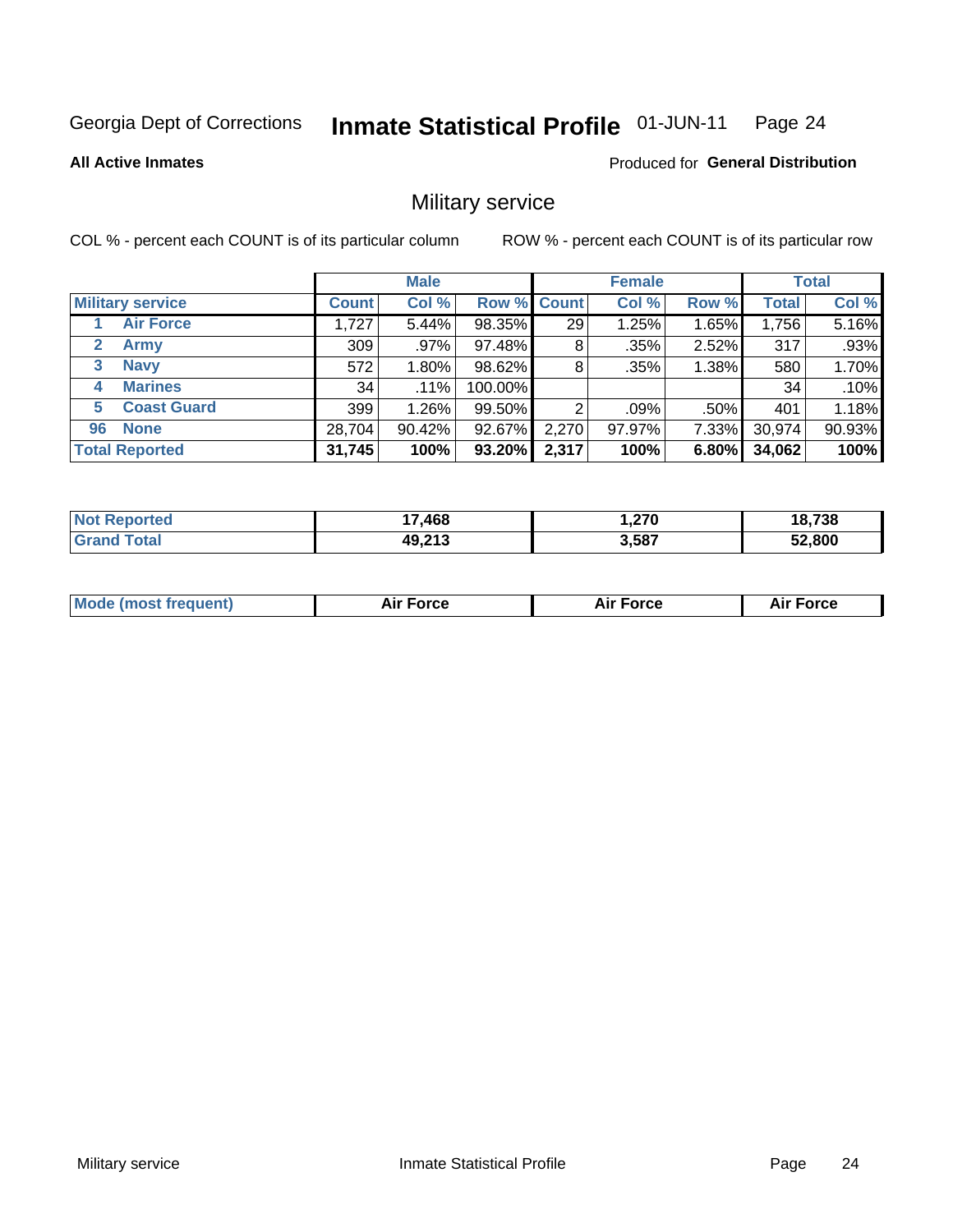#### **Inmate Statistical Profile 01-JUN-11** Page 25

### **All Active Inmates**

# **Produced for General Distribution**

# Type of admission to prison

COL % - percent each COUNT is of its particular column

|                |                             |                | <b>Male</b> |                    |     |        | <b>Female</b> |                | <b>Total</b> |
|----------------|-----------------------------|----------------|-------------|--------------------|-----|--------|---------------|----------------|--------------|
|                | <b>Type of Admission</b>    | <b>Count</b>   | Col %       | <b>Row % Count</b> |     | Col %  | Row %         | Total          | Col %        |
|                | <b>Committed From Court</b> | 41,928         | 85.30%      | 93.40% 2,964       |     | 82.68% | 6.60%         | 44,892         | 85.13%       |
| $\mathbf{2}$   | <b>Return Appeal/Bond</b>   | 3              | .01%        | 100.00%            |     |        |               | 3              | .01%         |
| 3              | <b>Parole Rev/New Sent</b>  | 2,605          | 5.30%       | 95.25%             | 130 | 3.63%  | 4.75%         | 2,735          | 5.19%        |
| 4              | <b>Par Rev/No New Sent</b>  | 1,072          | 2.18%       | 94.53%             | 62  | 1.73%  | 5.47%         | 1,134          | 2.15%        |
| 5              | <b>Prob Viol/Total Rev</b>  |                | .01%        | 100.00%            |     |        |               |                | .01%         |
| $6\phantom{a}$ | <b>Prob Viol/Partial</b>    | 1,414          | 2.88%       | 87.34%             | 205 | 5.72%  | 12.66%        | 1,619          | 3.07%        |
| 7              | <b>Admit Fm Other Cust</b>  | 8              | .02%        | 100.00%            |     |        |               | 8              | .02%         |
| 9              | <b>Prob Rev/Remainder</b>   | 2,046          | 4.16%       | 90.17%             | 223 | 6.22%  | 9.83%         | 2,269          | 4.30%        |
| 10             | <b>New Sent/Par Rev Pnd</b> | 9              | .02%        | 100.00%            |     |        |               | 9              | .02%         |
| 11             | <b>Life W/O Parole</b>      | 15             | .03%        | 100.00%            |     |        |               | 15             | .03%         |
| 30             | <b>Par Rev/Rsn Unknown</b>  | 23             | .05%        | 100.00%            |     |        |               | 23             | .04%         |
| 32             | <b>Pb Parole Rescinded</b>  | 2              | .01%        | 100.00%            |     |        |               | 2              | .01%         |
| 33             | <b>Prob Revoc/Spec Cond</b> | 7              | .01%        | 100.00%            |     |        |               | 7              | .01%         |
| 40             | <b>Par Rev/Revoc Center</b> | 8              | .02%        | 100.00%            |     |        |               | 8              | .02%         |
| 44             | <b>Whitworth Detention</b>  | $\overline{2}$ | .01%        | 100.00%            |     |        |               | $\overline{2}$ | .01%         |
| 50             | <b>Dcys At Risk</b>         |                | .01%        | 100.00%            |     |        |               |                | .01%         |
| 97             | <b>Other</b>                | 7              | .01%        | 87.50%             |     | .03%   | 12.50%        | 8              | .02%         |
|                | <b>Total Reported</b>       | 49,151         | 100%        | 93.2% 3,585        |     | 100%   | 6.8%          | 52,736         | 100%         |

| <b>Not</b><br>Reported        | $\overline{\phantom{a}}$<br>VZ |       | O4     |  |  |
|-------------------------------|--------------------------------|-------|--------|--|--|
| <b>Total</b><br><b>'Grand</b> | 49,213                         | 3,587 | 52.800 |  |  |

| <b>Mode (most frequent)</b> | Court Cmmt | <b>Court Cmmt</b> | Court Cmmt |
|-----------------------------|------------|-------------------|------------|
|                             |            |                   |            |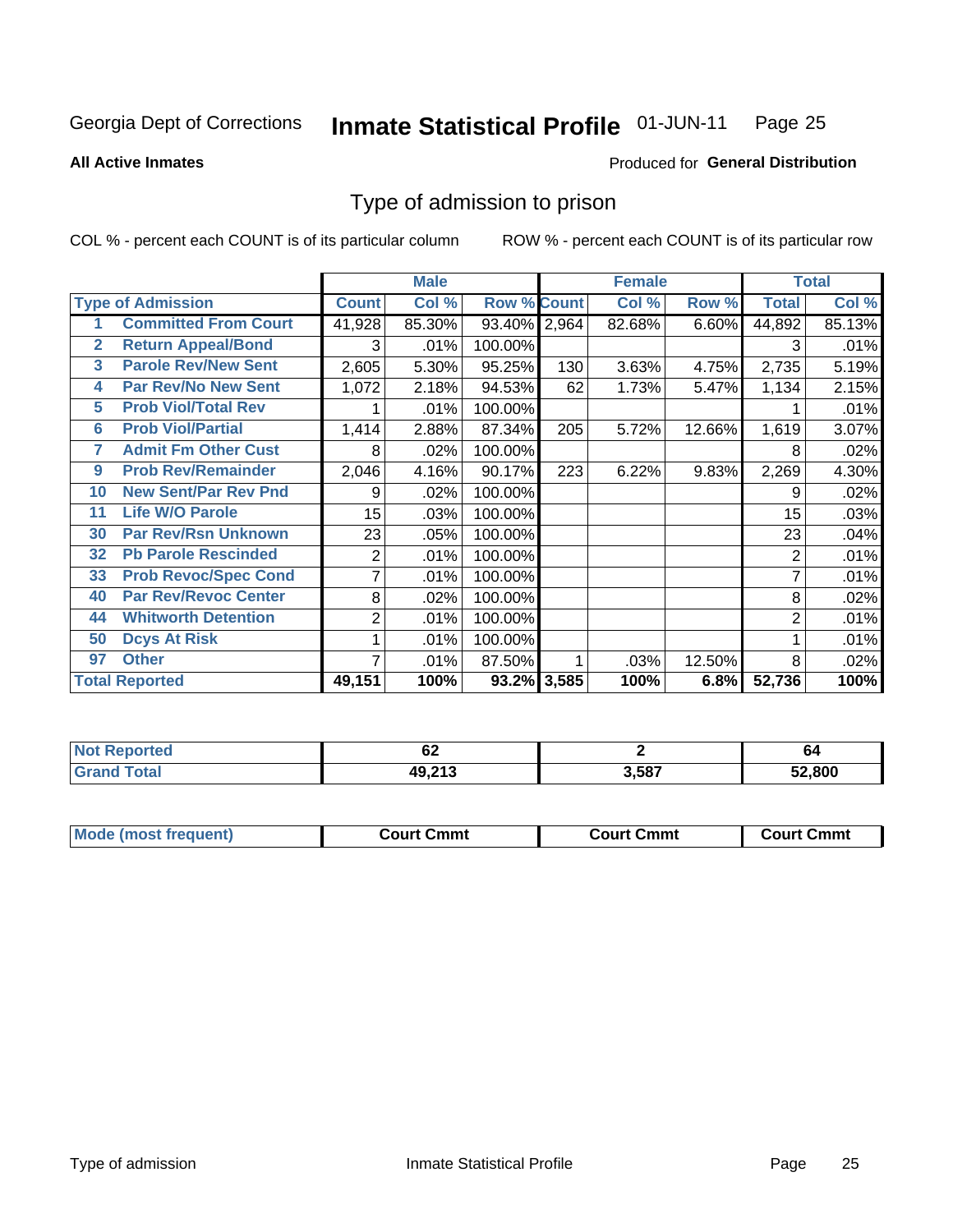#### Inmate Statistical Profile 01-JUN-11 Page 26

### **All Active Inmates**

# **Produced for General Distribution**

# Current / last security status

COL % - percent each COUNT is of its particular column

|                        |              | <b>Male</b> |             |       | <b>Female</b> |          |              | <b>Total</b> |
|------------------------|--------------|-------------|-------------|-------|---------------|----------|--------------|--------------|
| <b>Security Status</b> | <b>Count</b> | Col %       | Row % Count |       | Col %         | Row %    | <b>Total</b> | Col %        |
| 0 Diag Incom           | 2,026        | 4.75%       | 98.97%      | 21    | .78%          | 1.03%    | 2,047        | 4.51%        |
| 1 Wrk Releas           | 36           | .08%        | 94.74%      | 2     | $.07\%$       | 5.26%    | 38           | .08%         |
| 2 Trusty               | 41           | .10%        | 91.11%      | 4     | .15%          | $8.89\%$ | 45           | .10%         |
| 3 Minimum              | 9,266        | 21.71%      | 86.64%      | 1,429 | 52.81%        | 13.36%   | 10,695       | 23.56%       |
| 4 Medium               | 23,873       | 55.92%      | 95.76%      | 1,058 | 39.10%        | 4.24%    | 24,931       | 54.92%       |
| 5 Close                | 7,354        | 17.23%      | 97.47%      | 191   | 7.06%         | 2.53%    | 7,545        | 16.62%       |
| 6 Maximum              | 93           | $.22\%$     | $98.94\%$   | 4     | .04%          | $1.06\%$ | 94           | .21%         |
| <b>Total Reported</b>  | 42,689       | 100%        | 94.04%      | 2,706 | 100%          | 5.96%    | 45,395       | 100%         |

| <b>Still being diagnosed</b> | .238   | 190   | 1,428  |
|------------------------------|--------|-------|--------|
| <b>Not Reported</b>          | 5,286  | 691   | 5,977  |
| <b>Grand Total</b>           | 49,213 | 3,587 | 52,800 |

| Mo | M<br>--<br>ıum | .<br>un | ■■■<br>---<br>--------<br>$\sim$ |
|----|----------------|---------|----------------------------------|
|    |                |         |                                  |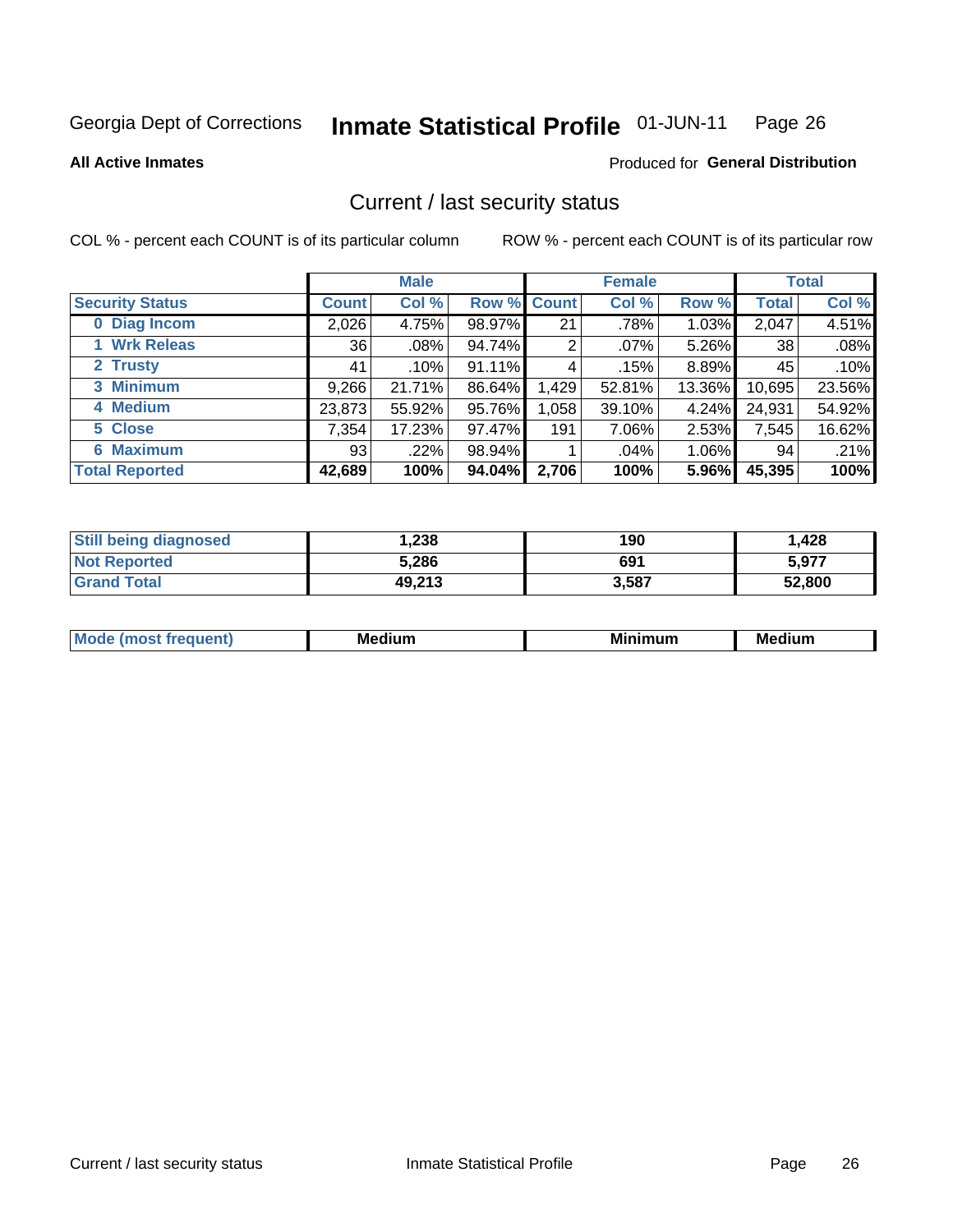#### Inmate Statistical Profile 01-JUN-11 Page 27

**All Active Inmates** 

# Produced for General Distribution

# Current / last type of institution

COL % - percent each COUNT is of its particular column

|                            |                | <b>Male</b> |             |                | <b>Female</b> |        |              | <b>Total</b> |
|----------------------------|----------------|-------------|-------------|----------------|---------------|--------|--------------|--------------|
| <b>Type of Institution</b> | <b>Count</b>   | Col %       | Row % Count |                | Col %         | Row %  | <b>Total</b> | Col %        |
| <b>County Jail</b>         | 56             | .11%        | 96.55%      | $\overline{2}$ | $.06\%$       | 3.45%  | 58           | .11%         |
| <b>Transitional Center</b> | 2,293          | 4.66%       | 87.25%      | 335            | 9.34%         | 12.75% | 2,628        | 4.98%        |
| <b>County Camp</b>         | 4,922          | 10.00%      | 100.00%     |                |               |        | 4,922        | 9.32%        |
| <b>State Prison</b>        | 35,454         | 72.05%      | 92.00%      | 3,081          | 85.89%        | 8.00%  | 38,535       | 72.99%       |
| <b>Private Prison</b>      | 6,030          | 12.25%      | 100.00%     |                |               |        | 6,030        | 11.42%       |
| <b>Prison Annex</b>        | $\overline{2}$ | .01%        | 100.00%     |                |               |        | 2            | .01%         |
| <b>Pre Release Center</b>  | 438            | .89%        | 72.16%      | 169            | 4.71%         | 27.84% | 607          | 1.15%        |
| <b>Inmate Boot Camp</b>    | $\overline{2}$ | .01%        | 100.00%     |                |               |        | 2            | .01%         |
| <b>Parole Revoc Center</b> | 11             | .02%        | 100.00%     |                |               |        | 11           | .02%         |
| <b>Total Reported</b>      | 49,208         | 100%        | 93.21%      | 3,587          | 100%          | 6.79%  | 52,795       | 100%         |

| orted<br>NOT  |        |       |        |
|---------------|--------|-------|--------|
| <b>c</b> otal | 49,213 | 3,587 | 52,800 |

| <b>Mode (most frequent)</b> | <b>State Prison</b> | <b>State Prison</b> | <b>State Prison</b> |
|-----------------------------|---------------------|---------------------|---------------------|
|                             |                     |                     |                     |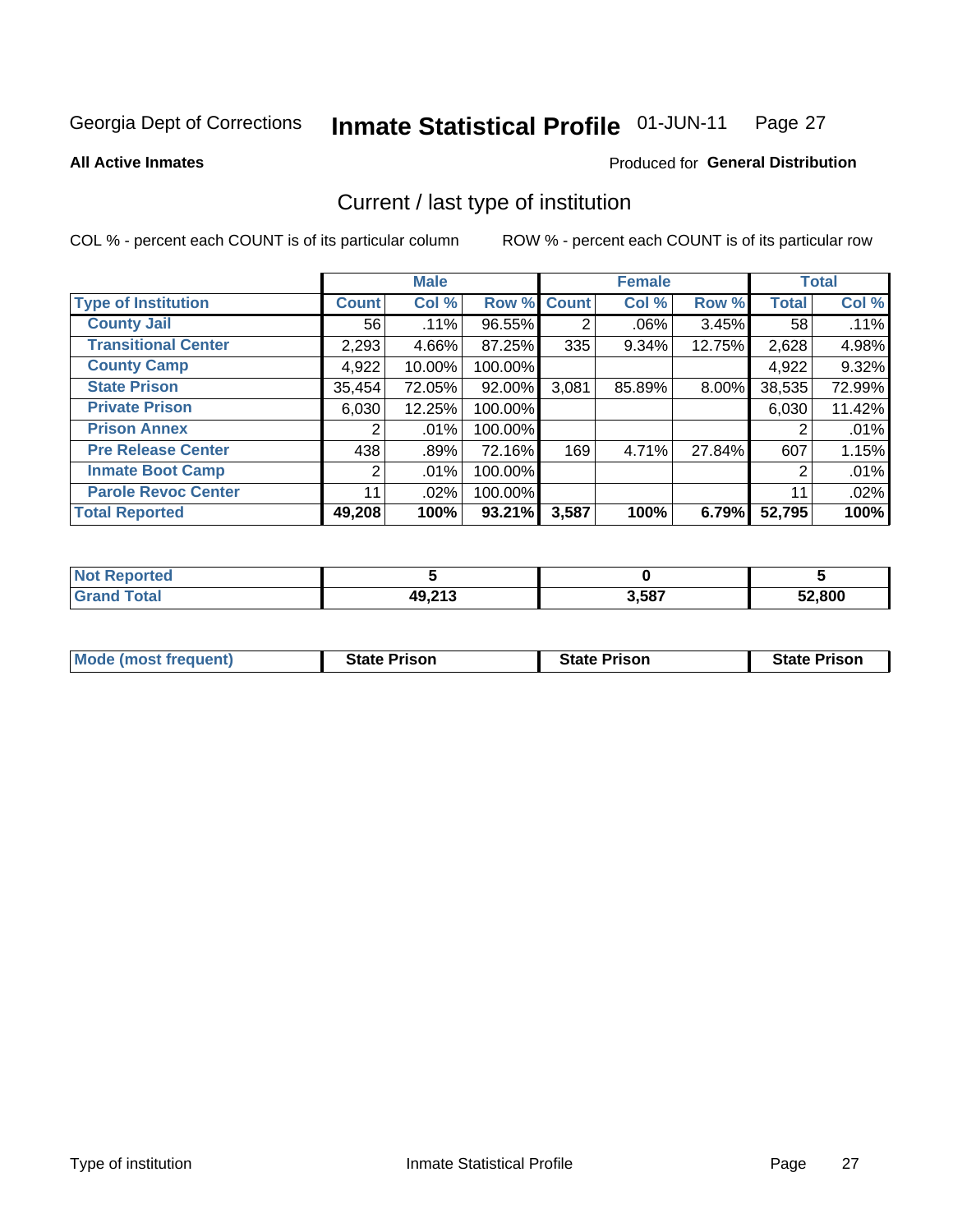#### Inmate Statistical Profile 01-JUN-11 Page 28

**All Active Inmates** 

### Produced for General Distribution

# Institution type - transitional centers

COL % - percent each COUNT is of its particular column

|     |                                          |              | <b>Male</b> |         | <b>Female</b> |        |         | <b>Total</b> |        |
|-----|------------------------------------------|--------------|-------------|---------|---------------|--------|---------|--------------|--------|
|     | <b>Institution Type - Trans. Centers</b> | <b>Count</b> | Col %       | Row %   | <b>Count</b>  | Col %  | Row %   | <b>Total</b> | Col %  |
| 220 | <b>Albany Trans-Ctr</b>                  | 152          | 6.63%       | 100.00% |               |        |         | 152          | 5.78%  |
| 227 | <b>Arrendale Trans-Ctr</b>               |              |             |         | 106           | 31.64% | 100.00% | 106          | 4.03%  |
| 223 | <b>Atlanta Male Trans-Ctr</b>            | 252          | 10.99%      | 100.00% |               |        |         | 252          | 9.59%  |
| 246 | <b>Augusta Trans-Ctr</b>                 | 215          | 9.38%       | 100.00% |               |        |         | 215          | 8.18%  |
| 249 | <b>Clayton Transitional Ctr</b>          | 337          | 14.70%      | 100.00% |               |        |         | 337          | 12.82% |
| 247 | <b>Coastal Transitional Ctr</b>          | 274          | 11.95%      | 100.00% |               |        |         | 274          | 10.43% |
| 225 | <b>Columbus Trans-Ctr</b>                | 179          | 7.81%       | 100.00% |               |        |         | 179          | 6.81%  |
| 250 | <b>Helms Trans-Ctr</b>                   | 9            | .39%        | 39.13%  | 14            | 4.18%  | 60.87%  | 23           | .88%   |
| 248 | <b>Lagrange Trans Ctr</b>                | 149          | 6.50%       | 100.00% |               |        |         | 149          | 5.67%  |
| 231 | <b>Macon Male Trans-Ctr</b>              | 133          | 5.80%       | 100.00% |               |        |         | 133          | 5.06%  |
| 235 | <b>Metro Womens Trans-Ctr</b>            |              |             |         | 215           | 64.18% | 100.00% | 215          | 8.18%  |
| 233 | <b>Phillips Trans-Ctr</b>                | 299          | 13.04%      | 100.00% |               |        |         | 299          | 11.38% |
| 253 | <b>Smith Trans-Ctr</b>                   | 192          | 8.37%       | 100.00% |               |        |         | 192          | 7.31%  |
| 230 | <b>Valdosta Trans-Ctr</b>                | 102          | 4.45%       | 100.00% |               |        |         | 102          | 3.88%  |
|     | <b>Total Reported</b>                    | 2,293        | 100%        | 87.25%  | 335           | 100%   | 12.75%  | 2,628        | 100%   |

| NOT<br>rtea |       |            |       |
|-------------|-------|------------|-------|
|             | 2,293 | 22E<br>ააა | 2,628 |

| Mode (most frequent) | 249 Clayton Transitional Ctr 235 Metro Womens Trans- | Ctr | 249 Clayton<br>Transitional Ctr |
|----------------------|------------------------------------------------------|-----|---------------------------------|
|                      |                                                      |     |                                 |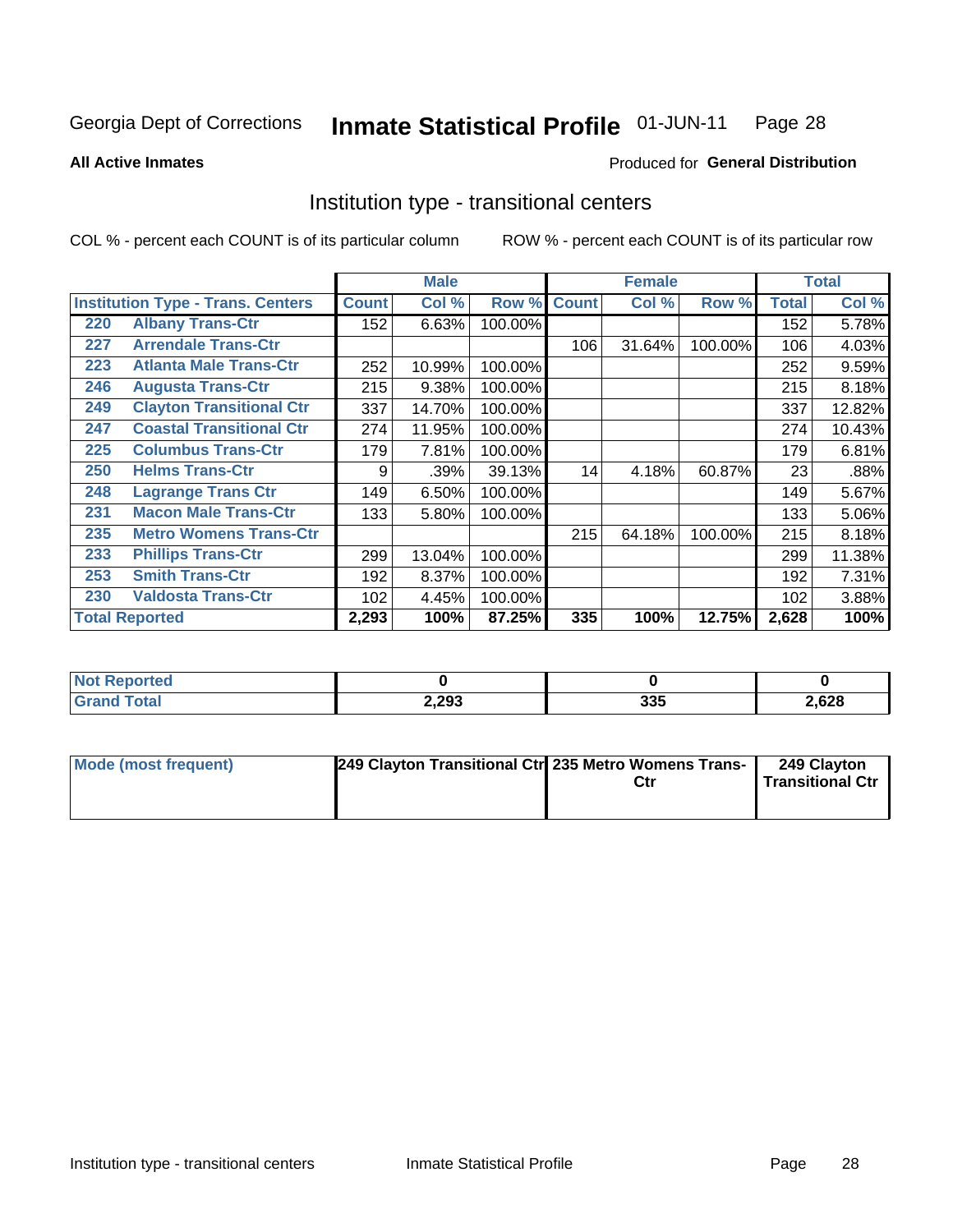#### Inmate Statistical Profile 01-JUN-11 Page 29

### **All Active Inmates**

### Produced for General Distribution

# Institution type - mental hospitals

COL % - percent each COUNT is of its particular column

|                                                  | Male |      |                    | <b>Female</b> |  |                   | <b>Total</b> |       |
|--------------------------------------------------|------|------|--------------------|---------------|--|-------------------|--------------|-------|
| <b>Institution Type - Mental Hospitals Count</b> |      | Col% | <b>Row % Count</b> |               |  | Col % Row % Total |              | Col % |
| <b>Total Reported</b>                            |      |      |                    |               |  |                   |              |       |

| <b>Not Reported</b>                     |  |  |
|-----------------------------------------|--|--|
| <b>otal</b><br>C <sub>r</sub><br>______ |  |  |

| Mode.<br>frequent) | <b>Nul</b><br>_____ | <b>Null</b> | <b>Null</b> |
|--------------------|---------------------|-------------|-------------|
|                    |                     |             |             |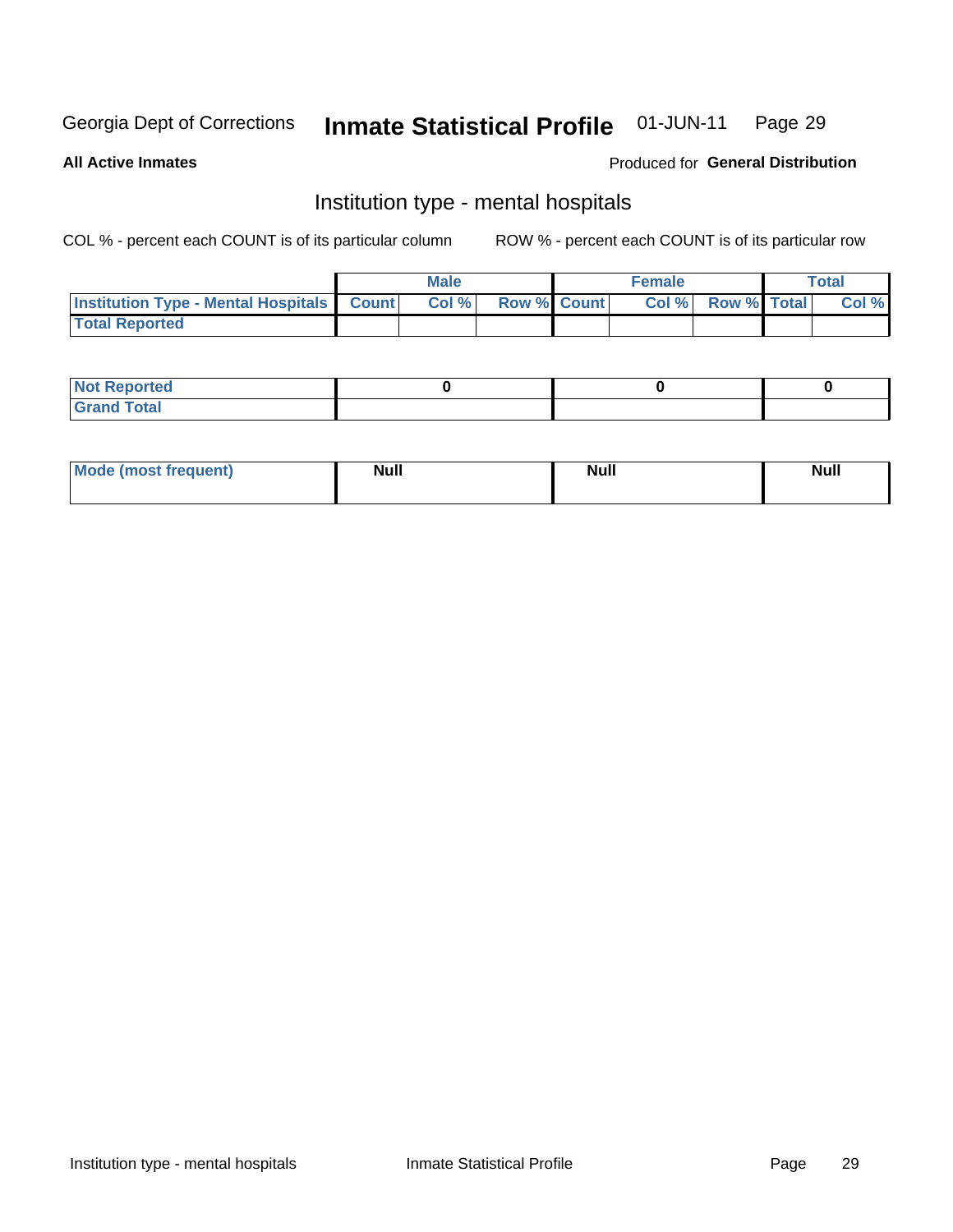#### Inmate Statistical Profile 01-JUN-11 Page 30

### **All Active Inmates**

### **Produced for General Distribution**

# Institution type - county prisons

COL % - percent each COUNT is of its particular column

|                                          |              | <b>Male</b> |         |              | <b>Female</b> |                          |              | <b>Total</b> |
|------------------------------------------|--------------|-------------|---------|--------------|---------------|--------------------------|--------------|--------------|
| <b>Institution Type - County Prisons</b> | <b>Count</b> | Col %       | Row %   | <b>Count</b> | Col %         | Row %                    | <b>Total</b> | Col %        |
| <b>Bulloch County Ci</b><br>402          | 141          | 2.86%       | 100.00% |              |               |                          | 141          | 2.86%        |
| <b>Carroll County Ci</b><br>404          | 214          | 4.35%       | 100.00% |              |               |                          | 214          | 4.35%        |
| <b>Clarke County Ci</b><br>406           | 110          | 2.23%       | 100.00% |              |               |                          | 110          | 2.23%        |
| <b>Clayton County Ci</b><br>456          | 236          | 4.79%       | 100.00% |              |               |                          | 236          | 4.79%        |
| <b>Colquitt County Ci</b><br>407         | 181          | 3.68%       | 100.00% |              |               |                          | 181          | 3.68%        |
| <b>Coweta County Ci</b><br>409           | 202          | 4.10%       | 100.00% |              |               |                          | 202          | 4.10%        |
| <b>Decatur County Ci</b><br>411          | 220          | 4.47%       | 100.00% |              |               |                          | 220          | 4.47%        |
| <b>Effingham County Ci</b><br>413        | 246          | 5.00%       | 100.00% |              |               |                          | 246          | 5.00%        |
| <b>Floyd County Ci</b><br>415            | 335          | 6.81%       | 100.00% |              |               |                          | 335          | 6.81%        |
| <b>Gwinnett County Ci</b><br>419         | 126          | 2.56%       | 100.00% |              |               |                          | 126          | 2.56%        |
| <b>Hall County Ci</b><br>420             | 150          | 3.05%       | 100.00% |              |               |                          | 150          | 3.05%        |
| <b>Harris County Ci</b><br>422           | 107          | 2.17%       | 100.00% |              |               |                          | 107          | 2.17%        |
| <b>Jackson County Ci</b><br>426          | 193          | 3.92%       | 100.00% |              |               |                          | 193          | 3.92%        |
| <b>Jefferson County Ci</b><br>428        | 191          | 3.88%       | 100.00% |              |               |                          | 191          | 3.88%        |
| <b>Mitchell County Ci</b><br>433         | 121          | 2.46%       | 100.00% |              |               |                          | 121          | 2.46%        |
| <b>Muscogee County Ci</b><br>435         | 520          | 10.56%      | 100.00% |              |               |                          | 520          | 10.56%       |
| <b>Richmond County Ci</b><br>439         | 204          | 4.14%       | 100.00% |              |               |                          | 204          | 4.14%        |
| <b>Screven County Prison</b><br>440      | 144          | 2.93%       | 100.00% |              |               |                          | 144          | 2.93%        |
| <b>Spalding County Ci</b><br>441         | 373          | 7.58%       | 100.00% |              |               |                          | 373          | 7.58%        |
| <b>Sumter County Ci</b><br>443           | 346          | 7.03%       | 100.00% |              |               |                          | 346          | 7.03%        |
| <b>Terrell County Ci</b><br>444          | 136          | 2.76%       | 100.00% |              |               |                          | 136          | 2.76%        |
| <b>Thomas County Ci</b><br>445           | 157          | 3.19%       | 100.00% |              |               |                          | 157          | 3.19%        |
| <b>Troup County Ci</b><br>447            | 269          | 5.47%       | 100.00% |              |               |                          | 269          | 5.47%        |
| <b>Total Reported</b>                    | 4,922        | 100%        | 100%    |              |               | $\overline{\frac{9}{6}}$ | 4,922        | 100%         |

| <b>Not</b><br>Reported       |       |       |
|------------------------------|-------|-------|
| <b>Total</b><br><b>Grand</b> | 1,922 | 4,922 |

| Mode (most frequent) | 435 Muscogee County Ci | <b>Null</b> | 435 Muscogee<br><b>County Ci</b> |
|----------------------|------------------------|-------------|----------------------------------|
|----------------------|------------------------|-------------|----------------------------------|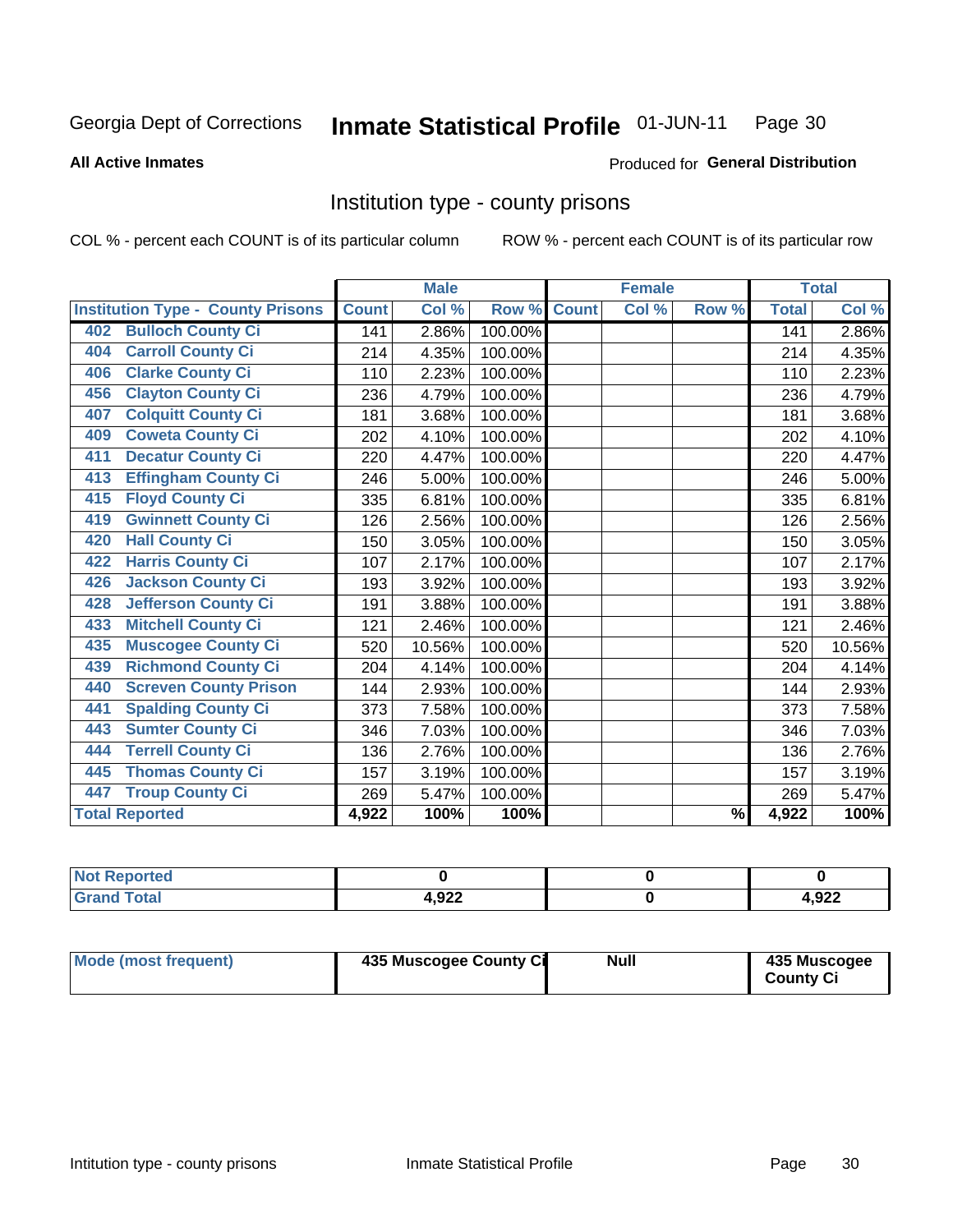#### Inmate Statistical Profile 01-JUN-11 Page 31

### **All Active Inmates**

### Produced for General Distribution

# Institution type - state prisons

COL % - percent each COUNT is of its particular column

|     |                                                 |              | <b>Male</b> |         |              | <b>Female</b> |         | <b>Total</b> |       |
|-----|-------------------------------------------------|--------------|-------------|---------|--------------|---------------|---------|--------------|-------|
|     | <b>Institution Type - State Prisons</b>         | <b>Count</b> | Col %       | Row %   | <b>Count</b> | Col %         | Row %   | <b>Total</b> | Col % |
| 508 | <b>Arrendale State Prison</b>                   |              |             |         | 1,344        | 43.62%        | 100.00% | 1,344        | 3.49% |
|     | 532 Augusta State Med.<br><b>Prison</b>         | 1,048        | 2.96%       | 99.90%  | 1.           | .03%          | .10%    | 1,049        | 2.72% |
| 543 | <b>Autry State Prison</b>                       | 1,664        | 4.69%       | 100.00% |              |               |         | 1,664        | 4.32% |
| 553 | <b>Baldwin State Prison</b>                     | 900          | 2.54%       | 100.00% |              |               |         | 900          | 2.34% |
| 536 | <b>Bostick State Prison</b>                     | 33           | .09%        | 100.00% |              |               |         | 33           | .09%  |
| 534 | <b>Burrus Corr Trn Cntr</b>                     | 683          | 1.93%       | 100.00% |              |               |         | 683          | 1.77% |
| 547 | <b>Calhoun State Prison</b>                     | 1,660        | 4.68%       | 100.00% |              |               |         | 1,660        | 4.31% |
| 531 | <b>Central State Prison</b>                     | 857          | 2.42%       | 100.00% |              |               |         | 857          | 2.22% |
| 523 | <b>Coastal State Prison</b>                     | 1,628        | 4.59%       | 100.00% |              |               |         | 1,628        | 4.22% |
| 503 | <b>Dodge State Prison</b>                       | 1,224        | 3.45%       | 100.00% |              |               |         | 1,224        | 3.18% |
| 548 | <b>Dooly State Prison</b>                       | 1,695        | 4.78%       | 100.00% |              |               |         | 1,695        | 4.40% |
| 252 | <b>Emanuel-Swainsboro Sp</b>                    |              |             |         | 541          | 17.56%        | 100.00% | 541          | 1.40% |
| 521 | <b>Ga Diag &amp; Class Pris</b>                 | 1,995        | 5.63%       | 100.00% |              |               |         | 1,995        | 5.18% |
| 522 | <b>Ga Diag &amp; Class Pris-</b><br><b>Perm</b> | 130          | .37%        | 100.00% |              |               |         | 130          | .34%  |
| 517 | <b>Ga State Prison</b>                          | 1,467        | 4.14%       | 100.00% |              |               |         | 1,467        | 3.81% |
| 541 | <b>Hancock State Prison</b>                     | 1,454        | 4.10%       | 100.00% |              |               |         | 1,454        | 3.77% |
| 540 | <b>Hays State Prison</b>                        | 1,692        | 4.77%       | 100.00% |              |               |         | 1,692        | 4.39% |
| 545 | <b>Johnson State Prison</b>                     | 1,557        | 4.39%       | 100.00% |              |               |         | 1,557        | 4.04% |
| 510 | <b>Lee State Prison</b>                         | 751          | 2.12%       | 100.00% |              |               |         | 751          | 1.95% |
| 564 | <b>Long State Prison</b>                        | 229          | .65%        | 100.00% |              |               |         | 229          | .59%  |
| 549 | <b>Macon State Prison</b>                       | 1,780        | 5.02%       | 100.00% |              |               |         | 1,780        | 4.62% |
| 519 | <b>Men'S State Prison</b>                       | 1            | .01%        | 100.00% |              |               |         | 1            | .01%  |
| 554 | <b>Metro State Prison (W)</b>                   |              |             |         | 16           | .52%          | 100.00% | 16           | .04%  |
| 561 | <b>Milan State Prison</b>                       | 1            | .01%        | 100.00% |              |               |         | 1            | .01%  |
| 509 | <b>Montgomery State Prison</b>                  | 417          | 1.18%       | 100.00% |              |               |         | 417          | 1.08% |
| 505 | <b>Phillips State Prison</b>                    | 849          | 2.39%       | 100.00% |              |               |         | 849          | 2.20% |
| 557 | <b>Pulaski State Prison (W)</b>                 |              |             |         | 1,179        | 38.27%        | 100.00% | 1,179        | 3.06% |
| 533 | <b>Rogers State Prison</b>                      | 1,490        | 4.20%       | 100.00% |              |               |         | 1,490        | 3.87% |
| 530 | <b>Rutledge State Prison</b>                    | 624          | 1.76%       | 100.00% |              |               |         | 624          | 1.62% |
| 550 | <b>Smith State Prison</b>                       | 1,606        | 4.53%       | 100.00% |              |               |         | 1,606        | 4.17% |
| 542 | <b>Telfair State Prison</b>                     | 1,195        | 3.37%       | 100.00% |              |               |         | 1,195        | 3.10% |
| 537 | <b>Valdosta State Prison</b>                    | 1,414        | 3.99%       | 100.00% |              |               |         | 1,414        | 3.67% |
| 506 | <b>Walker State Prison</b>                      | 424          | 1.20%       | 100.00% |              |               |         | 424          | 1.10% |
| 501 | <b>Ware State Prison</b>                        | 1,592        | 4.49%       | 100.00% |              |               |         | 1,592        | 4.13% |
| 552 | <b>Washington Sp</b>                            | 1,547        | 4.36%       | 100.00% |              |               |         | 1,547        | 4.01% |
| 546 | <b>Wilcox State Prison</b>                      | 1,847        | 5.21%       | 100.00% |              |               |         | 1,847        | 4.79% |
|     | <b>Total Reported</b>                           | 35,454       | 100%        | 92%     | 3,081        | 100%          | 8%      | 38,535       | 100%  |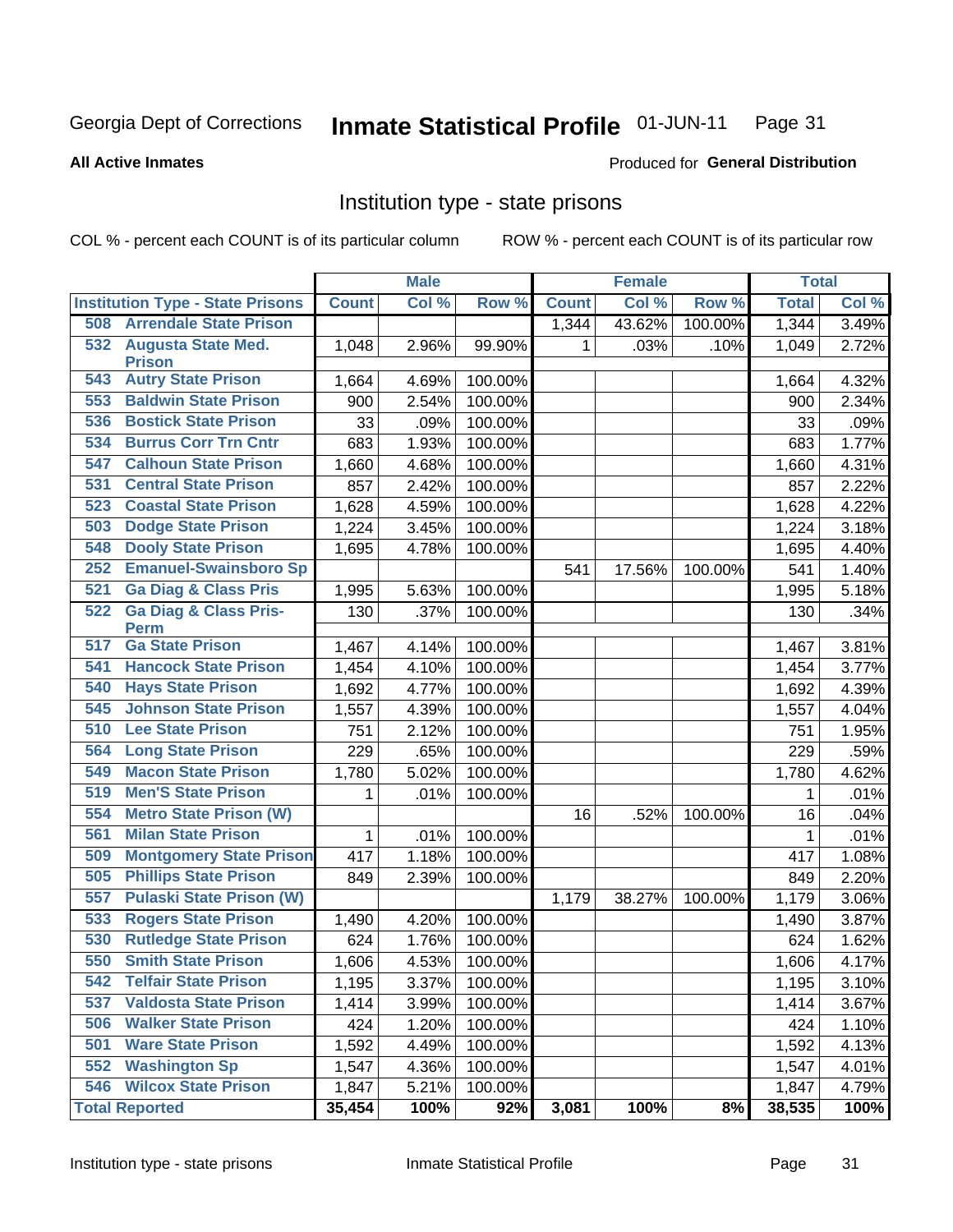#### Inmate Statistical Profile 01-JUN-11 Page 32

**All Active Inmates** 

Produced for General Distribution

# Institution type - state prisons

COL % - percent each COUNT is of its particular column

|                     | <b>Male</b> | <b>Female</b> | Total  |
|---------------------|-------------|---------------|--------|
| <b>Not Reported</b> |             |               |        |
| <b>Grand Total</b>  | 35,454      | 3,081         | 38,535 |

| Mode (most frequent) | <b>521 Ga Diag &amp; Class Pris</b> | <b>508 Arrendale State Prison</b> | 521 Ga Diag &<br><b>Class Pris</b> |
|----------------------|-------------------------------------|-----------------------------------|------------------------------------|
|----------------------|-------------------------------------|-----------------------------------|------------------------------------|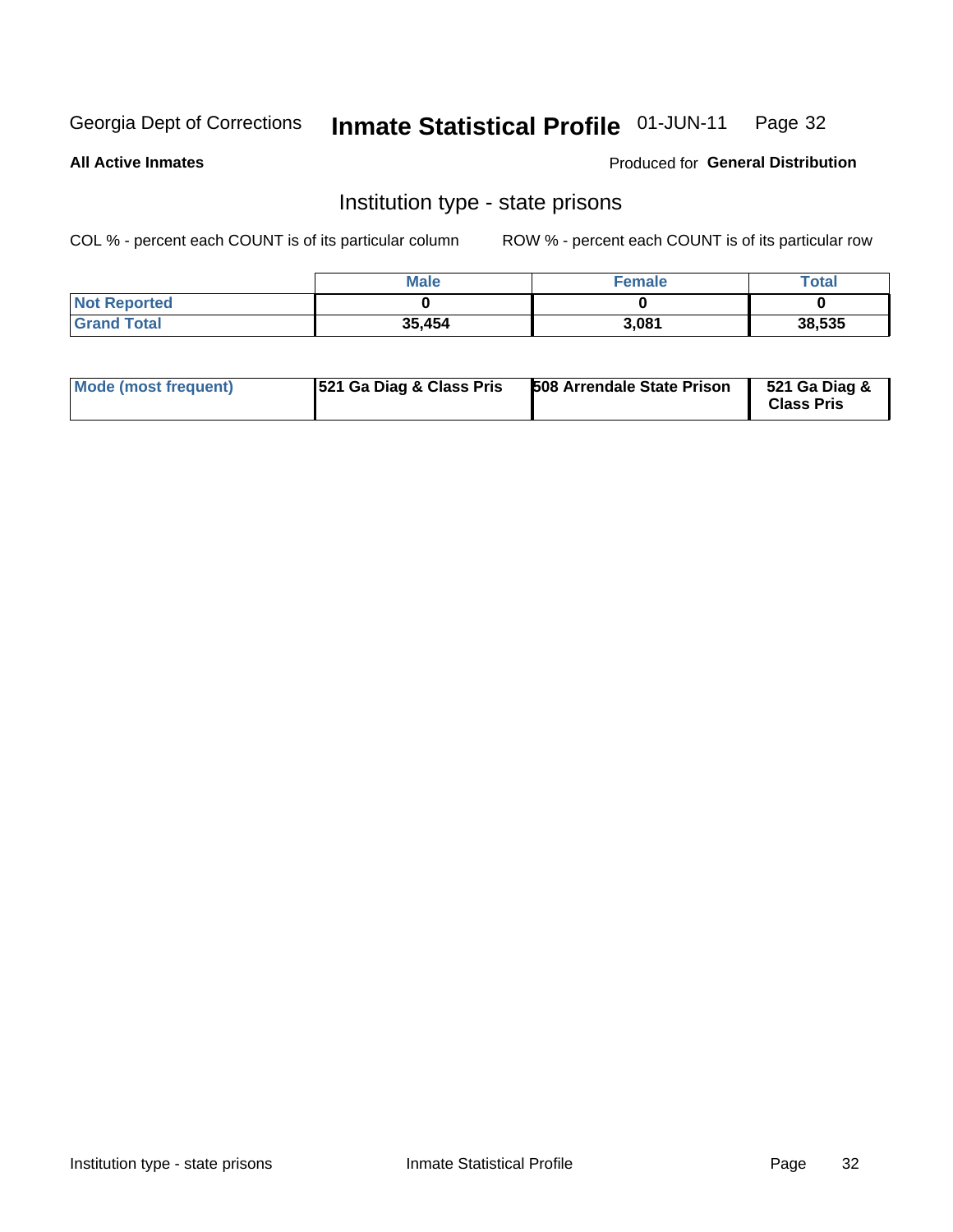#### Inmate Statistical Profile 01-JUN-11 Page 33

**All Active Inmates** 

### Produced for General Distribution

# Institution type - private prisons

COL % - percent each COUNT is of its particular column

|                                           | <b>Male</b>  |           |                    | <b>Female</b> |       |       | <b>Total</b> |        |
|-------------------------------------------|--------------|-----------|--------------------|---------------|-------|-------|--------------|--------|
| <b>Institution Type - Private Prisons</b> | <b>Count</b> | Col %     | <b>Row % Count</b> |               | Col % | Row % | Total I      | Col %  |
| <b>Coffee Corr Facility</b><br>569        | 3,002        | 49.78%    | $100.00\%$         |               |       |       | 3,002        | 49.78% |
| D Ray James Corr Fac<br>567               | ◠            | $.05\%$   | 100.00%            |               |       |       |              | .05%   |
| <b>Wheeler Corr Facility</b><br>571       | 3.025        | $50.17\%$ | $100.00\%$         |               |       |       | 3,025        | 50.17% |
| <b>Total Reported</b>                     | 6,030        | 100%      | 100%               |               |       | %     | 6,030        | 100%   |

| रeported    |       |      |
|-------------|-------|------|
| <b>otal</b> | 6,030 | ,030 |

| <b>Mode (most frequent)</b> | 571 Wheeler Corr Facility | <b>Null</b> | <b>1571 Wheeler Corrl</b><br>Facility |
|-----------------------------|---------------------------|-------------|---------------------------------------|
|-----------------------------|---------------------------|-------------|---------------------------------------|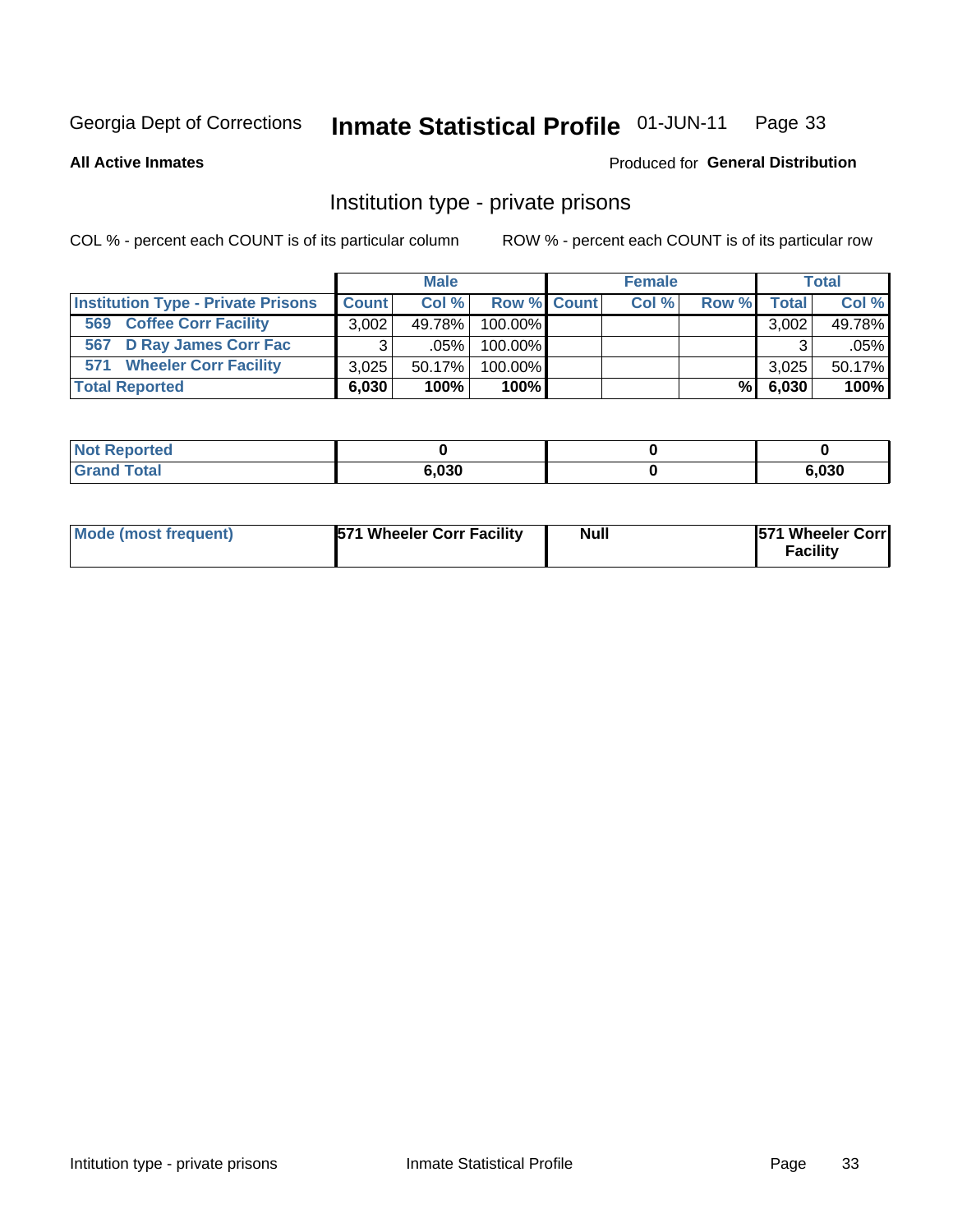#### Inmate Statistical Profile 01-JUN-11 Page 34

**All Active Inmates** 

Produced for General Distribution

# Institution type - prison annexes

COL % - percent each COUNT is of its particular column

|                                                   | <b>Male</b> |           | <b>Female</b> |              |       | <b>Total</b> |              |          |
|---------------------------------------------------|-------------|-----------|---------------|--------------|-------|--------------|--------------|----------|
| <b>Institution Type - Prison Annexe   Count  </b> |             | $Col \%$  | Row %         | <b>Count</b> | Col % | Row %        | <b>Total</b> | Col %    |
| 7540 Hays Annex                                   |             | 100.00%   | 100.00%       |              |       |              |              | 100.00%l |
| <b>Total Reported</b>                             |             | $100\%$ . | 100%l         |              |       | %            |              | 100%     |

| <b>Not Reported</b>    |  |  |
|------------------------|--|--|
| <b>Total</b><br>$\sim$ |  |  |

| Mode (most frequent) | 7540 Hays Annex | Null | <b>7540 Hays Annex</b> |
|----------------------|-----------------|------|------------------------|
|                      |                 |      |                        |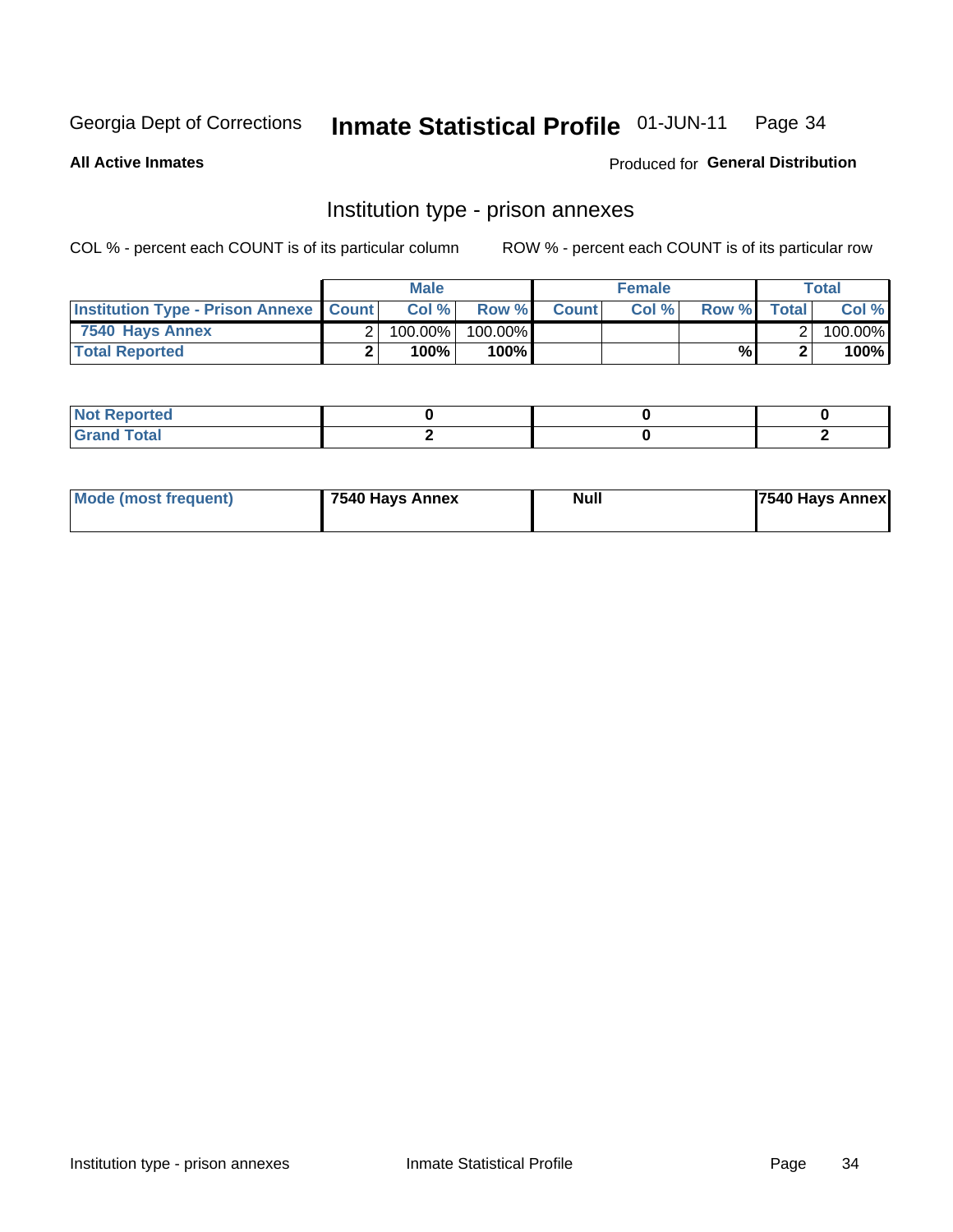#### Inmate Statistical Profile 01-JUN-11 Page 35

### **All Active Inmates**

Produced for General Distribution

# Institution type - pre-release centers

COL % - percent each COUNT is of its particular column

|                                         |              | <b>Male</b> |         | <b>Female</b> |        |         | <b>Total</b> |         |
|-----------------------------------------|--------------|-------------|---------|---------------|--------|---------|--------------|---------|
| <b>Institution Type - Prison Annexe</b> | <b>Count</b> | Col %       | Row %   | <b>Count</b>  | Col %  | Row %   | <b>Total</b> | Col %   |
| 7507 Appling Pre-Release Ctr            | 213          | 48.63%      | 100.00% |               |        |         | 213          | 35.09%  |
| 7521 Lamar Pre-Release Center           |              |             |         |               | .59%   | 100.00% |              | .16%    |
| 7543 Pelham Pre-Release                 |              | .23%        | 100.00% |               |        |         |              | $.16\%$ |
| <b>Center</b>                           |              |             |         |               |        |         |              |         |
| <b>7546 Turner Pre-Release</b>          | 222          | 50.68%      | 100.00% |               |        |         | 222          | 36.57%  |
| <b>Center</b>                           |              |             |         |               |        |         |              |         |
| 7538 W Central Pre-Release Ctr          |              |             |         | 168           | 99.41% | 100.00% | 168          | 27.68%  |
| <b>7572 Wilkes Pre-Release</b>          | ⌒            | .46%        | 100.00% |               |        |         | 2            | .33%    |
| <b>Center</b>                           |              |             |         |               |        |         |              |         |
| <b>Total Reported</b>                   | 438          | 100%        | 72.16%  | 169           | 100%   | 27.84%  | 607          | 100%    |

| $\sim$ nted<br>'N     |             |            |     |
|-----------------------|-------------|------------|-----|
| $f \wedge f \wedge f$ | 10 O<br>490 | 160<br>ט ו | 607 |

| Mode (most frequent) | 7546 Turner Pre-Release | 7538 W Central Pre-Release 7546 Turner Pre- |                       |  |  |
|----------------------|-------------------------|---------------------------------------------|-----------------------|--|--|
|                      | Center                  | Ctr                                         | <b>Release Center</b> |  |  |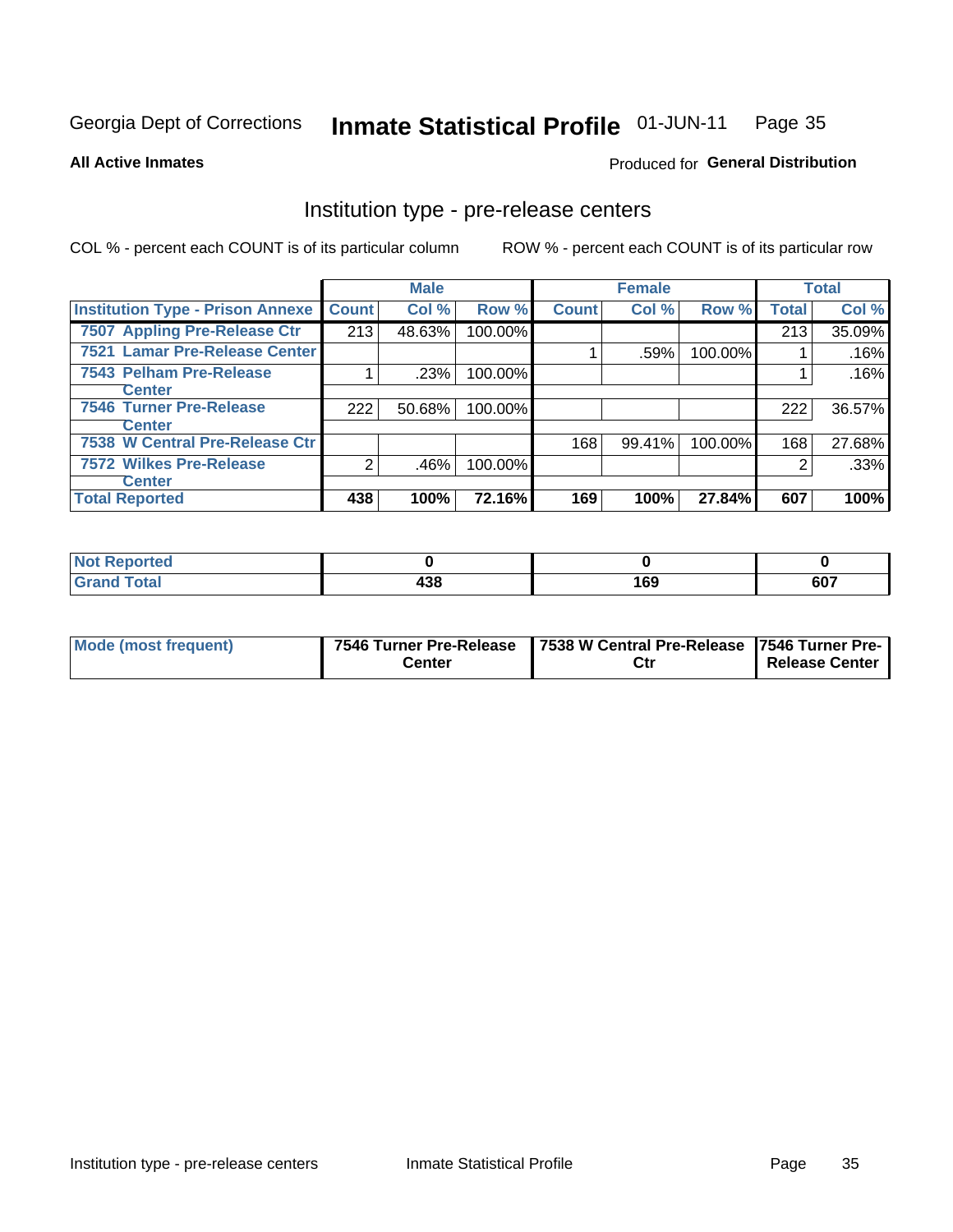#### Inmate Statistical Profile 01-JUN-11 Page 36

**All Active Inmates** 

### Produced for General Distribution

# Institution type - inmate boot camp

COL % - percent each COUNT is of its particular column

|                                      |              | <b>Male</b> |         |              | <b>Female</b> |       |              | <b>Total</b> |
|--------------------------------------|--------------|-------------|---------|--------------|---------------|-------|--------------|--------------|
| <b>Institution Type - Boot Camps</b> | <b>Count</b> | Col %       | Row %   | <b>Count</b> | Col%          | Row % | <b>Total</b> | Col %        |
| 9534 Burruss Inm Boot Camp           |              | 100.00%     | 100.00% |              |               |       |              | 100.00%      |
| <b>Total Rported</b>                 |              | 100%        | 100%l   |              |               | %।    |              | 100%         |

| ∣ Not Reported                   |  |  |
|----------------------------------|--|--|
| <b>Total</b><br>C <sub>ucu</sub> |  |  |

| Mode (most frequent) | 9534 Burruss Inm Boot | <b>Null</b> | 9534 Burruss Inm |
|----------------------|-----------------------|-------------|------------------|
|                      | Camp                  |             | <b>Boot Camp</b> |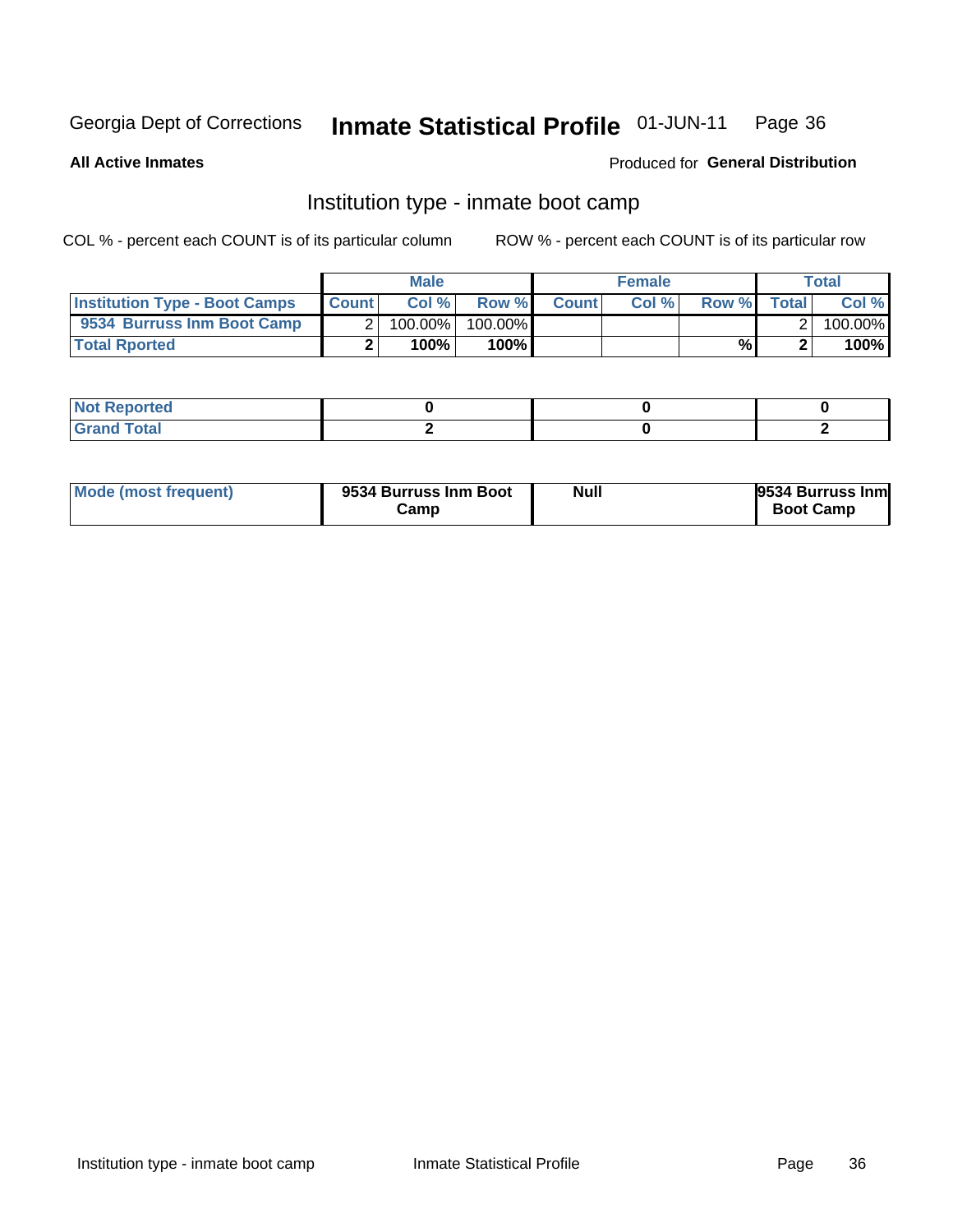### Inmate Statistical Profile 01-JUN-11 Page 37

**All Active Inmates** 

## **Produced for General Distribution**

# Number of disciplinary reports

COL % - percent each COUNT is of its particular column

|                                       |              | <b>Male</b> |             |       | <b>Female</b> |          |        | <b>Total</b> |
|---------------------------------------|--------------|-------------|-------------|-------|---------------|----------|--------|--------------|
| <b>Number of Disciplinary Reports</b> | <b>Count</b> | Col %       | Row % Count |       | Col %         | Row %    | Total  | Col %        |
| $\bf{0}$                              | 21,123       | 42.92%      | 90.89%      | 2,117 | 59.02%        | 9.11%    | 23,240 | 44.02%       |
|                                       | 4,263        | 8.66%       | 93.43%      | 300   | 8.36%         | $6.57\%$ | 4,563  | 8.64%        |
| $\mathbf{2}$                          | 4,325        | 8.79%       | 92.91%      | 330   | 9.20%         | 7.09%    | 4,655  | 8.82%        |
| 3                                     | 2,211        | 4.49%       | 94.49%      | 129   | 3.60%         | 5.51%    | 2,340  | 4.43%        |
|                                       | 2,275        | 4.62%       | 94.67%      | 128   | 3.57%         | 5.33%    | 2,403  | 4.55%        |
| 5                                     | .479         | 3.01%       | 95.85%      | 64    | 1.78%         | 4.15%    | 1,543  | 2.92%        |
| <b>More Than 5</b>                    | 13,537       | 27.51%      | 96.31%      | 519   | 14.47%        | 3.69%    | 14,056 | 26.62%       |
| <b>Total Reported</b>                 | 49,213       | 100%        | 93.21%      | 3,587 | 100%          | 6.79%    | 52,800 | 100%         |

| <b>Not Reported</b> |        |       |        |
|---------------------|--------|-------|--------|
| Total               | 49,213 | 3,587 | 52.800 |

| Mean (average)         | 6.06 | 3.08 | 5.86 |
|------------------------|------|------|------|
| <b>Median (middle)</b> |      |      |      |
| Mode (most frequent)   |      |      |      |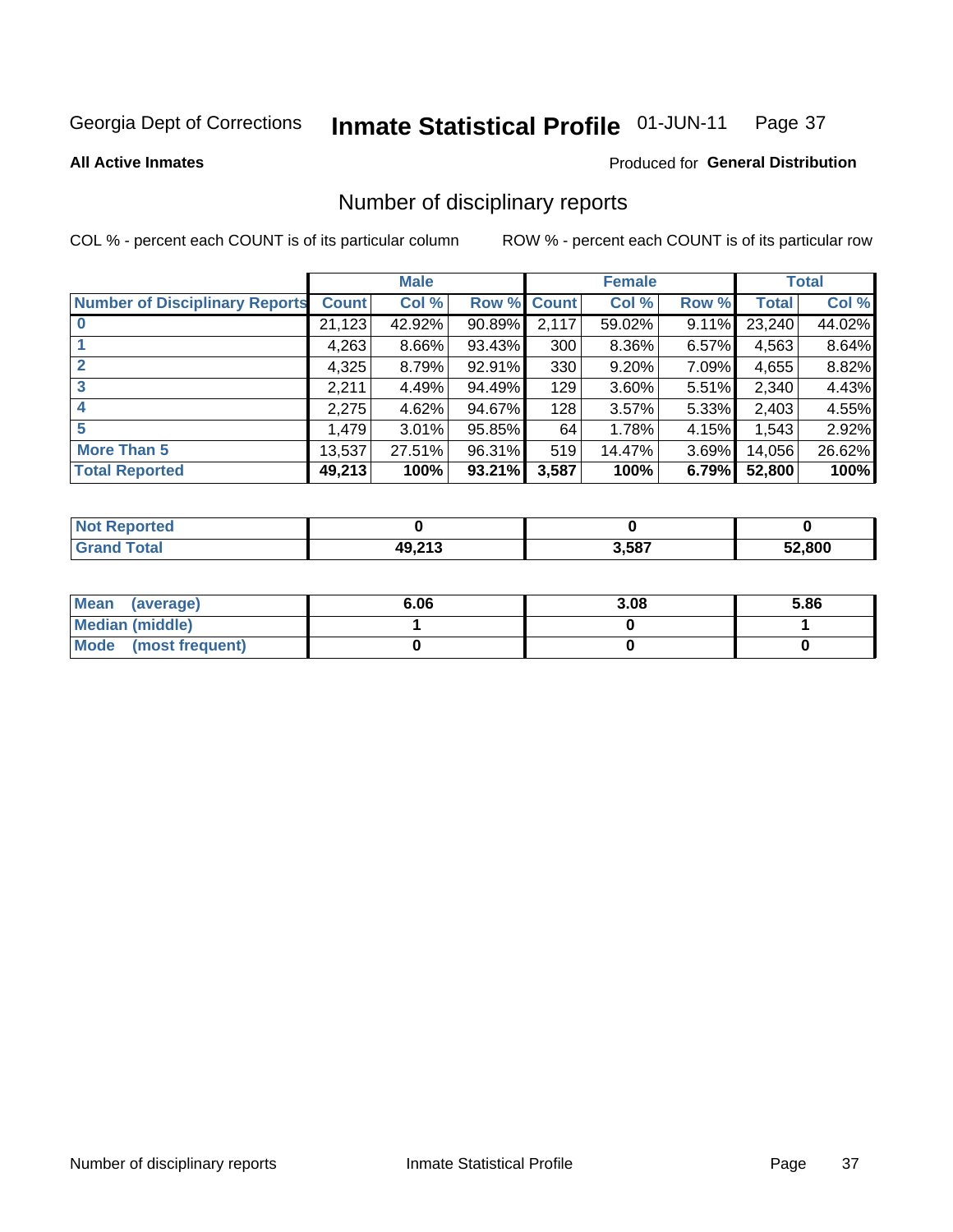### Inmate Statistical Profile 01-JUN-11 Page 38

**All Active Inmates** 

## **Produced for General Distribution**

# Number of transfers

COL % - percent each COUNT is of its particular column

|                            |              | <b>Male</b> |                    |       | <b>Female</b> |          |              | <b>Total</b> |
|----------------------------|--------------|-------------|--------------------|-------|---------------|----------|--------------|--------------|
| <b>Number of Transfers</b> | <b>Count</b> | Col %       | <b>Row % Count</b> |       | Col %         | Row %    | <b>Total</b> | Col %        |
| $\bf{0}$                   | 3,369        | 6.85%       | $91.75\%$          | 303   | 8.45%         | $8.25\%$ | 3,672        | 6.95%        |
|                            | 9,201        | 18.70%      | 90.95%             | 915   | 25.51%        | $9.05\%$ | 10,116       | 19.16%       |
| $\mathbf{2}$               | 10,605       | 21.55%      | 90.53%             | 1,109 | 30.92%        | 9.47%    | 11,714       | 22.19%       |
| 3                          | 6,698        | 13.61%      | $91.74\%$          | 603   | 16.81%        | 8.26%    | 7,301        | 13.83%       |
|                            | 4,954        | 10.07%      | 94.00%             | 316   | 8.81%         | 6.00%    | 5,270        | 9.98%        |
| 5                          | 4,031        | 8.19%       | 95.98%             | 169   | 4.71%         | 4.02%    | 4,200        | 7.95%        |
| <b>More Than 5</b>         | 10,355       | 21.04%      | 98.37%             | 172   | 4.80%         | 1.63%    | 10,527       | 19.94%       |
| <b>Total Reported</b>      | 49,213       | 100%        | 93.21%             | 3,587 | 100.0%        | 6.79%    | 52,800       | 100%         |

| prted<br>"Not∍ |                    |       |        |
|----------------|--------------------|-------|--------|
| ⊺otaı          | 49.212<br>79.Z I J | 3,587 | 52.800 |

| Mean (average)       | 3.69 | 24<br>ا د.ع | 3.60 |
|----------------------|------|-------------|------|
| Median (middle)      |      |             |      |
| Mode (most frequent) |      |             |      |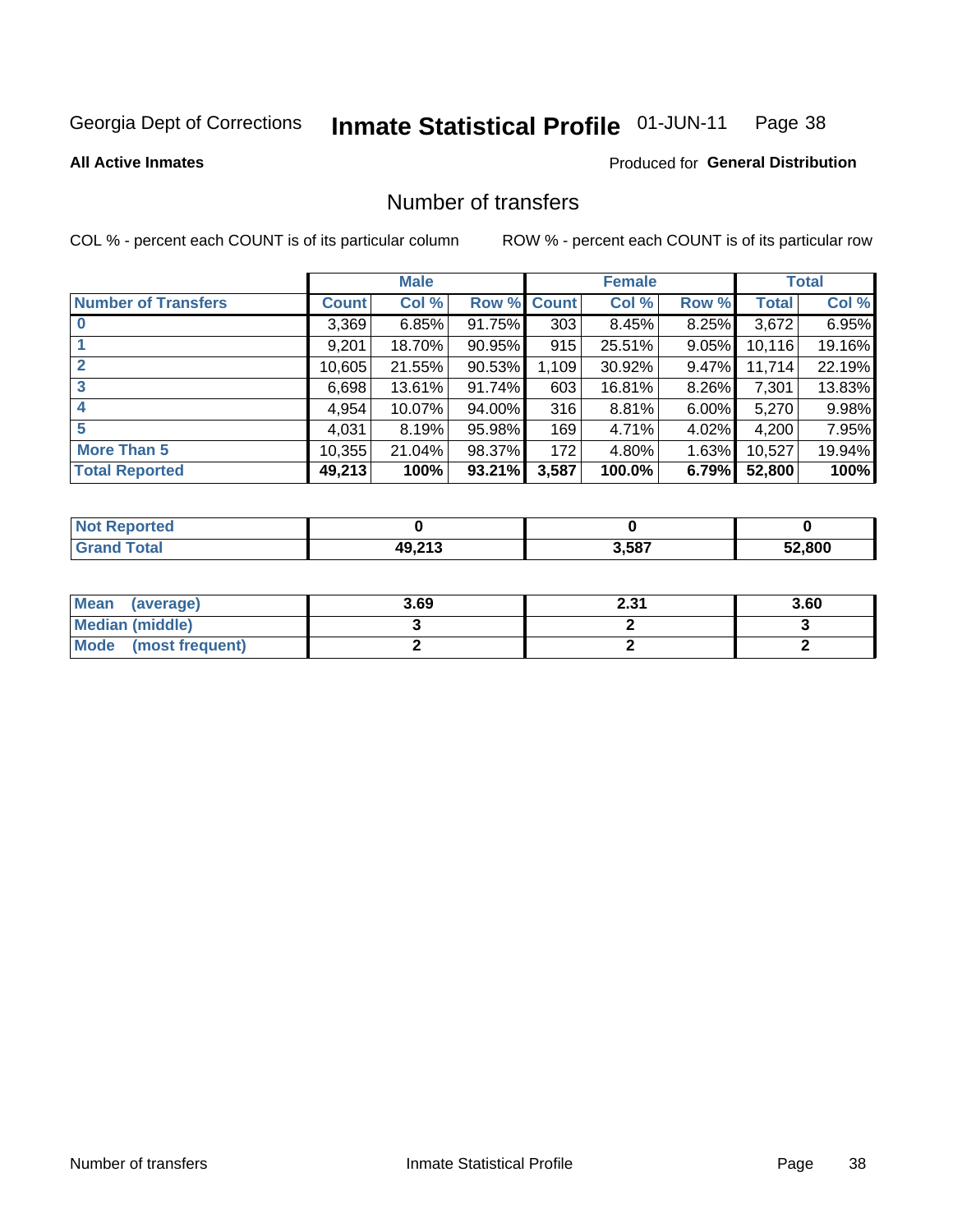### Inmate Statistical Profile 01-JUN-11 Page 39

**All Active Inmates** 

Produced for General Distribution

# Number of escapes

COL % - percent each COUNT is of its particular column

|                          |              | <b>Male</b> |             |       | <b>Female</b> |          |        | <b>Total</b> |
|--------------------------|--------------|-------------|-------------|-------|---------------|----------|--------|--------------|
| <b>Number of Escapes</b> | <b>Count</b> | Col %       | Row % Count |       | Col %         | Row %    | Total  | Col %        |
|                          | 48,921       | 99.41%      | 93.18%      | 3,581 | 99.83%        | $6.82\%$ | 52,502 | 99.44%       |
|                          | 152          | 0.31%       | 98.70%      | 2     | $0.06\%$      | $1.30\%$ | 154    | 0.29%        |
|                          | 130          | 0.26%       | 97.01%      | 4     | $0.11\%$      | 2.99%    | 134    | 0.25%        |
|                          | 8            | 0.02%       | 100.00%     |       |               |          |        | 0.02%        |
|                          |              | 0.01%       | 100.00%     |       |               |          |        | 0.01%        |
| <b>Total Reported</b>    | 49,213       | 100%        | 93.21%      | 3,587 | 100%          | 6.79%    | 52,800 | 100.0%       |

| <b>Not Reported</b> |                    |       |        |
|---------------------|--------------------|-------|--------|
| <b>Grand Total</b>  | 49.212<br>49.Z I J | 3,587 | 52.800 |

| Mean (average)         |  | .ט |
|------------------------|--|----|
| <b>Median (middle)</b> |  |    |
| Mode (most frequent)   |  |    |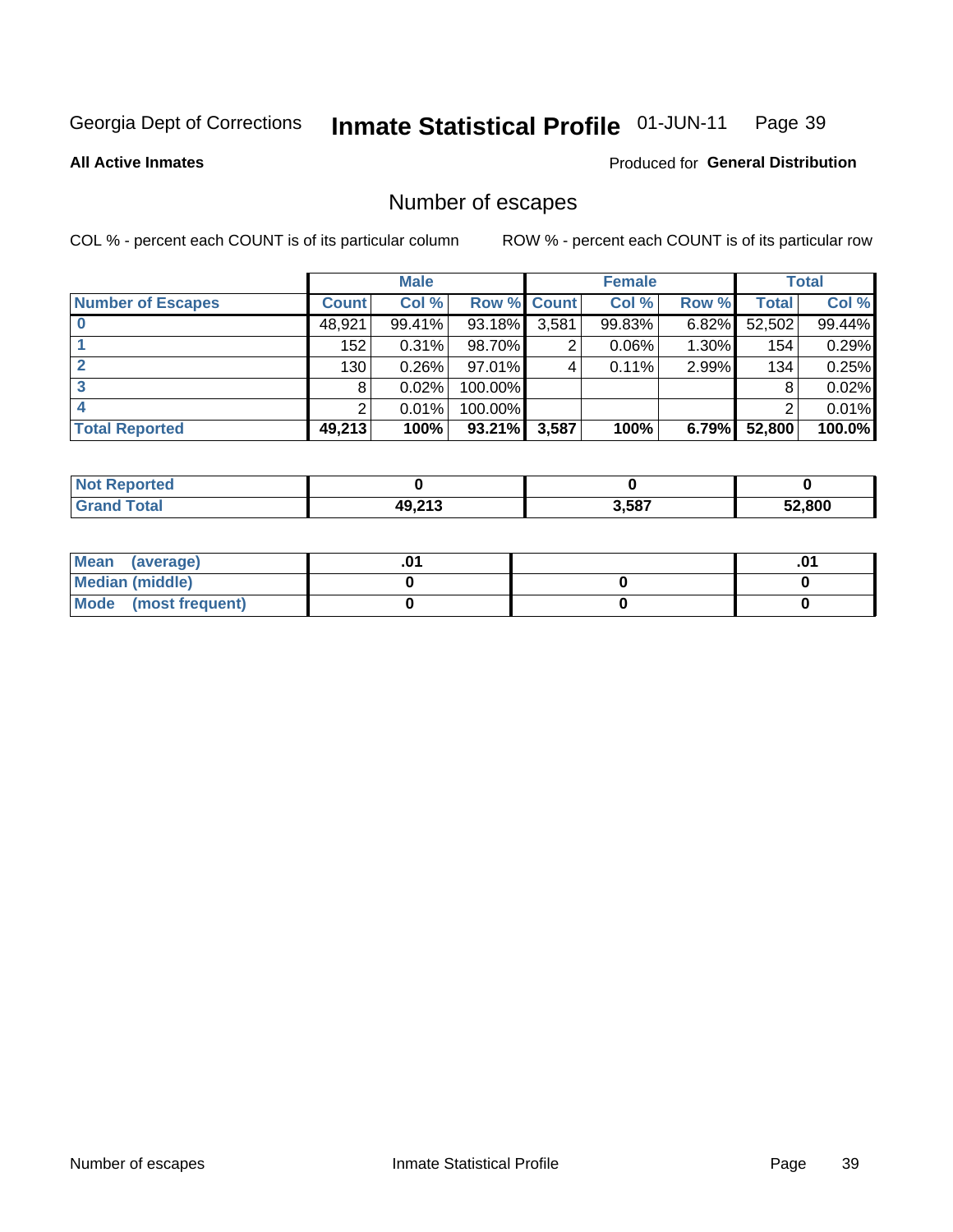### **Inmate Statistical Profile 01-JUN-11** Page 40

**All Active Inmates** 

## Produced for General Distribution

# Split sentences - Probation to follow

COL % - percent each COUNT is of its particular column

|                            |              | <b>Male</b> |                    | <b>Female</b> |          |                 | <b>Total</b> |
|----------------------------|--------------|-------------|--------------------|---------------|----------|-----------------|--------------|
| <b>Probation to follow</b> | <b>Count</b> | Col%        | <b>Row % Count</b> | Col %         | Row %    | Total           | Col %        |
| <b>Yes</b>                 | 26.906       | 54.67%      | $92.65\%$ 2.133    | 59.46%        | $7.35\%$ | 29,039          | 55.00%       |
| <b>No</b>                  | 22.307       | 45.33%      | 93.88% 1.454       | 40.54%        |          | $6.12\%$ 23,761 | 45.00%       |
| <b>Total Reported</b>      | 49,213       | 100%        | $93.21\%$ 3,587    | 100%          |          | 6.79% 52,800    | 100%         |

| _______ | AO.217 | .<br>3.587 | 52.800 |
|---------|--------|------------|--------|
|         |        |            |        |

| reauent)<br>Yes<br>v^c<br>0٥<br>.<br>. .<br>$\sim$ |  | <b>Mode</b> |  |  |  |
|----------------------------------------------------|--|-------------|--|--|--|
|----------------------------------------------------|--|-------------|--|--|--|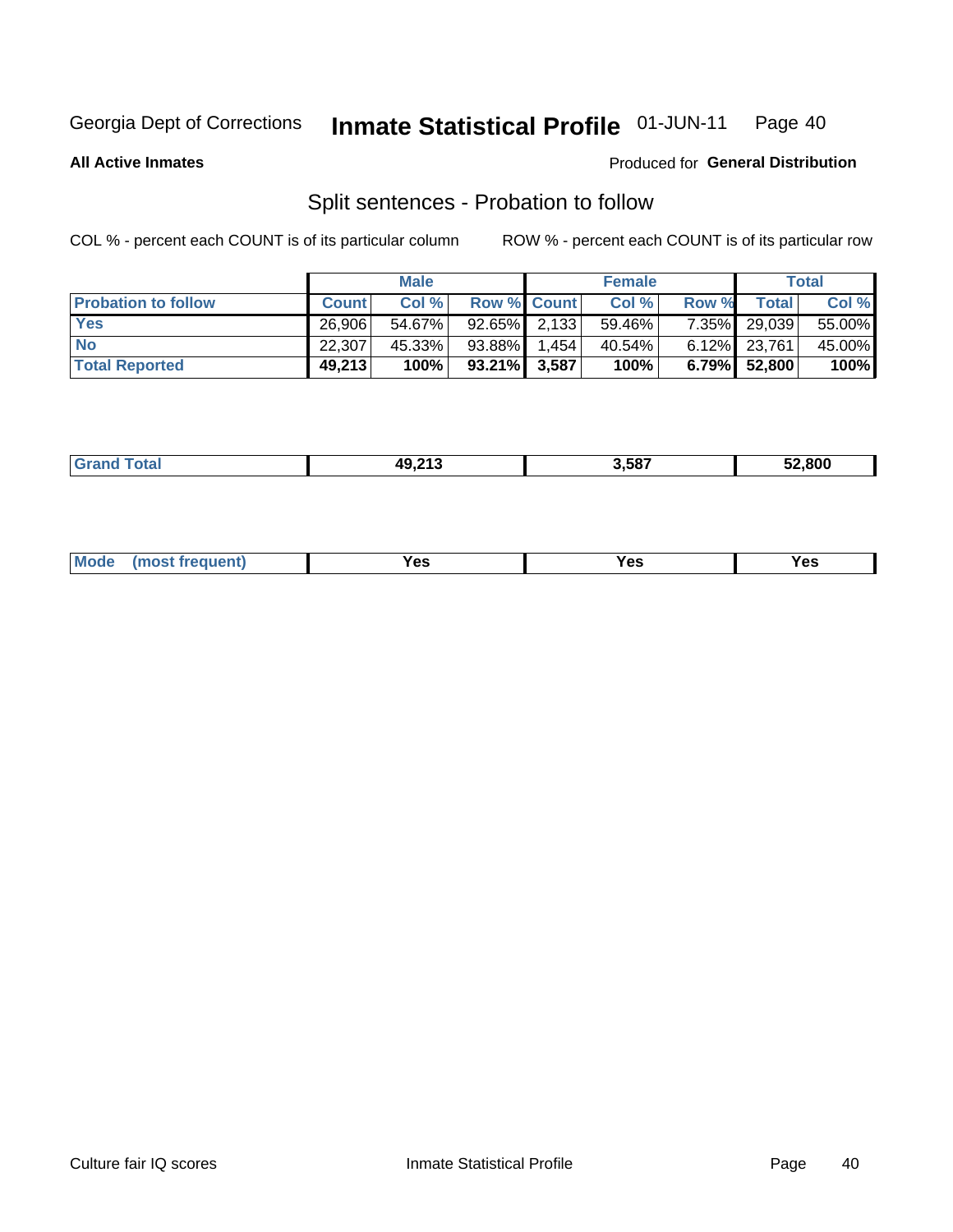### Inmate Statistical Profile 01-JUN-11 Page 41

### **All Active Inmates**

# Produced for General Distribution

# Probable future release type of still active inmates

COL % - percent each COUNT is of its particular column

|                                         |              | <b>Male</b> |                    |     | <b>Female</b> |          | <b>Total</b> |        |
|-----------------------------------------|--------------|-------------|--------------------|-----|---------------|----------|--------------|--------|
| <b>Probable Future Release Type</b>     | <b>Count</b> | Col %       | <b>Row % Count</b> |     | Col %         | Row %    | <b>Total</b> | Col %  |
| <b>Paroled with probation to follow</b> | 5,193        | 10.58%      | 94.37%             | 310 | $8.66\%$      | 5.63%    | 5,503        | 10.45% |
| Paroled w/o probation to follow         | 3.411        | 6.95%       | 95.47%             | 162 | 4.52%         | 4.53%    | 3,573        | 6.78%  |
| <b>Maxout with probation to follow</b>  | 21,145       | 43.07%      | 92.12% 1.809       |     | 50.52%        | 7.88%    | 22,954       | 43.58% |
| <b>Maxout w/o probation to follow</b>   | 12,033       | 24.51%      | 92.48%             | 978 | 27.31%        | 7.52%    | 13,011       | 24.70% |
| Life, LWOP or death sentence            | 7,308        | 14.89%      | 95.78%             | 322 | 8.99%         | $4.22\%$ | 7,630        | 14.49% |
| <b>Total Reported</b>                   | 49,090       | 100%        | 93.2% 3,581        |     | 100%          | 6.8%     | 52,671       | 100%   |

| eleased       |        |       |        |
|---------------|--------|-------|--------|
| <b>c</b> otal | 49,090 | 3,581 | 52,671 |

| <b>Mode (most frequent)</b> | Maxout with PROB follow   Maxout with PROB follow   Maxout with PROB |        |
|-----------------------------|----------------------------------------------------------------------|--------|
|                             |                                                                      | follow |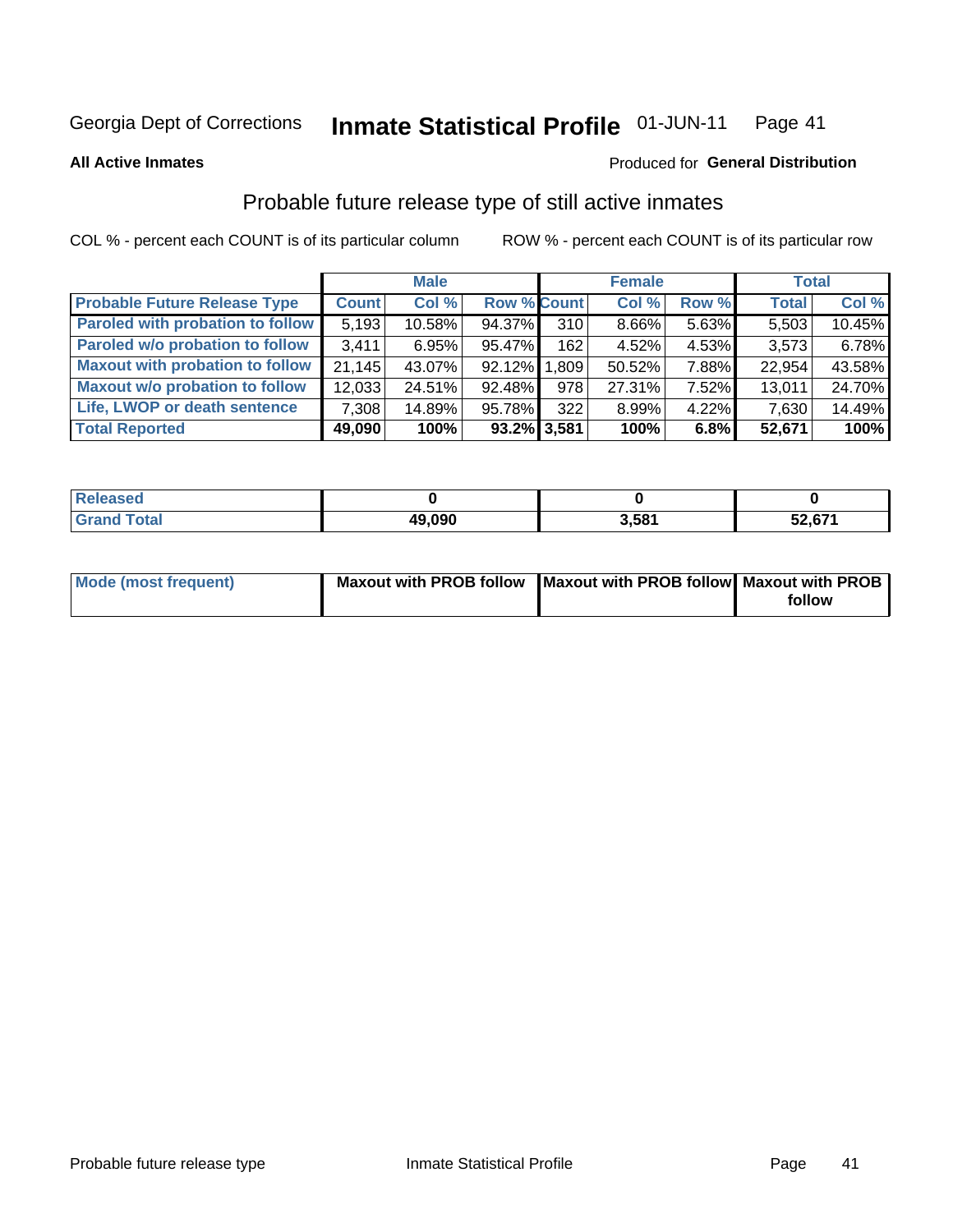## **All Active Inmates**

## Produced for General Distribution

# Time served in current (or last) institution

COL % - percent each COUNT is of its particular column

|                            | <b>Male</b>  |        | <b>Female</b> |              |        | <b>Total</b> |              |        |
|----------------------------|--------------|--------|---------------|--------------|--------|--------------|--------------|--------|
| <b>Time In Institution</b> | <b>Count</b> | Col %  | Row %         | <b>Count</b> | Col %  | Row %        | <b>Total</b> | Col %  |
| 0 to 3 months              | 12,694       | 25.79% | 87.60%        | 1,797        | 50.10% | 12.40%       | 14,491       | 27.45% |
| <b>3.01 to 6 months</b>    | 6,470        | 13.15% | 95.68%        | 292          | 8.14%  | 4.32%        | 6,762        | 12.81% |
| 6.01 to 9 months           | 5,546        | 11.27% | 94.27%        | 337          | 9.40%  | 5.73%        | 5,883        | 11.14% |
| 9.01 to 12 months          | 5,078        | 10.32% | 95.09%        | 262          | 7.30%  | 4.91%        | 5,340        | 10.11% |
| 12.01 to 18 months         | 5,648        | 11.48% | 94.62%        | 321          | 8.95%  | 5.38%        | 5,969        | 11.30% |
| <b>18.01 to 24 months</b>  | 3,679        | 7.48%  | 96.51%        | 133          | 3.71%  | 3.49%        | 3,812        | 7.22%  |
| 2.01 to 3 years            | 4,494        | 9.13%  | 96.17%        | 179          | 4.99%  | 3.83%        | 4,673        | 8.85%  |
| 3.01 to 4 years            | 1,882        | 3.82%  | 96.76%        | 63           | 1.76%  | 3.24%        | 1,945        | 3.68%  |
| $4.01$ to 5 years          | 967          | 1.96%  | 94.90%        | 52           | 1.45%  | 5.10%        | 1,019        | 1.93%  |
| 5.01 to 6 years            | 742          | 1.51%  | 94.52%        | 43           | 1.20%  | 5.48%        | 785          | 1.49%  |
| $6.01$ to 7 years          | 461          | 0.94%  | 88.48%        | 60           | 1.67%  | 11.52%       | 521          | 0.99%  |
| 7.01 to 8 years            | 360          | 0.73%  | 97.30%        | 10           | 0.28%  | 2.70%        | 370          | 0.70%  |
| $8.01$ to 9 years          | 280          | 0.57%  | 98.25%        | 5            | 0.14%  | 1.75%        | 285          | 0.54%  |
| 9.01 to 10 years           | 204          | 0.41%  | 96.23%        | 8            | 0.22%  | 3.77%        | 212          | 0.40%  |
| Over 10 years              | 708          | 1.44%  | 96.59%        | 25           | 0.70%  | 3.41%        | 733          | 1.39%  |
| <b>Total Reported</b>      | 49,213       | 100%   | 93.21%        | 3,587        | 100%   | 6.79%        | 52,800       | 100%   |

| <b>Not</b><br>Reported |        |       |        |
|------------------------|--------|-------|--------|
| <b>otal</b>            | 49,213 | 3,587 | 52.800 |

| <b>Mean</b><br>(average) | 19 months | 11 months | 18 months |  |
|--------------------------|-----------|-----------|-----------|--|
| Median (middle)          | 9 months  | 3 months  | 9 months  |  |
| Mode<br>(most frequent)  | months    | months    | ∖ months  |  |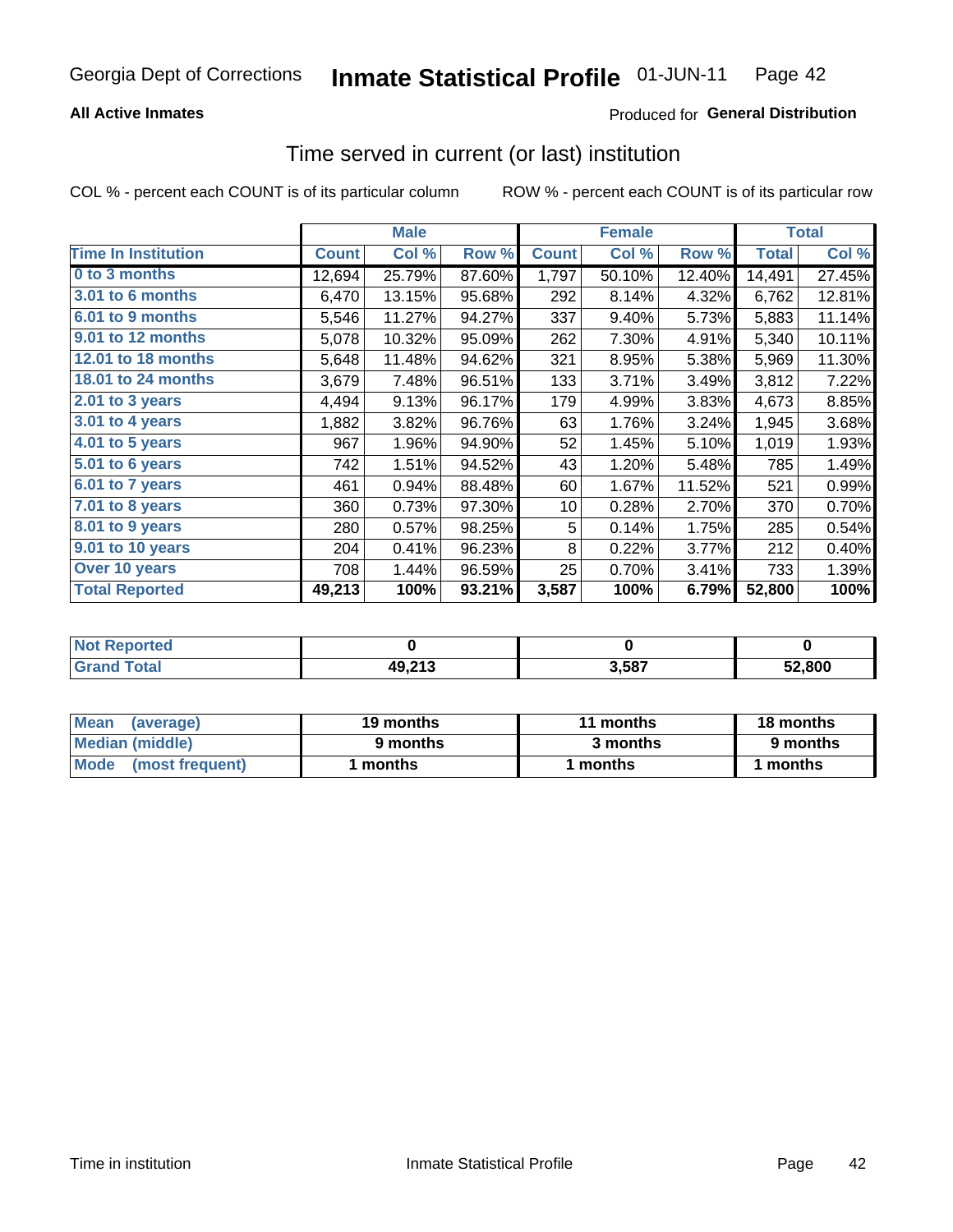### Inmate Statistical Profile 01-JUN-11 Page 43

### **All Active Inmates**

### Produced for General Distribution

# Highest grade level attained

COL % - percent each COUNT is of its particular column

|                              |              | <b>Male</b> |         |                | <b>Female</b> |        |              | <b>Total</b> |
|------------------------------|--------------|-------------|---------|----------------|---------------|--------|--------------|--------------|
| <b>Grade Level</b>           | <b>Count</b> | Col %       | Row %   | <b>Count</b>   | Col %         | Row %  | <b>Total</b> | Col %        |
| No school at all             | 32           | 0.07%       | 100.00% |                |               |        | 32           | $0.06\%$     |
| Grade 1                      | 42           | 0.09%       | 95.45%  | $\overline{2}$ | 0.06%         | 4.55%  | 44           | 0.09%        |
| <b>Grade 2</b>               | 83           | 0.17%       | 97.65%  | $\overline{2}$ | 0.06%         | 2.35%  | 85           | 0.17%        |
| <b>Grade 3</b>               | 117          | 0.25%       | 93.60%  | 8              | 0.23%         | 6.40%  | 125          | 0.24%        |
| Grade 4                      | 148          | 0.31%       | 94.87%  | 8              | 0.23%         | 5.13%  | 156          | 0.31%        |
| Grade 5                      | 186          | 0.39%       | 93.00%  | 14             | 0.40%         | 7.00%  | 200          | 0.39%        |
| Grade 6                      | 722          | 1.52%       | 95.88%  | 31             | 0.90%         | 4.12%  | 753          | 1.47%        |
| <b>Grade 7</b>               | 983          | 2.06%       | 94.52%  | 57             | 1.65%         | 5.48%  | 1,040        | 2.04%        |
| Grade 8                      | 3,514        | 7.38%       | 94.01%  | 224            | 6.48%         | 5.99%  | 3,738        | 7.31%        |
| Grade 9                      | 6,191        | 12.99%      | 94.59%  | 354            | 10.23%        | 5.41%  | 6,545        | 12.81%       |
| Grade 10                     | 8,273        | 17.36%      | 95.16%  | 421            | 12.17%        | 4.84%  | 8,694        | 17.01%       |
| Grade 11                     | 8,114        | 17.03%      | 95.25%  | 405            | 11.71%        | 4.75%  | 8,519        | 16.67%       |
| <b>Grade 12 or GED</b>       | 14,194       | 29.79%      | 92.45%  | 1,159          | 33.51%        | 7.55%  | 15,353       | 30.04%       |
| <b>Some tech school</b>      | 338          | 0.71%       | 86.01%  | 55             | 1.59%         | 13.99% | 393          | 0.77%        |
| <b>Completed tech school</b> | 376          | 0.79%       | 86.24%  | 60             | 1.73%         | 13.76% | 436          | 0.85%        |
| College, 1 year              | 1,306        | 2.74%       | 86.09%  | 211            | 6.10%         | 13.91% | 1,517        | 2.97%        |
| College, 2 year              | 1,793        | 3.76%       | 87.04%  | 267            | 7.72%         | 12.96% | 2,060        | 4.03%        |
| College, 3 year              | 469          | 0.98%       | 89.33%  | 56             | 1.62%         | 10.67% | 525          | 1.03%        |
| <b>Bachelor's degree</b>     | 611          | 1.28%       | 85.57%  | 103            | 2.98%         | 14.43% | 714          | 1.40%        |
| <b>Master's degree</b>       | 109          | 0.23%       | 85.16%  | 19             | 0.55%         | 14.84% | 128          | 0.25%        |
| Ph.D. degree                 | 19           | 0.04%       | 95.00%  | 1              | 0.03%         | 5.00%  | 20           | 0.04%        |
| Law degree                   | 15           | 0.03%       | 88.24%  | $\overline{2}$ | 0.06%         | 11.76% | 17           | 0.03%        |
| <b>Some medical school</b>   | 1            | 0.01%       | 100.00% |                |               |        | 1            | 0.01%        |
| <b>Medical degree</b>        | 8            | 0.02%       | 100.00% |                |               |        | 8            | 0.02%        |
| <b>Total Reported</b>        | 47,644       | 100%        | 93.23%  | 3,459          | 100.0%        | 6.77%  | 51,103       | 100.0%       |

| ,569          | 128   | .697   |
|---------------|-------|--------|
| 10.212<br>. . | 3.587 | 52.800 |

| <b>Mean</b><br>(average)       | 10.72           | 11.33           | 10.76           |
|--------------------------------|-----------------|-----------------|-----------------|
| Median (middle)                | Grade 11        | Grade 12 or GED | Grade 11        |
| <b>Mode</b><br>(most frequent) | Grade 12 or GED | Grade 12 or GED | Grade 12 or GED |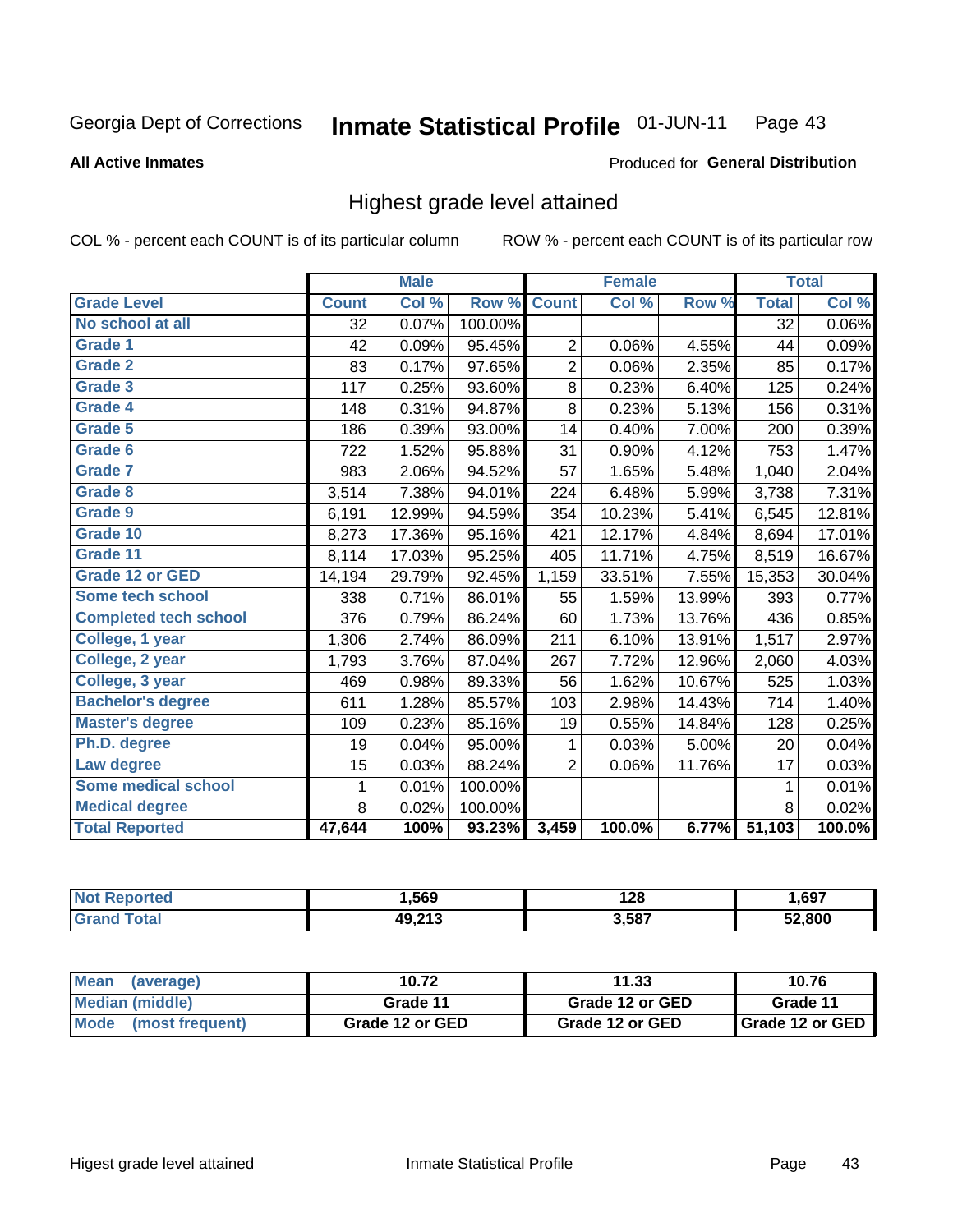### Inmate Statistical Profile 01-JUN-11 Page 44

**All Active Inmates** 

## Produced for General Distribution

# Culture fair IQ scores

COL % - percent each COUNT is of its particular column

|                       |              | <b>Male</b> |             |       | <b>Female</b> |          |              | <b>Total</b> |
|-----------------------|--------------|-------------|-------------|-------|---------------|----------|--------------|--------------|
| <b>IQ Scores</b>      | <b>Count</b> | Col %       | Row % Count |       | Col %         | Row %    | <b>Total</b> | Col %        |
| $60 - 69$             | 1,245        | 3.21%       | 95.77%      | 55    | 2.31%         | 4.23%    | 1,300        | 3.16%        |
| $70 - 79$             | 3,104        | 8.02%       | 93.55%      | 214   | $9.00\%$      | 6.45%    | 3,318        | 8.07%        |
| $80 - 89$             | 5,927        | 15.31%      | 91.03%      | 584   | 24.57%        | $8.97\%$ | 6,511        | 15.84%       |
| $90 - 99$             | 10,161       | 26.24%      | 92.72%      | 798   | 33.57%        | 7.28%    | 10,959       | 26.66%       |
| $100 - 109$           | 10,473       | 27.04%      | 96.83%      | 343   | 14.43%        | 3.17%    | 10,816       | 26.32%       |
| $110 - 119$           | 6,450        | 16.66%      | 97.56%      | 161   | 6.77%         | 2.44%    | 6,611        | 16.08%       |
| $120 - 129$           | 1,299        | 3.35%       | 91.41%      | 122   | 5.13%         | 8.59%    | 1,421        | 3.46%        |
| $130 - 139$           | 54           | 0.14%       | 43.20%      | 71    | 2.99%         | 56.80%   | 125          | 0.30%        |
| 140 & Up              | 12           | 0.03%       | 29.27%      | 29    | 1.22%         | 70.73%   | 41           | 0.10%        |
| <b>Total Reported</b> | 38,725       | 100%        | 94.22%      | 2,377 | 100%          | 5.78%    | 41,102       | 100%         |

| <b>Not Reported</b>         | 9,771  | 1,012 | 10,783 |
|-----------------------------|--------|-------|--------|
| <b>Not Valid (under 60)</b> | フィフ    | 198   | 915    |
| <b>Grand Total</b>          | 49,213 | 3,587 | 52,800 |

| <b>Mean</b><br>(average) | 98  | 96 | 97 |
|--------------------------|-----|----|----|
| <b>Median (middle)</b>   | 99  | 94 | 99 |
| Mode<br>(most frequent)  | 103 | 94 | 99 |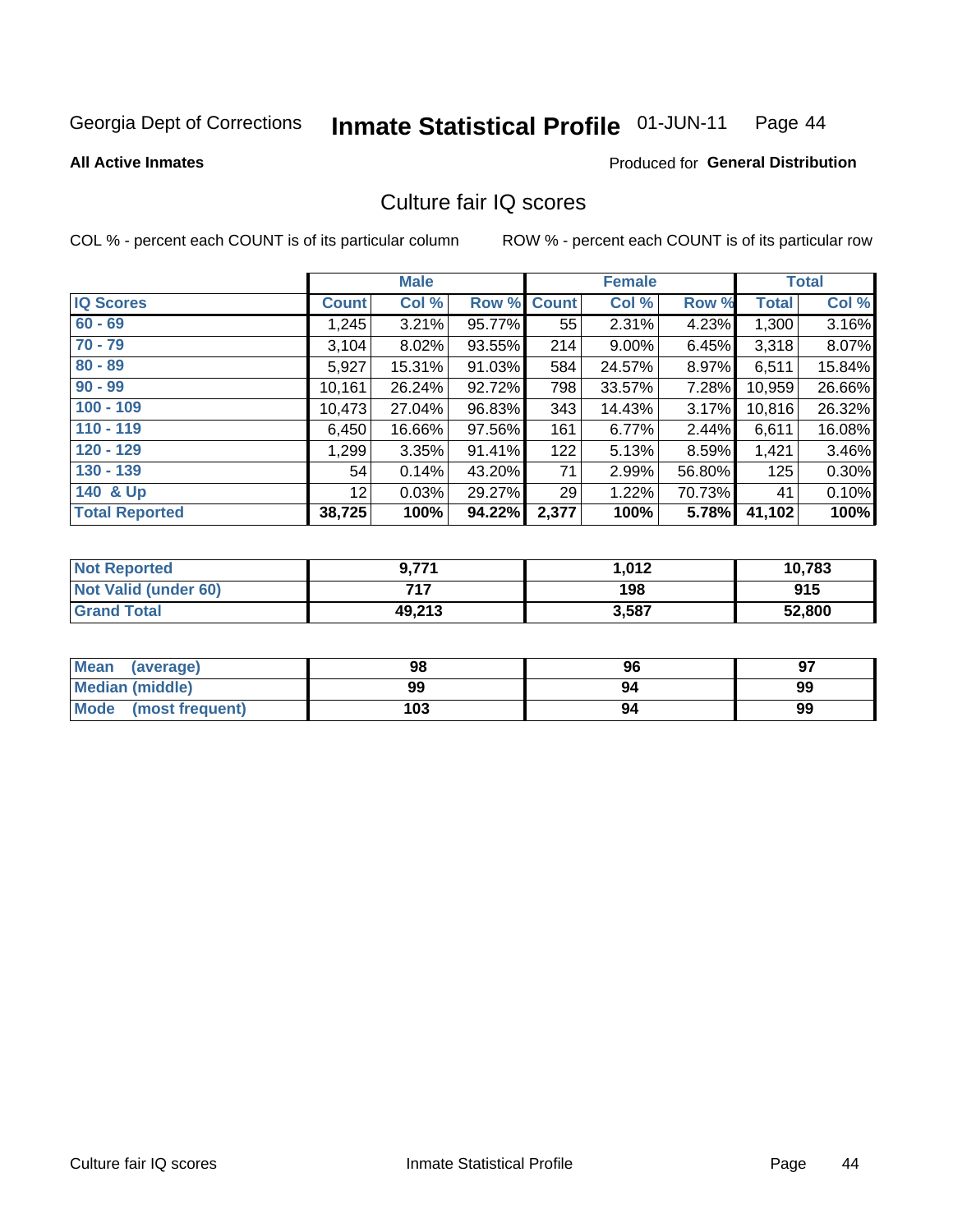### Inmate Statistical Profile 01-JUN-11 Page 45

**All Active Inmates** 

### Produced for General Distribution

# Wide Range Achievement Test (WRAT) reading score

COL % - percent each COUNT is of its particular column

|                           |              | <b>Male</b> |        |              | <b>Female</b> |       |              | <b>Total</b> |
|---------------------------|--------------|-------------|--------|--------------|---------------|-------|--------------|--------------|
| <b>WRAT Reading Score</b> | <b>Count</b> | Col %       | Row %  | <b>Count</b> | Col %         | Row % | <b>Total</b> | Col %        |
| $0.1$ to $0.9$            | 843          | 2.14%       | 98.37% | 14           | 0.54%         | 1.63% | 857          | 2.04%        |
| 1.0 to 1.9                | 980          | 2.49%       | 97.51% | 25           | 0.97%         | 2.49% | 1,005        | 2.40%        |
| 2.0 to 2.9                | 1,752        | 4.45%       | 96.64% | 61           | 2.37%         | 3.36% | 1,813        | 4.32%        |
| 3.0 to 3.9                | 3,280        | 8.33%       | 95.71% | 147          | 5.71%         | 4.29% | 3,427        | 8.17%        |
| 4.0 to 4.9                | 3,760        | 9.55%       | 95.29% | 186          | 7.22%         | 4.71% | 3,946        | 9.40%        |
| 5.0 to 5.9                | 3,299        | 8.38%       | 95.51% | 155          | 6.02%         | 4.49% | 3,454        | 8.23%        |
| 6.0 to 6.9                | 3,439        | 8.73%       | 94.50% | 200          | 7.76%         | 5.50% | 3,639        | 8.67%        |
| 7.0 to 7.9                | 1,543        | 3.92%       | 94.60% | 88           | 3.42%         | 5.40% | 1,631        | 3.89%        |
| 8.0 to 8.9                | 3,072        | 7.80%       | 94.38% | 183          | 7.10%         | 5.62% | 3,255        | 7.76%        |
| 9.0 to 9.9                | 2,322        | 5.90%       | 95.59% | 107          | 4.15%         | 4.41% | 2,429        | 5.79%        |
| 10.0 to 10.9              | 2,283        | 5.80%       | 93.15% | 168          | 6.52%         | 6.85% | 2,451        | 5.84%        |
| 11.0 to 11.9              | 2,885        | 7.33%       | 92.44% | 236          | 9.16%         | 7.56% | 3,121        | 7.44%        |
| 12.0 to 12.9              | 8,393        | 21.31%      | 90.89% | 841          | 32.65%        | 9.11% | 9,234        | 22.01%       |
| 13                        | 1,533        | 3.89%       | 90.28% | 165          | 6.41%         | 9.72% | 1,698        | 4.05%        |
| <b>Total Reported</b>     | 39,384       | 100%        | 93.86% | 2,576        | 100%          | 6.14% | 41,960       | 100.0%       |

| <b>ortea</b><br>' NOT       | 3.829  | 1.011 | 10,840 |
|-----------------------------|--------|-------|--------|
| <b>Total</b><br><b>Grar</b> | 49,213 | 3,587 | 52.800 |

| <b>Mean</b><br>(average)       | 8.06       | 9.41 | 8.14 |
|--------------------------------|------------|------|------|
| <b>Median (middle)</b>         | י ה<br>0.Z | 10.8 | O.A  |
| <b>Mode</b><br>(most frequent) | 12.9       | 12.9 | 12.9 |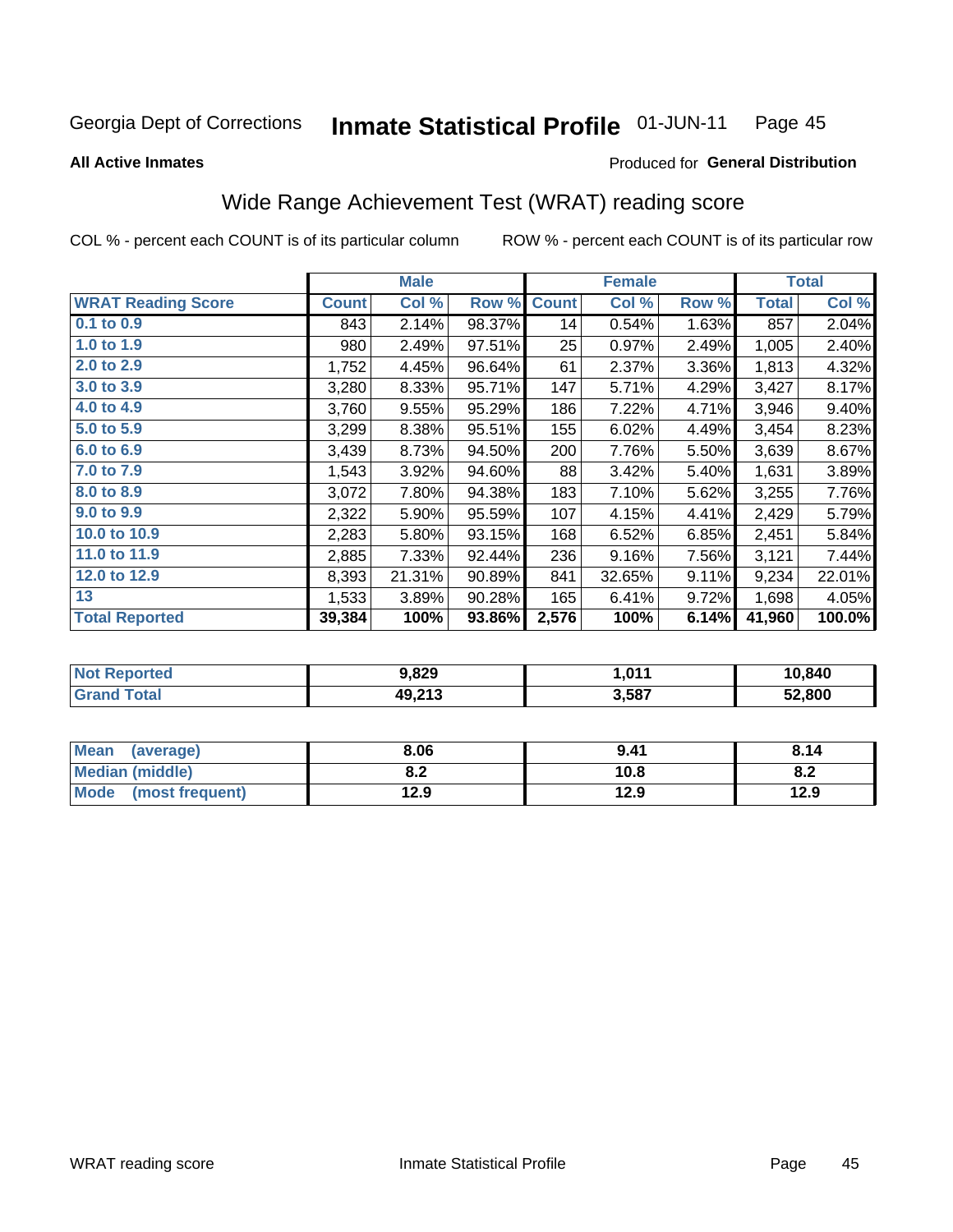### Inmate Statistical Profile 01-JUN-11 Page 46

**All Active Inmates** 

### Produced for General Distribution

# Wide Range Achievement Test (WRAT) math score

COL % - percent each COUNT is of its particular column

| <b>WRAT Mathematic Score</b><br>Col %<br><b>Count</b><br>Col %<br><b>Count</b><br>Row %<br>Row %<br>$0.1$ to $0.9$<br>0.32%<br>0.08%<br>128<br>98.46%<br>1.54%<br>2<br>1.0 to 1.9<br>0.73%<br>97.28%<br>0.31%<br>2.72%<br>286<br>8<br>2.0 to 2.9<br>2.53%<br>95.67%<br>4.33%<br>995<br>45<br>1.75%<br>3.0 to 3.9<br>2,294<br>5.82%<br>91<br>3.53%<br>3.82%<br>96.18%<br>4.0 to 4.9<br>231<br>4,829<br>12.26%<br>95.43%<br>8.97%<br>4.57%<br>5.0 to 5.9<br>5,809<br>94.98%<br>307<br>11.92%<br>5.02%<br>14.75%<br>6.0 to 6.9<br>21.98%<br>19.68%<br>8,660<br>94.47%<br>507<br>5.53%<br>7.0 to 7.9<br>4,237<br>94.98%<br>224<br>5.02%<br>10.76%<br>8.70%<br>8.0 to 8.9<br>310<br>12.03%<br>3,449<br>8.76%<br>91.75%<br>8.25%<br>9.0 to 9.9<br>2,530<br>6.42%<br>93.36%<br>180<br>6.99%<br>6.64%<br>10.0 to 10.9<br>37<br>1,092<br>2.77%<br>96.72%<br>1.44%<br>3.28%<br>11.0 to 11.9<br>1,443<br>90.81%<br>146<br>3.66%<br>5.67%<br>9.19% | <b>Male</b> | <b>Female</b>    | <b>Total</b>          |
|----------------------------------------------------------------------------------------------------------------------------------------------------------------------------------------------------------------------------------------------------------------------------------------------------------------------------------------------------------------------------------------------------------------------------------------------------------------------------------------------------------------------------------------------------------------------------------------------------------------------------------------------------------------------------------------------------------------------------------------------------------------------------------------------------------------------------------------------------------------------------------------------------------------------------------------|-------------|------------------|-----------------------|
|                                                                                                                                                                                                                                                                                                                                                                                                                                                                                                                                                                                                                                                                                                                                                                                                                                                                                                                                        |             |                  | <b>Total</b><br>Col % |
|                                                                                                                                                                                                                                                                                                                                                                                                                                                                                                                                                                                                                                                                                                                                                                                                                                                                                                                                        |             |                  | 0.31%<br>130          |
|                                                                                                                                                                                                                                                                                                                                                                                                                                                                                                                                                                                                                                                                                                                                                                                                                                                                                                                                        |             |                  | 0.70%<br>294          |
|                                                                                                                                                                                                                                                                                                                                                                                                                                                                                                                                                                                                                                                                                                                                                                                                                                                                                                                                        |             |                  | 1,040<br>2.48%        |
|                                                                                                                                                                                                                                                                                                                                                                                                                                                                                                                                                                                                                                                                                                                                                                                                                                                                                                                                        |             |                  | 2,385<br>5.68%        |
|                                                                                                                                                                                                                                                                                                                                                                                                                                                                                                                                                                                                                                                                                                                                                                                                                                                                                                                                        |             |                  | 5,060<br>12.06%       |
|                                                                                                                                                                                                                                                                                                                                                                                                                                                                                                                                                                                                                                                                                                                                                                                                                                                                                                                                        |             |                  | 6,116<br>14.57%       |
|                                                                                                                                                                                                                                                                                                                                                                                                                                                                                                                                                                                                                                                                                                                                                                                                                                                                                                                                        |             |                  | 9,167<br>21.84%       |
|                                                                                                                                                                                                                                                                                                                                                                                                                                                                                                                                                                                                                                                                                                                                                                                                                                                                                                                                        |             |                  | 4,461<br>10.63%       |
|                                                                                                                                                                                                                                                                                                                                                                                                                                                                                                                                                                                                                                                                                                                                                                                                                                                                                                                                        |             |                  | 3,759<br>8.96%        |
|                                                                                                                                                                                                                                                                                                                                                                                                                                                                                                                                                                                                                                                                                                                                                                                                                                                                                                                                        |             |                  | 2,710<br>6.46%        |
|                                                                                                                                                                                                                                                                                                                                                                                                                                                                                                                                                                                                                                                                                                                                                                                                                                                                                                                                        |             |                  | 2.69%<br>1,129        |
|                                                                                                                                                                                                                                                                                                                                                                                                                                                                                                                                                                                                                                                                                                                                                                                                                                                                                                                                        |             |                  | 3.79%<br>1,589        |
| 12.0 to 12.9<br>3,454<br>8.77%<br>462                                                                                                                                                                                                                                                                                                                                                                                                                                                                                                                                                                                                                                                                                                                                                                                                                                                                                                  | 88.20%      | 17.93%<br>11.80% | 3,916<br>9.33%        |
| 13<br>12.21%<br>187<br>0.47%<br>87.79%<br>1.01%<br>26                                                                                                                                                                                                                                                                                                                                                                                                                                                                                                                                                                                                                                                                                                                                                                                                                                                                                  |             |                  | 0.51%<br>213          |
| 2,576<br><b>Total Reported</b><br>39,393<br>100%<br>93.86%<br>100.0%<br>6.14%                                                                                                                                                                                                                                                                                                                                                                                                                                                                                                                                                                                                                                                                                                                                                                                                                                                          |             |                  | 41,969<br>100.0%      |

| <b>Not Reported</b> | 9,820  | 1,011 | 10,831 |
|---------------------|--------|-------|--------|
| <b>Grand Total</b>  | 49,213 | 3,587 | 52,800 |

| Mean (average)         | 7.12 | 8.05 | 717<br>. |
|------------------------|------|------|----------|
| <b>Median (middle)</b> | ง. ว | 54   | 0.O      |
| Mode (most frequent)   | 6.9  | 12.9 | 6.9      |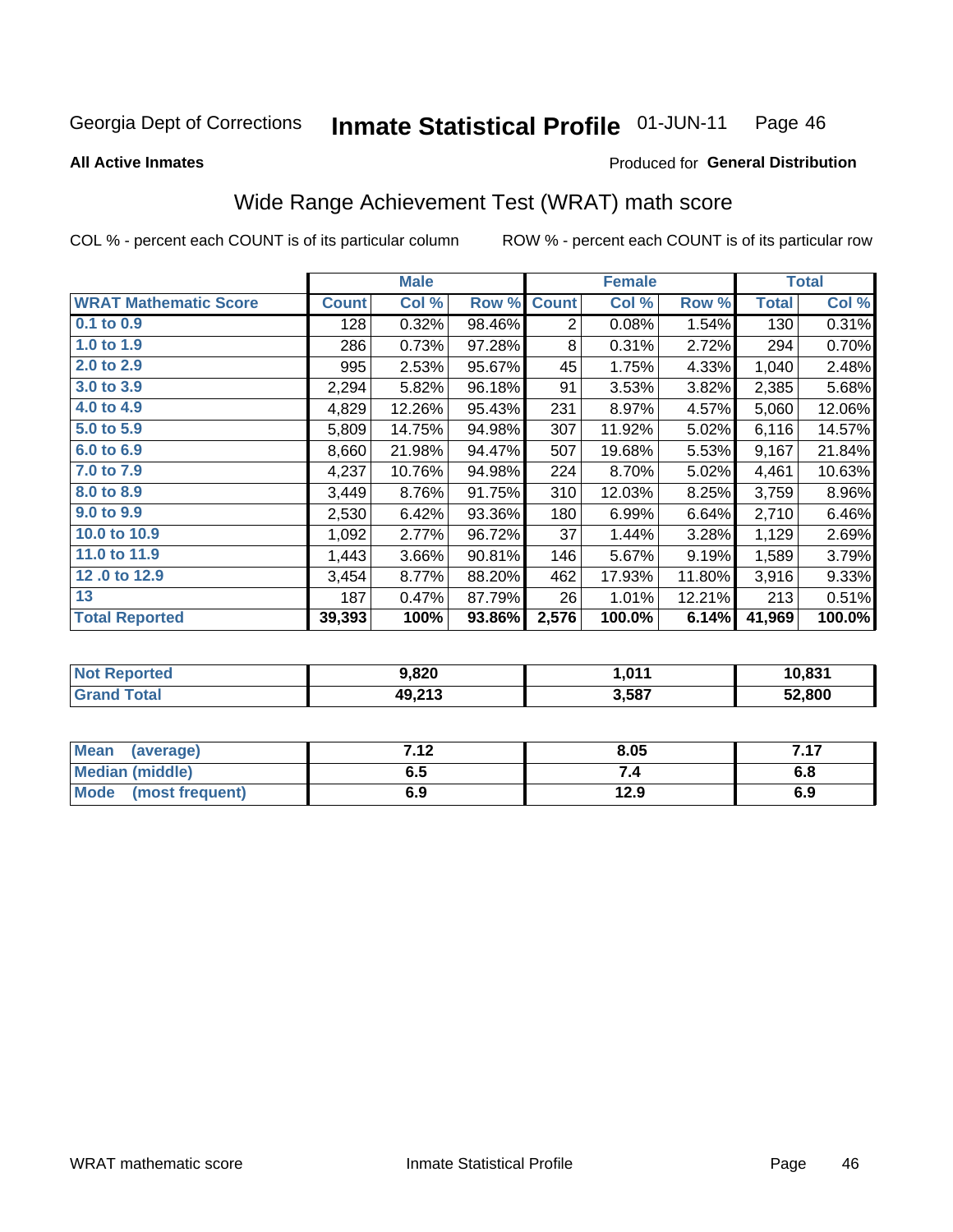### **Inmate Statistical Profile 01-JUN-11** Page 47

### **All Active Inmates**

## Produced for General Distribution

# Wide Range Achievement Test (WRAT) spelling score

COL % - percent each COUNT is of its particular column

|                            |              | <b>Male</b> |        |              | <b>Female</b> |        |              | <b>Total</b> |
|----------------------------|--------------|-------------|--------|--------------|---------------|--------|--------------|--------------|
| <b>WRAT Spelling Score</b> | <b>Count</b> | Col %       | Row %  | <b>Count</b> | Col %         | Row %  | <b>Total</b> | Col %        |
| $0.1$ to $0.9$             | 973          | 2.47%       | 98.58% | 14           | 0.54%         | 1.42%  | 987          | 2.35%        |
| 1.0 to 1.9                 | 1,511        | 3.84%       | 98.37% | 25           | 0.97%         | 1.63%  | 1,536        | 3.66%        |
| 2.0 to 2.9                 | 2,536        | 6.44%       | 97.95% | 53           | 2.06%         | 2.05%  | 2,589        | 6.17%        |
| 3.0 to 3.9                 | 3,220        | 8.17%       | 97.02% | 99           | 3.84%         | 2.98%  | 3,319        | 7.91%        |
| 4.0 to 4.9                 | 3,209        | 8.15%       | 96.57% | 114          | 4.42%         | 3.43%  | 3,323        | 7.92%        |
| 5.0 to 5.9                 | 4,636        | 11.77%      | 95.55% | 216          | 8.38%         | 4.45%  | 4,852        | 11.56%       |
| 6.0 to 6.9                 | 4,091        | 10.39%      | 95.12% | 210          | 8.15%         | 4.88%  | 4,301        | 10.25%       |
| 7.0 to 7.9                 | 3,360        | 8.53%       | 93.59% | 230          | 8.92%         | 6.41%  | 3,590        | 8.55%        |
| 8.0 to 8.9                 | 3,112        | 7.90%       | 93.40% | 220          | 8.53%         | 6.60%  | 3,332        | 7.94%        |
| 9.0 to 9.9                 | 2,265        | 5.75%       | 94.34% | 136          | 5.28%         | 5.66%  | 2,401        | 5.72%        |
| 10.0 to 10.9               | 2,122        | 5.39%       | 94.27% | 129          | 5.00%         | 5.73%  | 2,251        | 5.36%        |
| 11.0 to 11.9               | 2,268        | 5.76%       | 92.31% | 189          | 7.33%         | 7.69%  | 2,457        | 5.85%        |
| 12.0 to 12.9               | 5,385        | 13.67%      | 86.48% | 842          | 32.66%        | 13.52% | 6,227        | 14.84%       |
| 13                         | 705          | 1.79%       | 87.47% | 101          | 3.92%         | 12.53% | 806          | 1.92%        |
| <b>Total Reported</b>      | 39,393       | 100%        | 93.86% | 2,578        | 100%          | 6.14%  | 41,971       | 100%         |

| orted | 9,820              | .009  | 10,829 |
|-------|--------------------|-------|--------|
| otal  | AQ 212<br>19.Z I J | 3,587 | 52.800 |

| <b>Mean</b><br>(average)       | 7.24 | 9.32 | 7 27<br>، ۱ |
|--------------------------------|------|------|-------------|
| <b>Median (middle)</b>         | ν.,  | 9.6  | .           |
| <b>Mode</b><br>(most frequent) | l2.9 | 12.9 | 12.9        |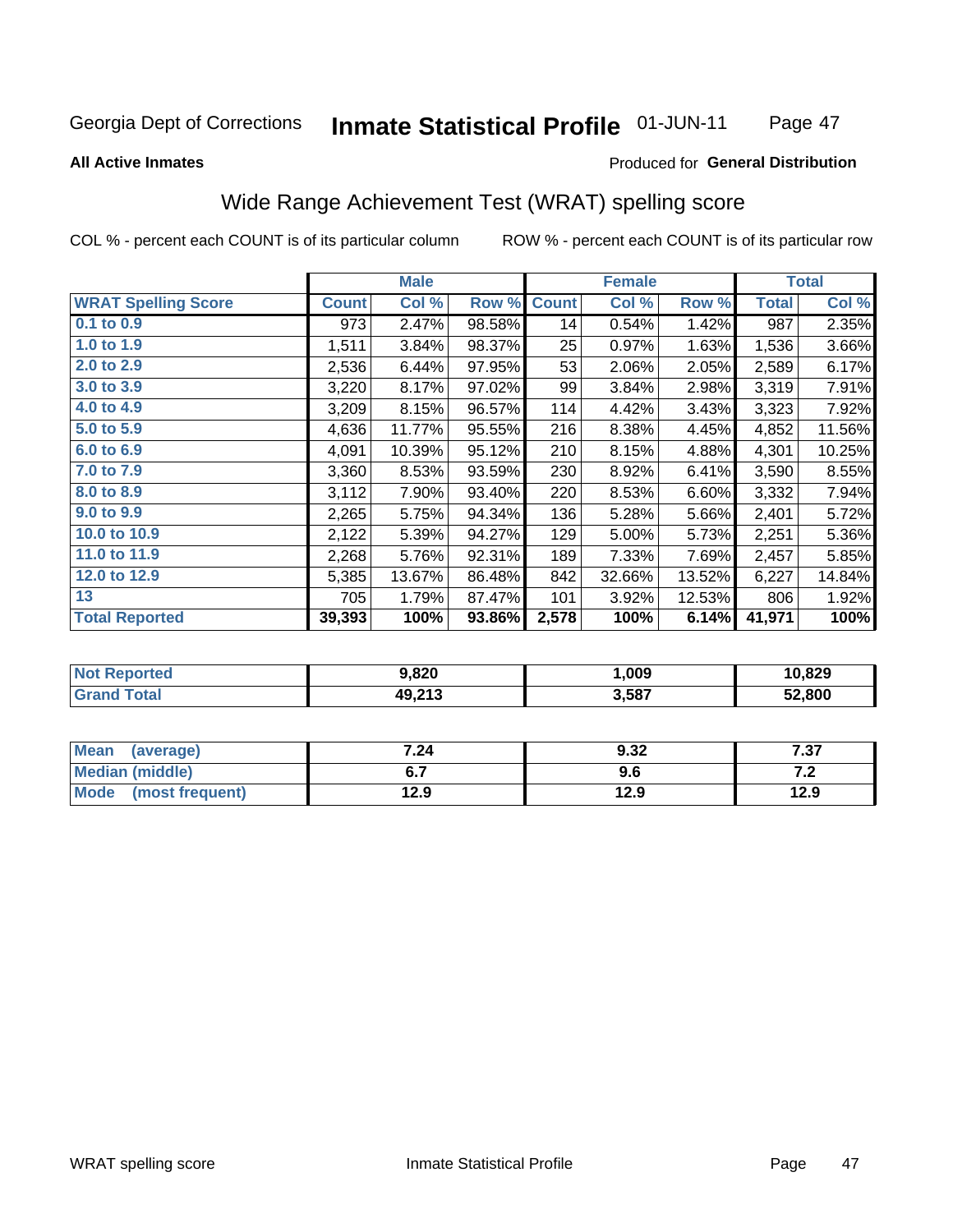## **All Active Inmates**

## Produced for General Distribution

# Scope of substance abuse - summary

COL % - percent each COUNT is of its particular column

|                        |              | <b>Male</b> |           |              | <b>Female</b> |          |              | <b>Total</b> |
|------------------------|--------------|-------------|-----------|--------------|---------------|----------|--------------|--------------|
| <b>Substance Abuse</b> | <b>Count</b> | Col %       | Row %     | <b>Count</b> | Col %         | Row %    | <b>Total</b> | Col %        |
| <b>None</b>            | 29.896       | 60.75%      | 91.77%    | 2,682        | 74.77%        | 8.23%    | 32,578       | 61.70%       |
| <b>Drugs only</b>      | 10.546       | 21.43%      | 93.73%    | 706          | 19.68%        | $6.27\%$ | 11,252       | 21.31%       |
| <b>Alcohol only</b>    | 2,154        | 4.38%       | 98.09%    | 42           | 1.17%         | 1.91%    | 2,196        | 4.16%        |
| Drugs and alcohol      | 6.617        | 13.45%      | 97.68%    | 157          | 4.38%         | 2.32%    | 6,774        | 12.83%       |
| <b>Total Reported</b>  | 49,213       | 100%        | $93.21\%$ | 3,587        | 100%          | 6.79%    | 52,800       | 100%         |

| <b>Not Reported</b> |        |       |        |
|---------------------|--------|-------|--------|
| <b>Grand Total</b>  | 49,213 | 3,587 | 52,800 |

| Mode<br>None<br><b>None</b><br>None<br>most<br>quenti<br>___ |
|--------------------------------------------------------------|
|--------------------------------------------------------------|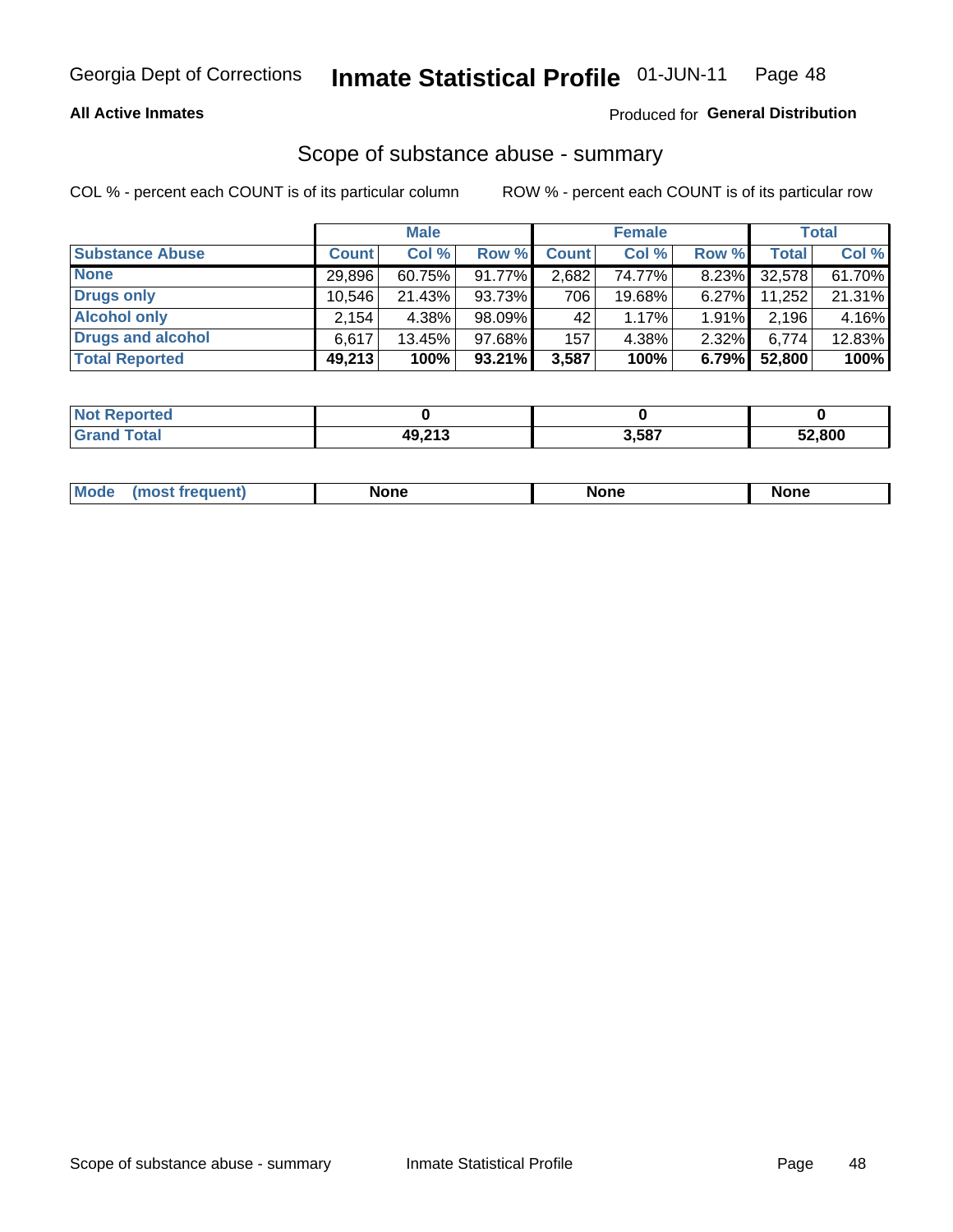## **All Active Inmates**

## Produced for General Distribution

## Scope of substance abuse - detail

COL % - percent each COUNT is of its particular column

|                                      |              | <b>Male</b> |        |              | <b>Female</b> |       |              | <b>Total</b> |
|--------------------------------------|--------------|-------------|--------|--------------|---------------|-------|--------------|--------------|
| <b>Substance Abuse</b>               | <b>Count</b> | Col %       | Row %  | <b>Count</b> | Col %         | Row % | <b>Total</b> | Col %        |
| No drug or alcohol problems          | 29,896       | 60.75%      | 91.77% | 2,682        | 74.77%        | 8.23% | 32,578       | 61.70%       |
| Drug addiction but no alcohol        | 184          | 0.37%       | 91.09% | 18           | 0.50%         | 8.91% | 202          | 0.38%        |
| <b>Drug addiction and alcohol</b>    | 76           | 0.15%       | 98.70% |              | 0.03%         | 1.30% | 77           | 0.15%        |
| <b>labuse</b>                        |              |             |        |              |               |       |              |              |
| <b>Drug addiction and alcoholism</b> | 60           | 0.12%       | 96.77% | 2            | 0.06%         | 3.23% | 62           | 0.12%        |
| No drug problem but alcohol          | 1.777        | 3.61%       | 99.00% | 18           | $0.50\%$      | 1.00% | 1,795        | 3.40%        |
| <b>labuse</b>                        |              |             |        |              |               |       |              |              |
| No drug problem but alcoholism       | 377          | 0.77%       | 94.01% | 24           | 0.67%         | 5.99% | 401          | 0.76%        |
| Drug experiment but no alcohol       | 5,172        | 10.51%      | 96.89% | 166          | 4.63%         | 3.11% | 5,338        | 10.11%       |
| <b>Drug experiment &amp; alcohol</b> | 1,016        | 2.06%       | 98.55% | 15           | 0.42%         | 1.45% | 1,031        | 1.95%        |
| <b>labuse</b>                        |              |             |        |              |               |       |              |              |
| Drug experiment & alcoholism         | 314          | 0.64%       | 95.44% | 15           | 0.42%         | 4.56% | 329          | 0.62%        |
| Drug abuse but no alcohol            | 5,190        | 10.55%      | 90.86% | 522          | 14.55%        | 9.14% | 5,712        | 10.82%       |
| Drug abuse and alcohol abuse         | 4,392        | 8.92%       | 98.70% | 58           | 1.62%         | 1.30% | 4,450        | 8.43%        |
| <b>Drug abuse and alcoholism</b>     | 759          | 1.54%       | 92.00% | 66           | 1.84%         | 8.00% | 825          | 1.56%        |
| <b>Total Reported</b>                | 49,213       | 100%        | 93.21% | 3,587        | 100%          | 6.79% | 52,800       | 100%         |

| orted<br>NOT |                               |       |        |
|--------------|-------------------------------|-------|--------|
| <b>otal</b>  | AO <sub>212</sub><br>43,4 I J | 3,587 | 52,800 |

| Mode (most frequent) | No drug or alcohol problems No drug or alcohol problems No drug or alcohol |          |
|----------------------|----------------------------------------------------------------------------|----------|
|                      |                                                                            | problems |
|                      |                                                                            |          |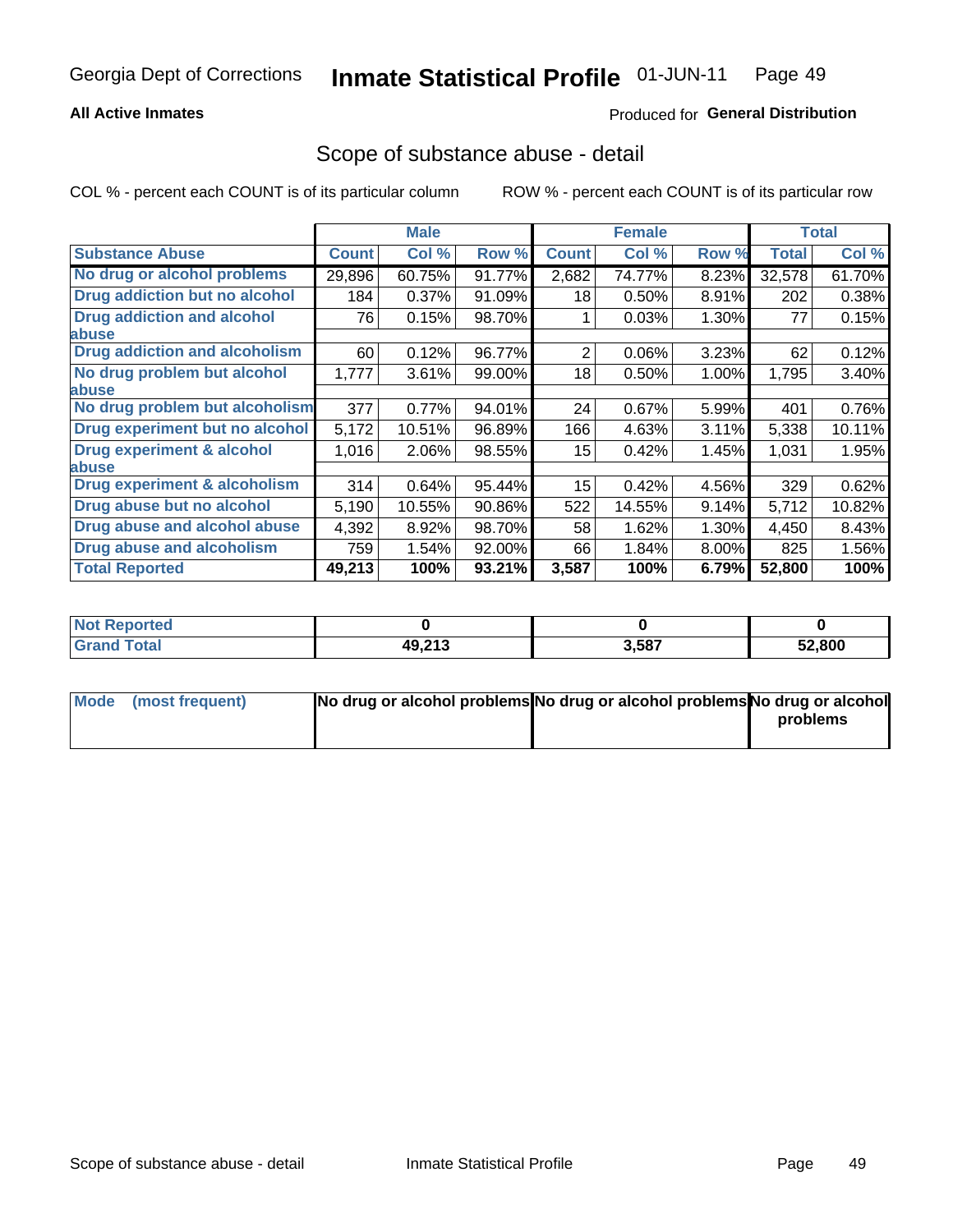### **Inmate Statistical Profile 01-JUN-11** Page 50

**Produced for General Distribution** 

### **All Active Inmates**

# Current / last mental health treatment level

COL % - percent each COUNT is of its particular column

|                                    |              | <b>Male</b> |         |              | <b>Female</b> |        |              | <b>Total</b> |
|------------------------------------|--------------|-------------|---------|--------------|---------------|--------|--------------|--------------|
| <b>Mental Health Treatment Lev</b> | <b>Count</b> | Col %       | Row %   | <b>Count</b> | Col %         | Row %  | <b>Total</b> | Col %        |
| 1 No problem at current time       | 1,996        | 18.01%      | 97.22%  | 57           | $3.01\%$      | 2.78%  | 2,053        | 15.82%       |
| 2 Receiving outpatient             | 7,245        | 65.36%      | 80.21%  | 1,787        | 94.40%        | 19.79% | 9,032        | 69.60%       |
| <b>Treatment</b>                   |              |             |         |              |               |        |              |              |
| 3 Inpatient, moderate              | 1,412        | 12.74%      | 97.51%  | 36           | 1.90%         | 2.49%  | 1,448        | 11.16%       |
| Treatment                          |              |             |         |              |               |        |              |              |
| 4 Inpatient, intensive             | 399          | 3.60%       | 96.84%  | 13           | 0.69%         | 3.16%  | 412          | 3.17%        |
| <b>Treatment</b>                   |              |             |         |              |               |        |              |              |
| <b>5 Undergoing crisis</b>         | 25           | 0.23%       | 100.00% |              |               |        | 25           | 0.19%        |
| <b>stabilization</b>               |              |             |         |              |               |        |              |              |
| <b>6 Hospital for criminally</b>   | 7            | 0.06%       | 100.00% |              |               |        | 7            | 0.05%        |
| <b>Tinsane</b>                     |              |             |         |              |               |        |              |              |
| <b>Total Evaluated</b>             | 11,084       | 100%        | 85.41%  | 1,893        | 100%          | 14.59% | 12,977       | 100%         |

| Never had MH evaluation | 38,129 | .694  | 39,823 |
|-------------------------|--------|-------|--------|
| <b>Grand Total</b>      | 49,213 | 3,587 | 52,800 |

| <b>Median (middle)</b>         | <b>Receiving outpatient</b><br>treatment | <b>Receiving outpatient</b><br>treatment | <b>Receiving</b><br>outpatient<br>treatment |  |  |
|--------------------------------|------------------------------------------|------------------------------------------|---------------------------------------------|--|--|
| <b>Mode</b><br>(most frequent) | <b>Receiving outpatient</b><br>treatment | <b>Receiving outpatient</b><br>treatment | Receiving<br>outpatient<br>treatment        |  |  |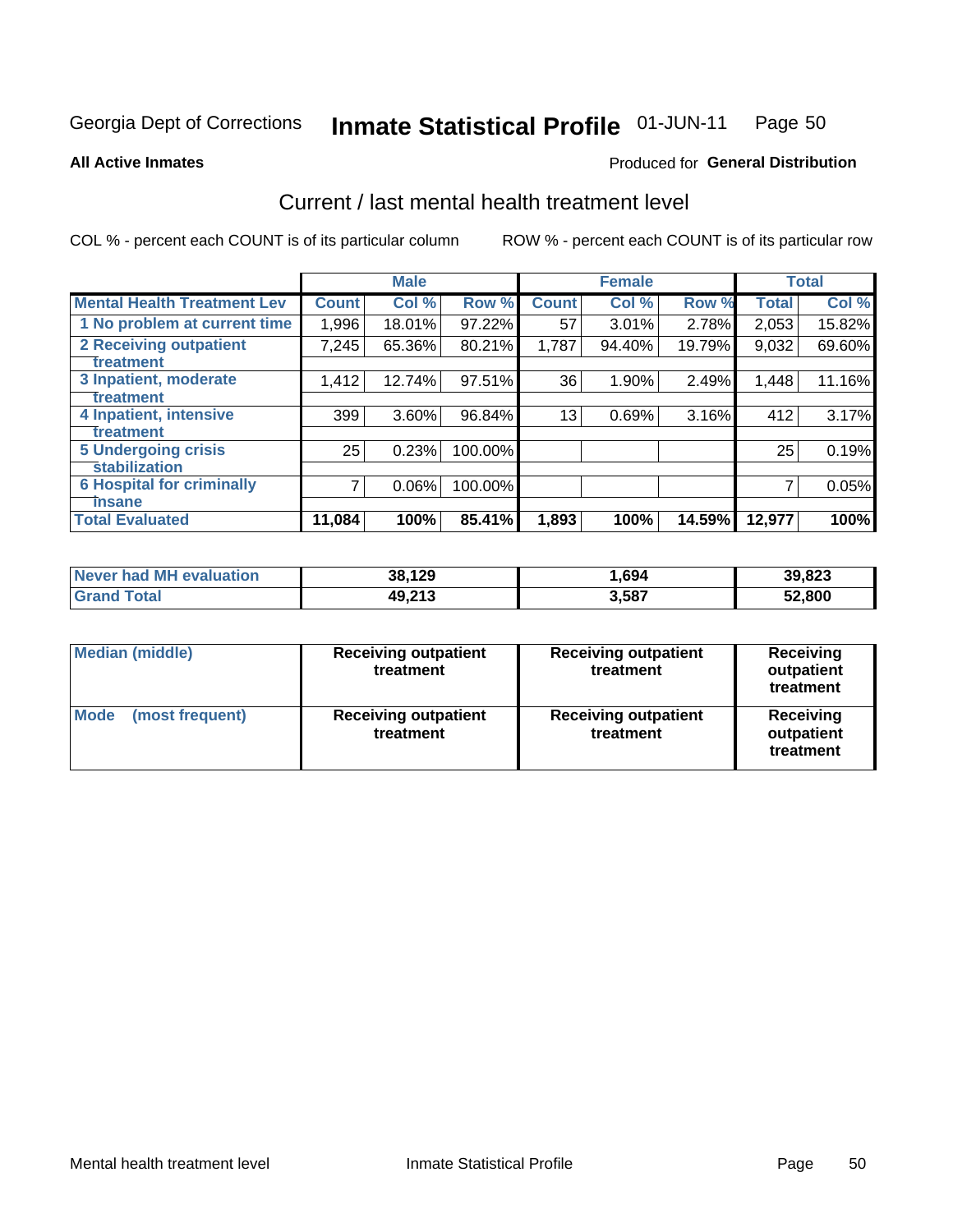## **All Active Inmates**

## Produced for General Distribution

# PULHESDWIT medical scale - 'P' overall condition ('P'hysical)

COL % - percent each COUNT is of its particular column

|                                         | <b>Male</b> |        |                                      |        |       |               | <b>Total</b>                                                    |
|-----------------------------------------|-------------|--------|--------------------------------------|--------|-------|---------------|-----------------------------------------------------------------|
| <b>Count</b>                            | Col %       |        | <b>Count</b>                         | Col %  |       | <b>Total</b>  | Col %                                                           |
| 34,554                                  | 75.09%      |        | .884                                 | 56.02% | 5.17% | 36,438        | 73.79%                                                          |
| 10,012                                  | 21.76%      | 88.05% | 1,359                                | 40.41% |       | 11,371        | 23.03%                                                          |
|                                         |             |        |                                      |        |       |               |                                                                 |
| 1,328                                   | 2.89%       |        | 74                                   | 2.20%  |       | 1,402         | 2.84%                                                           |
|                                         |             |        |                                      |        |       |               |                                                                 |
| 4 Significant problems requiring<br>120 | 0.26%       |        | 8                                    | 0.24%  |       | 128           | 0.26%                                                           |
|                                         |             |        |                                      |        |       |               |                                                                 |
| 5 <sup>1</sup>                          | 0.01%       |        |                                      | 0.03%  |       | 6             | 0.01%                                                           |
|                                         |             |        |                                      |        |       |               |                                                                 |
|                                         |             |        | 37                                   | 1.10%  |       | 37            | $0.07\%$                                                        |
| 46,019                                  | 100%        | 93.19% | 3,363                                | 100%   |       | 49,382        | 100%                                                            |
|                                         |             |        | 94.83%<br>94.72%<br>93.75%<br>83.33% | Row %  |       | <b>Female</b> | Row %<br>11.95%<br>5.28%<br>6.25%<br>16.67%<br>100.00%<br>6.81% |

| orted | 2 1 Q A<br>J. 194 | 22<br>-44 | $\boldsymbol{A}$ 40<br>/ I O |
|-------|-------------------|-----------|------------------------------|
|       | 49,213            | .587      | 52.800                       |

| Mode | (most frequent) | 1 No medical illness | 1 No medical illness | 1 No medical<br>illness |
|------|-----------------|----------------------|----------------------|-------------------------|
|------|-----------------|----------------------|----------------------|-------------------------|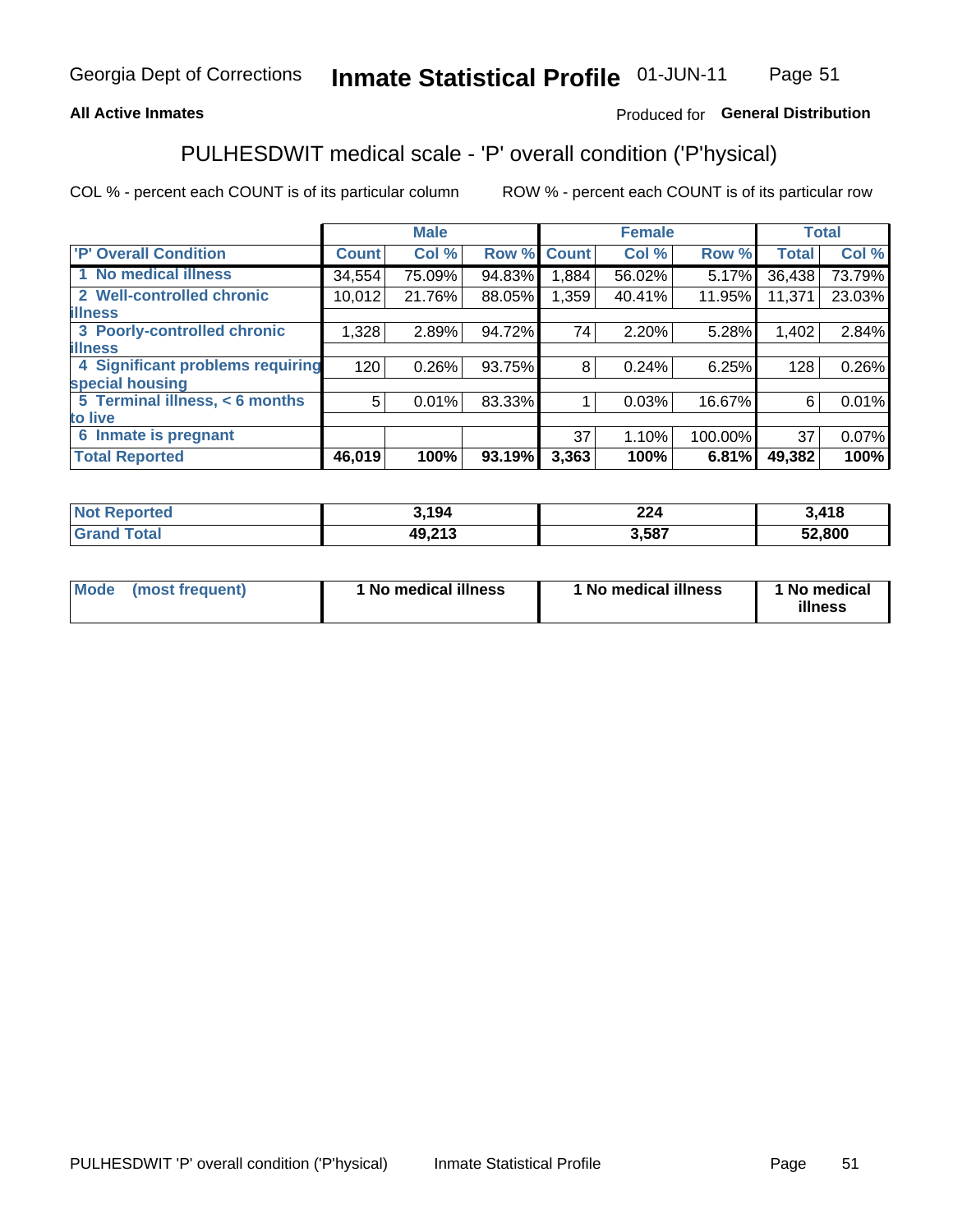## **All Active Inmates**

## Produced for General Distribution

# PULHESDWIT medical scale - 'U' upper body

COL % - percent each COUNT is of its particular column

|                              |              | <b>Male</b> |         |              | <b>Female</b> |        |              | <b>Total</b> |
|------------------------------|--------------|-------------|---------|--------------|---------------|--------|--------------|--------------|
| <b>U' Upper Body</b>         | <b>Count</b> | Col %       | Row %   | <b>Count</b> | Col %         | Row %  | <b>Total</b> | Col %        |
| 1 Upper bones, joints,       | 44,037       | 95.89%      | 93.33%  | 3,148        | 93.50%        | 6.67%  | 47,185       | 95.73%       |
| muscles all OK               |              |             |         |              |               |        |              |              |
| 2 One or both arms minimally | 1,586        | 3.45%       | 88.60%  | 204          | 6.06%         | 11.40% | 1,790        | 3.63%        |
| limited                      |              |             |         |              |               |        |              |              |
| 3 One or both arms           | 255          | 0.56%       | 95.51%  | 12           | 0.36%         | 4.49%  | 267          | 0.54%        |
| <b>moderately limited</b>    |              |             |         |              |               |        |              |              |
| 4 One arm disabled,          | 42           | 0.09%       | 93.33%  | 3            | 0.09%         | 6.67%  | 45           | 0.09%        |
| paralyzed, or amputated      |              |             |         |              |               |        |              |              |
| 5 Both arms disabled,        | 3            | 0.01%       | 100.00% |              |               |        | 3            | 0.01%        |
| paralyzed, or amputated      |              |             |         |              |               |        |              |              |
| <b>Total Reported</b>        | 45,923       | 100%        | 93.17%  | 3,367        | 100%          | 6.83%  | 49,290       | 100%         |

| <b>Not Reported</b>          | 3,290  | 220   | 3,510  |
|------------------------------|--------|-------|--------|
| <b>Total</b><br><b>Grand</b> | 49,213 | 3,587 | 52,800 |

|  | Mode (most frequent) | 1 Upper bones, joints,<br>muscles all OK | 1 Upper bones, joints,<br>muscles all OK | 1 Upper bones,<br>ljoints, muscles all<br>ΟK |
|--|----------------------|------------------------------------------|------------------------------------------|----------------------------------------------|
|--|----------------------|------------------------------------------|------------------------------------------|----------------------------------------------|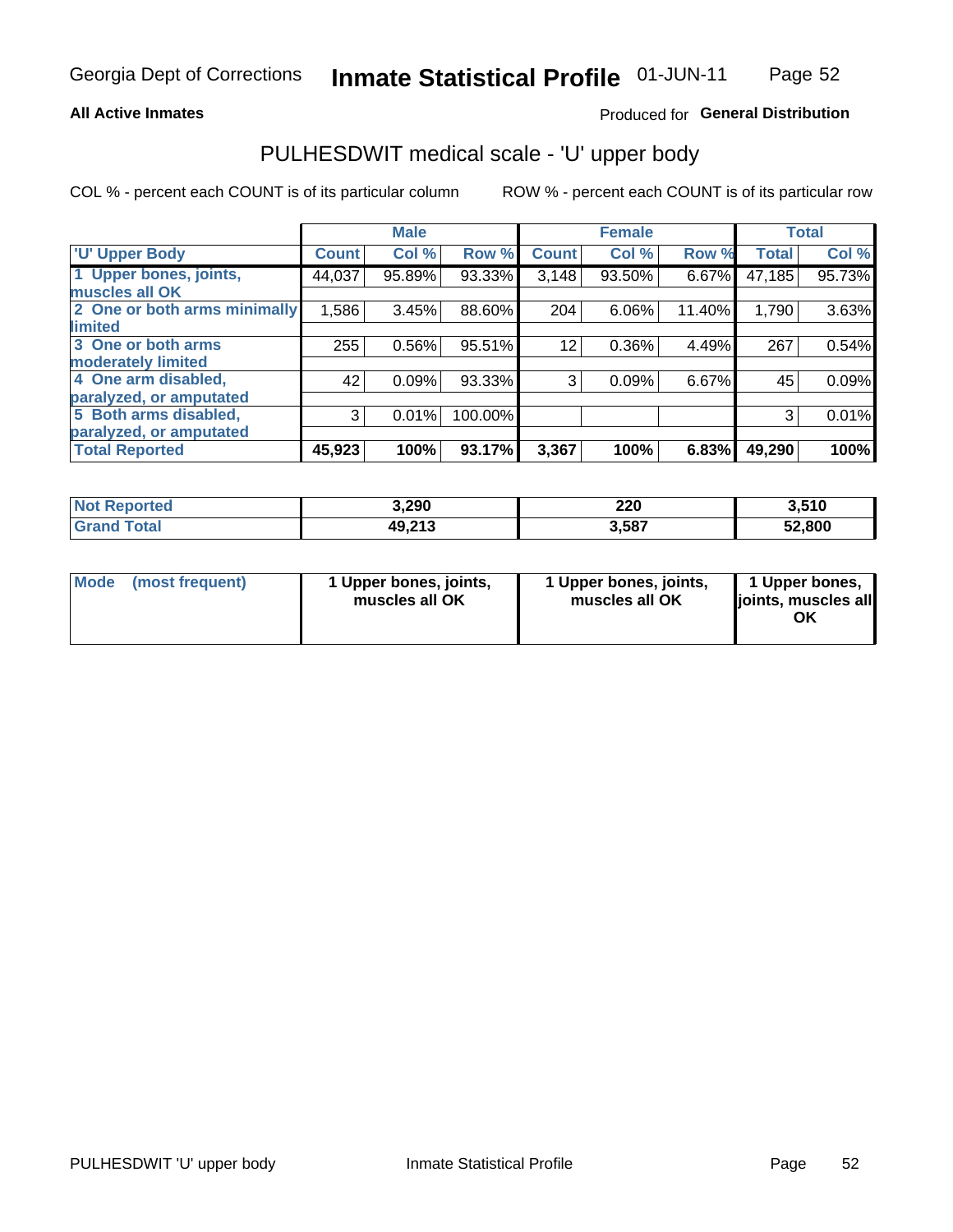## **All Active Inmates**

## Produced for General Distribution

# PULHESDWIT medical scale - 'L' lower body

COL % - percent each COUNT is of its particular column

|                                |              | <b>Male</b> |        |              | <b>Female</b> |        |                 | <b>Total</b> |
|--------------------------------|--------------|-------------|--------|--------------|---------------|--------|-----------------|--------------|
| 'L' Lower Body                 | <b>Count</b> | Col %       | Row %  | <b>Count</b> | Col %         | Row %  | <b>Total</b>    | Col %        |
| 1 Lower bones, joints,         | 40,799       | 88.83%      | 93.89% | 2,653        | 78.77%        | 6.11%  | 43,452          | 88.14%       |
| muscles all OK                 |              |             |        |              |               |        |                 |              |
| 2 One or both legs minimally   | 4,320        | 9.41%       | 86.35% | 683          | 20.28%        | 13.65% | 5,003           | 10.15%       |
| limited                        |              |             |        |              |               |        |                 |              |
| 3 One or both legs             | 691          | 1.50%       | 96.51% | 25           | 0.74%         | 3.49%  | 716             | 1.45%        |
| moderately limited             |              |             |        |              |               |        |                 |              |
| 4 One leg disabled, paralyzed, | 108          | 0.24%       | 95.58% | 5            | 0.15%         | 4.42%  | 113             | 0.23%        |
| or amputated                   |              |             |        |              |               |        |                 |              |
| 5 Both legs disabled,          | 11           | 0.02%       | 84.62% | 2            | 0.06%         | 15.38% | 13 <sub>1</sub> | 0.03%        |
| paralyzed, or amputated        |              |             |        |              |               |        |                 |              |
| <b>Total Reported</b>          | 45,929       | 100%        | 93.17% | 3,368        | 100%          | 6.83%  | 49,297          | 100%         |

| <b>Not Reported</b>   | 3,284  | 219   | 3,503  |
|-----------------------|--------|-------|--------|
| <b>Total</b><br>Grand | 49,213 | 3,587 | 52,800 |

|  | Mode (most frequent) | 1 Lower bones, joints,<br>muscles all OK | 1 Lower bones, joints,<br>muscles all OK | 1 Lower bones,<br>joints, muscles all<br>ΟK |
|--|----------------------|------------------------------------------|------------------------------------------|---------------------------------------------|
|--|----------------------|------------------------------------------|------------------------------------------|---------------------------------------------|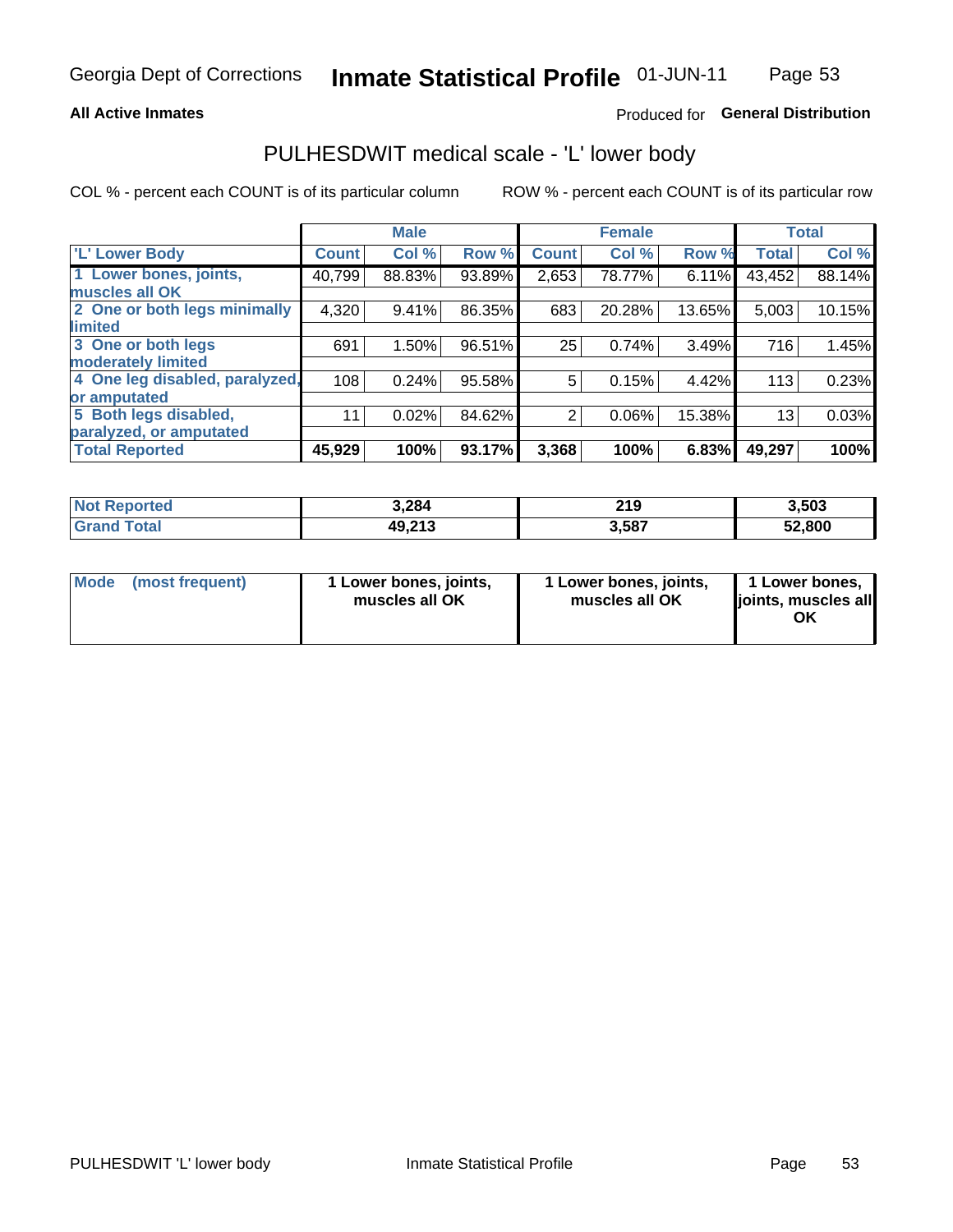## **All Active Inmates**

## Produced for General Distribution

# PULHESDWIT medical scale - 'H' hearing

COL % - percent each COUNT is of its particular column

|                                |              | <b>Male</b> |             |       | <b>Female</b> |       | <b>Total</b> |        |
|--------------------------------|--------------|-------------|-------------|-------|---------------|-------|--------------|--------|
| <b>'H' Hearing</b>             | <b>Count</b> | Col %       | Row % Count |       | Col %         | Row % | <b>Total</b> | Col %  |
| 1 Normal hearing both ears     | 45,405       | 98.88%      | 93.17%      | 3,327 | 98.78%        | 6.83% | 48,732       | 98.88% |
| 2 Some loss in one ear with    | 402          | 0.88%       | 91.36%      | 38    | 1.13%         | 8.64% | 440          | 0.89%  |
| other OK, or mild loss in both |              |             |             |       |               |       |              |        |
| 3 Total loss in one ear with   | 74           | 0.16%       | 97.37%      | 2     | 0.06%         | 2.63% | 76           | 0.15%  |
| mild loss in other             |              |             |             |       |               |       |              |        |
| 4 Severe loss in both ears     | 21           | 0.05%       | 100.00%     |       |               |       | 21           | 0.04%  |
| 5 Total loss in both ears,     | 15           | 0.03%       | 93.75%      |       | 0.03%         | 6.25% | 16           | 0.03%  |
| requiring special housing      |              |             |             |       |               |       |              |        |
| <b>Total Reported</b>          | 45,917       | 100%        | 93.17%      | 3,368 | 100%          | 6.83% | 49,285       | 100%   |

| <b>Not Renc</b><br><b>ported</b> | 3,296  | 240<br>2 I J | 3,515  |
|----------------------------------|--------|--------------|--------|
| Total                            | 49,213 | 3,587        | 52,800 |

| Mode (most frequent) | 1 Normal hearing both ears 11 Normal hearing both ears 1 Normal hearing | both ears |
|----------------------|-------------------------------------------------------------------------|-----------|
|                      |                                                                         |           |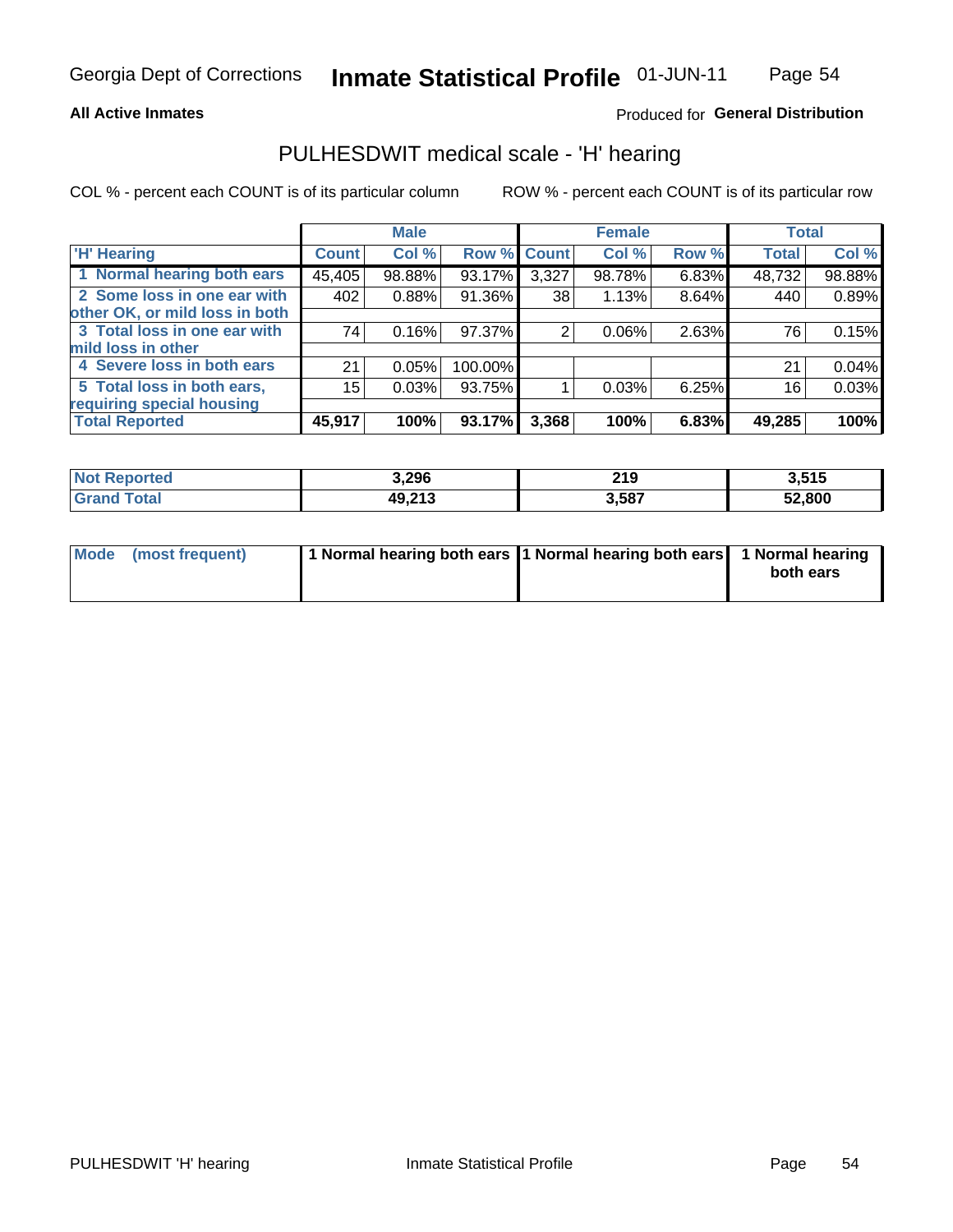## **All Active Inmates**

## Produced for General Distribution

# PULHESDWIT medical scale - 'E' vision

COL % - percent each COUNT is of its particular column

|                                 |              | <b>Male</b> |        |              | <b>Female</b> |        |              | <b>Total</b> |
|---------------------------------|--------------|-------------|--------|--------------|---------------|--------|--------------|--------------|
| 'E' Vision                      | <b>Count</b> | Col %       | Row %  | <b>Count</b> | Col %         | Row %  | <b>Total</b> | Col %        |
| 1 Correctable to 20/40 in both  | 37,866       | 83.95%      | 95.15% | 1,931        | 57.35%        | 4.85%  | 39,797       | 82.10%       |
| eyes                            |              |             |        |              |               |        |              |              |
| 2 Correctable to 20/70 in one   | 6,398        | 14.18%      | 83.22% | 1,290        | 38.31%        | 16.78% | 7,688        | 15.86%       |
| eye, may be blind in other      |              |             |        |              |               |        |              |              |
| 3 Correctable to 20/200 in one  | 712          | 1.58%       | 83.96% | 136          | 4.04%         | 16.04% | 848          | 1.75%        |
| eye, may be blind in other      |              |             |        |              |               |        |              |              |
| 4 One eye not correctable to    | 118          | 0.26%       | 92.91% | 9            | 0.27%         | 7.09%  | 127          | 0.26%        |
| 20/200, other may be blind      |              |             |        |              |               |        |              |              |
| 5 Blind in both eyes, requiring | 12           | 0.03%       | 92.31% |              | 0.03%         | 7.69%  | 13           | 0.03%        |
| special housing                 |              |             |        |              |               |        |              |              |
| <b>Total Reported</b>           | 45,106       | 100%        | 93.05% | 3,367        | 100%          | 6.95%  | 48,473       | 100%         |

| Reported<br><b>Not</b> | .107   | 220   | 4,327  |
|------------------------|--------|-------|--------|
| T∩tal                  | 49,213 | 3,587 | 52,800 |

| Mode (most frequent) | 1 Correctable to 20/40 in both<br>eves | 1 Correctable to 20/40 in   1 Correctable to  <br>both eves | 20/40 in both eyes |
|----------------------|----------------------------------------|-------------------------------------------------------------|--------------------|
|                      |                                        |                                                             |                    |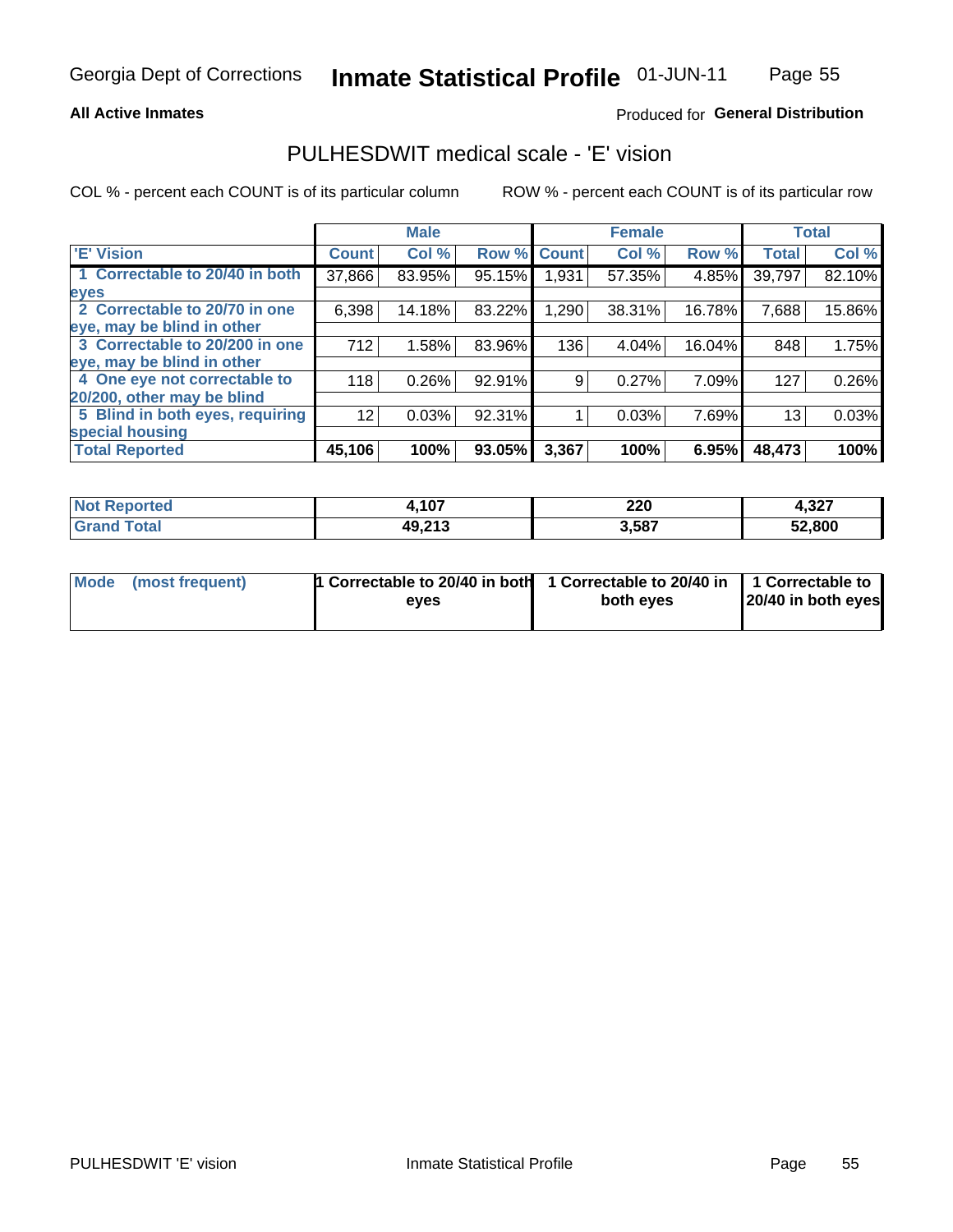## **All Active Inmates**

## Produced for General Distribution

# PULHESDWIT medical scale - 'S' pSychiatric

COL % - percent each COUNT is of its particular column

|                                        |              | <b>Male</b> |         |              | <b>Female</b> |        |              | <b>Total</b> |
|----------------------------------------|--------------|-------------|---------|--------------|---------------|--------|--------------|--------------|
| 'S' pSychiatric                        | <b>Count</b> | Col %       | Row %   | <b>Count</b> | Col %         | Row %  | <b>Total</b> | Col %        |
| 1 No impairment or disorders           | 39,304       | 86.22%      | 95.19%  | .985         | 59.74%        | 4.81%  | 41,289       | 84.42%       |
| 2 Stable, or in remission, or          | 4,834        | 10.60%      | 78.68%  | 1,310        | 39.42%        | 21.32% | 6,144        | 12.56%       |
| mild impairment or retardation         |              |             |         |              |               |        |              |              |
| 3 Requires moderate inpatient          | 1,219        | 2.67%       | 98.31%  | 21           | 0.63%         | 1.69%  | 1,240        | 2.54%        |
| treatment                              |              |             |         |              |               |        |              |              |
| 4 Requires intensive inpatient         | 210          | 0.46%       | 96.77%  |              | 0.21%         | 3.23%  | 217          | 0.44%        |
| treatment                              |              |             |         |              |               |        |              |              |
| <b>5 Requires Crisis Stabilization</b> | 21           | 0.05%       | 100.00% |              |               |        | 21           | 0.04%        |
| Unit (CSU) inpatient care              |              |             |         |              |               |        |              |              |
| <b>Total Reported</b>                  | 45,588       | 100%        | 93.21%  | 3,323        | 100%          | 6.79%  | 48,911       | 100%         |

| <b>Not Reported</b>   | 3,625  | 264   | 3,889  |
|-----------------------|--------|-------|--------|
| Total<br><b>Grand</b> | 49,213 | 3,587 | 52,800 |

| Mode<br>1 No impairment or disorders<br>(most frequent) | 1 No impairment or<br>disorders | 1 No impairment or<br>disorders |
|---------------------------------------------------------|---------------------------------|---------------------------------|
|---------------------------------------------------------|---------------------------------|---------------------------------|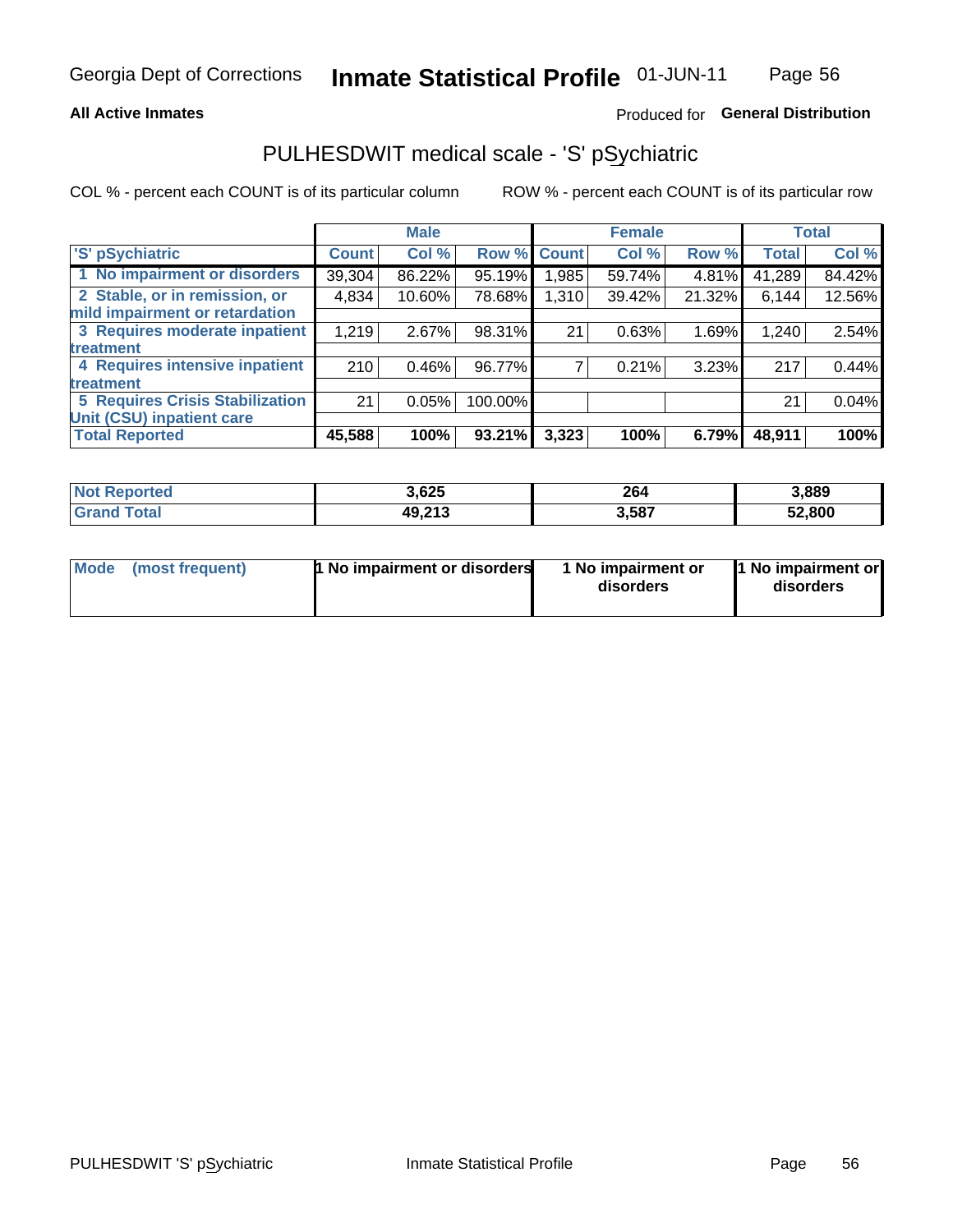## **All Active Inmates**

## Produced for General Distribution

# PULHESDWIT medical scale - 'D' dental

COL % - percent each COUNT is of its particular column

|                                 |              | <b>Male</b> |         |              | <b>Female</b> |       |              | <b>Total</b> |
|---------------------------------|--------------|-------------|---------|--------------|---------------|-------|--------------|--------------|
| <b>D'</b> Dental                | <b>Count</b> | Col %       | Row %   | <b>Count</b> | Col %         | Row % | <b>Total</b> | Col %        |
| 1 Minimal routine dental health | 20,479       | 47.18%      | 91.26%  | .962         | 59.20%        | 8.74% | 22,441       | 48.03%       |
| <b>needs</b>                    |              |             |         |              |               |       |              |              |
| 2 Moderate cavities and/or gum  | 15,463       | 35.62%      | 93.13%  | 1,140        | 34.40%        | 6.87% | 16,603       | 35.54%       |
| disease                         |              |             |         |              |               |       |              |              |
| 3 Extensive gum disease         | 7,447        | 17.16%      | 97.24%  | 211          | 6.37%         | 2.76% | 7,658        | 16.39%       |
| and/or widespread decay         |              |             |         |              |               |       |              |              |
| 4 Urgent need for dental        | 15           | 0.03%       | 93.75%  |              | 0.03%         | 6.25% | 16           | 0.03%        |
| <b>services</b>                 |              |             |         |              |               |       |              |              |
| 5 Life-threatening disease or   |              | 0.01%       | 100.00% |              |               |       |              | 0.01%        |
| extreme pain or infection       |              |             |         |              |               |       |              |              |
| <b>Total Reported</b>           | 43,405       | 100%        | 92.91%  | 3,314        | 100%          | 7.09% | 46,719       | 100%         |

| <b>Not Reported</b> | 5,808  | 27<br>41 J | 6,081  |
|---------------------|--------|------------|--------|
| <b>Grand Total</b>  | 49,213 | 3,587      | 52,800 |

| 1 Minimal routine dental<br>Mode<br>(most frequent)<br>health needs | 1 Minimal routine dental 1 Minimal routine<br>health needs | dental health<br>needs |
|---------------------------------------------------------------------|------------------------------------------------------------|------------------------|
|---------------------------------------------------------------------|------------------------------------------------------------|------------------------|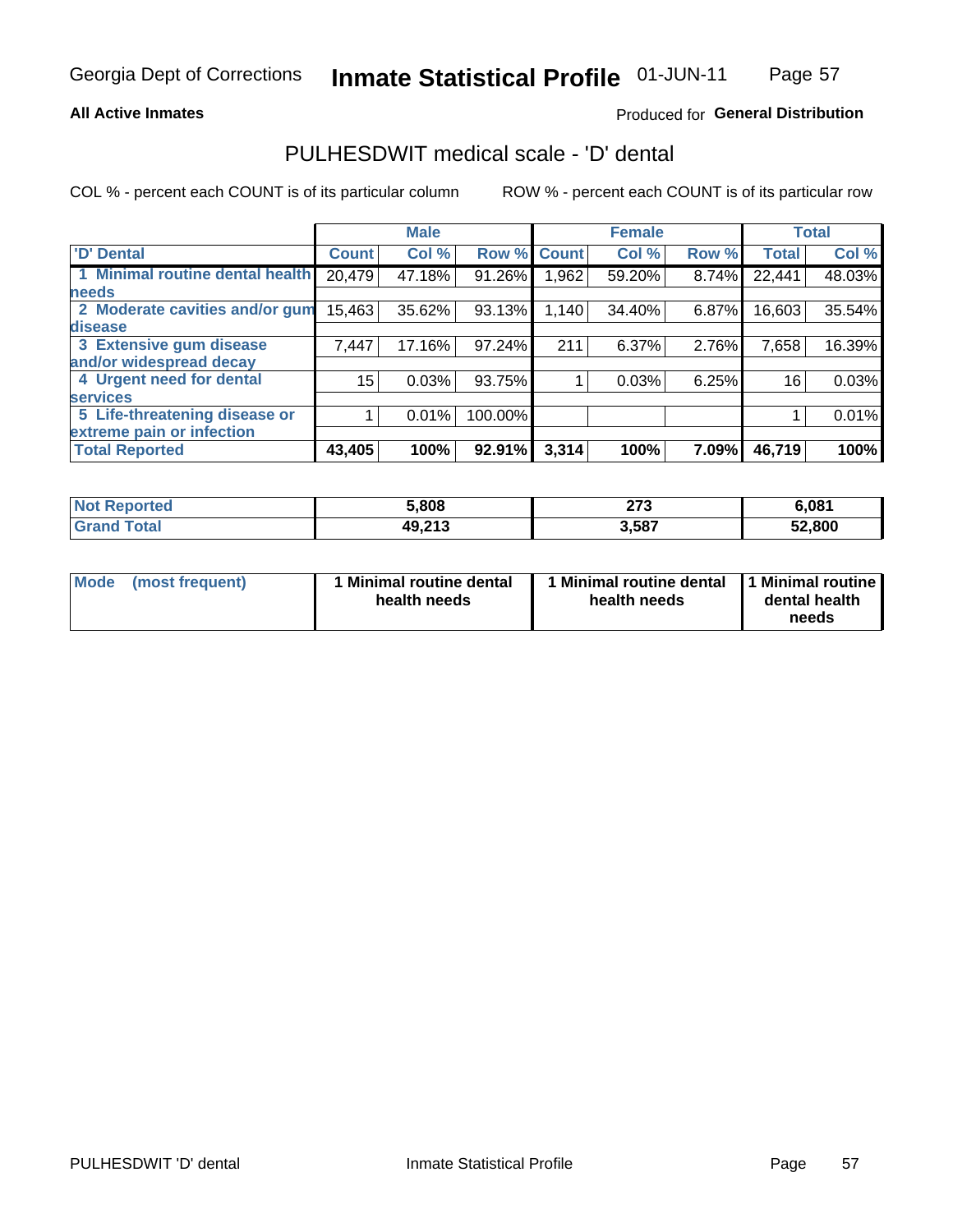## **All Active Inmates**

## Produced for General Distribution

# PULHESDWIT medical scale - 'W' work ability

COL % - percent each COUNT is of its particular column

|                                 |              | <b>Male</b> |        |              | <b>Female</b> |        |              | <b>Total</b> |
|---------------------------------|--------------|-------------|--------|--------------|---------------|--------|--------------|--------------|
| <b>W' work ability</b>          | <b>Count</b> | Col %       | Row %  | <b>Count</b> | Col %         | Row %  | <b>Total</b> | Col %        |
| 1 Unrestricted work or activity | 38,315       | 83.44%      | 93.77% | 2,546        | 75.59%        | 6.23%  | 40,861       | 82.90%       |
| 2 Minor restrictions on type of | 5,976        | 13.01%      | 89.46% | 704          | 20.90%        | 10.54% | 6,680        | 13.55%       |
| <b>work</b>                     |              |             |        |              |               |        |              |              |
| 3 Moderate restrictions on type | 1,129        | 2.46%       | 94.71% | 63           | 1.87%         | 5.29%  | 1,192        | 2.42%        |
| lof work                        |              |             |        |              |               |        |              |              |
| 4 Major restrictions on type of | 374          | 0.81%       | 88.00% | 51           | 1.51%         | 12.00% | 425          | 0.86%        |
| <b>work</b>                     |              |             |        |              |               |        |              |              |
| 5 Cannot work under any         | 125          | 0.27%       | 96.90% |              | 0.12%         | 3.10%  | 129          | 0.26%        |
| <b>circumstances</b>            |              |             |        |              |               |        |              |              |
| <b>Total Reported</b>           | 45,919       | 100%        | 93.17% | 3,368        | 100%          | 6.83%  | 49,287       | 100%         |

| <b>Not Reported</b>          | 3,294  | <b>210</b><br><b>45</b> | 3,513  |
|------------------------------|--------|-------------------------|--------|
| <b>Total</b><br><b>Grand</b> | 49,213 | 3,587                   | 52,800 |

| Mode            | 1 Unrestricted work or | 1 Unrestricted work or | 1 Unrestricted   |
|-----------------|------------------------|------------------------|------------------|
| (most frequent) | activity               | activity               | work or activity |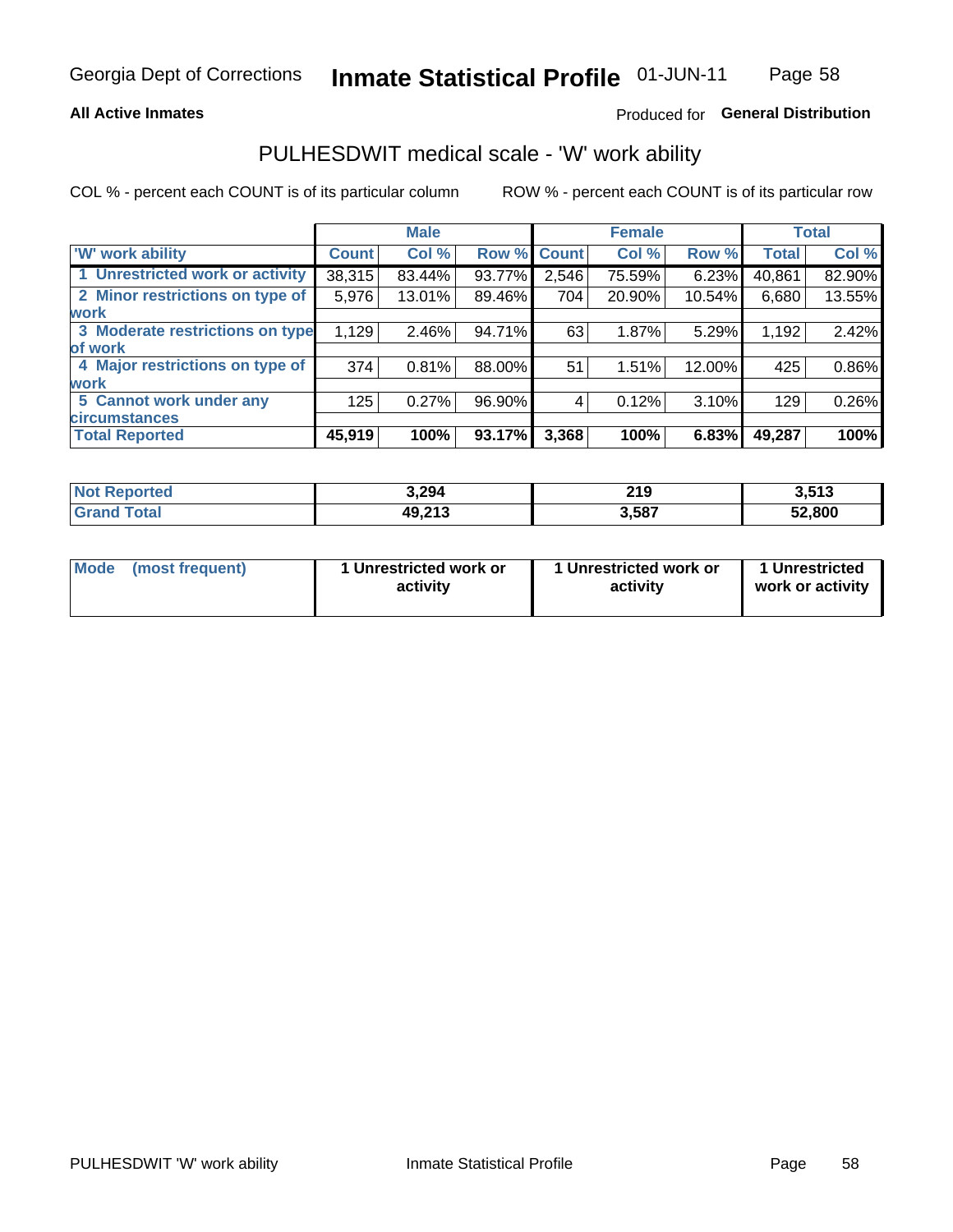## **All Active Inmates**

## Produced for General Distribution

# PULHESDWIT medical scale - 'I' impairment

COL % - percent each COUNT is of its particular column

|                                                              |              | <b>Male</b> |             |       | <b>Female</b> |        |              | <b>Total</b> |
|--------------------------------------------------------------|--------------|-------------|-------------|-------|---------------|--------|--------------|--------------|
| <b>T' Impairment</b>                                         | <b>Count</b> | Col %       | Row % Count |       | Col %         | Row %  | <b>Total</b> | Col %        |
| 1 No impairments or<br>disabilities                          | 45,637       | 99.45%      | 93.19%      | 3,333 | 99.05%        | 6.81%  | 48,970       | 99.42%       |
| 2 Wheelchair-bound but<br>otherwise OK                       | 161          | 0.35%       | 86.56%      | 25    | 0.74%         | 13.44% | 186          | 0.38%        |
| <b>3 Needs low-level Assisted</b><br>Living (level I)        | 38           | 0.08%       | 90.48%      | 4     | 0.12%         | 9.52%  | 42           | 0.09%        |
| 4 Needs moderate Assisted<br>Living (level II)               | 2            | 0.01%       | 100.00%     |       |               |        |              | 0.01%        |
| <b>5 Needs maximal Assisted</b><br><b>Living (level III)</b> | 53           | 0.12%       | 94.64%      | 3     | 0.09%         | 5.36%  | 56           | 0.11%        |
| <b>Total Reported</b>                                        | 45,891       | 100%        | 93.17%      | 3,365 | 100%          | 6.83%  | 49,256       | 100.0%       |

| <b>Not</b><br>Reported | 3,322  | ົາລິ<br>ZZZ | 3,544  |
|------------------------|--------|-------------|--------|
| Total                  | 49,213 | 3,587       | 52,800 |

| Mode | (most frequent) | 1 No impairments or<br>disabilities | 1 No impairments or<br>disabilities | 1 No impairments<br>or disabilities |
|------|-----------------|-------------------------------------|-------------------------------------|-------------------------------------|
|------|-----------------|-------------------------------------|-------------------------------------|-------------------------------------|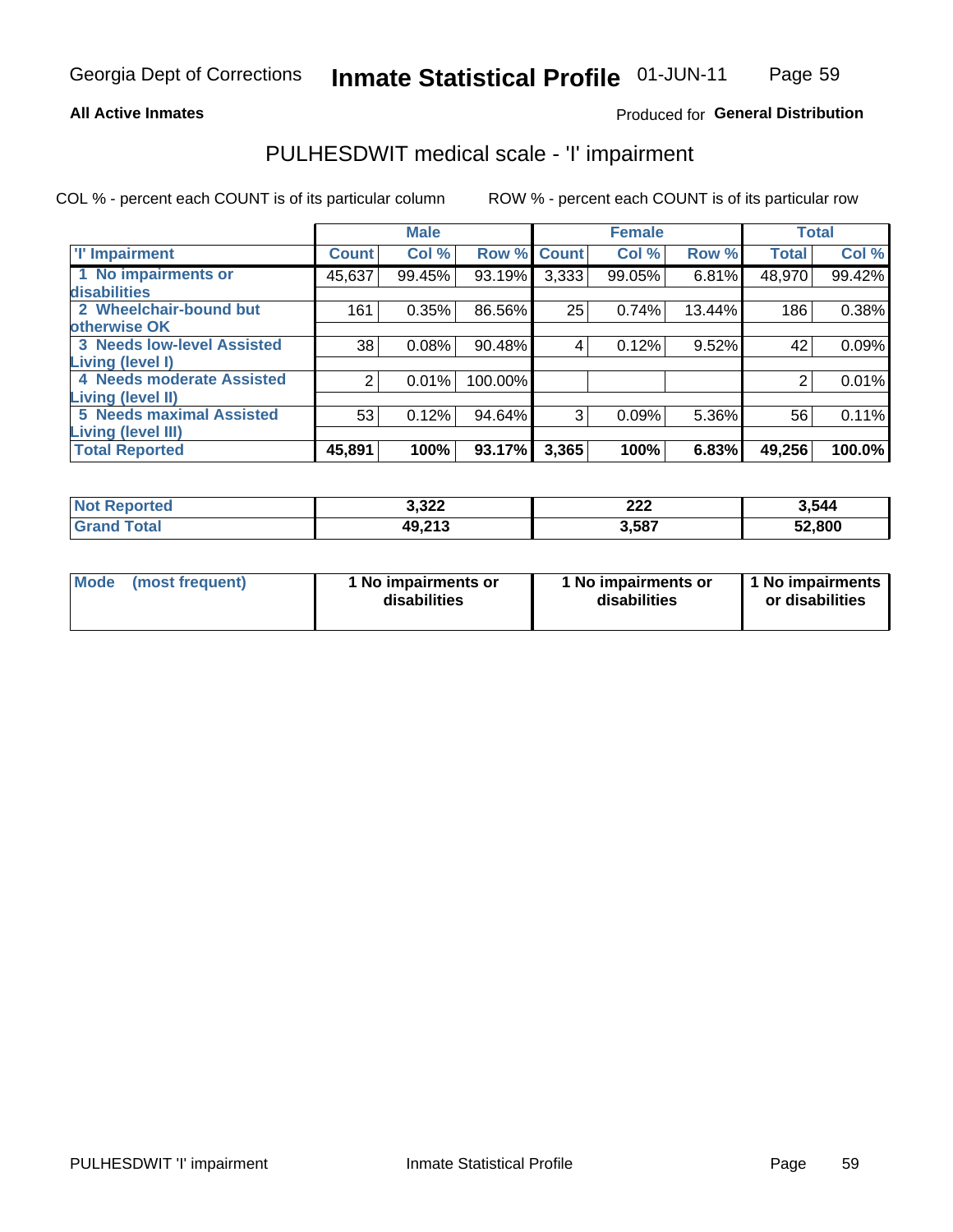## **All Active Inmates**

## Produced fo General Distribution

# PULHESDWIT medical scale - 'T' transportability

COL % - percent each COUNT is of its particular column

|                              |              | <b>Male</b> |         |              | <b>Female</b> |        |              | <b>Total</b> |
|------------------------------|--------------|-------------|---------|--------------|---------------|--------|--------------|--------------|
| <b>T' Transportability</b>   | <b>Count</b> | Col %       | Row %   | <b>Count</b> | Col %         | Row %  | <b>Total</b> | Col %        |
| 1 Can be transported in any  | 45,739       | 99.66%      | 93.19%  | 3,341        | 99.58%        | 6.81%  | 49,080       | 99.65%       |
| ordinary approved vehicle    |              |             |         |              |               |        |              |              |
| 2 Wheelchair-bound, not      | 64           | 0.14%       | 87.67%  | 9            | 0.27%         | 12.33% | 73           | 0.15%        |
| needing special vehicle      |              |             |         |              |               |        |              |              |
| 3 Wheelchair-bound, requires | 13           | 0.03%       | 100.00% |              |               |        | 13           | 0.03%        |
| special vehicle              |              |             |         |              |               |        |              |              |
| 4 Needs specially-equipped   | 3            | 0.01%       | 100.00% |              |               |        | 3            | 0.01%        |
| medical vehicle              |              |             |         |              |               |        |              |              |
| <b>5 Requires ambulance</b>  | 78           | 0.17%       | 93.98%  | 5            | 0.15%         | 6.02%  | 83           | 0.17%        |
| transport                    |              |             |         |              |               |        |              |              |
| <b>Total Reported</b>        | 45,897       | 100%        | 93.19%  | 3,355        | 100%          | 6.81%  | 49,252       | 100.0%       |

| $^{\dagger}$ Not $\cdot$<br>Reported | 3,316  | ົາາາ<br>ZJZ<br>____ | 3,548  |
|--------------------------------------|--------|---------------------|--------|
| `otal                                | 49,213 | 3.587               | 52,800 |

|  | Mode (most frequent) | 1 Can be transported in any 1 Can be transported in any<br>ordinary approved vehicle   ordinary approved vehicle   transported in any |  | 1 Can be<br>  ordinary approved  <br>vehicle |
|--|----------------------|---------------------------------------------------------------------------------------------------------------------------------------|--|----------------------------------------------|
|--|----------------------|---------------------------------------------------------------------------------------------------------------------------------------|--|----------------------------------------------|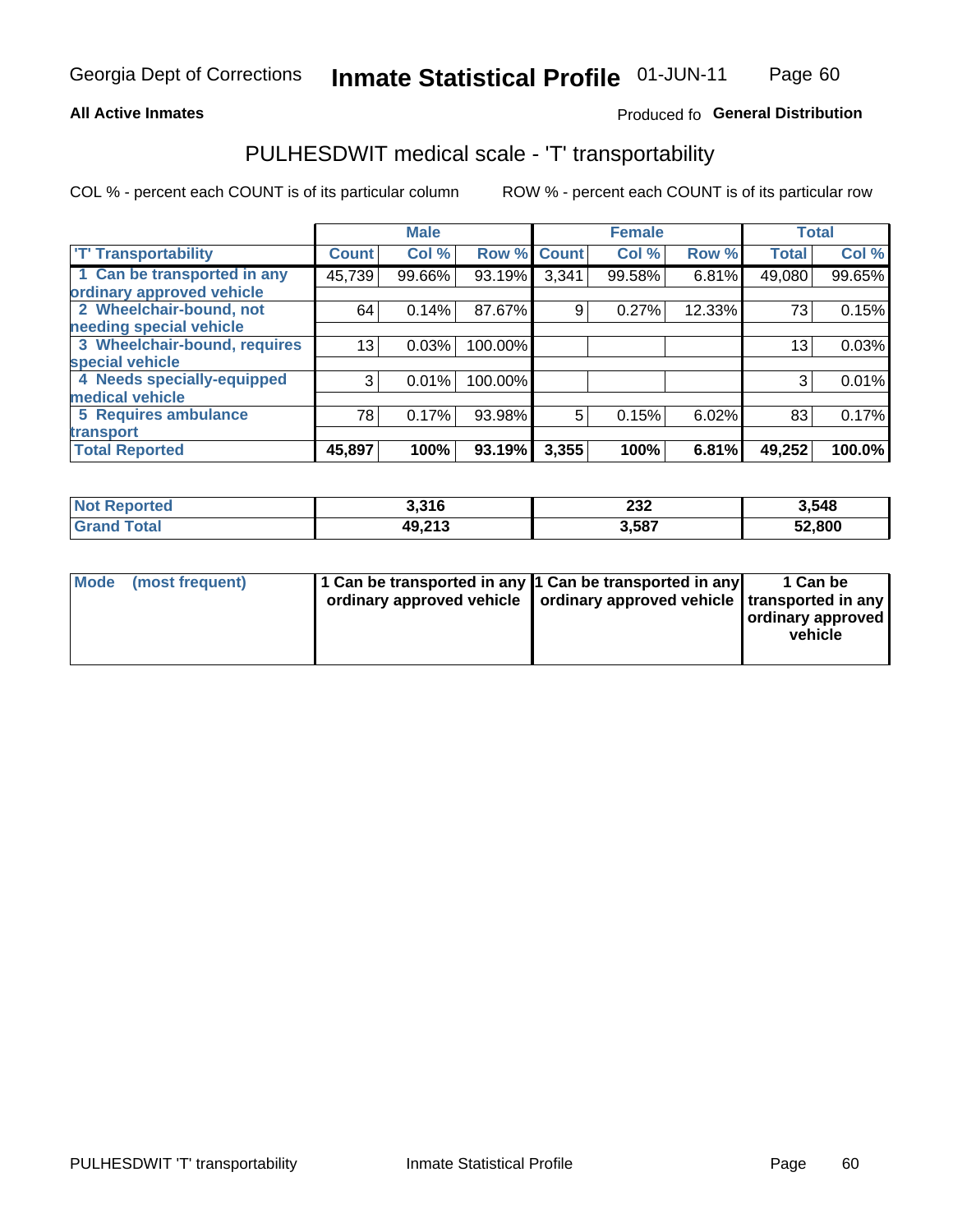## **All Active Inmates**

## Produced for General Distribution

# Criminality in family, self-reported

COL % - percent each COUNT is of its particular column

|                              |              | <b>Male</b> |           |              | <b>Female</b> |          |              | Total  |
|------------------------------|--------------|-------------|-----------|--------------|---------------|----------|--------------|--------|
| <b>Criminality In Family</b> | <b>Count</b> | Col%        | Row %     | <b>Count</b> | Col %         | Row %    | <b>Total</b> | Col %  |
| Yes, criminality in family   | 6.928        | $22.62\%$   | $92.15\%$ | 590          | 41.32%        | $7.85\%$ | 7,518        | 23.45% |
| No criminality in family     | 23.706       | 77.38%      | 96.59%    | 838          | 58.68%        |          | 3.41% 24.544 | 76.55% |
| <b>Total Reported</b>        | 30,634       | 100%        | $95.55\%$ | 1,428        | 100%          |          | 4.45% 32,062 | 100%   |

| <b>Not Reported</b> | 18,579 | 2,159 | 20,738 |
|---------------------|--------|-------|--------|
| <b>Tota</b>         | 49,213 | 3,587 | 52.800 |

|  | Mode (most frequent) | No criminality in family | No criminality in family | No criminality in<br>family |
|--|----------------------|--------------------------|--------------------------|-----------------------------|
|--|----------------------|--------------------------|--------------------------|-----------------------------|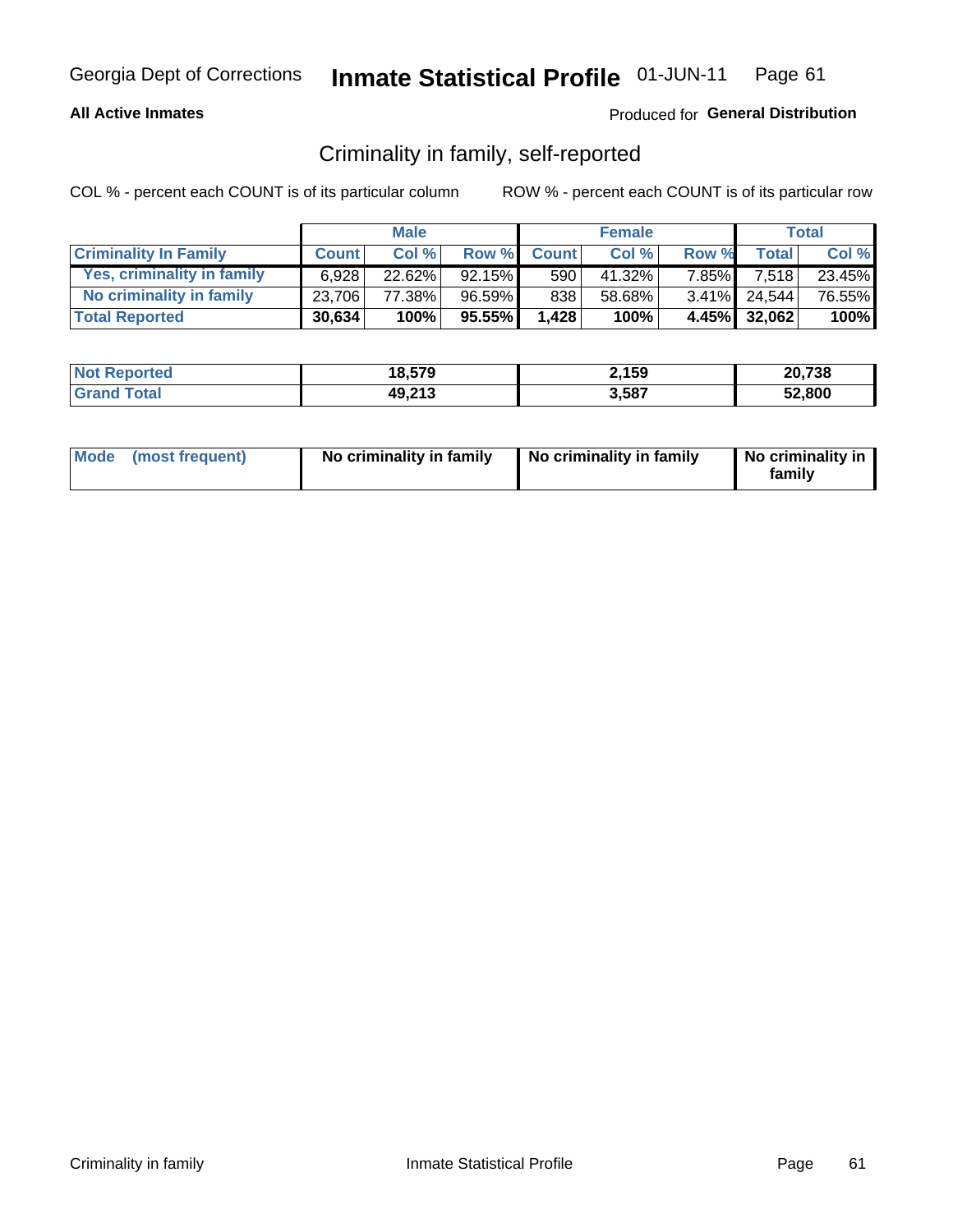## **All Active Inmates**

## Produced for General Distribution

# Alcoholism in family, self-reported

COL % - percent each COUNT is of its particular column

|                             |              | <b>Male</b> |        |              | <b>Female</b> |        |              | Total  |
|-----------------------------|--------------|-------------|--------|--------------|---------------|--------|--------------|--------|
| <b>Alcoholism In Family</b> | <b>Count</b> | Col%        | Row %  | <b>Count</b> | Col %         | Row %  | <b>Total</b> | Col %  |
| Yes, alcoholism in family   | 4.397        | $14.35\%$   | 92.30% | 367          | 25.70%        | 7.70%I | 4.764        | 14.86% |
| No alcoholism in family     | 26,237       | 85.65%      | 96.11% | 1,061        | 74.30%        |        | 3.89% 27,298 | 85.14% |
| <b>Total Reported</b>       | 30,634       | 100%        | 95.55% | 1.428        | 100%          |        | 4.45% 32,062 | 100%   |

| <b>Not Reported</b> | 18,579 | 2,159 | 20,738 |
|---------------------|--------|-------|--------|
| <b>Tota</b>         | 49,213 | 3,587 | 52.800 |

|  | Mode (most frequent) | No alcoholism in family | No alcoholism in family | No alcoholism in<br>family |
|--|----------------------|-------------------------|-------------------------|----------------------------|
|--|----------------------|-------------------------|-------------------------|----------------------------|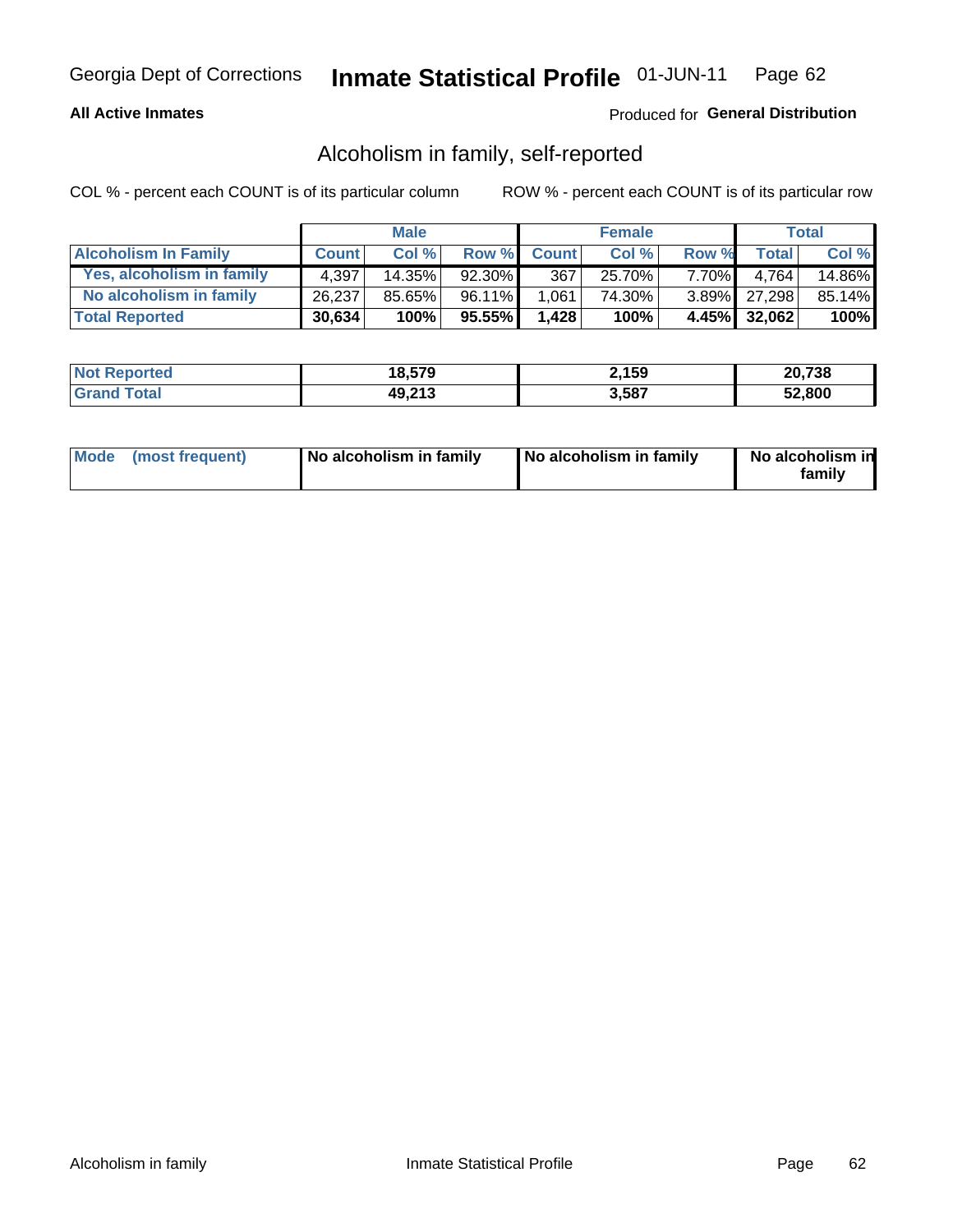## **All Active Inmates**

## Produced for General Distribution

# Drug abuse in family, self-reported

COL % - percent each COUNT is of its particular column

|                           |              | <b>Male</b> |        |              | <b>Female</b> |           |              | Total    |
|---------------------------|--------------|-------------|--------|--------------|---------------|-----------|--------------|----------|
| Drug Abuse In Family      | <b>Count</b> | Col%        | Row %  | <b>Count</b> | Col%          | Row %     | Total        | Col %    |
| Yes, drug abuse in family | 2.454        | $8.01\%$    | 88.91% | 306          | 21.43%        | $11.09\%$ | 2.760        | $8.61\%$ |
| No drug abuse in family   | 28,180       | 91.99%      | 96.17% | 1.122        | 78.57%        |           | 3.83% 29,302 | 91.39%   |
| <b>Total Reported</b>     | 30,634       | 100%        | 95.55% | 1,428        | 100%          |           | 4.45% 32,062 | $100\%$  |

| <b>Not Reported</b>      | 18,579 | 2,159 | 20,738 |
|--------------------------|--------|-------|--------|
| <b>∣Grand T</b><br>™otal | 49,213 | 3,587 | 52.800 |

|  | Mode (most frequent) | No drug abuse in family | No drug abuse in family | No drug abuse in<br>familv |
|--|----------------------|-------------------------|-------------------------|----------------------------|
|--|----------------------|-------------------------|-------------------------|----------------------------|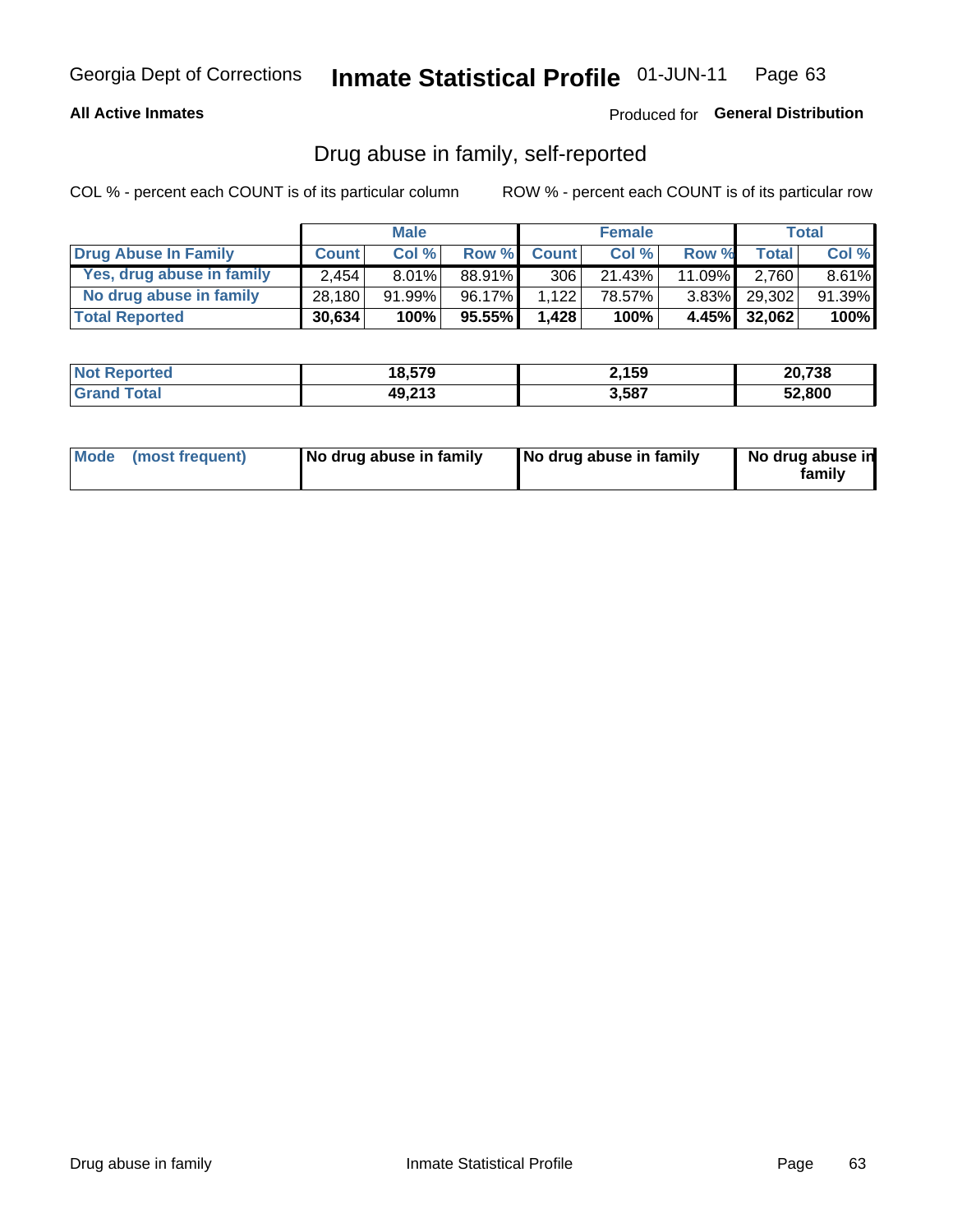## **All Active Inmates**

## Produced for General Distribution

# Subjected to frequent beatings, self-reported

COL % - percent each COUNT is of its particular column

|                            |              | <b>Male</b> |        |              | <b>Female</b> |          |              | Total  |
|----------------------------|--------------|-------------|--------|--------------|---------------|----------|--------------|--------|
| <b>Frequent beatings</b>   | <b>Count</b> | Col %       | Row %  | <b>Count</b> | Col %         | Row %    | <b>Total</b> | Col %  |
| Yes, subjected to frequent | 1,338        | 4.37%       | 85.66% | 224          | 15.69%        | 14.34%   | 1,562        | 4.87%  |
| beatings                   |              |             |        |              |               |          |              |        |
| Not subjected to frequent  | 29.296       | 95.63%      | 96.05% | 1.204        | 84.31%        | $3.95\%$ | 30,500       | 95.13% |
| beatings                   |              |             |        |              |               |          |              |        |
| <b>Total Reported</b>      | 30,634       | 100%        | 95.55% | 1,428        | 100%          | 4.45%    | 32,062       | 100%   |

| <b>Not Reported</b> | 18,579 | 2,159 | 20,738 |
|---------------------|--------|-------|--------|
| <b>Grand Total</b>  | 49,213 | 3,587 | 52,800 |

| Mode (most frequent) | Not subjected to frequent<br>beatings | Not subjected to frequent<br>beatings | Not subjected to<br><b>frequent beatings</b> |
|----------------------|---------------------------------------|---------------------------------------|----------------------------------------------|
|                      |                                       |                                       |                                              |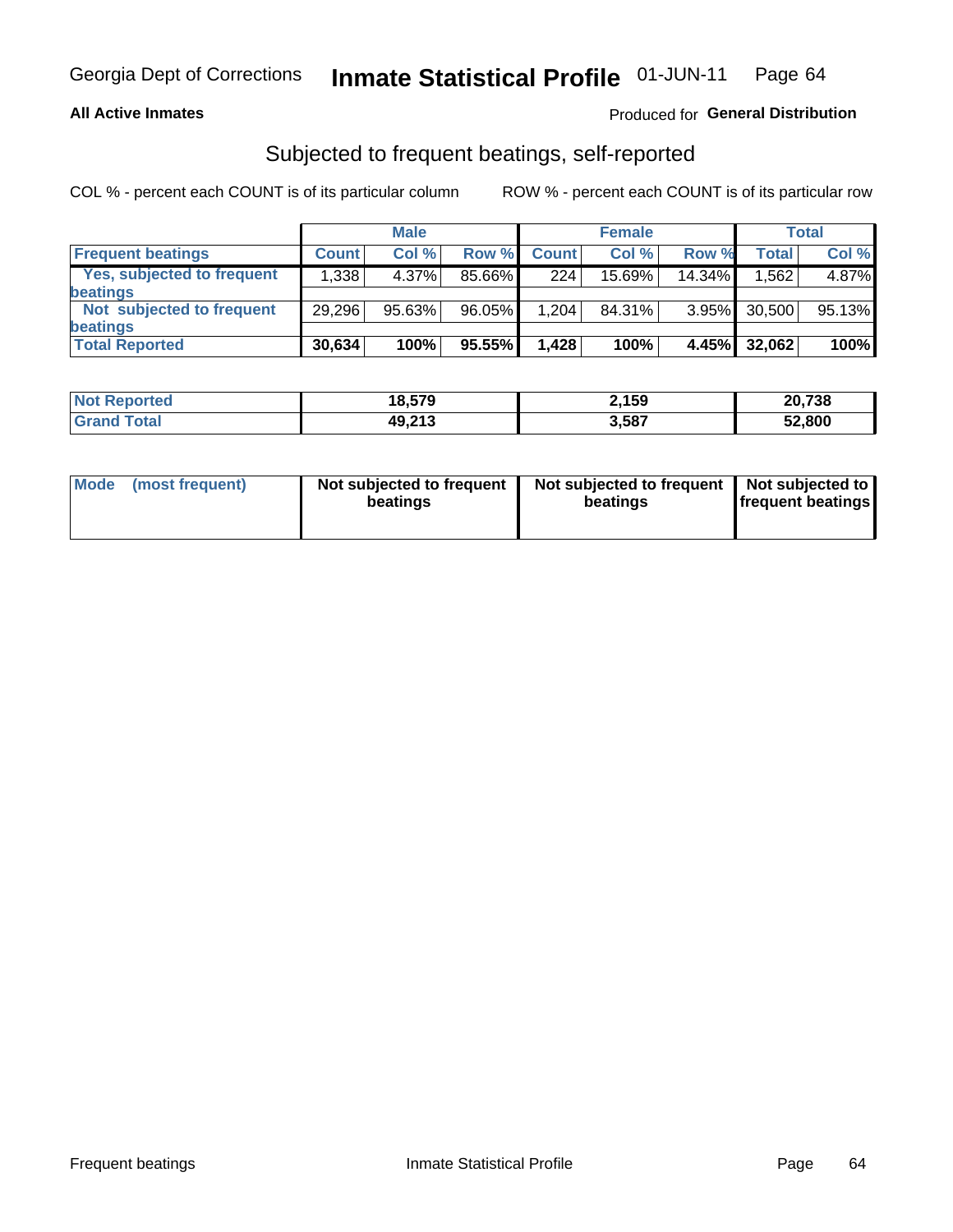## **All Active Inmates**

## Produced for General Distribution

# Father absent during inmate's childhood

COL % - percent each COUNT is of its particular column

|                           |              | <b>Male</b> |           |              | <b>Female</b> |          |              | Total  |
|---------------------------|--------------|-------------|-----------|--------------|---------------|----------|--------------|--------|
| <b>Father Absent</b>      | <b>Count</b> | Col%        | Row %     | <b>Count</b> | Col %         | Row %    | <b>Total</b> | Col %  |
| Yes, father was absent    | 14.852       | 48.48%      | $96.53\%$ | 534          | 37.39%        | $3.47\%$ | 15.386       | 47.99% |
| No, father was not absent | 15.782       | 51.52%      | 94.64% I  | 894          | 62.61%        | $5.36\%$ | 16.676       | 52.01% |
| <b>Total Reported</b>     | 30,634       | 100%        | 95.55%    | 1,428        | 100%          |          | 4.45% 32,062 | 100%   |

| <b>Not Reported</b> | 18,579 | 2,159 | 20,738 |
|---------------------|--------|-------|--------|
| <b>Srand Total</b>  | 49,213 | 3,587 | 52,800 |

|  | Mode (most frequent) |  | No, father was not absent No, father was not absent No, father was not | absent |
|--|----------------------|--|------------------------------------------------------------------------|--------|
|--|----------------------|--|------------------------------------------------------------------------|--------|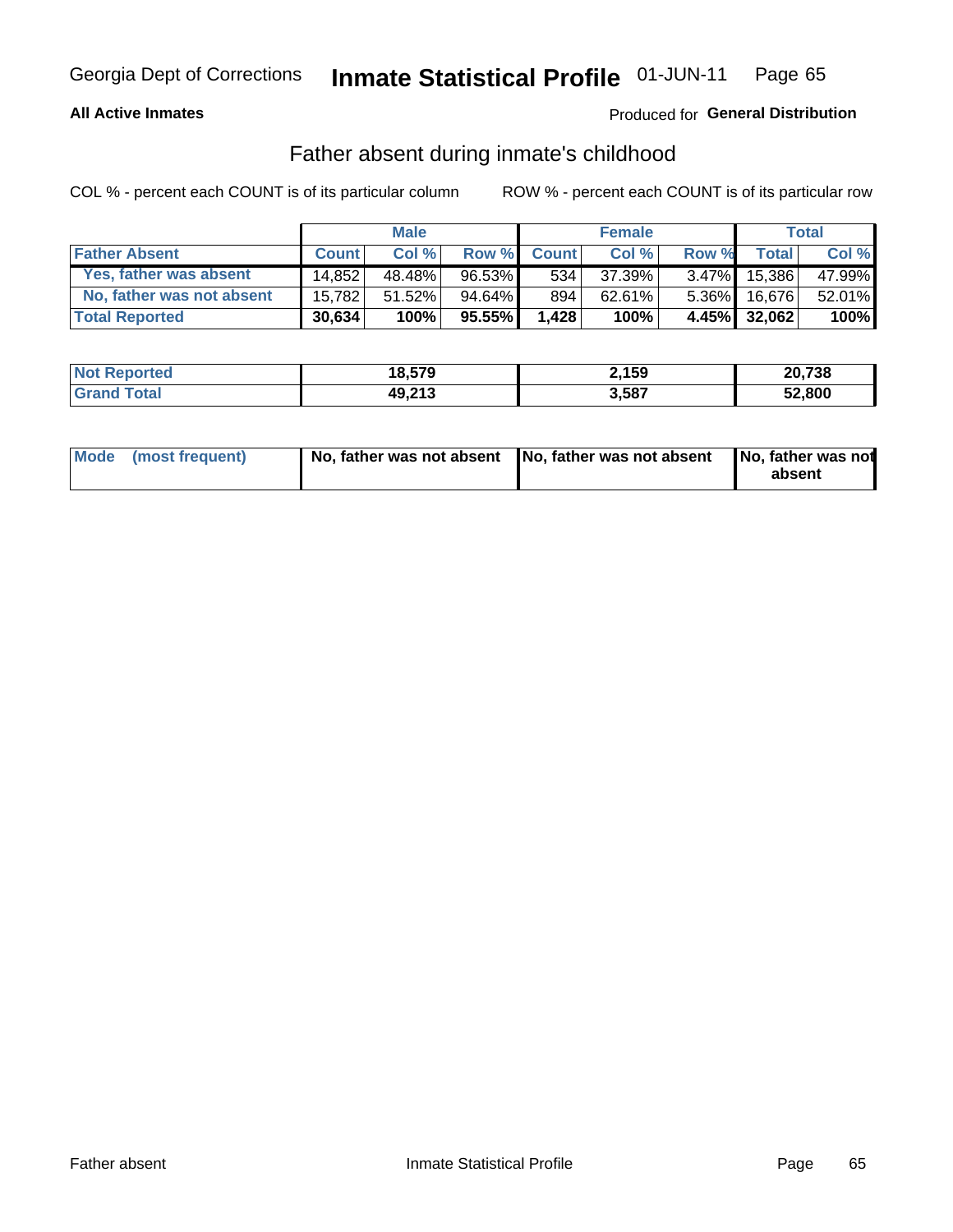## **All Active Inmates**

## Produced for General Distribution

# Mother absent during inmate's childhood

COL % - percent each COUNT is of its particular column

|                           |              | <b>Male</b> |        |              | <b>Female</b> |        |              | <b>Total</b> |
|---------------------------|--------------|-------------|--------|--------------|---------------|--------|--------------|--------------|
| <b>Mother Absent</b>      | <b>Count</b> | Col%        | Row %  | <b>Count</b> | Col %         | Row %  | <b>Total</b> | Col %        |
| Yes, mother was absent    | 3.922        | 12.80%      | 95.52% | 184          | 12.89%        | 4.48%I | 4.106        | 12.81%       |
| No, mother was not absent | 26,712       | 87.20%      | 95.55% | 1.244        | $87.11\%$     |        | 4.45% 27,956 | 87.19%       |
| <b>Total Reported</b>     | 30,634       | 100%        | 95.55% | 1,428        | 100%          |        | 4.45% 32,062 | 100%         |

| <b>Not Reported</b> | 18.579 | 2,159 | 20,738 |
|---------------------|--------|-------|--------|
| <b>Tota</b>         | 49,213 | 3,587 | 52,800 |

| Mode (most frequent) | No, mother was not absent   No, mother was not absent   No, mother was | not absent |
|----------------------|------------------------------------------------------------------------|------------|
|                      |                                                                        |            |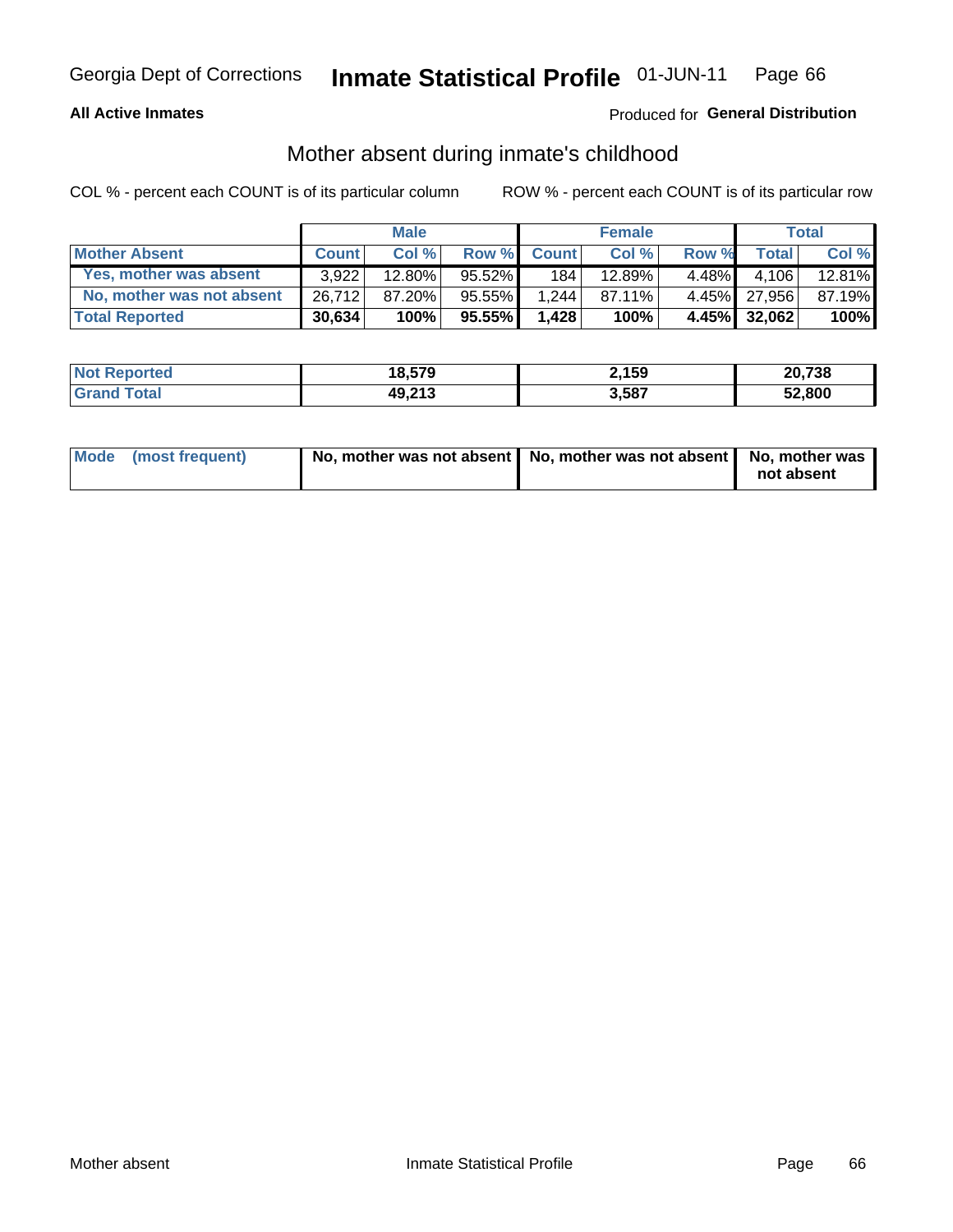## **All Active Inmates**

## Produced for General Distribution

# Inmate diagnosed as manipulative

COL % - percent each COUNT is of its particular column

|                       |              | <b>Male</b> |           |              | <b>Female</b> |          |              | Total  |
|-----------------------|--------------|-------------|-----------|--------------|---------------|----------|--------------|--------|
| <b>Manipulative</b>   | <b>Count</b> | Col %       | Row %     | <b>Count</b> | Col%          | Row %    | <b>Total</b> | Col %  |
| Yes, manipulative     | 5.870        | 20.38%      | $99.51\%$ | 29           | 2.04%         | 0.49%    | 5.899        | 19.52% |
| No, not manipulative  | 22,932       | 79.62%      | 94.26%    | 1,396        | 97.96%        | $5.74\%$ | 24.328       | 80.48% |
| <b>Total Reported</b> | 28,802       | 100%        | 95.29%    | 1.425        | 100%          |          | 4.71% 30,227 | 100%   |

| <b>Not Reported</b>     | 20,411 | 2,162 | <b>00 E70</b><br>22,573 |
|-------------------------|--------|-------|-------------------------|
| <b>Total</b><br>l Grand | 49,213 | 3,587 | 52,800                  |

|  | Mode (most frequent) | No, not manipulative | No, not manipulative | No. not<br><b>I</b> manipulative |
|--|----------------------|----------------------|----------------------|----------------------------------|
|--|----------------------|----------------------|----------------------|----------------------------------|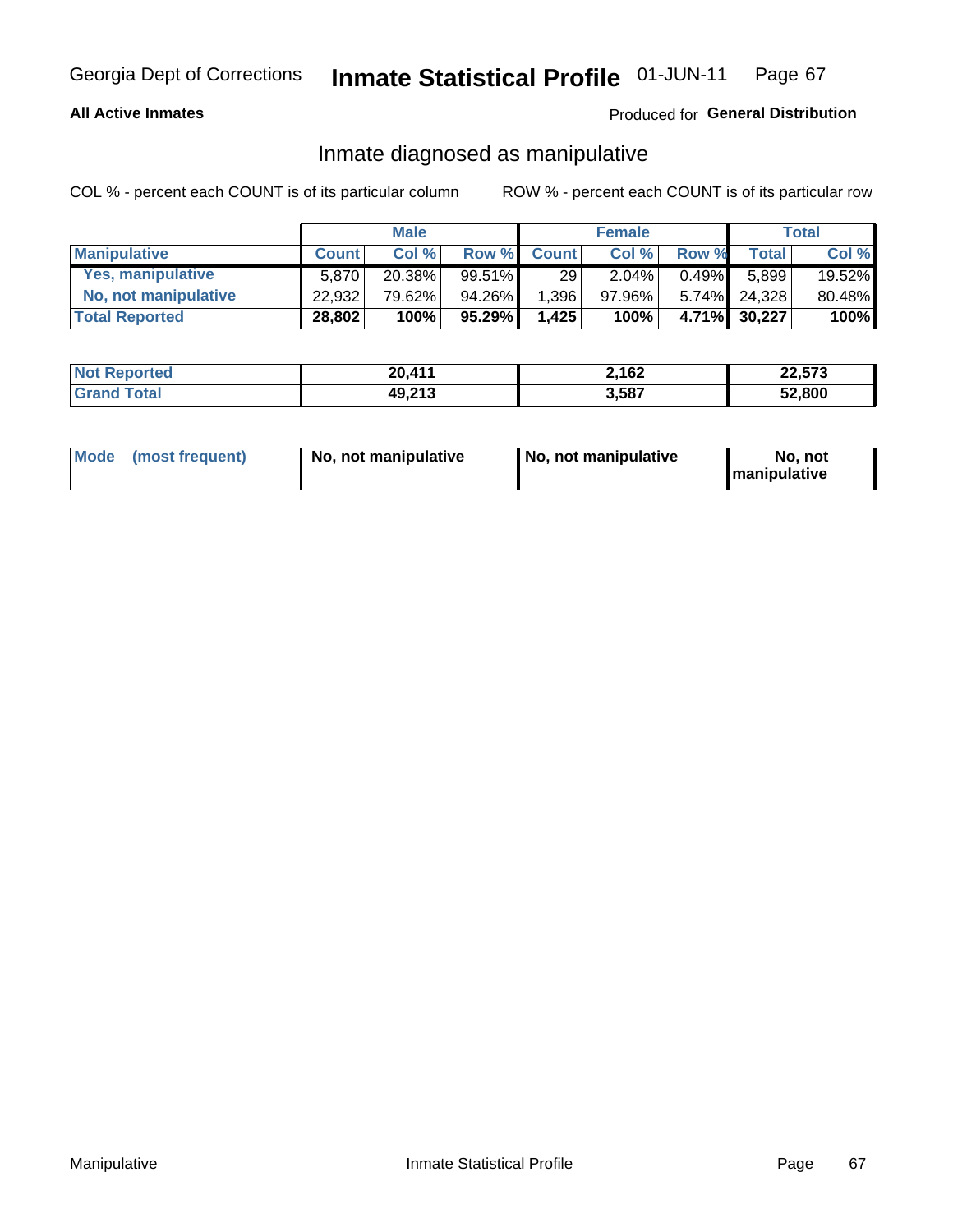## **All Active Inmates**

## Produced for General Distribution

# Inmate diagnosed as assaultive

COL % - percent each COUNT is of its particular column

|                           |              | <b>Male</b> |        |              | <b>Female</b> |          |              | Total  |
|---------------------------|--------------|-------------|--------|--------------|---------------|----------|--------------|--------|
| <b>Assaultive</b>         | <b>Count</b> | Col%        | Row %  | <b>Count</b> | Col %         | Row %    | <b>Total</b> | Col %  |
| Yes, assaultive           | 15.235       | 52.90%      | 95.57% | 706          | 49.54%        | $4.43\%$ | 15.941       | 52.74% |
| <b>No, not assaultive</b> | 13.567       | 47.10%      | 94.97% | 719          | $50.46\%$     | $5.03\%$ | 14,286       | 47.26% |
| <b>Total Reported</b>     | 28,802       | 100%        | 95.29% | 1,425        | 100%          |          | 4.71% 30,227 | 100%   |

| <b>Not Reported</b> | .411<br>20, | 2,162 | 22,573 |
|---------------------|-------------|-------|--------|
| <b>Tota</b>         | 49,213      | 3,587 | 52.800 |

| Mode (most frequent) | Yes, assaultive | No, not assaultive | <b>Yes, assaultive</b> |
|----------------------|-----------------|--------------------|------------------------|
|----------------------|-----------------|--------------------|------------------------|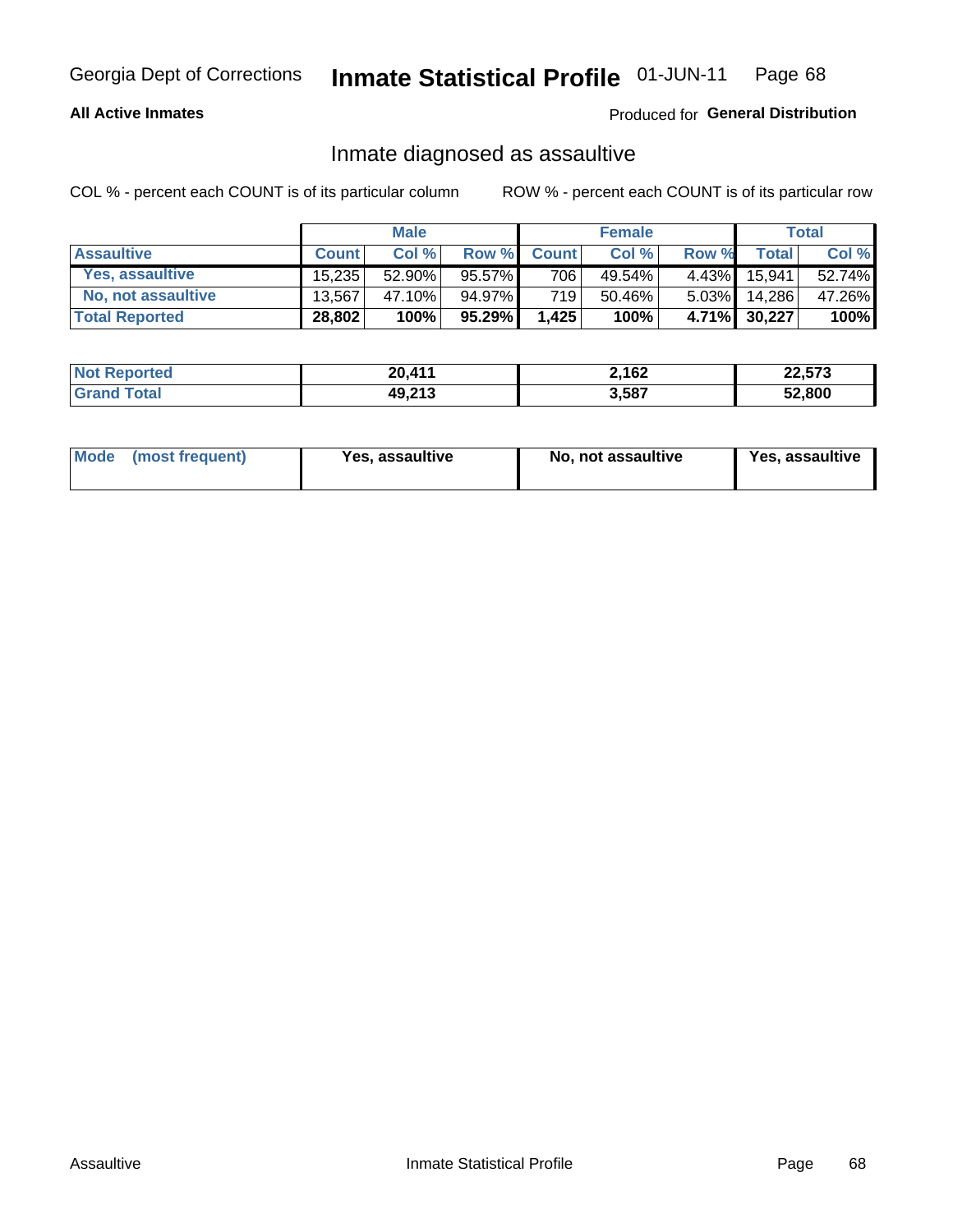### Inmate Statistical Profile 01-JUN-11 Page 69

**All Active Inmates** 

## **Produced for General Distribution**

# Number of prior Georgia incarcerations

COL % - percent each COUNT is of its particular column

|                                       |              | <b>Male</b> |                    |       | <b>Female</b> |       |        | <b>Total</b> |
|---------------------------------------|--------------|-------------|--------------------|-------|---------------|-------|--------|--------------|
| <b>Num of Prior GA Incarcerations</b> | <b>Count</b> | Col %       | <b>Row % Count</b> |       | Col %         | Row % | Total  | Col %        |
| $\bf{0}$                              | 28,695       | 58.31%      | 91.88%             | 2,537 | 70.73%        | 8.12% | 31,232 | 59.15%       |
|                                       | 8,475        | 17.22%      | 94.92%             | 454   | 12.66%        | 5.08% | 8,929  | 16.91%       |
| $\mathbf{2}$                          | 4,831        | 9.82%       | 94.74%             | 268   | 7.47%         | 5.26% | 5,099  | 9.66%        |
| 3                                     | 2,876        | 5.84%       | 95.71%             | 129   | 3.60%         | 4.29% | 3,005  | 5.69%        |
| 4                                     | 1,806        | 3.67%       | 95.56%             | 84    | 2.34%         | 4.44% | 1,890  | 3.58%        |
| 5                                     | 1,091        | 2.22%       | 95.87%             | 47    | 1.31%         | 4.13% | 1,138  | 2.16%        |
| <b>More Than 5</b>                    | 1,439        | 2.92%       | 95.49%             | 68    | 1.90%         | 4.51% | 1,507  | 2.85%        |
| <b>Total Reported</b>                 | 49,213       | 100%        | 93.21%             | 3,587 | 100.0%        | 6.79% | 52,800 | 100%         |

| <b>Not</b><br>Reported |        |       |        |
|------------------------|--------|-------|--------|
| Total<br>'Grand        | 49,213 | 3,587 | 52,800 |

| Mean (average)       | l.01 | .00 | .99 |
|----------------------|------|-----|-----|
| Median (middle)      |      |     |     |
| Mode (most frequent) |      |     |     |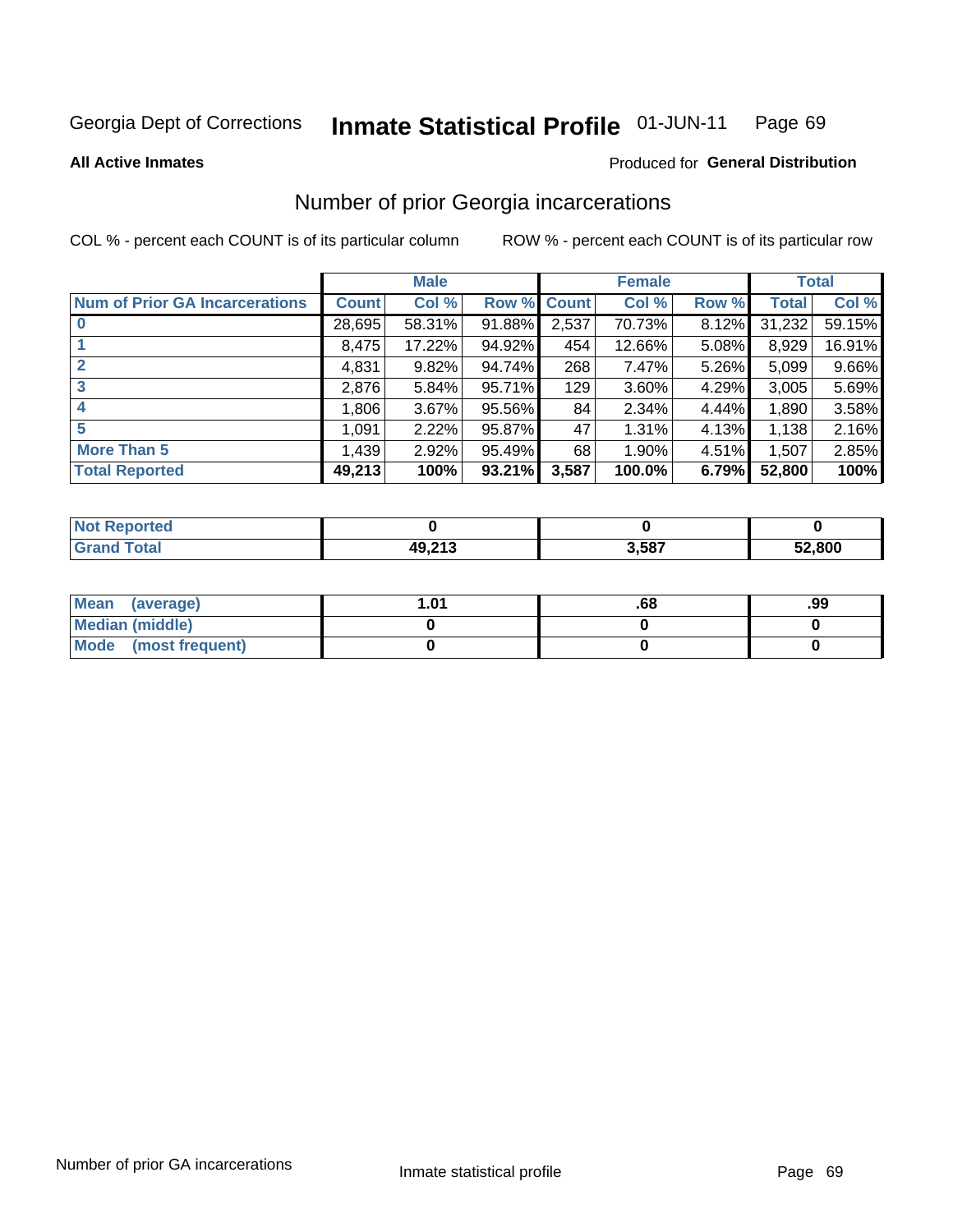#### **Inmate Statistical Profile 01-JUN-11** Page 70

### **All Active Inmates**

## Produced for General Distribution

## Prison sentence in years

COL % - percent each COUNT is of its particular column

ROW % - percent each COUNT is of its particular row

|                                 |              | <b>Male</b> |         |              | <b>Female</b> |        |              | <b>Total</b> |
|---------------------------------|--------------|-------------|---------|--------------|---------------|--------|--------------|--------------|
| <b>Prison Sentence In Years</b> | <b>Count</b> | Col %       | Row %   | <b>Count</b> | Col %         | Row %  | <b>Total</b> | Col %        |
| $0 - 1$                         | 1,450        | 2.95%       | 88.41%  | 190          | 5.30%         | 11.59% | 1,640        | 3.11%        |
| $1.1 - 2$                       | 3,324        | 6.75%       | 88.10%  | 449          | 12.52%        | 11.90% | 3,773        | 7.15%        |
| $2.1 - 3$                       | 3,923        | 7.97%       | 87.55%  | 558          | 15.56%        | 12.45% | 4,481        | 8.49%        |
| $3.1 - 4$                       | 2,832        | 5.75%       | 90.42%  | 300          | 8.36%         | 9.58%  | 3,132        | 5.93%        |
| $4.1 - 5$                       | 5,083        | 10.33%      | 91.09%  | 497          | 13.86%        | 8.91%  | 5,580        | 10.57%       |
| $5.1 - 6$                       | 1,983        | 4.03%       | 92.15%  | 169          | 4.71%         | 7.85%  | 2,152        | 4.08%        |
| $6.1 - 7$                       | 1,905        | 3.87%       | 93.38%  | 135          | 3.76%         | 6.62%  | 2,040        | 3.86%        |
| $7.1 - 8$                       | 1,798        | 3.65%       | 94.53%  | 104          | 2.90%         | 5.47%  | 1,902        | 3.60%        |
| $8.1 - 9$                       | 877          | 1.78%       | 95.02%  | 46           | 1.28%         | 4.98%  | 923          | 1.75%        |
| $9.1 - 10$                      | 5,809        | 11.80%      | 94.70%  | 325          | 9.06%         | 5.30%  | 6,134        | 11.62%       |
| $10.1 - 12$                     | 2,386        | 4.85%       | 95.36%  | 116          | 3.23%         | 4.64%  | 2,502        | 4.74%        |
| $12.1 - 15$                     | 3,776        | 7.67%       | 96.40%  | 141          | 3.93%         | 3.60%  | 3,917        | 7.42%        |
| $15.1 - 20$                     | 3,679        | 7.48%       | 96.26%  | 143          | 3.99%         | 3.74%  | 3,822        | 7.24%        |
| 20.1 - Over                     | 3,076        | 6.25%       | 97.10%  | 92           | 2.56%         | 2.90%  | 3,168        | 6.00%        |
| <b>Life</b>                     | 6,568        | 13.35%      | 95.51%  | 309          | 8.61%         | 4.49%  | 6,877        | 13.02%       |
| <b>Life Without Parole</b>      | 623          | 1.27%       | 98.26%  | 11           | 0.31%         | 1.74%  | 634          | 1.20%        |
| <b>Death</b>                    | 118          | 0.24%       | 98.33%  | 2            | 0.06%         | 1.67%  | 120          | 0.23%        |
| <b>Youthful Offenders</b>       | 3            | 0.01%       | 100.00% |              |               |        | 3            | 0.01%        |
| <b>Total Reported</b>           | 49,213       | 100%        | 93.21%  | 3,587        | 100%          | 6.79%  | 52,800       | 100.0%       |

| <b>Not Reported</b> |        |       |        |
|---------------------|--------|-------|--------|
| $n+n$<br>. Caro     | 10.212 | 3,587 | 52,800 |

### **Determinate (numeric) sentences only**

| <b>Mean</b> | ממו | ---<br>15.Tr | 1.68 | 3.68 |
|-------------|-----|--------------|------|------|
|             |     |              |      |      |

All sentences (including determinate), with life, life without parole, and death sentences figured at 45 years

| 19.7 <sup>r</sup><br>$M\Omega$<br>. .<br>21.38<br>- 14<br>a,<br>__<br>___ |  |  |  |
|---------------------------------------------------------------------------|--|--|--|
|                                                                           |  |  |  |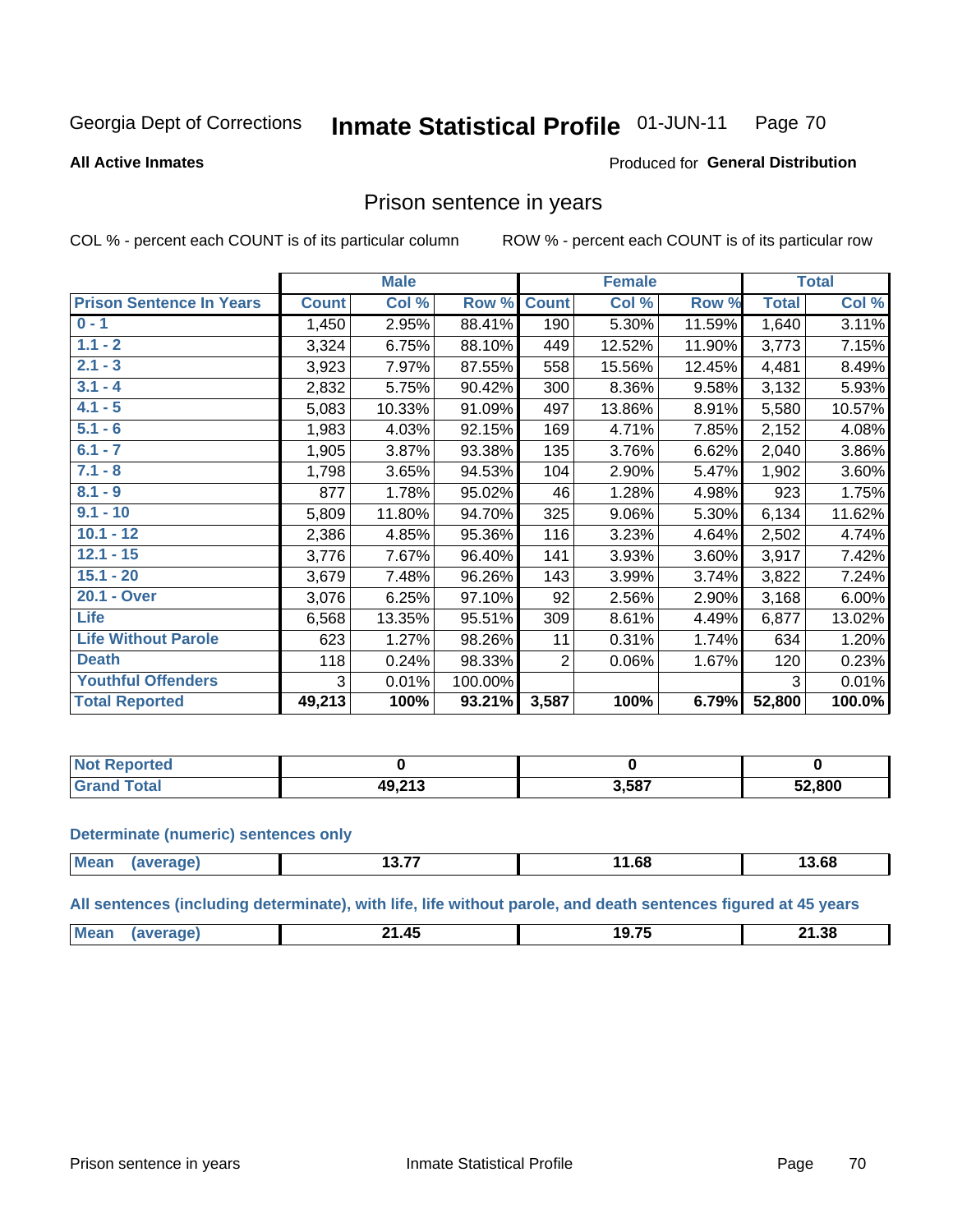#### **Inmate Statistical Profile 01-JUN-11** Georgia Dept of Corrections Page 71

### **All Active Inmates**

## **Produced for General Distribution**

# Primary offense, broken out into felonies vs misdemeanors

COL % - percent each COUNT is of its particular column

|                                  |              | <b>Male</b> |            |                    | <b>Female</b> |       | Total  |         |
|----------------------------------|--------------|-------------|------------|--------------------|---------------|-------|--------|---------|
| <b>Felonies and Misdemeanors</b> | <b>Count</b> | Col%        |            | <b>Row % Count</b> | Col%          | Row % | Total, | Col %   |
| <b>Felonies</b>                  | 48,391       | 99.98%      | $93.32\%$  | 3.465              | 100.00%       | 6.68% | 51.856 | 99.98%  |
| <b>Misdemeanors</b>              | 9            | $.02\%$     | $100.00\%$ |                    |               |       |        | $.02\%$ |
| <b>Total Reported</b>            | 48,400       | 100%        | $93.32\%$  | 3.465              | 100%          | 6.68% | 51,865 | 100%    |

| <b>Not</b><br>rted<br>--- | 04 O<br>טונ | ^^^<br>' 44 | 935    |
|---------------------------|-------------|-------------|--------|
| ՝ Granև<br>eotal.         | 49,213      | $AB$ 522    | 52,800 |

|  | Mo | . | a masa sa sa<br>. | onies<br>. |
|--|----|---|-------------------|------------|
|--|----|---|-------------------|------------|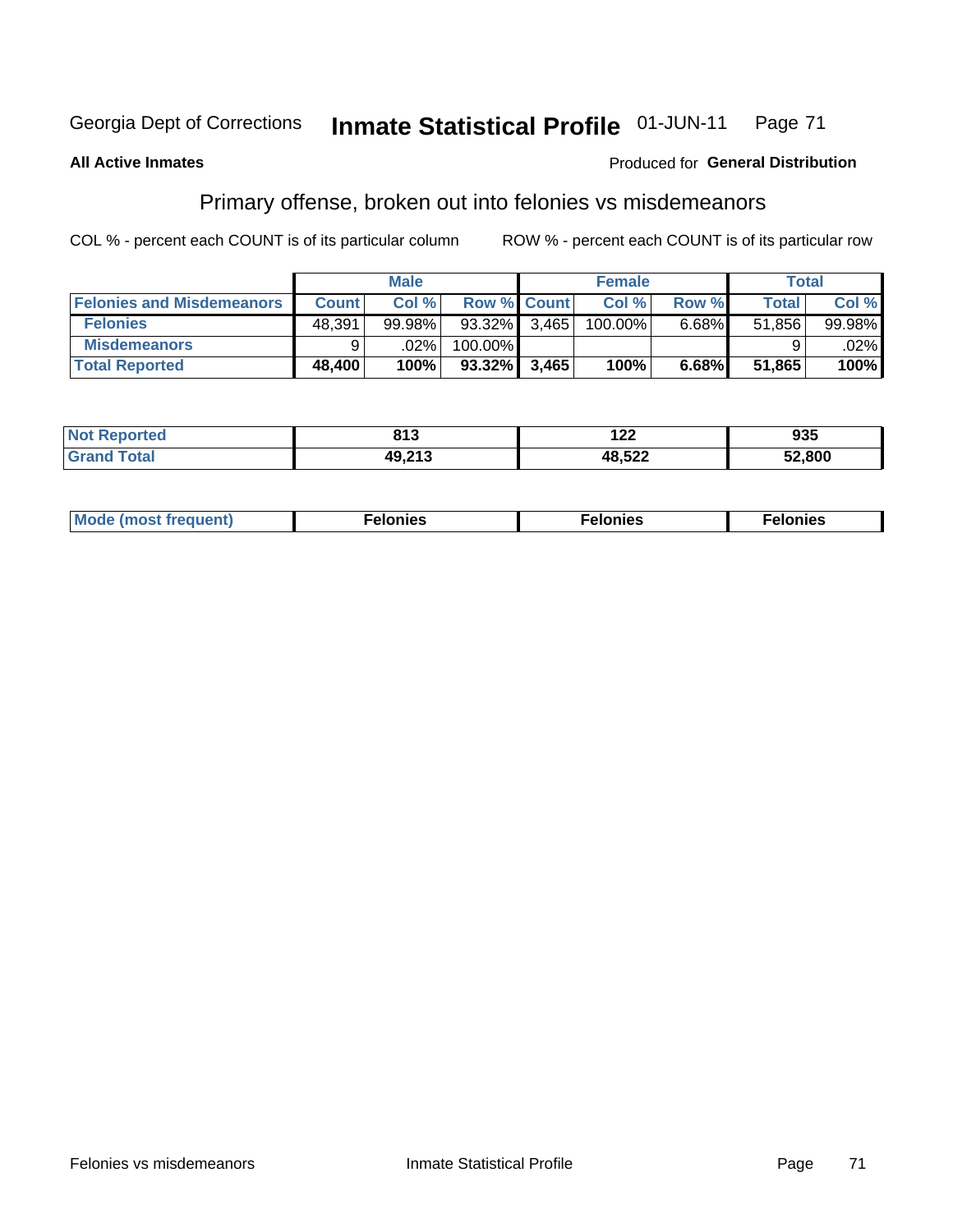### Inmate Statistical Profile 01-JUN-11 Page 72

### **All Active Inmates**

## Produced for General Distribution

# Primary offense, broken out into six broad crime categories

COL % - percent each COUNT is of its particular column

|                                  |              | <b>Male</b> |           |             | <b>Female</b> |        |              | <b>Total</b> |
|----------------------------------|--------------|-------------|-----------|-------------|---------------|--------|--------------|--------------|
| <b>Crime Categories</b>          | <b>Count</b> | Col %       |           | Row % Count | Col %         | Row %  | <b>Total</b> | Col %        |
| <b>Violent</b>                   | 23,076       | 47.68%      | 94.42%    | 1,363       | 39.34%        | 5.58%  | 24,439       | 47.12%       |
| <b>Sex Crime</b><br>$\mathbf{2}$ | 7,633        | 15.77%      | 98.58%    | 110         | 3.17%         | 1.42%  | 7,743        | 14.93%       |
| <b>Property</b><br>3             | 8,903        | 18.39%      | 88.79%    | 1,124       | 32.44%        | 11.21% | 10,027       | 19.33%       |
| <b>Drug</b><br>4                 | 6,777        | 14.00%      | 90.13%    | 742         | 21.41%        | 9.87%  | 7,519        | 14.50%       |
| <b>Habit/DUI</b><br>5            | 104          | .21%        | 94.55%    | 6           | .17%          | 5.45%  | 110          | .21%         |
| <b>Other</b><br>6                | 1,907        | 3.94%       | 94.08%    | 120         | 3.46%         | 5.92%  | 2,027        | 3.91%        |
| <b>Total Reported</b>            | 48,400       | 100%        | $93.32\%$ | 3,465       | 100%          | 6.68%  | 51,865       | 100%         |

| enorted<br>NC | 04c<br>. .    | 10C<br>1 L L | 935    |
|---------------|---------------|--------------|--------|
| <b>otal</b>   | 212<br>49,213 | 3,587        | 52,800 |

| <b>Mode</b><br>t frequent)<br>THOS | .<br>iolent | 'iolent | <b>Violent</b> |
|------------------------------------|-------------|---------|----------------|
|                                    |             |         |                |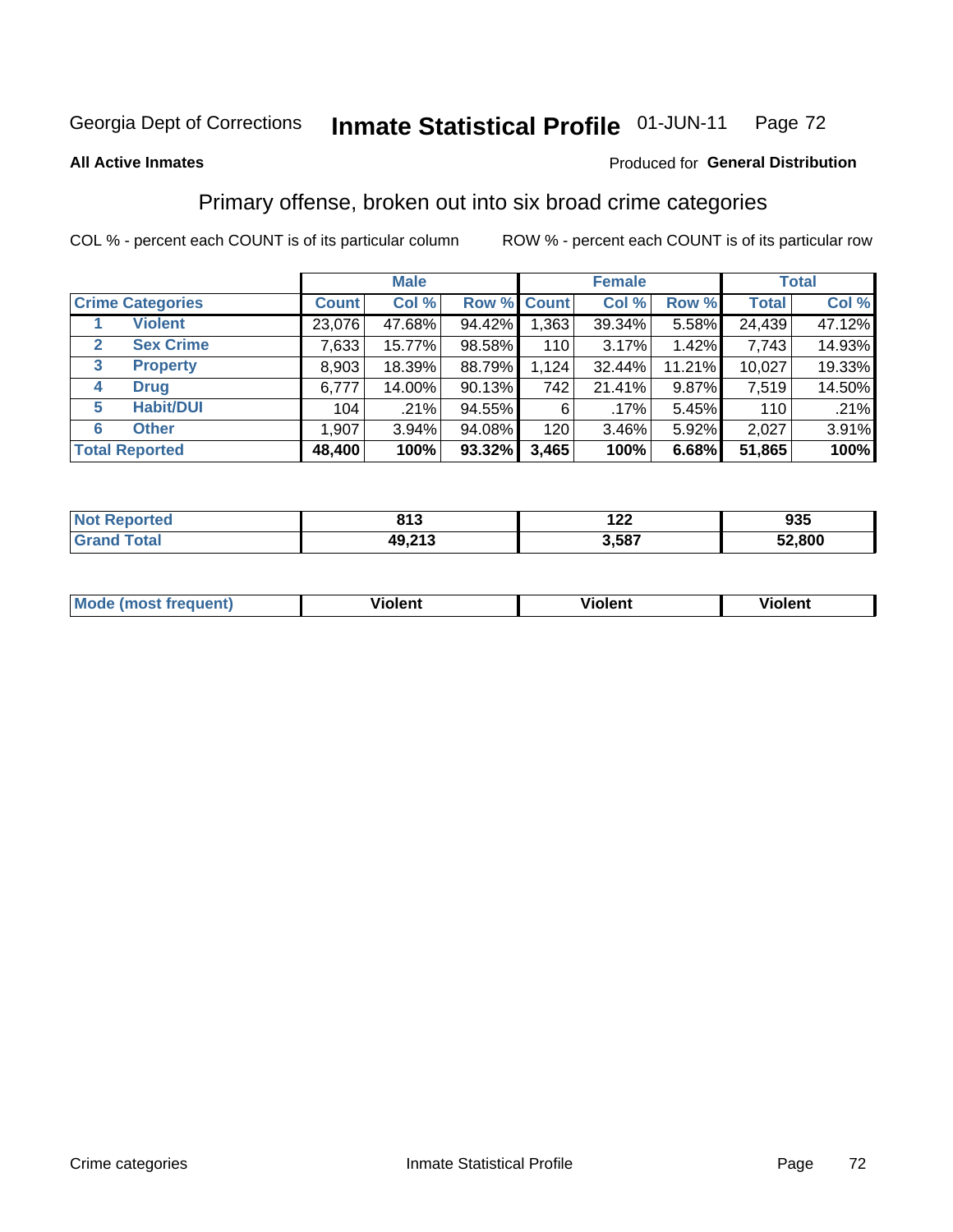### Inmate Statistical Profile 01-JUN-11 Page 73

### **All Active Inmates**

# **Produced for General Distribution**

# Primary offense, detailed offense code

COL % - percent each COUNT is of its particular column

|                 |                                             |                | <b>Male</b> |         |                      | <b>Female</b> |        |                | <b>Total</b> |
|-----------------|---------------------------------------------|----------------|-------------|---------|----------------------|---------------|--------|----------------|--------------|
|                 | <b>Primary Offense</b>                      | <b>Count</b>   | Col %       | Row %   | <b>Count</b>         | Col %         | Row %  | <b>Total</b>   | Col %        |
| 25              | <b>Simple Battery</b>                       | 1.             | .01%        | 100.00% |                      |               |        | 1              | .01%         |
| 43              | <b>Theft By Taking</b>                      | 1              | .01%        | 100.00% |                      |               |        | 1              | .01%         |
| 45              | <b>Burglary</b>                             | 1              | .01%        | 100.00% |                      |               |        | 1              | .01%         |
| 70              | <b>Poss Of Marijuana</b>                    | 2              | .01%        | 100.00% |                      |               |        | 2              | .01%         |
| $\overline{71}$ | <b>Viol Motor Veh Law</b>                   | $\overline{2}$ | .01%        | 100.00% |                      |               |        | $\overline{2}$ | .01%         |
| 341             | <b>Reckless Driving</b>                     | 1              | .01%        | 100.00% |                      |               |        | 1              | .01%         |
| 410             | <b>Viol Motor Veh License/P</b>             | 1              | .01%        | 100.00% |                      |               |        | 1              | .01%         |
| 1100            | <b>Misc Homicide Offense</b>                | 11             | .02%        | 84.62%  | $\overline{2}$       | .06%          | 15.38% | 13             | .03%         |
| 1101            | <b>Murder</b>                               | 4,940          | 10.21%      | 94.35%  | 296                  | 8.54%         | 5.65%  | 5,236          | 10.10%       |
| 1102            | <b>Voluntary Manslaughter</b>               | 1,030          | 2.13%       | 88.87%  | 129                  | 3.72%         | 11.13% | 1,159          | 2.23%        |
| 1103            | <b>Involuntary Manslaughter</b>             | 123            | .25%        | 84.25%  | 23                   | .66%          | 15.75% | 146            | .28%         |
| 1118            | <b>Feticide By Vehicle</b>                  | 2              | .01%        | 40.00%  | 3                    | .09%          | 60.00% | 5              | .01%         |
| 1119            | <b>Vol Manslaughter Of</b><br><b>Fetus</b>  | 1              | .01%        | 100.00% |                      |               |        | 1              | .01%         |
| 1120            | <b>Reckless Abandonment</b>                 | $\overline{2}$ | .01%        | 100.00% |                      |               |        | $\overline{2}$ | .01%         |
| 1121            | <b>Feticide</b>                             | $\overline{2}$ | .01%        | 100.00% |                      |               |        | $\overline{2}$ | .01%         |
| 1123            | <b>Vehicular Homicide</b>                   | 331            | .68%        | 88.03%  | 45                   | 1.30%         | 11.97% | 376            | .72%         |
| 1124            | <b>Homicide By Vessel</b>                   | 18             | .04%        | 90.00%  | $\overline{2}$       | .06%          | 10.00% | 20             | .04%         |
| 1125            | <b>Conceal Death Of</b>                     | 10             | .02%        | 76.92%  | 3                    | .09%          | 23.08% | 13             | .03%         |
|                 | <b>Another</b>                              |                |             |         |                      |               |        |                |              |
| 1190            | <b>Atmpt Murder</b>                         | 23             | .05%        | 95.83%  | 1                    | .03%          | 4.17%  | 24             | .05%         |
| 1191            | <b>Murder, Conspire To</b><br><b>Commit</b> | 6              | .01%        | 75.00%  | $\overline{2}$       | .06%          | 25.00% | 8              | .02%         |
| 1300            | <b>Misc Assault/Battery</b>                 | 12             | .02%        | 92.31%  | 1.                   | .03%          | 7.69%  | 13             | .03%         |
| 1301            | <b>Family Violence Battery</b>              | 96             | .20%        | 98.97%  | 1                    | .03%          | 1.03%  | 97             | .19%         |
| 1302            | <b>Aggrav Assault</b>                       | 4,462          | 9.22%       | 94.59%  | 255                  | 7.36%         | 5.41%  | 4,717          | 9.09%        |
| 1303            | <b>Atmpt Aggrav Assault</b>                 | 5              | .01%        | 71.43%  | $\overline{2}$       | .06%          | 28.57% | 7              | .01%         |
| 1304            | <b>Aggravated Assault On</b>                | 3              | .01%        | 100.00% |                      |               |        | 3              | .01%         |
| 1305            | $65+$<br><b>Aggrav Battery</b>              | 885            | 1.83%       | 93.65%  |                      | 1.73%         |        | 945            | 1.82%        |
| 1306            | <b>Misc Family Violence</b>                 | 3              | .01%        | 100.00% | 60                   |               | 6.35%  | 3              | .01%         |
| 1307            | <b>Terrorist Threats &amp; Acts</b>         | 383            | .79%        | 97.21%  | 11                   | .32%          | 2.79%  | 394            | .76%         |
| 1308            | <b>False Imprisonment</b>                   | 209            | .43%        | 96.76%  | 7                    | .20%          | 3.24%  | 216            | .42%         |
| 1309            | <b>False Impris Color Legal</b>             | 1              | .01%        | 100.00% |                      |               |        | 1              | .01%         |
| 1311            | <b>Kidnapping</b>                           | 1,554          | 3.21%       | 96.94%  |                      | 1.41%         | 3.06%  | 1,603          | 3.09%        |
| 1312            | <b>Interference With</b>                    | 12             | .02%        | 85.71%  | 49<br>$\overline{2}$ | .06%          | 14.29% | 14             | .03%         |
|                 | <b>Custody</b>                              |                |             |         |                      |               |        |                |              |
| 1314            | <b>Aggrav Assault Peace</b><br><b>Ofcr</b>  | 290            | .60%        | 95.39%  | 14                   | .40%          | 4.61%  | 304            | .59%         |
| $1315$          | <b>Aggrav Battery Peace</b>                 | 17             | .04%        | 89.47%  | 2                    | .06%          | 10.53% | 19             | .04%         |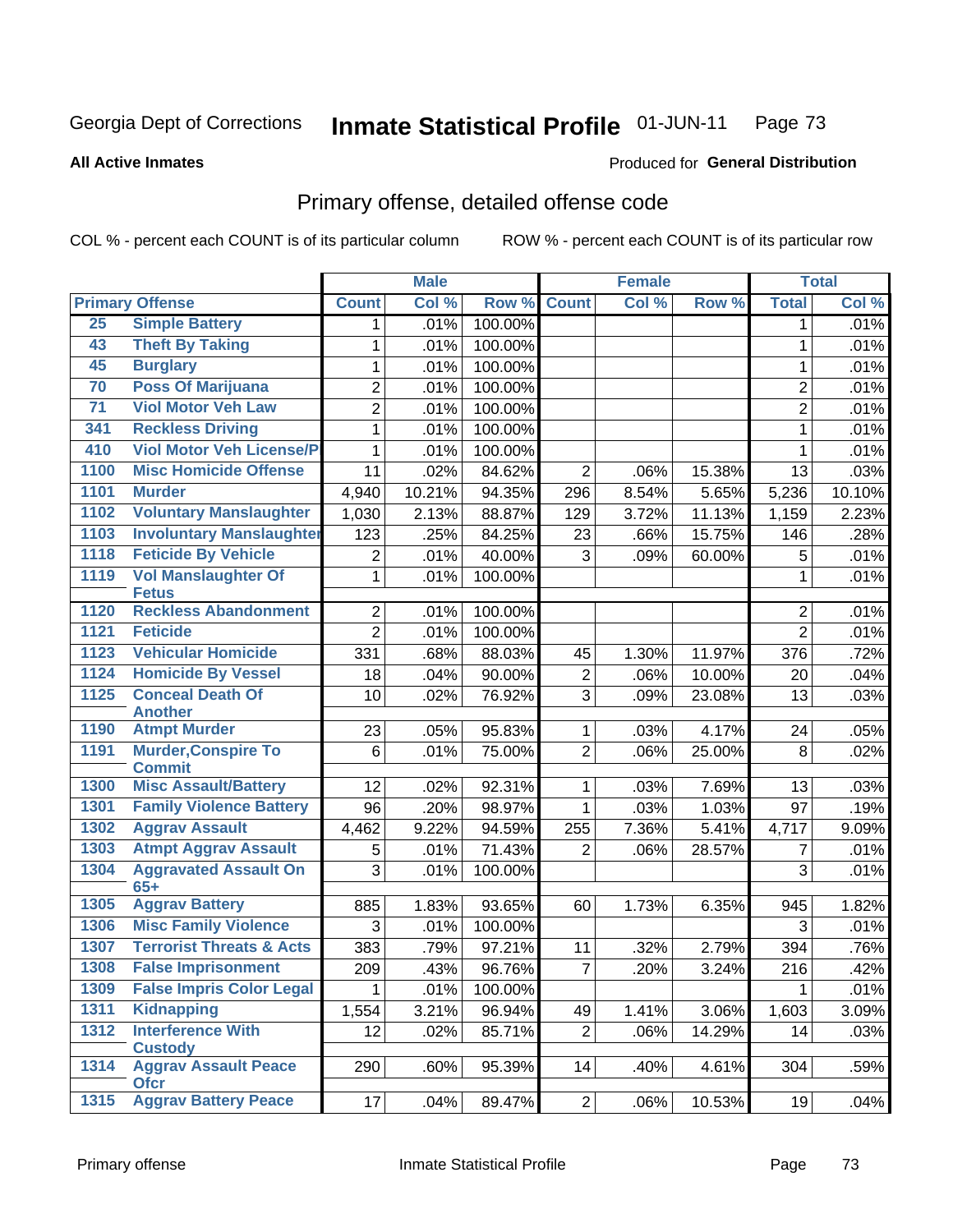### Inmate Statistical Profile 01-JUN-11 Page 74

### **All Active Inmates**

## Produced for General Distribution

# Primary offense, detailed offense code

COL % - percent each COUNT is of its particular column

|      |                                             |                         | <b>Male</b> |         |                 | <b>Female</b> |         |                | <b>Total</b> |
|------|---------------------------------------------|-------------------------|-------------|---------|-----------------|---------------|---------|----------------|--------------|
|      | <b>Primary Offense</b>                      | <b>Count</b>            | Col %       | Row %   | <b>Count</b>    | Col %         | Row %   | <b>Total</b>   | Col %        |
|      | <b>Ofcr</b>                                 |                         |             |         |                 |               |         |                |              |
| 1316 | <b>Simple Battery</b>                       | 18                      | .04%        | 100.00% |                 |               |         | 18             | .03%         |
| 1317 | <b>Reck Cond Infected</b><br><b>Person</b>  | 9                       | .02%        | 90.00%  | $\mathbf 1$     | .03%          | 10.00%  | 10             | .02%         |
| 1318 | <b>Injury By Vehicle</b>                    | 107                     | .22%        | 93.04%  | 8               | .23%          | 6.96%   | 115            | .22%         |
| 1320 | <b>Stalking</b>                             | 3                       | .01%        | 100.00% |                 |               |         | 3              | .01%         |
| 1321 | <b>Aggrav Stalking</b>                      | 254                     | .52%        | 97.32%  | $\overline{7}$  | .20%          | 2.68%   | 261            | .50%         |
| 1390 | <b>Atmpt Kidnap</b>                         | 3                       | .01%        | 100.00% |                 |               |         | 3              | .01%         |
| 1400 | <b>Arson Misc</b>                           | 1                       | .01%        | 100.00% |                 |               |         | $\mathbf{1}$   | .01%         |
| 1401 | <b>Arson 1st Degree</b>                     | 89                      | .18%        | 80.91%  | 21              | .61%          | 19.09%  | 110            | .21%         |
| 1402 | <b>Arson 2nd Degree</b>                     | 18                      | .04%        | 94.74%  | $\mathbf{1}$    | .03%          | 5.26%   | 19             | .04%         |
| 1403 | <b>Arson 3rd Degree</b>                     | $\mathbf{1}$            | .01%        | 100.00% |                 |               |         | $\mathbf{1}$   | .01%         |
| 1501 | <b>Crmnl Damage 1st</b><br><b>Degree</b>    | 25                      | .05%        | 96.15%  | $\mathbf{1}$    | .03%          | 3.85%   | 26             | .05%         |
| 1502 | <b>Crmnl Damage 2nd</b><br><b>Degree</b>    | 92                      | .19%        | 96.84%  | 3               | .09%          | 3.16%   | 95             | .18%         |
| 1504 | <b>Damage, Destroy Secr</b><br><b>Prop</b>  | $\mathbf{1}$            | .01%        | 100.00% |                 |               |         | 1              | .01%         |
| 1506 | <b>Alter Id</b>                             | 1                       | .01%        | 100.00% |                 |               |         | 1              | .01%         |
| 1601 | <b>Burglary</b>                             | 5,075                   | 10.49%      | 96.48%  | 185             | 5.34%         | 3.52%   | 5,260          | 10.14%       |
| 1602 | <b>Poss Tools Commit</b>                    | 38                      | .08%        | 97.44%  | $\mathbf{1}$    | .03%          | 2.56%   | 39             | .08%         |
|      | <b>Crime</b>                                |                         |             |         |                 |               |         |                |              |
| 1690 | <b>Atmpt Burglary</b>                       | 29                      | .06%        | 96.67%  | $\mathbf{1}$    | .03%          | 3.33%   | 30             | .06%         |
| 1700 | <b>Misc Forgery</b>                         | $\mathbf{1}$            | .01%        | 100.00% |                 |               |         | $\mathbf{1}$   | .01%         |
| 1701 | <b>Forgery 1st Degree</b>                   | 1,015                   | 2.10%       | 72.24%  | 390             | 11.26%        | 27.76%  | 1,405          | 2.71%        |
| 1702 | <b>Forgery 2nd Degree</b>                   | 28                      | .06%        | 80.00%  | 7               | .20%          | 20.00%  | 35             | .07%         |
| 1704 | <b>Bad Checks</b>                           | 6                       | .01%        | 60.00%  | $\overline{4}$  | .12%          | 40.00%  | 10             | .02%         |
| 1750 | <b>Fraudulent Checks</b>                    | $\overline{\mathbf{4}}$ | .01%        | 100.00% |                 |               |         | $\overline{4}$ | .01%         |
| 1751 | <b>Theft Credit Card</b>                    | 13                      | .03%        | 72.22%  | 5               | .14%          | 27.78%  | 18             | .03%         |
| 1753 | <b>Fraudulent Credit Card</b>               | 67                      | .14%        | 66.34%  | 34              | .98%          | 33.66%  | 101            | .19%         |
| 1755 | <b>Recv Gds, Srvs Fraud</b><br><b>Obtnd</b> |                         |             |         | $\mathbf{1}$    | .03%          | 100.00% | $\mathbf 1$    | .01%         |
| 1756 | <b>Financial Identity Fraud</b>             | 45                      | .09%        | 59.21%  | 31              | .89%          | 40.79%  | 76             | .15%         |
| 1759 | <b>Telecommunications</b><br><b>Fraud</b>   | 1                       | .01%        | 100.00% |                 |               |         | 1              | .01%         |
| 1760 | <b>Computer Pornography</b>                 | 32                      | .07%        | 100.00% |                 |               |         | 32             | .06%         |
| 1761 | <b>Computer Theft</b>                       | 5                       | .01%        | 31.25%  | 11              | .32%          | 68.75%  | 16             | .03%         |
| 1762 | <b>Computer Trespass</b>                    | $\mathbf 1$             | .01%        | 100.00% |                 |               |         | 1              | .01%         |
| 1796 | <b>Fraudulent Access</b><br><b>Compute</b>  | $\overline{2}$          | .01%        | 100.00% |                 |               |         | $\overline{2}$ | .01%         |
| 1799 | <b>Misc Fraud</b>                           | 8                       | .02%        | 66.67%  | $\vert 4 \vert$ | .12%          | 33.33%  | 12             | .02%         |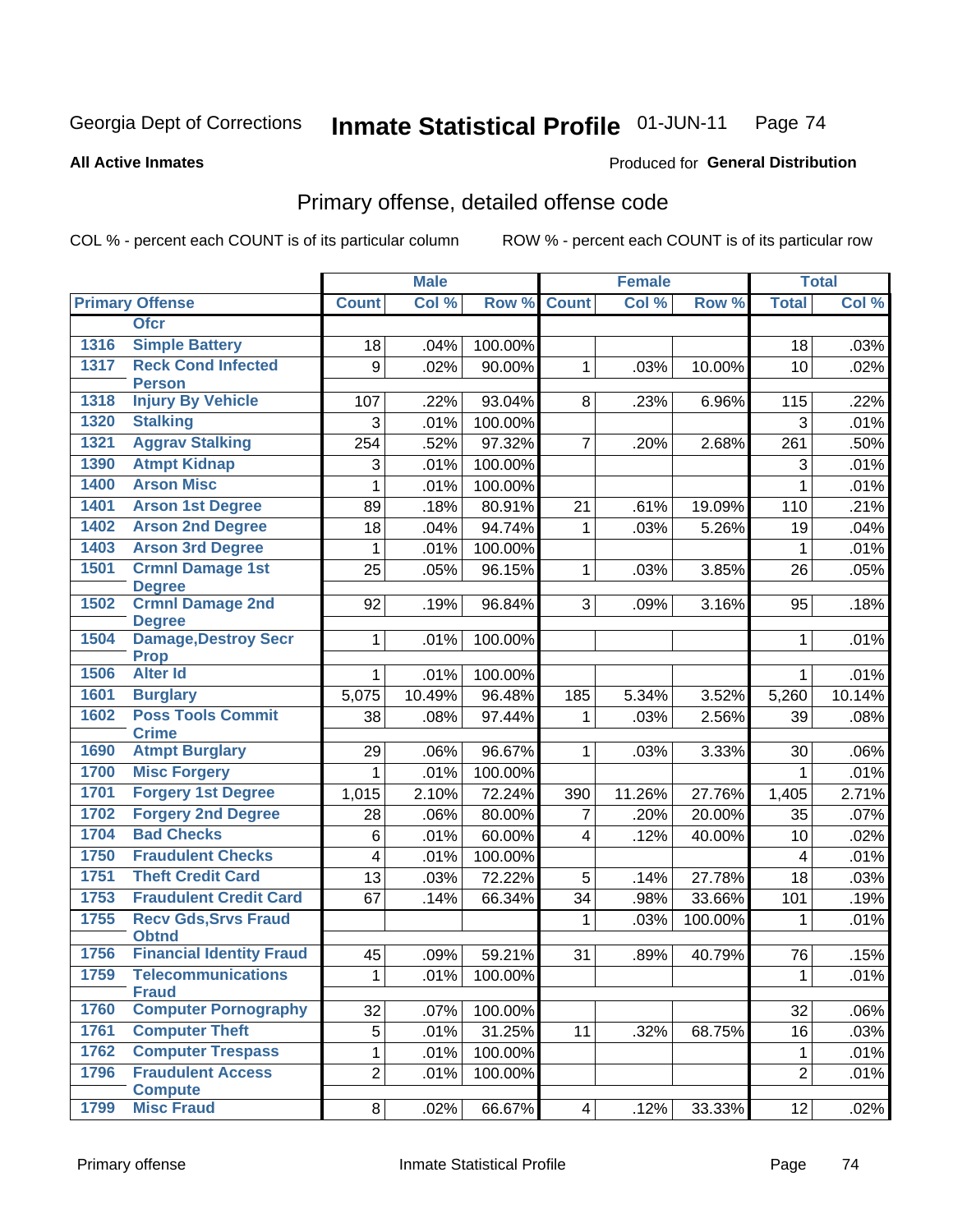### Inmate Statistical Profile 01-JUN-11 Page 75

**All Active Inmates** 

## **Produced for General Distribution**

# Primary offense, detailed offense code

COL % - percent each COUNT is of its particular column

|      |                                           |                | <b>Male</b> |         |                | <b>Female</b> |         |                | <b>Total</b> |
|------|-------------------------------------------|----------------|-------------|---------|----------------|---------------|---------|----------------|--------------|
|      | <b>Primary Offense</b>                    | <b>Count</b>   | Col %       | Row %   | <b>Count</b>   | Col %         | Row %   | <b>Total</b>   | Col %        |
| 1802 | <b>Theft By Taking</b>                    | 829            | 1.71%       | 84.08%  | 157            | 4.53%         | 15.92%  | 986            | 1.90%        |
| 1803 | <b>Theft By Deception</b>                 | 45             | .09%        | 81.82%  | 10             | .29%          | 18.18%  | 55             | .11%         |
| 1804 | <b>Theft By Extortion</b>                 | 2              | .01%        | 100.00% |                |               |         | $\overline{2}$ | .01%         |
| 1805 | <b>Theft Of Lost Property</b>             | $\mathbf{1}$   | .01%        | 100.00% |                |               |         | 1              | .01%         |
| 1806 | <b>Theft By Rec Stolen Prop</b>           | 780            | 1.61%       | 93.08%  | 58             | 1.67%         | 6.92%   | 838            | 1.62%        |
| 1807 | <b>Theft Of Services</b>                  | $\overline{2}$ | .01%        | 100.00% |                |               |         | 2              | .01%         |
| 1808 | <b>Theft By Conversion</b>                | 27             | .06%        | 75.00%  | 9              | .26%          | 25.00%  | 36             | .07%         |
| 1812 | <b>Atmpt Theft By Taking</b>              | 5              | .01%        | 100.00% |                |               |         | 5              | .01%         |
| 1813 | <b>Theft Motorveh Or Part</b>             | 74             | .15%        | 93.67%  | 5              | .14%          | 6.33%   | 79             | .15%         |
| 1815 | <b>Theft Bring Prop In State</b>          | 8              | .02%        | 100.00% |                |               |         | 8              | .02%         |
| 1816 | <b>Theft Recv Prop Out</b>                |                |             |         | $\mathbf{1}$   | .03%          | 100.00% | $\mathbf{1}$   | .01%         |
|      | <b>State</b>                              |                |             |         |                |               |         |                |              |
| 1821 | <b>Theft By Shoplifting</b>               | 385            | .80%        | 70.00%  | 165            | 4.76%         | 30.00%  | 550            | 1.06%        |
| 1880 | <b>Entering Vehicle</b>                   | 130            | .27%        | 100.00% |                |               |         | 130            | .25%         |
| 1901 | <b>Robbery</b>                            | 1,637          | 3.38%       | 94.08%  | 103            | 2.97%         | 5.92%   | 1,740          | 3.35%        |
| 1902 | <b>Armed Robbery</b>                      | 5,196          | 10.74%      | 96.90%  | 166            | 4.79%         | 3.10%   | 5,362          | 10.34%       |
| 1903 | <b>Robbery By Force</b>                   | 258            | .53%        | 91.49%  | 24             | .69%          | 8.51%   | 282            | .54%         |
| 1904 | <b>Robbery By Intimidation</b>            | 279            | .58%        | 93.00%  | 21             | .61%          | 7.00%   | 300            | .58%         |
| 1905 | <b>Robbery By Sudden</b><br><b>Snatch</b> | 120            | .25%        | 91.60%  | 11             | .32%          | 8.40%   | 131            | .25%         |
| 1911 | <b>Hijacking Motor Vehicle</b>            | 38             | .08%        | 100.00% |                |               |         | 38             | .07%         |
| 1912 | <b>Carjacking, Attempted</b>              | 1              | .01%        | 100.00% |                |               |         | 1              | .01%         |
| 1991 | <b>Atmpt Robbery</b>                      | 28             | .06%        | 100.00% |                |               |         | 28             | .05%         |
| 1992 | <b>Atmpt Armed Robbery</b>                | 71             | .15%        | 93.42%  | 5              | .14%          | 6.58%   | 76             | .15%         |
| 2000 | <b>Misc Sexual Offense</b>                | 17             | .04%        | 100.00% |                |               |         | 17             | .03%         |
| 2001 | Rape                                      | 1,759          | 3.63%       | 99.77%  | $\overline{4}$ | .12%          | .23%    | 1,763          | 3.40%        |
| 2002 | <b>Sodomy</b>                             | 19             | .04%        | 95.00%  | $\mathbf 1$    | .03%          | 5.00%   | 20             | .04%         |
| 2003 | <b>Aggrav Sodomy</b>                      | 211            | .44%        | 99.53%  | 1              | .03%          | .47%    | 212            | .41%         |
| 2004 | <b>Bestiality</b>                         | 3              | .01%        | 100.00% |                |               |         | 3              | .01%         |
| 2006 | <b>Incest</b>                             | 164            | .34%        | 97.62%  | 4              | .12%          | 2.38%   | 168            | .32%         |
| 2007 | <b>Bigamy</b>                             |                |             |         | 1              | .03%          | 100.00% | 1              | .01%         |
| 2009 | <b>Aggrav Sexual Battery</b>              | 180            | .37%        | 99.45%  | 1              | .03%          | .55%    | 181            | .35%         |
| 2011 | <b>Sexual Battery</b>                     | 118            | .24%        | 100.00% |                |               |         | 118            | .23%         |
| 2016 | <b>Pimping A Minor Under</b>              | 5 <sup>1</sup> | .01%        | 83.33%  | $\mathbf{1}$   | .03%          | 16.67%  | 6              | .01%         |
|      | 18                                        |                |             |         |                |               |         |                |              |
| 2017 | <b>Pandering By</b><br><b>Compulsion</b>  | $\overline{2}$ | .01%        | 100.00% |                |               |         | $\overline{2}$ | .01%         |
| 2018 | <b>Statutory Rape</b>                     | 756            | 1.56%       | 99.08%  | 7 <sup>1</sup> | .20%          | .92%    | 763            | 1.47%        |
| 2019 | <b>Child Molestation</b>                  | 2,432          | 5.02%       | 97.75%  | 56             | 1.62%         | 2.25%   | 2,488          | 4.80%        |
|      |                                           |                |             |         |                |               |         |                |              |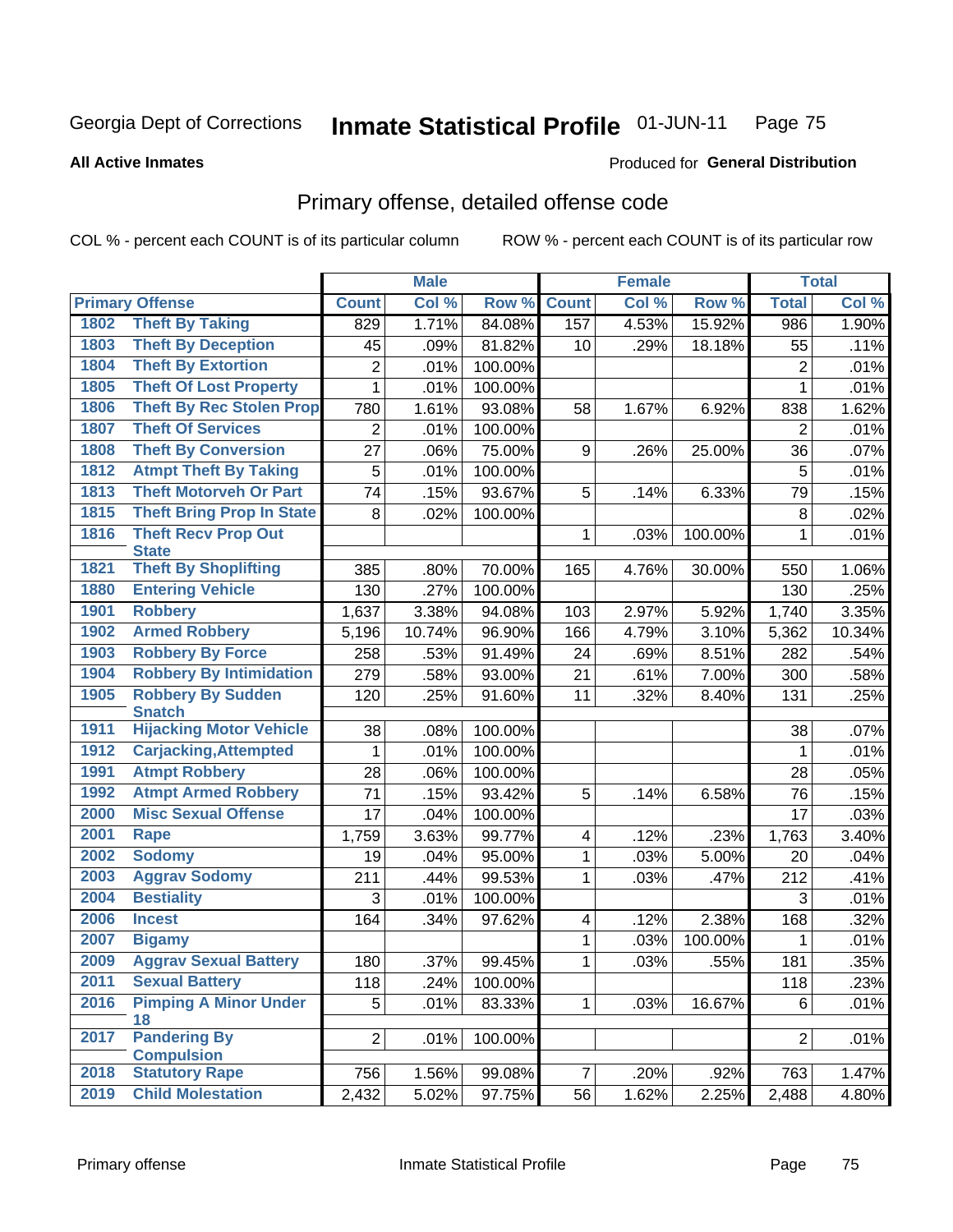### Inmate Statistical Profile 01-JUN-11 Page 76

### **All Active Inmates**

## **Produced for General Distribution**

# Primary offense, detailed offense code

COL % - percent each COUNT is of its particular column

|              |                                                               |                         | <b>Male</b> |         | <b>Female</b>  |       |         | <b>Total</b>     |       |  |
|--------------|---------------------------------------------------------------|-------------------------|-------------|---------|----------------|-------|---------|------------------|-------|--|
|              | <b>Primary Offense</b>                                        | <b>Count</b>            | Col %       | Row %   | <b>Count</b>   | Col % | Row %   | <b>Total</b>     | Col % |  |
| 2020         | <b>Enticing Child-Indec</b>                                   | 83                      | .17%        | 96.51%  | $\overline{3}$ | .09%  | 3.49%   | $\overline{86}$  | .17%  |  |
| 2021         | <b>Purp</b><br><b>Aggrav Child Molestation</b>                |                         |             |         |                |       |         |                  |       |  |
| 2022         | <b>Necrophilia</b>                                            | 1,277                   | 2.64%       | 98.46%  | 20             | .58%  | 1.54%   | 1,297            | 2.50% |  |
| 2023         | Sexl/Assit/Agn/Pers/Cstdy                                     | 1                       | .01%        | 100.00% |                |       |         | 1                | .01%  |  |
|              | <b>Solicit Sodomy From</b>                                    | 6                       | .01%        | 100.00% |                |       |         | 6                | .01%  |  |
| 2025         | <b>Minor</b>                                                  | $\overline{\mathbf{4}}$ | .01%        | 100.00% |                |       |         | 4                | .01%  |  |
| 2026         | <b>Sex Offender Fail Registr</b>                              | 301                     | .62%        | 97.10%  | 9              | .26%  | 2.90%   | 310              | .60%  |  |
| 2028         | <b>Sex Offender Fail To</b><br><b>Move</b>                    | 7                       | .01%        | 100.00% |                |       |         | 7                | .01%  |  |
| 2090         | <b>Entice Child, Attempted</b>                                | 5                       | .01%        | 100.00% |                |       |         | 5                | .01%  |  |
| 2091         | <b>Atmpt Rape</b>                                             | 22                      | .05%        | 95.65%  | 1              | .03%  | 4.35%   | 23               | .04%  |  |
| 2092         | <b>Atmpt Sodomy</b>                                           | $\boldsymbol{2}$        | .01%        | 100.00% |                |       |         | $\sqrt{2}$       | .01%  |  |
| 2093         | <b>Atmpt Aggrav Sodomy</b>                                    | $\overline{3}$          | .01%        | 100.00% |                |       |         | 3                | .01%  |  |
| 2094         | <b>Atmpt Child Molestation</b>                                | 27                      | .06%        | 100.00% |                |       |         | 27               | .05%  |  |
| 2095         | <b>Agg Aslt W Intnt To Rape</b>                               | 47                      | .10%        | 100.00% |                |       |         | 47               | .09%  |  |
| 2096         | <b>Aggrav Ch Molest, Atmpt</b>                                | $\boldsymbol{2}$        | .01%        | 100.00% |                |       |         | $\sqrt{2}$       | .01%  |  |
| 2097         | <b>Statutory Rape, Atmpt</b>                                  | 3                       | .01%        | 100.00% |                |       |         | 3                | .01%  |  |
| 2098         | <b>Incest, Atmpt</b>                                          | $\mathbf 1$             | .01%        | 100.00% |                |       |         | 1                | .01%  |  |
| 2099         | <b>Agg Sex Battery Atmpt</b>                                  | 2                       | .01%        | 100.00% |                |       |         | $\overline{c}$   | .01%  |  |
| 2100         | <b>Misc Obscenity</b>                                         | $\mathfrak{B}$          | .01%        | 100.00% |                |       |         | $\overline{3}$   | .01%  |  |
| 2200         | <b>Misc Public Order</b>                                      | 1                       | .01%        | 100.00% |                |       |         | 1                | .01%  |  |
| 2202         | <b>Insurrection</b>                                           | $\mathbf 1$             | .01%        | 100.00% |                |       |         | $\mathbf{1}$     | .01%  |  |
| 2205         | <b>False Swearng Writtn</b>                                   | 9                       | .02%        | 69.23%  | $\overline{4}$ | .12%  | 30.77%  | 13               | .03%  |  |
|              | <b>Stmt</b><br><b>Viol Oath Public Offcr</b>                  |                         |             |         |                |       |         |                  |       |  |
| 2302         |                                                               | $\overline{2}$          | .01%        | 100.00% |                |       |         | $\overline{2}$   | .01%  |  |
| 2307<br>2311 | <b>Defrauding State</b><br><b>False Certificates</b>          | 1                       | .01%        | 50.00%  | 1              | .03%  | 50.00%  | $\overline{c}$   | .01%  |  |
| 2313         |                                                               |                         |             |         | $\mathbf 1$    | .03%  | 100.00% | $\mathbf{1}$     | .01%  |  |
| 2314         | <b>Influencing Witness</b><br><b>Obstr Of Law Enf Officer</b> | 4                       | .01%        | 66.67%  | $\overline{2}$ | .06%  | 33.33%  | $6\phantom{1}$   | .01%  |  |
| 2315         | <b>Tampering With</b>                                         | 521                     | 1.08%       | 93.71%  | 35             | 1.01% | 6.29%   | 556              | 1.07% |  |
|              | <b>Evidence</b>                                               | 6                       | .01%        | 75.00%  | $\overline{2}$ | .06%  | 25.00%  | 8                | .02%  |  |
| 2316         | <b>Fleeing/Eluding Police</b>                                 | 167                     | .35%        | 95.43%  | 8              | .23%  | 4.57%   | 175              | .34%  |  |
| 2401         | <b>Perjury</b>                                                | $\overline{c}$          | .01%        | 100.00% |                |       |         | $\boldsymbol{2}$ | .01%  |  |
| 2402         | <b>False Swearing</b>                                         | $\overline{7}$          | .01%        | 87.50%  | $\mathbf 1$    | .03%  | 12.50%  | 8                | .02%  |  |
| 2404         | <b>Impersonation</b>                                          | 5                       | .01%        | 100.00% |                |       |         | 5                | .01%  |  |
| 2405         | <b>Impersonating Officer</b>                                  | $\overline{c}$          | .01%        | 66.67%  | $\mathbf{1}$   | .03%  | 33.33%  | $\mathfrak{B}$   | .01%  |  |
| 2406         | <b>Barratry</b>                                               | 1                       | .01%        | 100.00% |                |       |         | $\mathbf{1}$     | .01%  |  |
| 2408         | <b>False Statements Govt</b>                                  | 27                      | .06%        | 77.14%  | 8              | .23%  | 22.86%  | 35               | .07%  |  |
| 2411         | <b>Impersntng In Legal</b>                                    | $\mathbf{1}$            | .01%        | 100.00% |                |       |         | $\mathbf{1}$     | .01%  |  |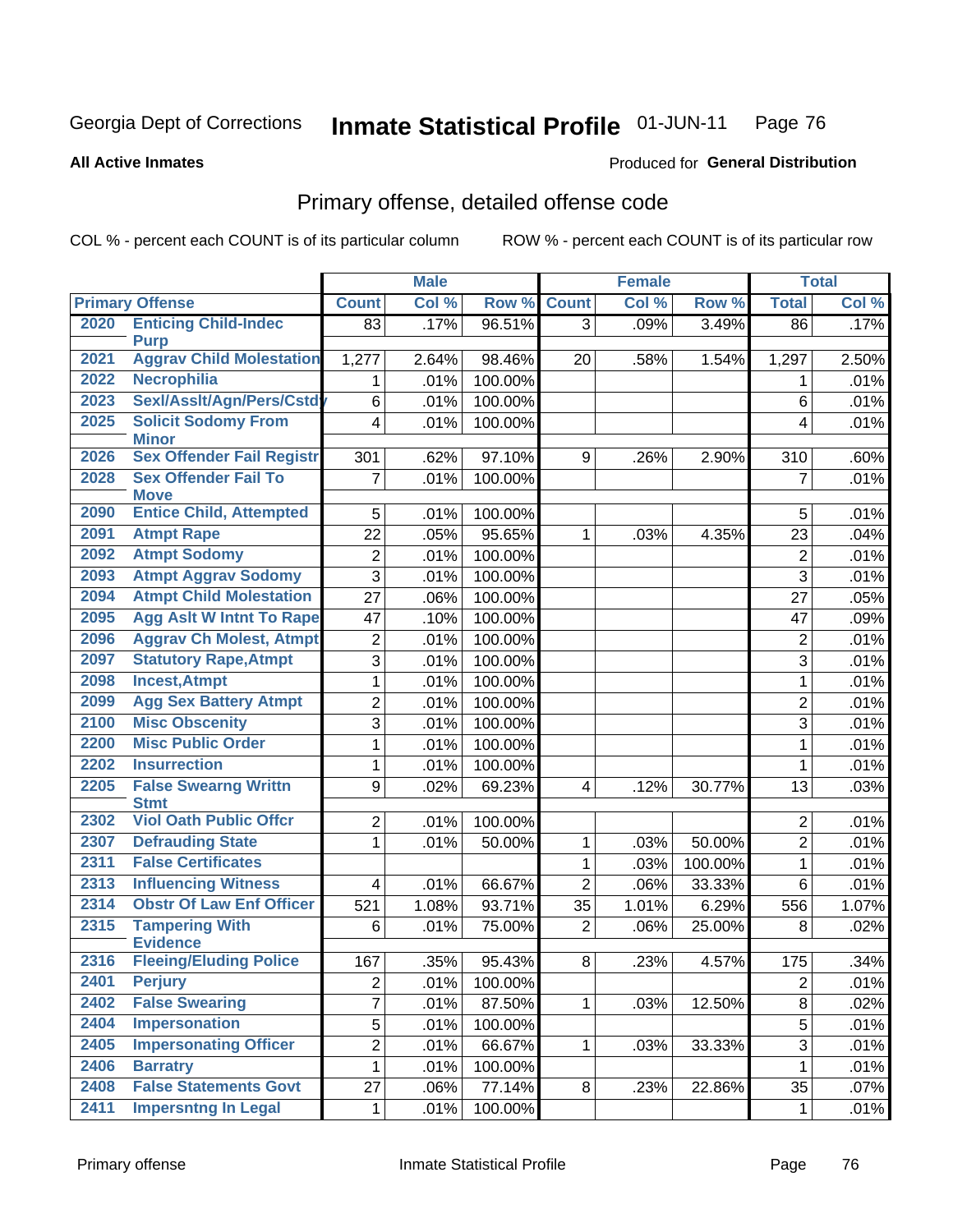### Inmate Statistical Profile 01-JUN-11 Page 77

**All Active Inmates** 

## **Produced for General Distribution**

# Primary offense, detailed offense code

COL % - percent each COUNT is of its particular column

|      |                                             |                | <b>Male</b> |         |                | Female |         |                | <b>Total</b> |
|------|---------------------------------------------|----------------|-------------|---------|----------------|--------|---------|----------------|--------------|
|      | <b>Primary Offense</b>                      | <b>Count</b>   | Col %       | Row %   | <b>Count</b>   | Col %  | Row %   | <b>Total</b>   | Col %        |
|      | <b>Procd</b>                                |                |             |         |                |        |         |                |              |
| 2501 | <b>Escape</b>                               | 48             | .10%        | 85.71%  | 8              | .23%   | 14.29%  | 56             | .11%         |
| 2503 | <b>Hindering Appreh Or Pun</b>              | 2              | .01%        | 66.67%  | 1              | .03%   | 33.33%  | 3              | .01%         |
| 2507 | <b>Mutiny In Penal Inst</b>                 | 1              | .01%        | 100.00% |                |        |         | 1              | .01%         |
| 2511 | <b>Bail Jumping</b>                         | 4              | .01%        | 80.00%  | 1              | .03%   | 20.00%  | 5              | .01%         |
| 2609 | <b>False Public Alarm</b>                   | $\mathbf{1}$   | .01%        | 100.00% |                |        |         | 1              | .01%         |
| 2613 | <b>Crmnl Interfere Govt</b><br><b>Prop</b>  | 22             | .05%        | 91.67%  | $\overline{2}$ | .06%   | 8.33%   | 24             | .05%         |
| 2761 | <b>Removal Baggage, Cargo</b><br><b>Etc</b> |                |             |         | 1              | .03%   | 100.00% | 1              | .01%         |
| 2801 | <b>Cruelty To Children</b>                  | 217            | .45%        | 71.85%  | 85             | 2.45%  | 28.15%  | 302            | .58%         |
| 2802 | <b>Atmpt Cruelty To</b><br><b>Children</b>  | 1              | .01%        | 100.00% |                |        |         | 1              | .01%         |
| 2803 | <b>Manufact Meth Near</b><br><b>Child</b>   | 14             | .03%        | 73.68%  | 5              | .14%   | 26.32%  | 19             | .04%         |
| 2811 | <b>Cruelty To Elder Person</b>              | 15             | .03%        | 62.50%  | 9              | .26%   | 37.50%  | 24             | .05%         |
| 2843 | <b>Sex Exploitation Child</b>               | 123            | .25%        | 98.40%  | $\overline{2}$ | .06%   | 1.60%   | 125            | .24%         |
| 2901 | <b>Carry Concealed Weapon</b>               | 5              | .01%        | 100.00% |                |        |         | 5              | .01%         |
| 2903 | <b>Carry Pistl Without Licns</b>            | 1              | .01%        | 100.00% |                |        |         |                | .01%         |
| 2910 | <b>Poss Of Firearm Dur</b><br><b>Crime</b>  | 374            | .77%        | 96.39%  | 14             | .40%   | 3.61%   | 388            | .75%         |
| 2911 | <b>Poss Knife During Crime</b>              | 4              | .01%        | 80.00%  | 1              | .03%   | 20.00%  | 5              | .01%         |
| 2912 | <b>Poss Of Certain</b><br><b>Weapons</b>    | 24             | .05%        | 100.00% |                |        |         | 24             | .05%         |
| 2913 | Poss Firearm 1st<br><b>Offender</b>         | 79             | .16%        | 95.18%  | 4              | .12%   | 4.82%   | 83             | .16%         |
| 2914 | <b>Poss Firearm Convct</b><br><b>Felon</b>  | 795            | 1.64%       | 98.03%  | 16             | .46%   | 1.97%   | 811            | 1.56%        |
| 2915 | <b>Carry Weapon At School</b>               | 3              | .01%        | 100.00% |                |        |         | 3              | .01%         |
| 2963 | <b>Guard Line</b><br><b>W/Weapon/Drugs</b>  | $\overline{7}$ | .01%        | 58.33%  | 5              | .14%   | 41.67%  | 12             | .02%         |
| 2965 | <b>Poss Wpn, Drugs By</b><br><b>Prisnr</b>  | 33             | .07%        | 97.06%  | $\mathbf{1}$   | .03%   | 2.94%   | 34             | .07%         |
| 2967 | <b>Destroy/Injur Police Dog</b>             | 1              | .01%        | 100.00% |                |        |         | 1              | .01%         |
| 2971 | <b>Cruelty To Animals</b>                   | $\overline{7}$ | .01%        | 100.00% |                |        |         | $\overline{7}$ | .01%         |
| 2972 | <b>Aggrav Cruelty To</b><br><b>Animals</b>  | 13             | .03%        | 100.00% |                |        |         | 13             | .03%         |
| 3000 | <b>Misc Invasion Of Privacy</b>             | $\overline{2}$ | .01%        | 100.00% |                |        |         | $\overline{2}$ | .01%         |
| 3001 | Eavesdrop &<br><b>Surveillance</b>          | $\mathbf{1}$   | .01%        | 100.00% |                |        |         | $\mathbf 1$    | .01%         |
| 3002 | <b>Peeping Tom</b>                          | 16             | .03%        | 100.00% |                |        |         | 16             | .03%         |
| 3404 | <b>Racketeering</b>                         | 36             | .07%        | 69.23%  | 16             | .46%   | 30.77%  | 52             | .10%         |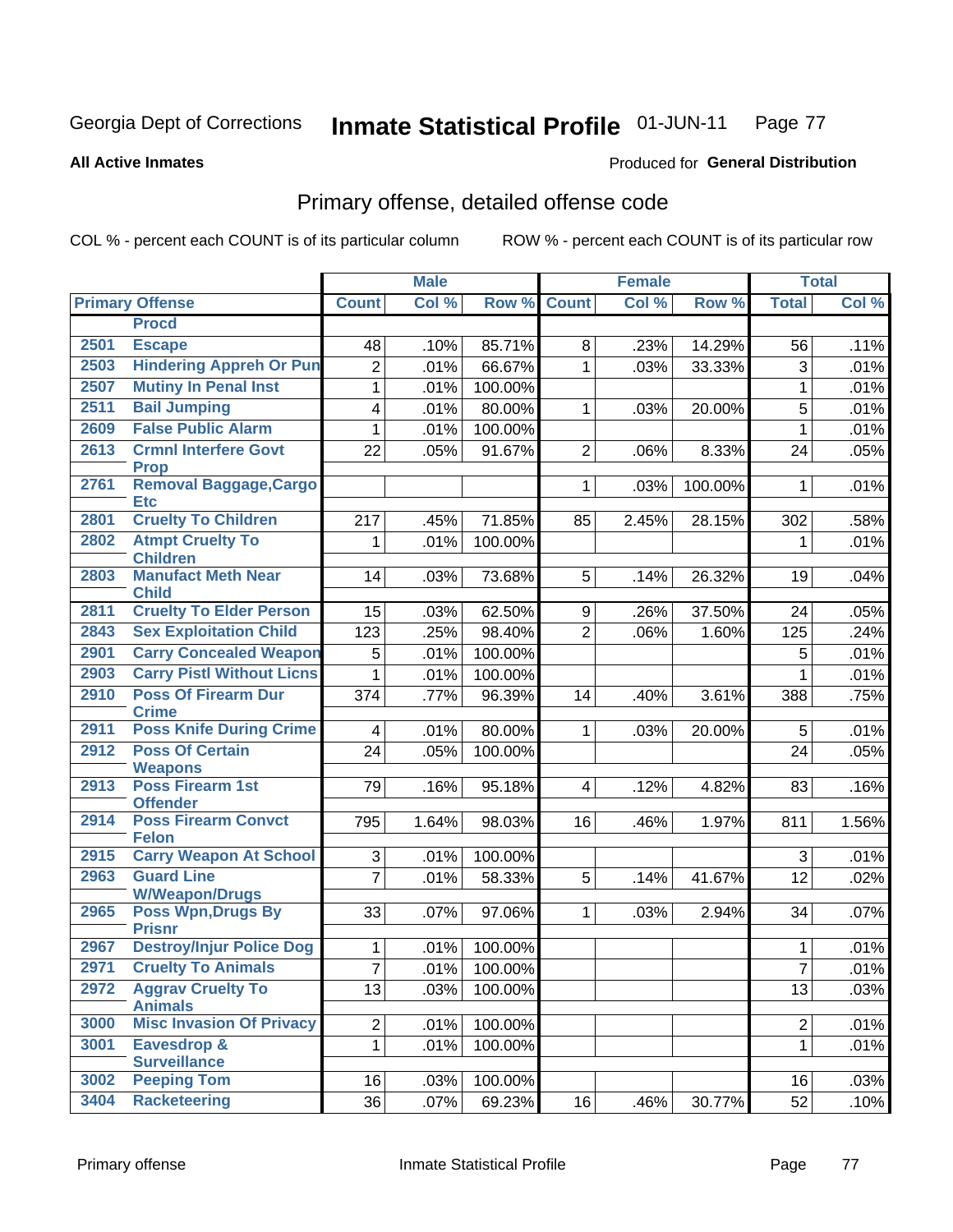### Inmate Statistical Profile 01-JUN-11 Page 78

### **All Active Inmates**

## **Produced for General Distribution**

# Primary offense, detailed offense code

COL % - percent each COUNT is of its particular column

|      |                                            |                 | <b>Male</b> |         |                | <b>Female</b> |        |                 | <b>Total</b> |
|------|--------------------------------------------|-----------------|-------------|---------|----------------|---------------|--------|-----------------|--------------|
|      | <b>Primary Offense</b>                     | <b>Count</b>    | Col %       | Row %   | <b>Count</b>   | Col %         | Row %  | <b>Total</b>    | Col %        |
| 4001 | <b>S/D Narcotics Opiates</b>               | $\overline{26}$ | .05%        | 81.25%  | 6              | .17%          | 18.75% | $\overline{32}$ | .06%         |
| 4002 | <b>S/D Dep Stim Cntrf Drugs</b>            | 54              | .11%        | 72.97%  | 20             | .58%          | 27.03% | 74              | .14%         |
| 4003 | <b>S/D Of Lsd</b>                          | 1               | .01%        | 100.00% |                |               |        | 1               | .01%         |
| 4004 | <b>S/D Of Marijuana</b>                    | 314             | .65%        | 95.73%  | 14             | .40%          | 4.27%  | 328             | .63%         |
| 4005 | <b>S/D Of Alcoholic Intox</b>              | 1               | .01%        | 100.00% |                |               |        | 1               | .01%         |
| 4006 | <b>Poss Narcotics Opiates</b>              | 46              | .10%        | 69.70%  | 20             | .58%          | 30.30% | 66              | .13%         |
| 4007 | <b>Poss Dep Stim Cntrf</b><br><b>Drugs</b> | 82              | .17%        | 81.19%  | 19             | .55%          | 18.81% | 101             | .19%         |
| 4009 | <b>Poss Of Marijuana</b>                   | 88              | .18%        | 88.89%  | 11             | .32%          | 11.11% | 99              | .19%         |
| 4011 | <b>Illegal Attm To Obt Drugs</b>           | 5               | .01%        | 41.67%  | $\overline{7}$ | .20%          | 58.33% | 12              | .02%         |
| 4012 | <b>Viol Ga Cntrl Sbst Act</b>              | 56              | .12%        | 88.89%  | $\overline{7}$ | .20%          | 11.11% | 63              | .12%         |
| 4013 | <b>Viol Dngrous Drgs Act</b>               | 70              | .14%        | 84.34%  | 13             | .38%          | 15.66% | 83              | .16%         |
| 4014 | <b>Uniwfl Mfg/Del/Dist N-C S</b>           | 27              | .06%        | 100.00% |                |               |        | 27              | .05%         |
| 4016 | <b>Poss Drug Related Matri</b>             | 9               | .02%        | 81.82%  | $\overline{2}$ | .06%          | 18.18% | 11              | .02%         |
| 4017 | <b>S/D Cont Sub Public</b>                 | 51              | .11%        | 94.44%  | $\overline{3}$ | .09%          | 5.56%  | 54              | .10%         |
| 4018 | <b>S/D Cont Sub School</b>                 | 37              | .08%        | 92.50%  | $\overline{3}$ | .09%          | 7.50%  | 40              | .08%         |
| 4021 | <b>S/D Cocaine</b>                         | 1,025           | 2.12%       | 94.30%  | 62             | 1.79%         | 5.70%  | 1,087           | 2.10%        |
| 4022 | <b>Poss Of Cocaine</b>                     | 934             | 1.93%       | 87.86%  | 129            | 3.72%         | 12.14% | 1,063           | 2.05%        |
| 4030 | <b>Poss Ephedrine</b>                      | 9               | .02%        | 60.00%  | $\,6$          | .17%          | 40.00% | 15              | .03%         |
| 4031 | <b>Poss Methamphetamine</b>                | 456             | .94%        | 81.43%  | 104            | 3.00%         | 18.57% | 560             | 1.08%        |
| 4032 | <b>Sale Methamphetamine</b>                | 100             | .21%        | 78.13%  | 28             | .81%          | 21.88% | 128             | .25%         |
| 4033 | <b>Poss Mda/Extsy</b>                      | 15              | .03%        | 83.33%  | 3              | .09%          | 16.67% | 18              | .03%         |
| 4034 | <b>Sale Mda/Extsy</b>                      | 7               | .01%        | 100.00% |                |               |        | $\overline{7}$  | .01%         |
| 4050 | <b>Poss W Int Dist Cocaine</b>             | 556             | 1.15%       | 94.72%  | 31             | .89%          | 5.28%  | 587             | 1.13%        |
| 4051 | <b>Poss W Int Dist</b><br><b>Marijuana</b> | 692             | 1.43%       | 96.11%  | 28             | .81%          | 3.89%  | 720             | 1.39%        |
| 4052 | <b>Poss W Int Dist Meth</b>                | 254             | .52%        | 85.23%  | 44             | 1.27%         | 14.77% | 298             | .57%         |
| 4053 | <b>Poss W Int Dis Other</b><br><b>Drug</b> | 95              | .20%        | 85.59%  | 16             | .46%          | 14.41% | 111             | .21%         |
| 4090 | <b>Atmpt Viol Substance</b><br><b>Act</b>  | 30              | .06%        | 88.24%  | 4              | .12%          | 11.76% | 34              | .07%         |
| 4100 | <b>Misc Drugs Trafficking</b>              | 33              | .07%        | 100.00% |                |               |        | 33              | .06%         |
| 4101 | <b>Traf Cocaine Less 200</b><br>Gm         | 498             | 1.03%       | 96.89%  | 16             | .46%          | 3.11%  | 514             | .99%         |
| 4102 | <b>Traf Cocaine 201-400</b><br>Gm          | 202             | .42%        | 93.52%  | 14             | .40%          | 6.48%  | 216             | .42%         |
| 4103 | <b>Traf Cocaine 401+ Gm</b>                | 141             | .29%        | 94.63%  | 8              | .23%          | 5.37%  | 149             | .29%         |
| 4111 | <b>Traf Narcotic Less 14 Gm</b>            | 10              | .02%        | 100.00% |                |               |        | 10              | .02%         |
| 4112 | <b>Traf Narcotic 15-28 Gm</b>              | 5               | .01%        | 100.00% |                |               |        | 5               | .01%         |
| 4113 | <b>Traf Narcotic 29+ Gm</b>                | 5 <sup>1</sup>  | .01%        | 100.00% |                |               |        | 5               | .01%         |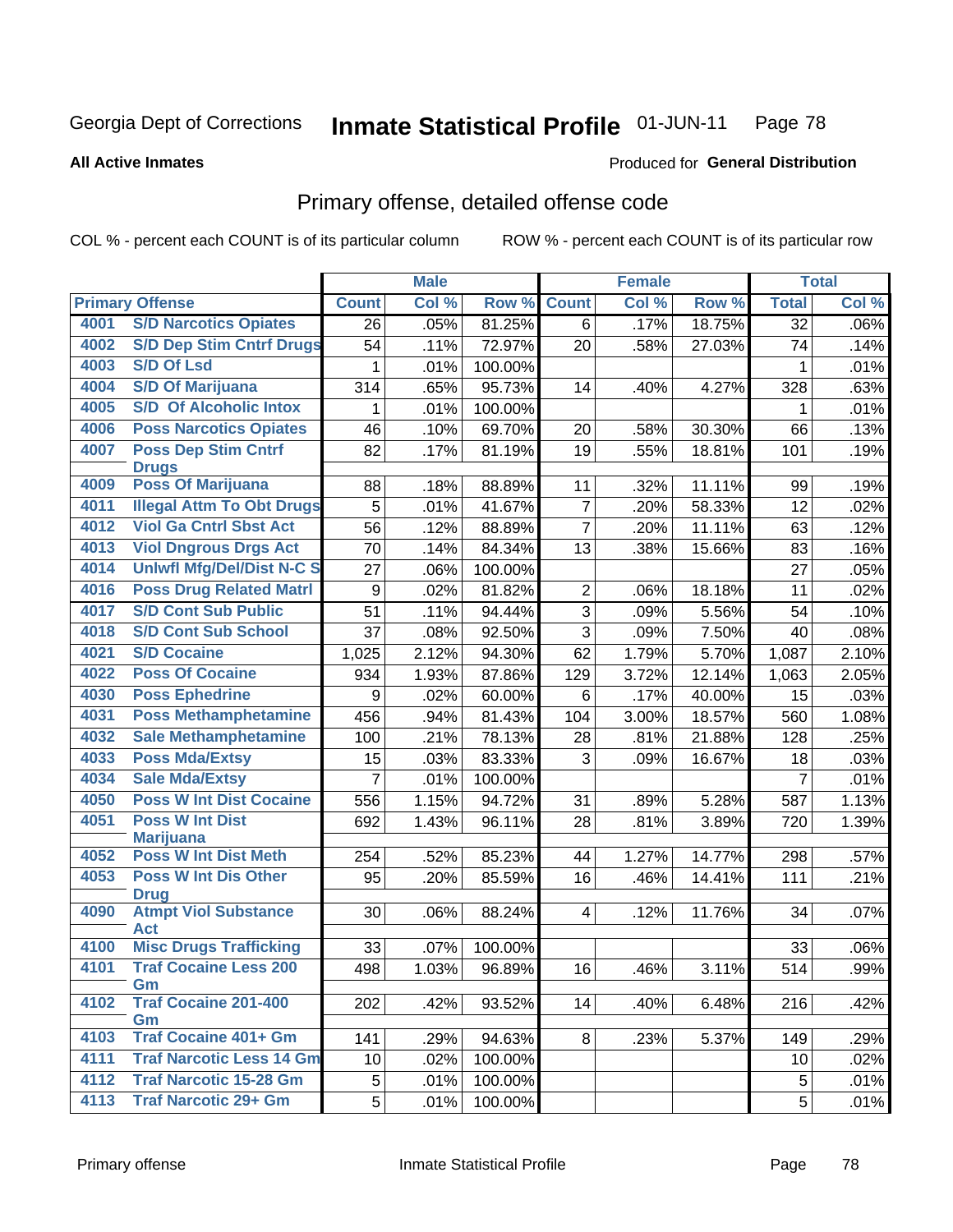### Inmate Statistical Profile 01-JUN-11 Page 79

### **All Active Inmates**

## Produced for General Distribution

# Primary offense, detailed offense code

COL % - percent each COUNT is of its particular column

|      |                                            |                         | <b>Male</b> |         |                | <b>Female</b>       |        |                          | <b>Total</b> |
|------|--------------------------------------------|-------------------------|-------------|---------|----------------|---------------------|--------|--------------------------|--------------|
|      | <b>Primary Offense</b>                     | <b>Count</b>            | Col %       | Row %   | <b>Count</b>   | Col %               | Row %  | <b>Total</b>             | Col %        |
| 4121 | Traf Marijna 10-2000 Lb                    | 108                     | .22%        | 94.74%  | 6              | .17%                | 5.26%  | 114                      | .22%         |
| 4122 | Traf Marijna 2001-10k Lb                   | 3                       | .01%        | 100.00% |                |                     |        | 3                        | .01%         |
| 4123 | Traf Marijna 10001+ Lb                     | $\overline{\mathbf{4}}$ | .01%        | 100.00% |                |                     |        | $\overline{\mathcal{A}}$ | .01%         |
| 4126 | <b>Traf Amphtmine 28-199</b>               | 6                       | .01%        | 85.71%  | $\mathbf{1}$   | .03%                | 14.29% | $\overline{7}$           | .01%         |
| 4127 | Gm<br><b>Traf Amphtmine 200-399</b>        |                         |             |         |                |                     |        |                          |              |
|      | Gm                                         | 2                       | .01%        | 100.00% |                |                     |        | $\overline{2}$           | .01%         |
| 4128 | <b>Traf Amphtmine 400+ Gm</b>              | 5                       | .01%        | 100.00% |                |                     |        | 5                        | .01%         |
| 4130 | <b>Cnspire Traffic Cntrl Sub</b>           | 15                      | .03%        | 75.00%  | 5              | .14%                | 25.00% | 20                       | .04%         |
| 4133 | <b>Use Comm Facity Vio C</b><br><b>Sub</b> | $\overline{\mathbf{4}}$ | .01%        | 100.00% |                |                     |        | 4                        | .01%         |
| 4134 | <b>Att/Consprcy Commt</b><br>C/S/Of        | 44                      | .09%        | 81.48%  | 10             | .29%                | 18.52% | 54                       | .10%         |
| 4135 | <b>Unauth Dist Contrild Sub</b>            | 1                       | .01%        | 50.00%  | $\mathbf 1$    | .03%                | 50.00% | $\overline{2}$           | .01%         |
| 4136 | <b>Illgl Dist Contrild Subst</b>           | 1                       | .01%        | 100.00% |                |                     |        | $\mathbf 1$              | .01%         |
| 4140 | <b>Traf Methamph 28-199</b><br>Gm          | 220                     | .45%        | 82.71%  | 46             | $\overline{1.33\%}$ | 17.29% | 266                      | .51%         |
| 4141 | <b>Traf Methamph 200-399</b><br>Gm         | 73                      | .15%        | 90.12%  | 8              | .23%                | 9.88%  | 81                       | .16%         |
| 4142 | <b>Traf Methamph 400+ Gm</b>               | 59                      | .12%        | 95.16%  | 3              | .09%                | 4.84%  | 62                       | .12%         |
| 4143 | <b>Manf Methamph 28-199</b><br>Gm          | 23                      | .05%        | 74.19%  | 8              | .23%                | 25.81% | 31                       | .06%         |
| 4144 | <b>Manf Methamph 200-399</b><br>Gm         | $\overline{7}$          | .01%        | 100.00% |                |                     |        | $\overline{7}$           | .01%         |
| 4146 | <b>Traf Methamph Unspec</b><br>Amt         | 58                      | .12%        | 92.06%  | 5              | .14%                | 7.94%  | 63                       | .12%         |
| 4147 | <b>Manf Methamph Unspec</b><br>Amt         | 168                     | .35%        | 87.96%  | 23             | .66%                | 12.04% | 191                      | .37%         |
| 4150 | <b>Traf Mda/Extsy 28-199gm</b>             | 17                      | .04%        | 89.47%  | $\overline{2}$ | .06%                | 10.53% | 19                       | .04%         |
| 4151 | <b>Traf Mda/Extsy 200-</b><br>399gm        | 6                       | .01%        | 85.71%  | $\mathbf{1}$   | .03%                | 14.29% | $\overline{7}$           | .01%         |
| 4152 | Traf Mda/Extsy 400+Gm                      | $\overline{\mathbf{4}}$ | .01%        | 100.00% |                |                     |        | 4                        | .01%         |
| 5001 | <b>Viol Motor Vehicle Laws</b>             | 43                      | .09%        | 93.48%  | 3              | .09%                | 6.52%  | 46                       | .09%         |
| 5004 | <b>Drvng Habtl Violator</b>                | 9                       | .02%        | 100.00% |                |                     |        | $\boldsymbol{9}$         | .02%         |
| 5005 | <b>Habit Traf Viol/Impaired</b>            | 23                      | .05%        | 95.83%  | $\mathbf 1$    | .03%                | 4.17%  | 24                       | .05%         |
| 5006 | <b>Habit Traf Viol/Other</b>               | 22                      | .05%        | 100.00% |                |                     |        | 22                       | .04%         |
| 5007 | <b>Hit-Run W/Injury/Fatality</b>           | 6                       | .01%        | 75.00%  | $\overline{2}$ | .06%                | 25.00% | 8                        | .02%         |
| 6000 | <b>Misc Mrals/Pblic H/Safty</b>            | 12                      | .02%        | 85.71%  | $\overline{2}$ | .06%                | 14.29% | 14                       | .03%         |
| 6200 | <b>Misc CorrectionI Inst Off</b>           | 3                       | .01%        | 100.00% |                |                     |        | 3                        | .01%         |
| 8001 | <b>Violatn Othr States Law</b>             | 3                       | .01%        | 100.00% |                |                     |        | 3                        | .01%         |
| 9901 | <b>Conspiracy</b>                          | 47                      | .10%        | 83.93%  | 9              | .26%                | 16.07% | 56                       | .11%         |
| 9905 | <b>Crmnl Atmpt</b>                         | 1                       | .01%        | 100.00% |                |                     |        | $\mathbf 1$              | $.01\%$      |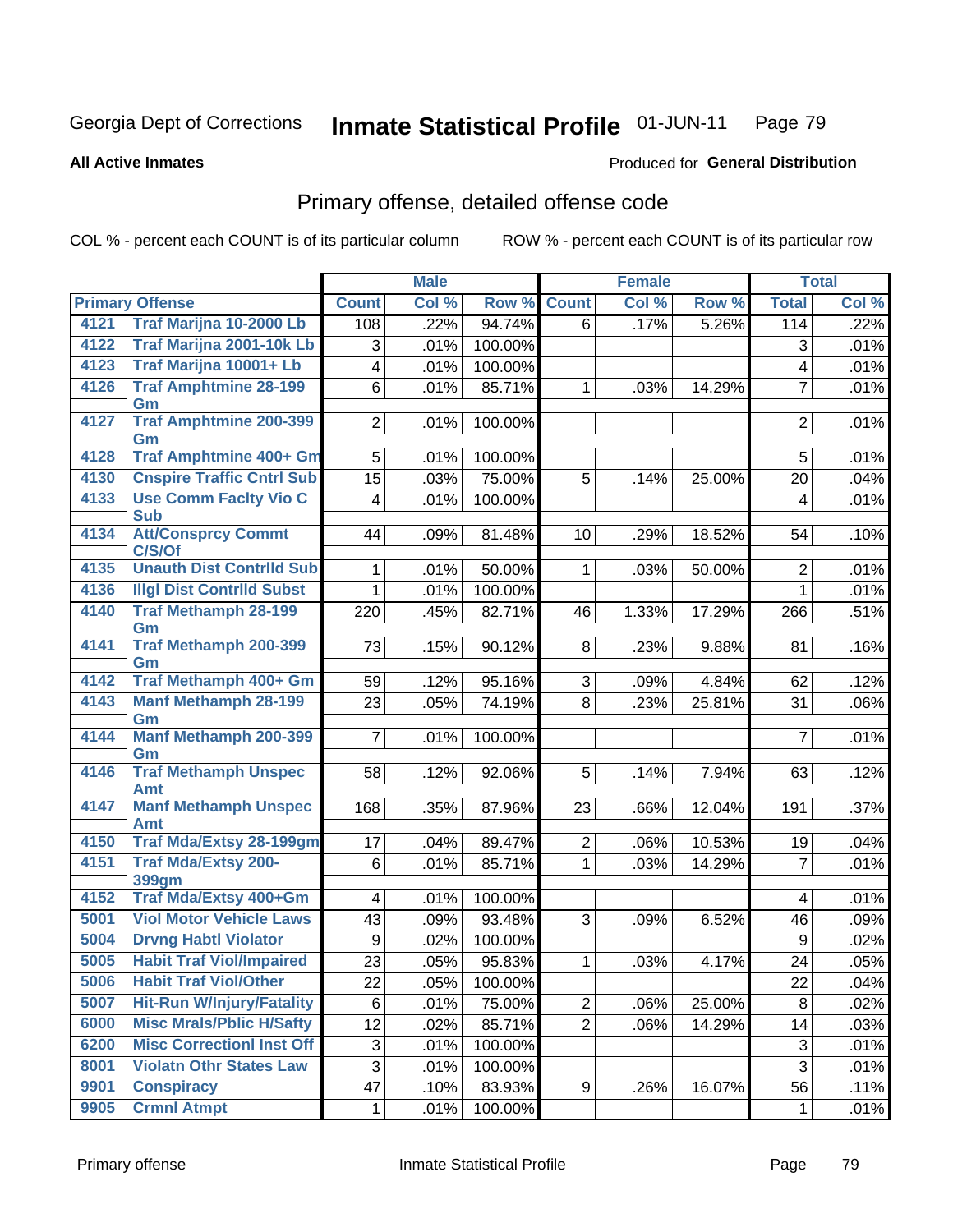### Inmate Statistical Profile 01-JUN-11 Page 80

### **All Active Inmates**

# **Produced for General Distribution**

# Primary offense, detailed offense code

COL % - percent each COUNT is of its particular column

|                                   |                 | <b>Male</b> |                    |       | <b>Female</b> |        |              | <b>Total</b> |
|-----------------------------------|-----------------|-------------|--------------------|-------|---------------|--------|--------------|--------------|
| <b>Primary Offense</b>            | <b>Count</b>    | Col %       | <b>Row % Count</b> |       | Col %         | Row %  | <b>Total</b> | Col %        |
| <b>Aircraft Hijacking</b><br>9906 |                 | .01%        | 100.00%            |       |               |        |              | .01%         |
| <b>Unauth Dist Recrd</b><br>9907  | 8               | $.02\%$     | 100.00%            |       |               |        | 8            | .02%         |
| <b>Devices</b>                    |                 |             |                    |       |               |        |              |              |
| <b>Crmnl Solicitation</b><br>9910 | 3               | $.01\%$     | 100.00%            |       |               |        |              | .01%         |
| <b>Crmnl Trespassing</b><br>9912  |                 | $.01\%$     | 100.00%            |       |               |        |              | .01%         |
| <b>Gang Participation</b><br>9914 | 18 <sup>1</sup> | .04%        | 100.00%            |       |               |        | 18           | .03%         |
| <b>Unknown Offense</b><br>9999    | 22              | .05%        | 75.86%             |       | .20%          | 24.14% | 29           | .06%         |
| <b>Total Rported</b>              | 48,400          | 100%        | 93.32%             | 3,465 | 100%          | 6.68%  | 51,865       | 101%         |

| <b>rted</b><br>m. | 042<br>. .                    | 100<br>17 L | 02 E<br>ຩຩ |
|-------------------|-------------------------------|-------------|------------|
|                   | , na na n<br>⁄1 L<br>70.L I J | 3,587       | 52,800     |

| <b>Mode (most frequent)</b> | 1902 Armed Robbery | 1701 Forgery 1st Degree | 1902 Armed<br>Robbery |
|-----------------------------|--------------------|-------------------------|-----------------------|
|-----------------------------|--------------------|-------------------------|-----------------------|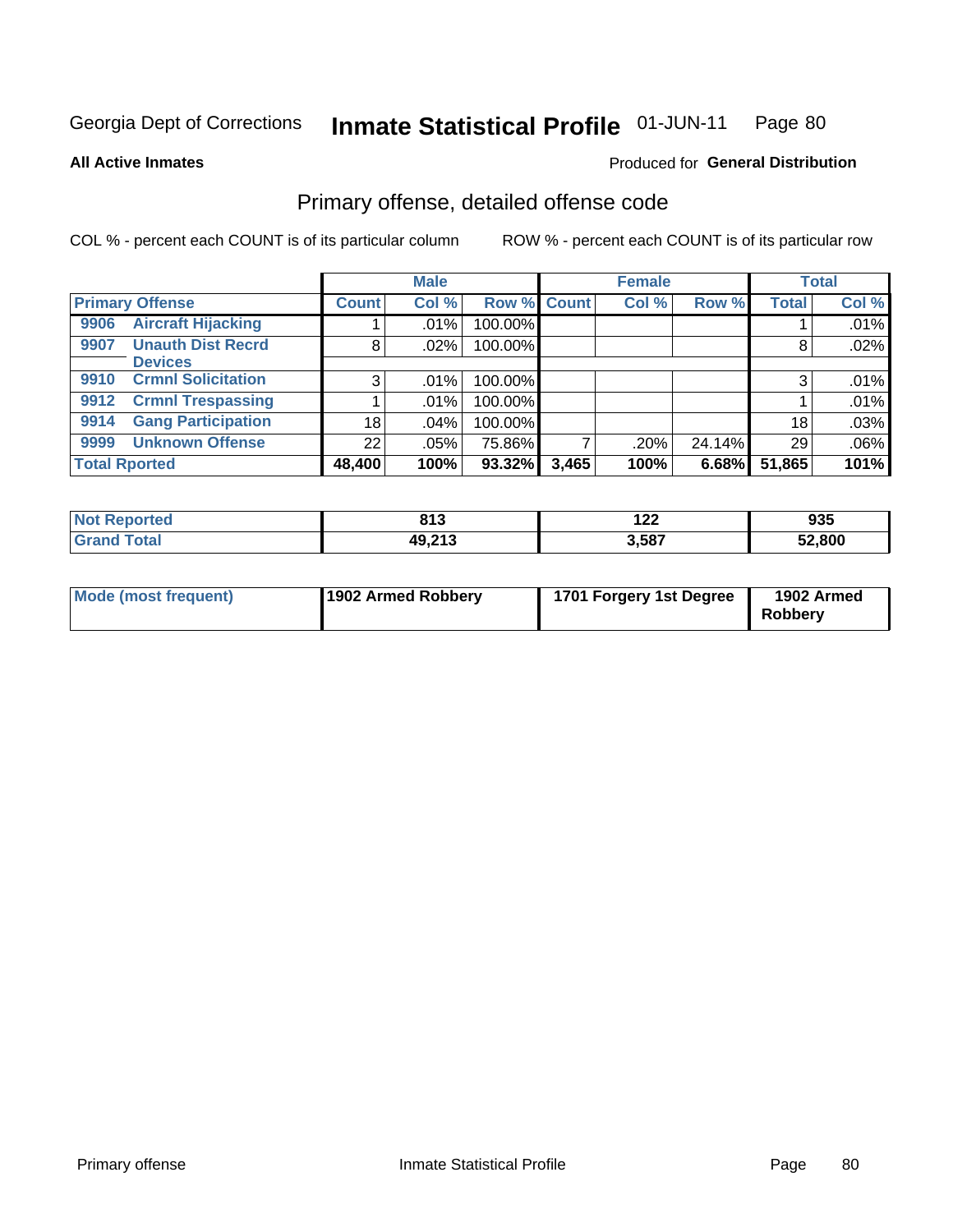### Inmate Statistical Profile 01-JUN-11 Page 81

### **All Active Inmates**

## Produced for General Distribution

# County of conviction of primary offense

COL % - percent each COUNT is of its particular column

|                         |                             |              | <b>Male</b> |         |                         | <b>Female</b> |        |              | <b>Total</b> |
|-------------------------|-----------------------------|--------------|-------------|---------|-------------------------|---------------|--------|--------------|--------------|
|                         | <b>County of Conviction</b> | <b>Count</b> | Col %       | Row %   | <b>Count</b>            | Col %         | Row %  | <b>Total</b> | Col %        |
| 1                       | <b>Appling</b>              | 98           | .20%        | 96.08%  | $\overline{\mathbf{4}}$ | .12%          | 3.92%  | 102          | .20%         |
| $\overline{2}$          | <b>Atkinson</b>             | 43           | .09%        | 89.58%  | 5                       | .14%          | 10.42% | 48           | .09%         |
| $\overline{\mathbf{3}}$ | <b>Bacon</b>                | 49           | .10%        | 98.00%  | $\mathbf{1}$            | .03%          | 2.00%  | 50           | .10%         |
| 4                       | <b>Baker</b>                | 12           | .02%        | 100.00% |                         |               |        | 12           | .02%         |
| $\overline{5}$          | <b>Baldwin</b>              | 256          | .53%        | 92.42%  | 21                      | .61%          | 7.58%  | 277          | .53%         |
| 6                       | <b>Banks</b>                | 63           | .13%        | 95.45%  | 3                       | .09%          | 4.55%  | 66           | .13%         |
| 7                       | <b>Barrow</b>               | 247          | .51%        | 93.56%  | 17                      | .49%          | 6.44%  | 264          | .51%         |
| 8                       | <b>Bartow</b>               | 559          | 1.15%       | 90.75%  | 57                      | 1.65%         | 9.25%  | 616          | 1.19%        |
| $\overline{9}$          | <b>Ben Hill</b>             | 222          | .46%        | 94.07%  | 14                      | .40%          | 5.93%  | 236          | .46%         |
| 10                      | <b>Berrien</b>              | 78           | .16%        | 95.12%  | $\overline{\mathbf{4}}$ | .12%          | 4.88%  | 82           | .16%         |
| $\overline{11}$         | <b>Bibb</b>                 | 1,043        | 2.15%       | 95.08%  | 54                      | 1.56%         | 4.92%  | 1,097        | 2.12%        |
| $\overline{12}$         | <b>Bleckley</b>             | 73           | .15%        | 94.81%  | $\overline{\mathbf{4}}$ | .12%          | 5.19%  | 77           | .15%         |
| 13                      | <b>Brantley</b>             | 65           | .13%        | 94.20%  | $\overline{\mathbf{4}}$ | .12%          | 5.80%  | 69           | .13%         |
| $\overline{14}$         | <b>Brooks</b>               | 61           | .13%        | 95.31%  | 3                       | .09%          | 4.69%  | 64           | .12%         |
| $\overline{15}$         | <b>Bryan</b>                | 90           | .19%        | 95.74%  | $\overline{4}$          | .12%          | 4.26%  | 94           | .18%         |
| 16                      | <b>Bulloch</b>              | 461          | .95%        | 92.38%  | 38                      | 1.10%         | 7.62%  | 499          | .96%         |
| 17                      | <b>Burke</b>                | 210          | .43%        | 96.33%  | $\bf 8$                 | .23%          | 3.67%  | 218          | .42%         |
| $\overline{18}$         | <b>Butts</b>                | 159          | .33%        | 96.36%  | 6                       | .17%          | 3.64%  | 165          | .32%         |
| 19                      | <b>Calhoun</b>              | 36           | .07%        | 94.74%  | $\overline{c}$          | .06%          | 5.26%  | 38           | .07%         |
| 20                      | <b>Camden</b>               | 169          | .35%        | 94.94%  | $\boldsymbol{9}$        | .26%          | 5.06%  | 178          | .34%         |
| $\overline{21}$         | <b>Candler</b>              | 93           | .19%        | 93.94%  | 6                       | .17%          | 6.06%  | 99           | .19%         |
| $\overline{22}$         | <b>Carroll</b>              | 595          | 1.23%       | 90.15%  | 65                      | 1.88%         | 9.85%  | 660          | 1.27%        |
| $\overline{23}$         | <b>Catoosa</b>              | 319          | .66%        | 92.46%  | 26                      | .75%          | 7.54%  | 345          | .67%         |
| $\overline{24}$         | <b>Charlton</b>             | 54           | .11%        | 91.53%  | 5                       | .14%          | 8.47%  | 59           | .11%         |
| $\overline{25}$         | <b>Chatham</b>              | 2,440        | 5.04%       | 95.57%  | 113                     | 3.26%         | 4.43%  | 2,553        | 4.92%        |
| 26                      | <b>Chattahoochee</b>        | 25           | .05%        | 96.15%  | 1                       | .03%          | 3.85%  | 26           | .05%         |
| $\overline{27}$         | <b>Chattooga</b>            | 261          | .54%        | 88.78%  | 33                      | .95%          | 11.22% | 294          | .57%         |
| 28                      | <b>Cherokee</b>             | 590          | 1.22%       | 91.90%  | 52                      | 1.50%         | 8.10%  | 642          | 1.24%        |
| 29                      | <b>Clarke</b>               | 465          | .96%        | 93.75%  | 31                      | .89%          | 6.25%  | 496          | .96%         |
| 30                      | <b>Clay</b>                 | 27           | .06%        | 90.00%  | 3                       | .09%          | 10.00% | 30           | .06%         |
| $\overline{31}$         | <b>Clayton</b>              | 1,440        | 2.98%       | 93.14%  | 106                     | 3.06%         | 6.86%  | 1,546        | 2.98%        |
| 32                      | <b>Clinch</b>               | 62           | .13%        | 93.94%  | 4                       | .12%          | 6.06%  | 66           | .13%         |
| 33                      | <b>Cobb</b>                 | 2,585        | 5.34%       | 90.89%  | 259                     | 7.47%         | 9.11%  | 2,844        | 5.48%        |
| 34                      | <b>Coffee</b>               | 253          | .52%        | 94.76%  | 14                      | .40%          | 5.24%  | 267          | .51%         |
| 35                      | <b>Colquitt</b>             | 265          | .55%        | 97.07%  | 8                       | .23%          | 2.93%  | 273          | .53%         |
| 36                      | <b>Columbia</b>             | 287          | .59%        | 91.99%  | 25                      | .72%          | 8.01%  | 312          | .60%         |
| 37                      | <b>Cook</b>                 | 118          | .24%        | 94.40%  | $\overline{7}$          | .20%          | 5.60%  | 125          | .24%         |
| 38                      | <b>Coweta</b>               | 510          | 1.05%       | 91.89%  | 45                      | 1.30%         | 8.11%  | 555          | 1.07%        |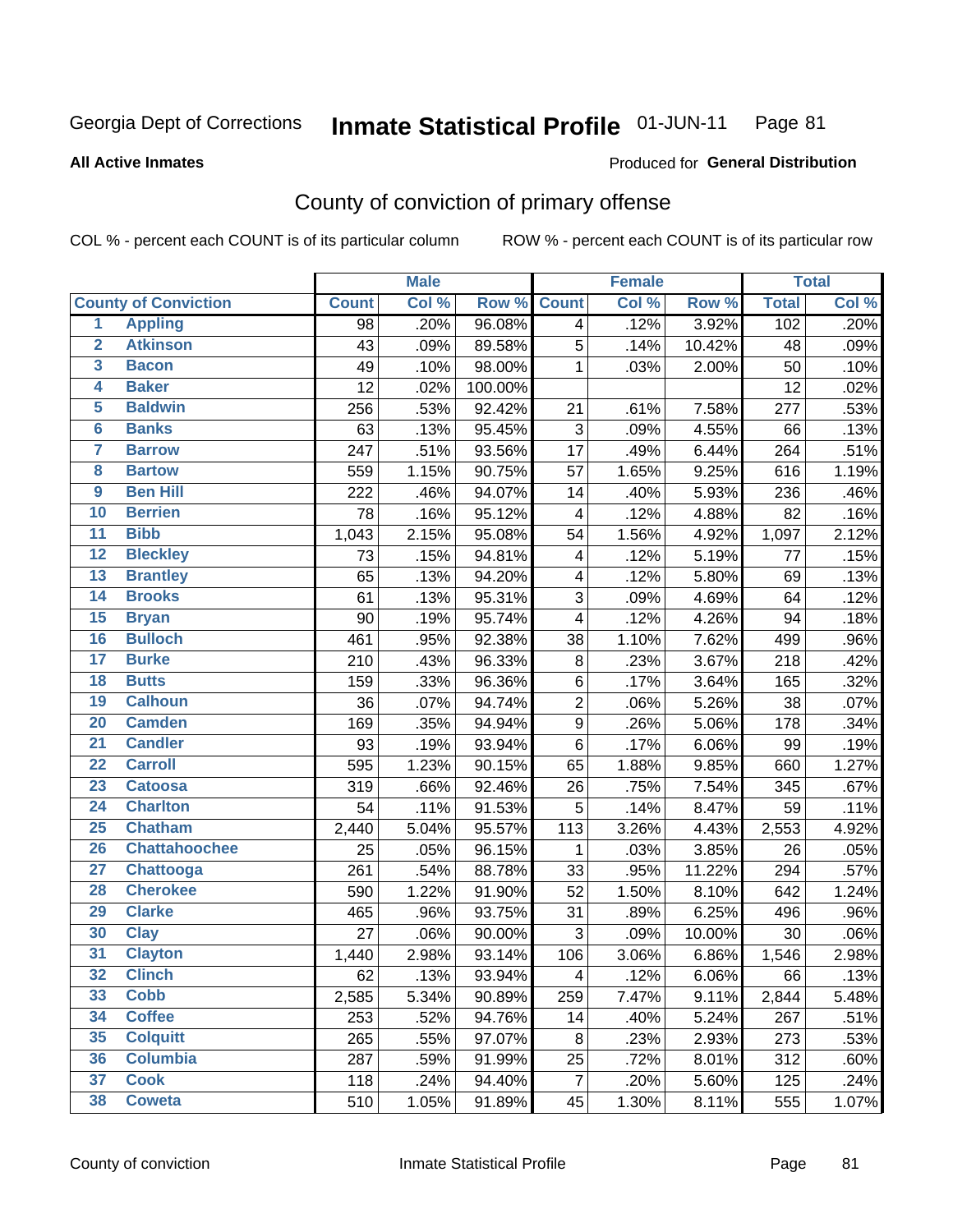### Inmate Statistical Profile 01-JUN-11 Page 82

**All Active Inmates** 

### Produced for General Distribution

# County of conviction of primary offense

COL % - percent each COUNT is of its particular column

|                 |                             |              | <b>Male</b> |        |                          | <b>Female</b> |        |                 | <b>Total</b> |
|-----------------|-----------------------------|--------------|-------------|--------|--------------------------|---------------|--------|-----------------|--------------|
|                 | <b>County of Conviction</b> | <b>Count</b> | Col %       | Row %  | <b>Count</b>             | Col %         | Row %  | <b>Total</b>    | Col %        |
| 39              | <b>Crawford</b>             | 18           | .04%        | 94.74% | $\mathbf{1}$             | .03%          | 5.26%  | $\overline{19}$ | .04%         |
| 40              | <b>Crisp</b>                | 264          | .55%        | 92.63% | 21                       | .61%          | 7.37%  | 285             | .55%         |
| 41              | <b>Dade</b>                 | 136          | .28%        | 94.44% | 8                        | .23%          | 5.56%  | 144             | .28%         |
| 42              | <b>Dawson</b>               | 129          | .27%        | 93.48% | $\boldsymbol{9}$         | .26%          | 6.52%  | 138             | .27%         |
| 43              | <b>Decatur</b>              | 283          | .58%        | 92.79% | 22                       | .63%          | 7.21%  | 305             | .59%         |
| 44              | <b>Dekalb</b>               | 2,797        | 5.78%       | 94.49% | 163                      | 4.70%         | 5.51%  | 2,960           | 5.71%        |
| 45              | <b>Dodge</b>                | 142          | .29%        | 92.81% | 11                       | .32%          | 7.19%  | 153             | .29%         |
| 46              | <b>Dooly</b>                | 88           | .18%        | 94.62% | $\overline{5}$           | .14%          | 5.38%  | 93              | .18%         |
| 47              | <b>Dougherty</b>            | 917          | 1.89%       | 94.63% | 52                       | 1.50%         | 5.37%  | 969             | 1.87%        |
| 48              | <b>Douglas</b>              | 1,159        | 2.39%       | 89.91% | 130                      | 3.75%         | 10.09% | 1,289           | 2.49%        |
| 49              | <b>Early</b>                | 91           | .19%        | 94.79% | $\mathbf 5$              | .14%          | 5.21%  | 96              | .19%         |
| 50              | <b>Echols</b>               | 9            | .02%        | 90.00% | $\mathbf{1}$             | .03%          | 10.00% | 10              | .02%         |
| $\overline{51}$ | <b>Effingham</b>            | 144          | .30%        | 91.14% | 14                       | .40%          | 8.86%  | 158             | .30%         |
| 52              | <b>Elbert</b>               | 129          | .27%        | 94.16% | 8                        | .23%          | 5.84%  | 137             | .26%         |
| 53              | <b>Emanuel</b>              | 177          | .37%        | 94.65% | 10                       | .29%          | 5.35%  | 187             | .36%         |
| 54              | <b>Evans</b>                | 99           | .20%        | 96.12% | $\overline{\mathcal{A}}$ | .12%          | 3.88%  | 103             | .20%         |
| 55              | <b>Fannin</b>               | 99           | .20%        | 95.19% | 5                        | .14%          | 4.81%  | 104             | .20%         |
| 56              | <b>Fayette</b>              | 356          | .74%        | 92.23% | 30                       | .87%          | 7.77%  | 386             | .74%         |
| 57              | <b>Floyd</b>                | 745          | 1.54%       | 91.52% | 69                       | 1.99%         | 8.48%  | 814             | 1.57%        |
| 58              | <b>Forsyth</b>              | 291          | .60%        | 86.87% | 44                       | 1.27%         | 13.13% | 335             | .65%         |
| 59              | <b>Franklin</b>             | 120          | .25%        | 92.31% | 10                       | .29%          | 7.69%  | 130             | .25%         |
| 60              | <b>Fulton</b>               | 4,711        | 9.73%       | 96.30% | 181                      | 5.22%         | 3.70%  | 4,892           | 9.43%        |
| 61              | Gilmer                      | 127          | .26%        | 90.71% | 13                       | .38%          | 9.29%  | 140             | .27%         |
| 62              | <b>Glascock</b>             | 7            | .01%        | 87.50% | $\mathbf 1$              | .03%          | 12.50% | 8               | .02%         |
| 63              | <b>Glynn</b>                | 382          | .79%        | 93.17% | 28                       | .81%          | 6.83%  | 410             | .79%         |
| 64              | <b>Gordon</b>               | 290          | .60%        | 89.78% | 33                       | .95%          | 10.22% | 323             | .62%         |
| 65              | <b>Grady</b>                | 204          | .42%        | 94.44% | 12                       | .35%          | 5.56%  | 216             | .42%         |
| 66              | <b>Greene</b>               | 150          | .31%        | 94.34% | $\boldsymbol{9}$         | .26%          | 5.66%  | 159             | .31%         |
| 67              | <b>Gwinnett</b>             | 2,198        | 4.54%       | 92.35% | 182                      | 5.25%         | 7.65%  | 2,380           | 4.59%        |
| 68              | <b>Habersham</b>            | 103          | .21%        | 91.96% | 9                        | .26%          | 8.04%  | 112             | .22%         |
| 69              | <b>Hall</b>                 | 661          | 1.37%       | 91.30% | 63                       | 1.82%         | 8.70%  | 724             | 1.40%        |
| 70              | <b>Hancock</b>              | 35           | .07%        | 97.22% | 1                        | .03%          | 2.78%  | 36              | .07%         |
| $\overline{71}$ | <b>Haralson</b>             | 92           | .19%        | 95.83% | 4                        | .12%          | 4.17%  | 96              | .19%         |
| 72              | <b>Harris</b>               | 115          | .24%        | 95.04% | 6                        | .17%          | 4.96%  | 121             | .23%         |
| 73              | <b>Hart</b>                 | 113          | .23%        | 96.58% | 4                        | .12%          | 3.42%  | 117             | .23%         |
| 74              | <b>Heard</b>                | 73           | .15%        | 96.05% | $\sqrt{3}$               | .09%          | 3.95%  | 76              | .15%         |
| 75              | <b>Henry</b>                | 540          | 1.12%       | 88.96% | 67                       | 1.93%         | 11.04% | 607             | 1.17%        |
| 76              | <b>Houston</b>              | 618          | 1.28%       | 94.79% | 34                       | .98%          | 5.21%  | 652             | 1.26%        |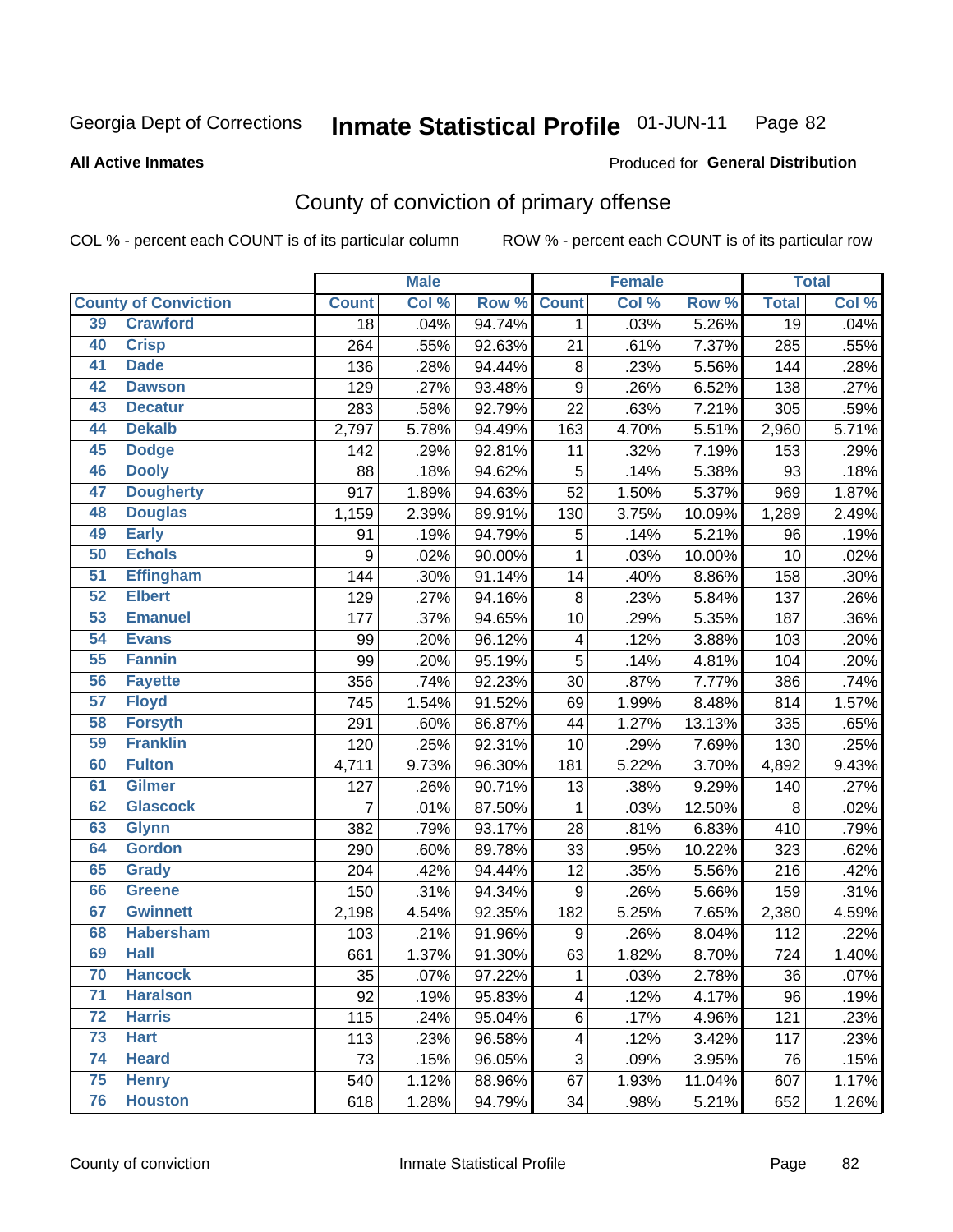### Inmate Statistical Profile 01-JUN-11 Page 83

**All Active Inmates** 

### Produced for General Distribution

# County of conviction of primary offense

COL % - percent each COUNT is of its particular column

|                  |                             |                 | <b>Male</b> |         |                | <b>Female</b> |        |                 | <b>Total</b> |
|------------------|-----------------------------|-----------------|-------------|---------|----------------|---------------|--------|-----------------|--------------|
|                  | <b>County of Conviction</b> | <b>Count</b>    | Col %       | Row %   | <b>Count</b>   | Col %         | Row %  | <b>Total</b>    | Col %        |
| 77               | <b>Irwin</b>                | $\overline{71}$ | .15%        | 98.61%  | $\mathbf{1}$   | .03%          | 1.39%  | $\overline{72}$ | .14%         |
| 78               | <b>Jackson</b>              | 199             | .41%        | 93.43%  | 14             | .40%          | 6.57%  | 213             | .41%         |
| 79               | <b>Jasper</b>               | 63              | .13%        | 98.44%  | 1              | .03%          | 1.56%  | 64              | .12%         |
| 80               | <b>Jeff Davis</b>           | 59              | .12%        | 84.29%  | 11             | .32%          | 15.71% | 70              | .13%         |
| 81               | <b>Jefferson</b>            | 130             | .27%        | 96.30%  | 5              | .14%          | 3.70%  | 135             | .26%         |
| 82               | <b>Jenkins</b>              | 50              | .10%        | 94.34%  | 3              | .09%          | 5.66%  | 53              | .10%         |
| 83               | <b>Johnson</b>              | 52              | .11%        | 89.66%  | 6              | .17%          | 10.34% | 58              | .11%         |
| 84               | <b>Jones</b>                | 179             | .37%        | 88.61%  | 23             | .66%          | 11.39% | 202             | .39%         |
| 85               | <b>Lamar</b>                | 72              | .15%        | 92.31%  | 6              | .17%          | 7.69%  | 78              | .15%         |
| 86               | <b>Lanier</b>               | 45              | .09%        | 97.83%  | 1              | .03%          | 2.17%  | 46              | .09%         |
| 87               | <b>Laurens</b>              | 294             | .61%        | 93.93%  | 19             | .55%          | 6.07%  | 313             | .60%         |
| 88               | Lee                         | 64              | .13%        | 95.52%  | 3              | .09%          | 4.48%  | 67              | .13%         |
| 89               | <b>Liberty</b>              | 291             | .60%        | 92.68%  | 23             | .66%          | 7.32%  | 314             | .61%         |
| 90               | <b>Lincoln</b>              | 24              | .05%        | 100.00% |                |               |        | 24              | .05%         |
| 91               | Long                        | 74              | .15%        | 96.10%  | 3              | .09%          | 3.90%  | 77              | .15%         |
| 92               | <b>Lowndes</b>              | 521             | 1.08%       | 94.56%  | 30             | .87%          | 5.44%  | 551             | 1.06%        |
| 93               | <b>Lumpkin</b>              | 100             | .21%        | 88.50%  | 13             | .38%          | 11.50% | 113             | .22%         |
| 94               | <b>Macon</b>                | 74              | .15%        | 97.37%  | $\overline{2}$ | .06%          | 2.63%  | 76              | .15%         |
| 95               | <b>Madison</b>              | 108             | .22%        | 93.10%  | 8              | .23%          | 6.90%  | 116             | .22%         |
| 96               | <b>Marion</b>               | 43              | .09%        | 97.73%  | 1              | .03%          | 2.27%  | 44              | .08%         |
| 97               | <b>Mcduffie</b>             | 180             | .37%        | 95.24%  | 9              | .26%          | 4.76%  | 189             | .36%         |
| 98               | <b>Mcintosh</b>             | 60              | .12%        | 100.00% |                |               |        | 60              | .12%         |
| 99               | <b>Meriwether</b>           | 227             | .47%        | 97.42%  | 6              | .17%          | 2.58%  | 233             | .45%         |
| 100              | <b>Miller</b>               | 29              | .06%        | 96.67%  | 1              | .03%          | 3.33%  | 30              | .06%         |
| 101              | <b>Mitchell</b>             | 204             | .42%        | 93.58%  | 14             | .40%          | 6.42%  | 218             | .42%         |
| 102              | <b>Monroe</b>               | 153             | .32%        | 88.95%  | 19             | .55%          | 11.05% | 172             | .33%         |
| 103              | <b>Montgomery</b>           | 54              | .11%        | 91.53%  | 5              | .14%          | 8.47%  | 59              | .11%         |
| 104              | <b>Morgan</b>               | 156             | .32%        | 93.41%  | 11             | .32%          | 6.59%  | 167             | .32%         |
| 105              | <b>Murray</b>               | 181             | .37%        | 93.30%  | 13             | .38%          | 6.70%  | 194             | .37%         |
| 106              | <b>Muscogee</b>             | 1,512           | 3.12%       | 95.21%  | 76             | 2.19%         | 4.79%  | 1,588           | 3.06%        |
| 107              | <b>Newton</b>               | 604             | 1.25%       | 92.07%  | 52             | 1.50%         | 7.93%  | 656             | 1.26%        |
| 108              | <b>Oconee</b>               | 50              | .10%        | 94.34%  | 3              | .09%          | 5.66%  | 53              | .10%         |
| 109              | <b>Oglethorpe</b>           | 51              | .11%        | 98.08%  | $\mathbf 1$    | .03%          | 1.92%  | 52              | .10%         |
| 110              | <b>Paulding</b>             | 260             | .54%        | 93.19%  | 19             | .55%          | 6.81%  | 279             | .54%         |
| 111              | <b>Peach</b>                | 79              | .16%        | 97.53%  | 2              | .06%          | 2.47%  | 81              | .16%         |
| 112              | <b>Pickens</b>              | 94              | .19%        | 87.85%  | 13             | .38%          | 12.15% | 107             | .21%         |
| 113              | <b>Pierce</b>               | 64              | .13%        | 92.75%  | 5              | .14%          | 7.25%  | 69              | .13%         |
| $\overline{114}$ | <b>Pike</b>                 | 51              | .11%        | 91.07%  | 5              | .14%          | 8.93%  | 56              | .11%         |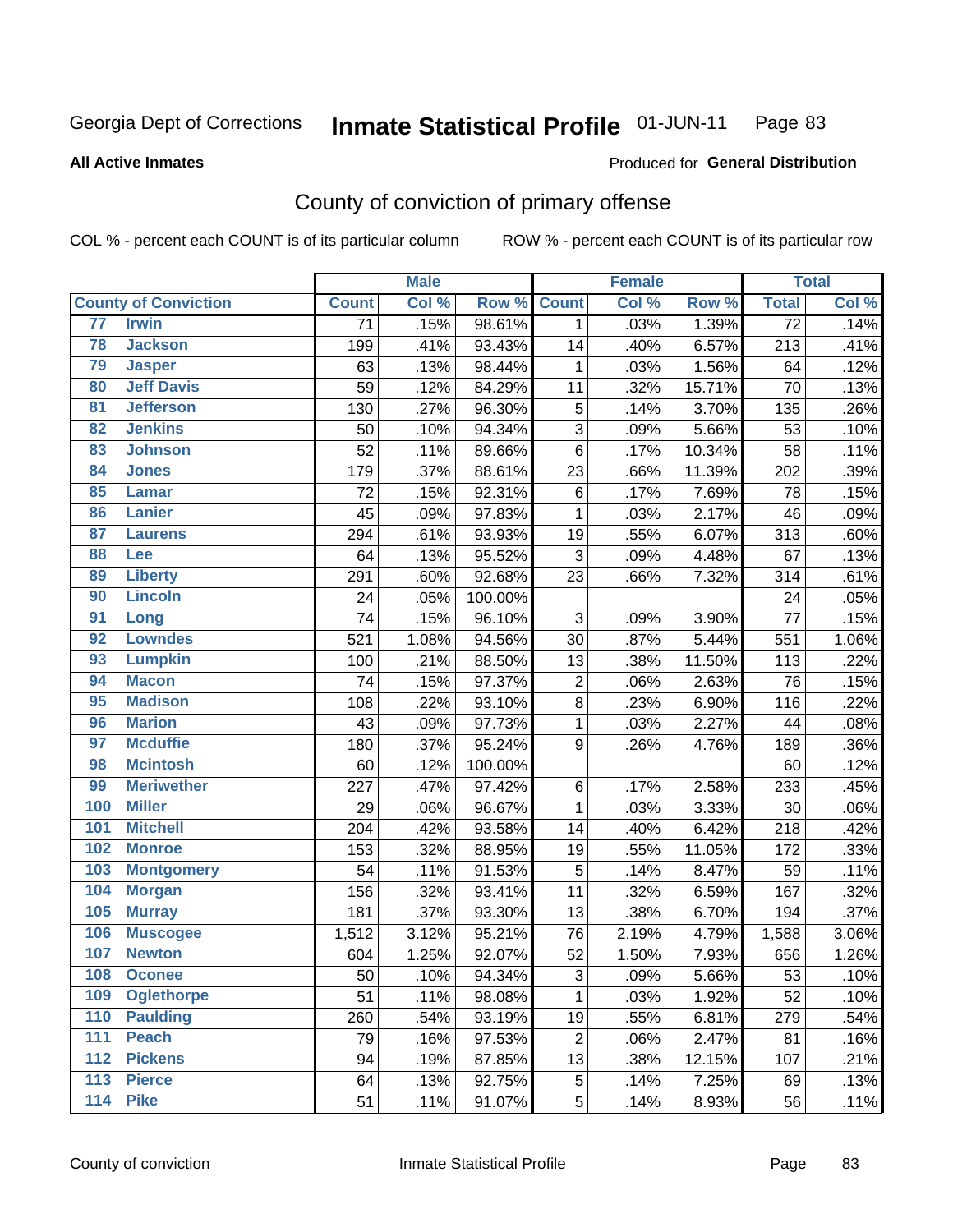### Inmate Statistical Profile 01-JUN-11 Page 84

**All Active Inmates** 

### Produced for General Distribution

# County of conviction of primary offense

COL % - percent each COUNT is of its particular column

|                                       |              | <b>Male</b> |                    |                  | <b>Female</b> |        |              | <b>Total</b> |
|---------------------------------------|--------------|-------------|--------------------|------------------|---------------|--------|--------------|--------------|
| <b>County of Conviction</b>           | <b>Count</b> | Col %       | <b>Row % Count</b> |                  | Col %         | Row %  | <b>Total</b> | Col %        |
| 115 Polk                              | 152          | .31%        | 91.57%             | 14               | .40%          | 8.43%  | 166          | .32%         |
| 116<br><b>Pulaski</b>                 | 80           | .17%        | 95.24%             | 4                | .12%          | 4.76%  | 84           | .16%         |
| 117<br><b>Putnam</b>                  | 144          | .30%        | 94.74%             | 8                | .23%          | 5.26%  | 152          | .29%         |
| Quitman<br>118                        | 20           | .04%        | 95.24%             | 1                | .03%          | 4.76%  | 21           | .04%         |
| 119<br><b>Rabun</b>                   | 44           | .09%        | 91.67%             | 4                | .12%          | 8.33%  | 48           | .09%         |
| 120<br><b>Randolph</b>                | 69           | .14%        | 95.83%             | 3                | .09%          | 4.17%  | 72           | .14%         |
| <b>Richmond</b><br>121                | 1,756        | 3.63%       | 94.51%             | 102              | 2.94%         | 5.49%  | 1,858        | 3.58%        |
| 122<br><b>Rockdale</b>                | 451          | .93%        | 92.04%             | 39               | 1.13%         | 7.96%  | 490          | .94%         |
| 123<br><b>Schley</b>                  | 16           | .03%        | 94.12%             | 1                | .03%          | 5.88%  | 17           | .03%         |
| 124<br><b>Screven</b>                 | 120          | .25%        | 97.56%             | 3                | .09%          | 2.44%  | 123          | .24%         |
| <b>Seminole</b><br>125                | 54           | .11%        | 85.71%             | 9                | .26%          | 14.29% | 63           | .12%         |
| 126<br><b>Spalding</b>                | 550          | 1.14%       | 90.76%             | 56               | 1.62%         | 9.24%  | 606          | 1.17%        |
| 127<br><b>Stephens</b>                | 183          | .38%        | 92.89%             | 14               | .40%          | 7.11%  | 197          | .38%         |
| <b>Stewart</b><br>128                 | 25           | .05%        | 92.59%             | $\overline{2}$   | .06%          | 7.41%  | 27           | .05%         |
| <b>Sumter</b><br>129                  | 208          | .43%        | 95.85%             | $\mathsf g$      | .26%          | 4.15%  | 217          | .42%         |
| <b>Talbot</b><br>130                  | 64           | .13%        | 98.46%             | 1                | .03%          | 1.54%  | 65           | .13%         |
| $\overline{131}$<br><b>Taliaferro</b> | 23           | .05%        | 88.46%             | 3                | .09%          | 11.54% | 26           | .05%         |
| <b>Tattnall</b><br>132                | 191          | .39%        | 93.63%             | 13               | .38%          | 6.37%  | 204          | .39%         |
| 133<br><b>Taylor</b>                  | 90           | .19%        | 90.91%             | $\boldsymbol{9}$ | .26%          | 9.09%  | 99           | .19%         |
| <b>Telfair</b><br>134                 | 97           | .20%        | 88.18%             | 13               | .38%          | 11.82% | 110          | .21%         |
| 135<br><b>Terrell</b>                 | 78           | .16%        | 97.50%             | $\overline{2}$   | .06%          | 2.50%  | 80           | .15%         |
| 136<br><b>Thomas</b>                  | 242          | .50%        | 94.90%             | 13               | .38%          | 5.10%  | 255          | .49%         |
| $\overline{137}$<br><b>Tift</b>       | 281          | .58%        | 95.58%             | 13               | .38%          | 4.42%  | 294          | .57%         |
| <b>Toombs</b><br>138                  | 347          | .72%        | 93.03%             | 26               | .75%          | 6.97%  | 373          | .72%         |
| 139<br><b>Towns</b>                   | 52           | .11%        | 83.87%             | 10               | .29%          | 16.13% | 62           | .12%         |
| <b>Treutlen</b><br>140                | 66           | .14%        | 95.65%             | 3                | .09%          | 4.35%  | 69           | .13%         |
| 141<br><b>Troup</b>                   | 649          | 1.34%       | 93.11%             | 48               | 1.39%         | 6.89%  | 697          | 1.34%        |
| <b>Turner</b><br>142                  | 68           | .14%        | 94.44%             | 4                | .12%          | 5.56%  | 72           | .14%         |
| 143<br><b>Twiggs</b>                  | 60           | .12%        | 93.75%             | 4                | .12%          | 6.25%  | 64           | .12%         |
| 144<br><b>Union</b>                   | 77           | .16%        | 86.52%             | 12               | .35%          | 13.48% | 89           | .17%         |
| 145<br><b>Upson</b>                   | 168          | .35%        | 92.31%             | 14               | .40%          | 7.69%  | 182          | .35%         |
| 146<br><b>Walker</b>                  | 410          | .85%        | 92.34%             | 34               | .98%          | 7.66%  | 444          | .86%         |
| 147<br><b>Walton</b>                  | 433          | .89%        | 90.97%             | 43               | 1.24%         | 9.03%  | 476          | .92%         |
| 148<br><b>Ware</b>                    | 280          | .58%        | 93.02%             | 21               | .61%          | 6.98%  | 301          | .58%         |
| 149<br><b>Warren</b>                  | 37           | .08%        | 94.87%             | $\overline{2}$   | .06%          | 5.13%  | 39           | .08%         |
| 150<br>Washington                     | 142          | .29%        | 91.61%             | 13               | .38%          | 8.39%  | 155          | .30%         |
| 151<br><b>Wayne</b>                   | 135          | .28%        | 89.40%             | 16               | .46%          | 10.60% | 151          | .29%         |
| <b>Webster</b><br>152                 | 6            | .01%        | 100.00%            |                  |               |        | 6            | .01%         |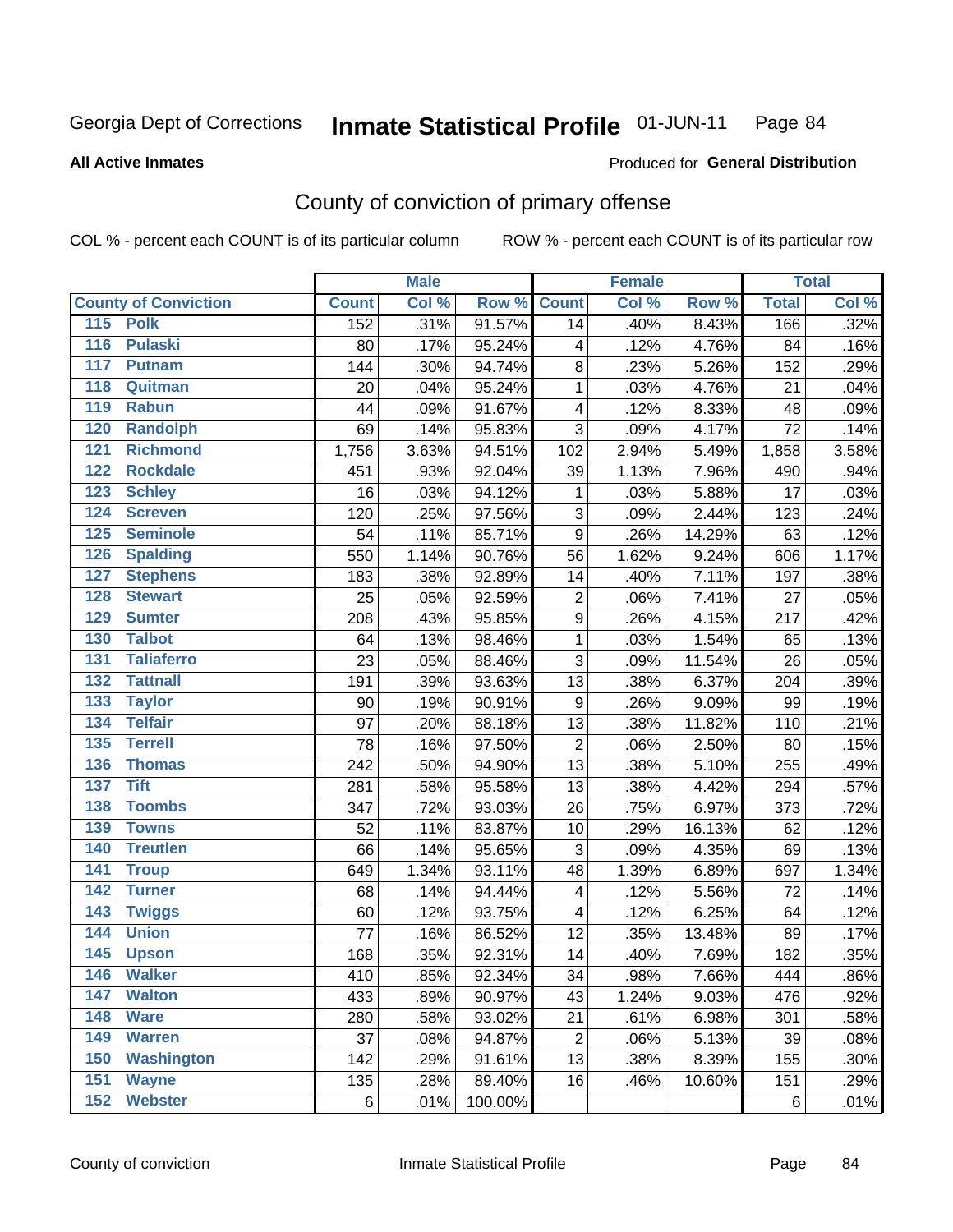### Inmate Statistical Profile 01-JUN-11 Page 85

**All Active Inmates** 

### Produced for General Distribution

# County of conviction of primary offense

COL % - percent each COUNT is of its particular column

|                             |              | <b>Male</b> |             |       | <b>Female</b> |          |              | <b>Total</b> |
|-----------------------------|--------------|-------------|-------------|-------|---------------|----------|--------------|--------------|
| <b>County of Conviction</b> | <b>Count</b> | Col %       | Row % Count |       | Col %         | Row %    | <b>Total</b> | Col %        |
| <b>Wheeler</b><br>153       | 32           | .07%        | 88.89%      | 4     | .12%          | 11.11%   | 36           | $.07\%$      |
| <b>White</b><br>154         | 113          | .23%        | 90.40%      | 12    | .35%          | $9.60\%$ | 125          | .24%         |
| <b>Whitfield</b><br>155     | 603          | 1.25%       | 87.90%      | 83    | 2.40%         | 12.10%   | 686          | 1.32%        |
| <b>Wilcox</b><br>156        | 51           | .11%        | 87.93%      |       | .20%          | 12.07%   | 58           | .11%         |
| <b>Wilkes</b><br>157        | 72           | .15%        | 93.51%      | 5     | .14%          | 6.49%    | 77           | .15%         |
| <b>Wilkinson</b><br>158     | 36           | $.07\%$     | 97.30%      |       | .03%          | 2.70%    | 37           | $.07\%$      |
| <b>Worth</b><br>159         | 108          | .22%        | 93.91%      |       | .20%          | 6.09%    | 115          | .22%         |
| <b>Total Rported</b>        | 48,400       | 100%        | 93.32%      | 3,465 | 100%          | 6.68%    | 51,865       | 100%         |

| тес  | 912<br>013 | $\sim$<br>175 | $\sim$<br>ສວວ |
|------|------------|---------------|---------------|
| ota. | 49,213     | 3,587         | 52.800        |

| <b>Mode</b><br>---<br>luent)<br>nost tren | ™ulton | ;obb | Fulto |
|-------------------------------------------|--------|------|-------|
|                                           |        |      |       |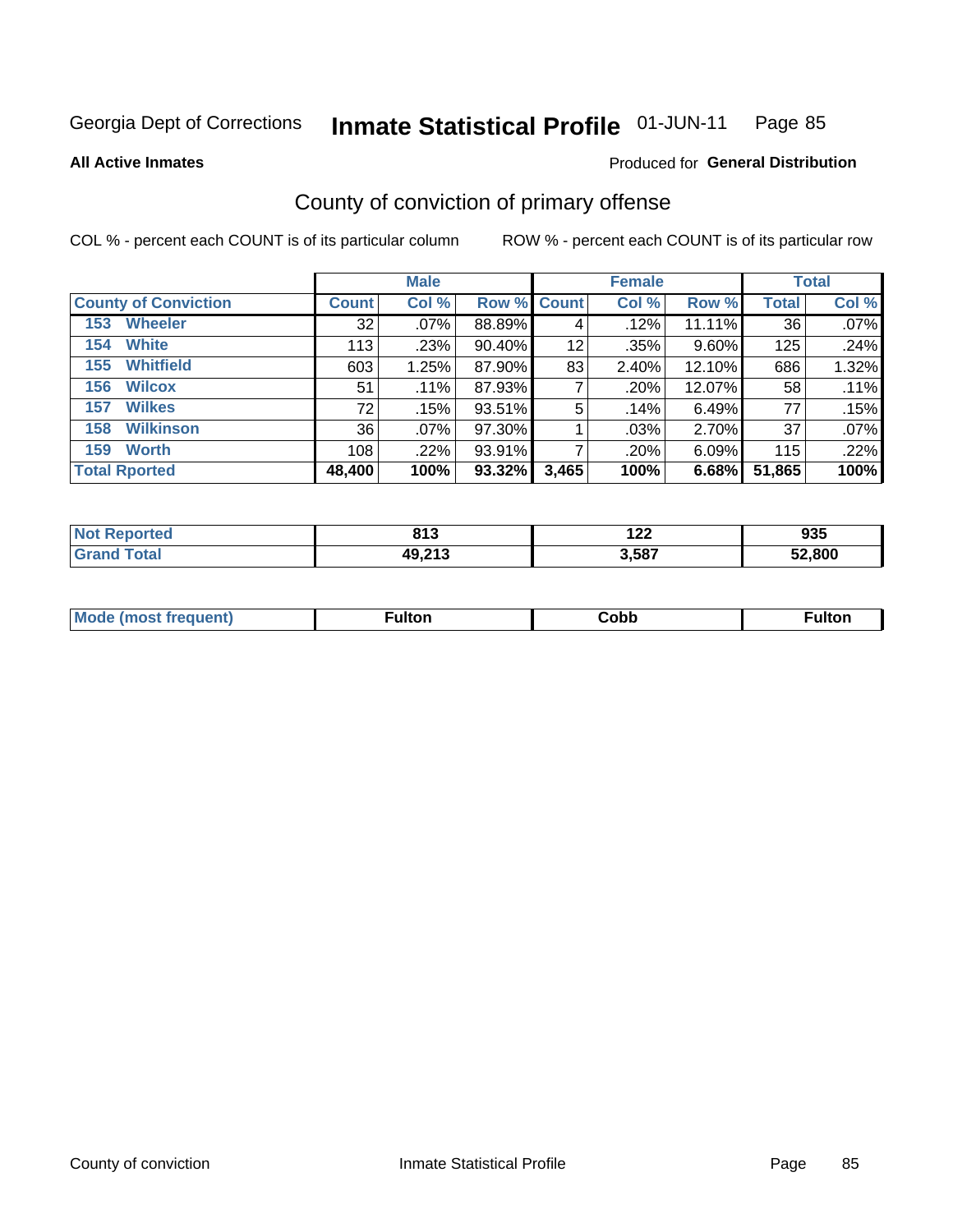### Inmate Statistical Profile 01-JUN-11 Page 86

**All Active Inmates** 

## **Produced for General Distribution**

# Circuit of conviction of primary offense

COL % - percent each COUNT is of its particular column

|                         |                                 |              | <b>Male</b> |        |              | <b>Female</b> |        |              | <b>Total</b> |
|-------------------------|---------------------------------|--------------|-------------|--------|--------------|---------------|--------|--------------|--------------|
|                         | <b>Circuit of Conviction</b>    | <b>Count</b> | Col %       | Row %  | <b>Count</b> | Col %         | Row %  | <b>Total</b> | Col %        |
| $\overline{1}$          | <b>Alapaha Circuit</b>          | 346          | .71%        | 94.28% | 21           | .61%          | 5.72%  | 367          | .71%         |
| $\overline{2}$          | <b>Alcovy Circuit</b>           | 1,037        | 2.14%       | 91.61% | 95           | 2.74%         | 8.39%  | 1,132        | 2.18%        |
| $\overline{\mathbf{3}}$ | <b>Atlanta Circuit</b>          | 4,711        | 9.73%       | 96.30% | 181          | 5.22%         | 3.70%  | 4,892        | 9.43%        |
| 4                       | <b>Atlantic Circuit</b>         | 805          | 1.66%       | 94.48% | 47           | 1.36%         | 5.52%  | 852          | 1.64%        |
| 5                       | <b>Augusta Circuit</b>          | 2,253        | 4.65%       | 94.35% | 135          | 3.90%         | 5.65%  | 2,388        | 4.60%        |
| $\overline{\mathbf{6}}$ | <b>Blue Ridge Circuit</b>       | 590          | 1.22%       | 91.90% | 52           | 1.50%         | 8.10%  | 642          | 1.24%        |
| $\overline{\mathbf{7}}$ | <b>Brunswick Circuit</b>        | 843          | 1.74%       | 92.54% | 68           | 1.96%         | 7.46%  | 911          | 1.76%        |
| 8                       | <b>Chattahoochee Circuit</b>    | 1,849        | 3.82%       | 95.16% | 94           | 2.71%         | 4.84%  | 1,943        | 3.75%        |
| $\overline{9}$          | <b>Cherokee Circuit</b>         | 849          | 1.75%       | 90.42% | 90           | 2.60%         | 9.58%  | 939          | 1.81%        |
| 10                      | <b>Clayton Circuit</b>          | 1,440        | 2.98%       | 93.14% | 106          | 3.06%         | 6.86%  | 1,546        | 2.98%        |
| 11                      | <b>Cobb Circuit</b>             | 2,585        | 5.34%       | 90.89% | 259          | 7.47%         | 9.11%  | 2,844        | 5.48%        |
| 12                      | <b>Conasauga Circuit</b>        | 784          | 1.62%       | 89.09% | 96           | 2.77%         | 10.91% | 880          | 1.70%        |
| 13                      | <b>Cordele Circuit</b>          | 625          | 1.29%       | 93.01% | 47           | 1.36%         | 6.99%  | 672          | 1.30%        |
| 14                      | <b>Coweta Circuit</b>           | 2,054        | 4.24%       | 92.48% | 167          | 4.82%         | 7.52%  | 2,221        | 4.28%        |
| 15                      | <b>Dougherty Circuit</b>        | 917          | 1.89%       | 94.63% | 52           | 1.50%         | 5.37%  | 969          | 1.87%        |
| 16                      | <b>Dublin Circuit</b>           | 472          | .98%        | 93.65% | 32           | .92%          | 6.35%  | 504          | .97%         |
| 17                      | <b>Eastern Circuit</b>          | 2,440        | 5.04%       | 95.57% | 113          | 3.26%         | 4.43%  | 2,553        | 4.92%        |
| 18                      | <b>Flint Circuit</b>            | 540          | 1.12%       | 88.96% | 67           | 1.93%         | 11.04% | 607          | 1.17%        |
| 19                      | <b>Griffin Circuit</b>          | 1,125        | 2.32%       | 91.46% | 105          | 3.03%         | 8.54%  | 1,230        | 2.37%        |
| 20                      | <b>Gwinnett Circuit</b>         | 2,198        | 4.54%       | 92.35% | 182          | 5.25%         | 7.65%  | 2,380        | 4.59%        |
| $\overline{21}$         | <b>Houston Circuit</b>          | 618          | 1.28%       | 94.79% | 34           | .98%          | 5.21%  | 652          | 1.26%        |
| $\overline{22}$         | <b>Lookout Mountain Circuit</b> | 1,126        | 2.33%       | 91.77% | 101          | 2.91%         | 8.23%  | 1,227        | 2.37%        |
| 23                      | <b>Macon Circuit</b>            | 1,140        | 2.36%       | 95.24% | 57           | 1.65%         | 4.76%  | 1,197        | 2.31%        |
| 24                      | <b>Middle Circuit</b>           | 889          | 1.84%       | 93.68% | 60           | 1.73%         | 6.32%  | 949          | 1.83%        |
| 25                      | <b>Mountain Circuit</b>         | 330          | .68%        | 92.44% | 27           | .78%          | 7.56%  | 357          | .69%         |
| 26                      | <b>Northeastern Circuit</b>     | 790          | 1.63%       | 91.65% | 72           | 2.08%         | 8.35%  | 862          | 1.66%        |
| $\overline{27}$         | <b>Northern Circuit</b>         | 521          | 1.08%       | 94.38% | 31           | .89%          | 5.62%  | 552          | 1.06%        |
| 28                      | <b>Ocmulgee Circuit</b>         | 1,019        | 2.11%       | 93.14% | 75           | 2.16%         | 6.86%  | 1,094        | 2.11%        |
| 29                      | <b>Oconee Circuit</b>           | 478          | .99%        | 92.10% | 41           | 1.18%         | 7.90%  | 519          | 1.00%        |
| 30                      | <b>Ogeechee Circuit</b>         | 775          | 1.60%       | 93.04% | 58           | 1.67%         | 6.96%  | 833          | 1.61%        |
| $\overline{31}$         | <b>Pataula Circuit</b>          | 368          | .76%        | 93.88% | 24           | .69%          | 6.12%  | 392          | .76%         |
| 32                      | <b>Piedmont Circuit</b>         | 509          | 1.05%       | 93.74% | 34           | .98%          | 6.26%  | 543          | 1.05%        |
| 33                      | <b>Rome Circuit</b>             | 745          | 1.54%       | 91.52% | 69           | 1.99%         | 8.48%  | 814          | 1.57%        |
| 34                      | <b>South Georgia Circuit</b>    | 739          | 1.53%       | 93.66% | 50           | 1.44%         | 6.34%  | 789          | 1.52%        |
| 35                      | <b>Southern Circuit</b>         | 1,098        | 2.27%       | 95.23% | 55           | 1.59%         | 4.77%  | 1,153        | 2.22%        |
| 36                      | <b>Southwestern Circuit</b>     | 393          | .81%        | 95.85% | 17           | .49%          | 4.15%  | 410          | .79%         |
| 37                      | <b>Stone Mountain Circuit</b>   | 2,797        | 5.78%       | 94.49% | 163          | 4.70%         | 5.51%  | 2,960        | 5.71%        |
| 38                      | <b>Tallapoosa Circuit</b>       | 244          | .50%        | 93.13% | 18           | .52%          | 6.87%  | 262          | .51%         |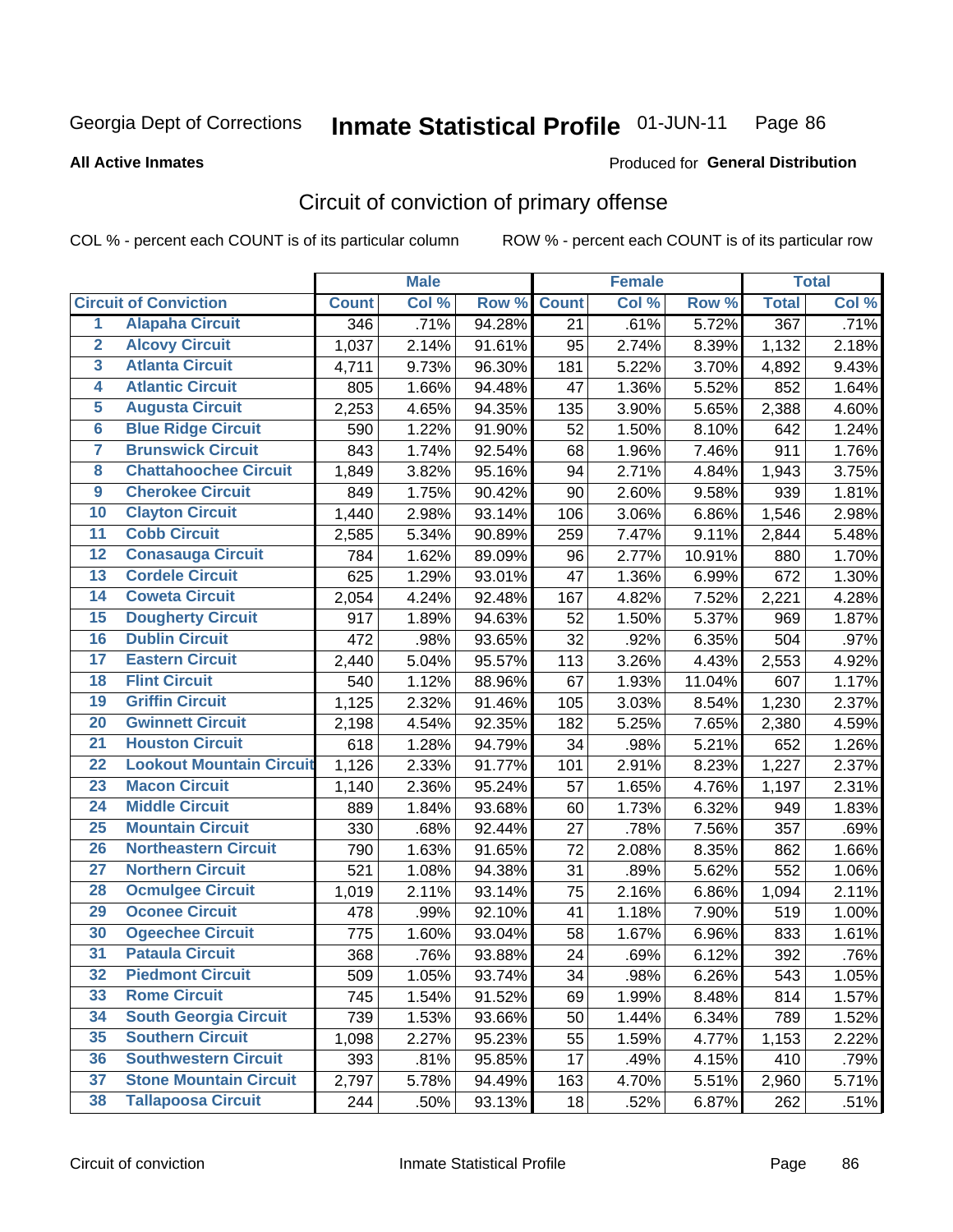### Inmate Statistical Profile 01-JUN-11 Page 87

**All Active Inmates** 

## Produced for General Distribution

# Circuit of conviction of primary offense

COL % - percent each COUNT is of its particular column

|                                   | <b>Male</b>  |         | <b>Female</b> |              |       | <b>Total</b> |              |         |
|-----------------------------------|--------------|---------|---------------|--------------|-------|--------------|--------------|---------|
| <b>Circuit of Conviction</b>      | <b>Count</b> | Col %   | Row %         | <b>Count</b> | Col % | Row %        | <b>Total</b> | Col %   |
| <b>Tifton Circuit</b><br>39       | 528          | 1.09%   | 95.48%        | 25           | .72%  | 4.52%        | 553          | 1.07%   |
| <b>Toombs Circuit</b><br>40       | 343          | .71%    | 94.49%        | 20           | .58%  | 5.51%        | 363          | .70%    |
| <b>Waycross Circuit</b><br>41     | 765          | 1.58%   | 93.87%        | 50           | 1.44% | 6.13%        | 815          | 1.57%   |
| <b>Western Circuit</b><br>42      | 515          | 1.06%   | 93.81%        | 34           | .98%  | 6.19%        | 549          | 1.06%   |
| <b>Rockdale Circuit</b><br>43     | 451          | .93%    | 92.04%        | 39           | 1.13% | 7.96%        | 490          | .94%    |
| <b>Douglas Circuit</b><br>44      | 1,159        | 2.39%   | 89.91%        | 130          | 3.75% | 10.09%       | 1,289        | 2.49%   |
| 45<br><b>Appalachian Circuit</b>  | 320          | .66%    | 91.17%        | 31           | .89%  | 8.83%        | 351          | .68%    |
| <b>Enotah Circuit</b><br>46       | 342          | .71%    | 87.92%        | 47           | 1.36% | 12.08%       | 389          | .75%    |
| 47<br><b>Bell-Forsyth Circuit</b> | 291          | $.60\%$ | 86.87%        | 44           | 1.27% | 13.13%       | 335          | .65%    |
| <b>Towaliga Circuit</b><br>48     | 384          | .79%    | 92.53%        | 31           | .89%  | 7.47%        | 415          | $.80\%$ |
| <b>Paulding Circuit</b><br>49     | 260          | .54%    | 93.19%        | 19           | .55%  | 6.81%        | 279          | .54%    |
| <b>Total Rported</b>              | 48,400       | 100%    | 93.32%        | 3,465        | 100%  | 6.68%        | 51,865       | 100%    |

| 'teo<br>N | 947<br>013 | --<br>17L | 00 F<br>ນວວ |
|-----------|------------|-----------|-------------|
|           | 49,213     | 3,587     | 52.800      |

| M<br>- - -<br>.<br>.<br>⊂opp<br>нс |
|------------------------------------|
|------------------------------------|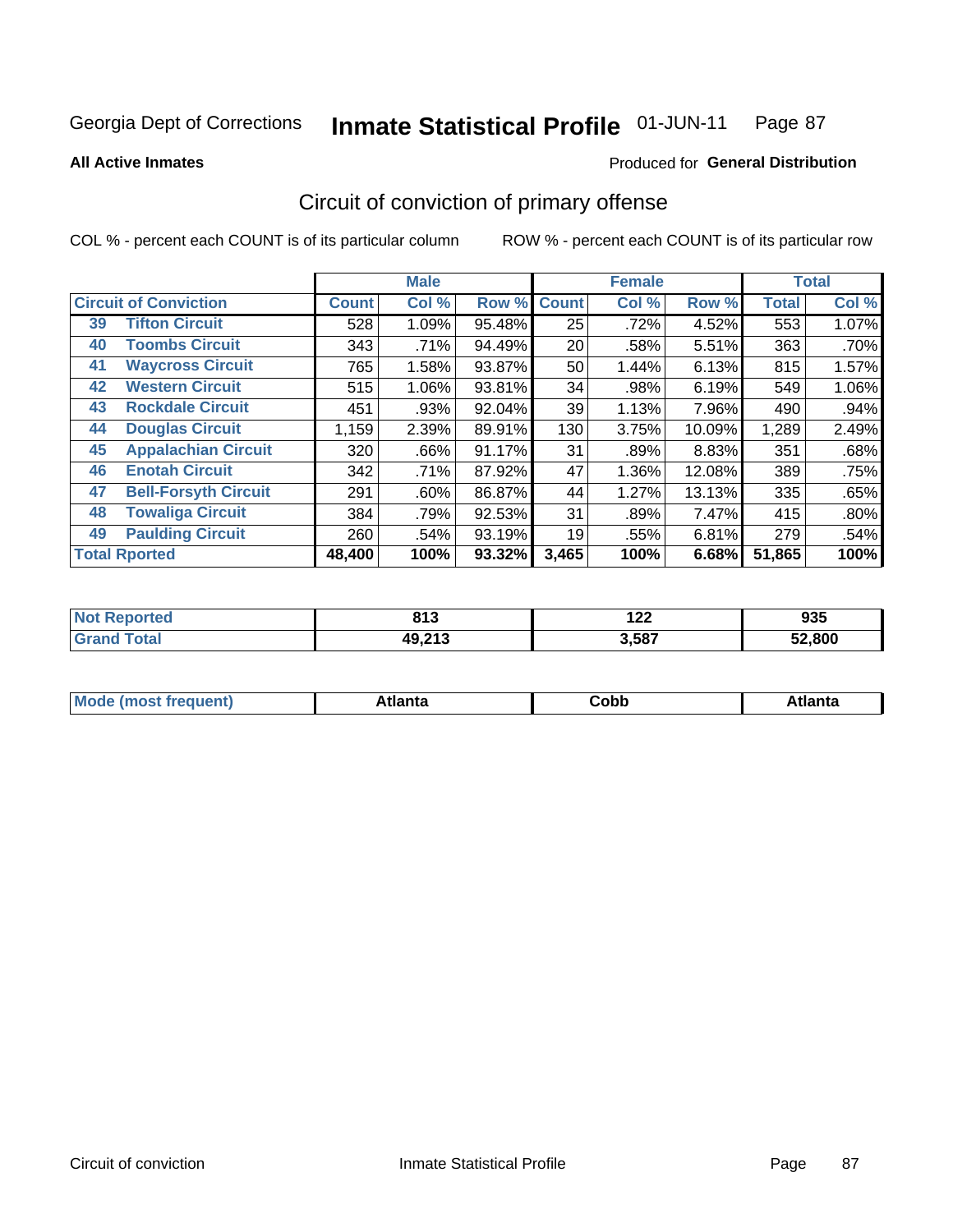## **All Active Inmates**

## Produced for General Distribution

## Years served (jail + prison) in this incarceration

COL % - percent each COUNT is of its particular column

ROW % - percent each COUNT is of its particular row

|                        |              | <b>Male</b> |                  |                | <b>Female</b> |        |              | <b>Total</b> |
|------------------------|--------------|-------------|------------------|----------------|---------------|--------|--------------|--------------|
| <b>Years Served</b>    | <b>Count</b> | Col %       | Row <sup>%</sup> | <b>Count</b>   | Col %         | Row %  | <b>Total</b> | Col %        |
| Less than one year     | 8,916        | 18.14%      | 88.96%           | 1,106          | 30.85%        | 11.04% | 10,022       | 19.01%       |
| 1 to 1.99 years        | 9,613        | 19.56%      | 90.08%           | 1,059          | 29.54%        | 9.92%  | 10,672       | 20.24%       |
| 2 to 2.99 years        | 6,352        | 12.92%      | 93.56%           | 437            | 12.19%        | 6.44%  | 6,789        | 12.87%       |
| 3 to 3.99 years        | 4,500        | 9.16%       | 95.44%           | 215            | 6.00%         | 4.56%  | 4,715        | 8.94%        |
| 4 to 4.99 years        | 3,223        | 6.56%       | 95.47%           | 153            | 4.27%         | 4.53%  | 3,376        | 6.40%        |
| 5 to 5.99 years        | 2,208        | 4.49%       | 96.13%           | 89             | 2.48%         | 3.87%  | 2,297        | 4.36%        |
| 6 to 6.99 years        | 1,664        | 3.39%       | 95.85%           | 72             | 2.01%         | 4.15%  | 1,736        | 3.29%        |
| 7 to 7.99 years        | 1,491        | 3.03%       | 95.76%           | 66             | 1.84%         | 4.24%  | 1,557        | 2.95%        |
| <b>8 to 8.99 years</b> | 1,498        | 3.05%       | 96.21%           | 59             | 1.65%         | 3.79%  | 1,557        | 2.95%        |
| 9 to 9.99 years        | 1,284        | 2.61%       | 95.89%           | 55             | 1.53%         | 4.11%  | 1,339        | 2.54%        |
| 10 to 10.99 years      | 969          | 1.97%       | 96.80%           | 32             | 0.89%         | 3.20%  | 1,001        | 1.90%        |
| 11 to 11.99 years      | 881          | 1.79%       | 95.66%           | 40             | 1.12%         | 4.34%  | 921          | 1.75%        |
| 12 to 12.99 years      | 792          | 1.61%       | 96.00%           | 33             | 0.92%         | 4.00%  | 825          | 1.56%        |
| 13 to 13.99 years      | 842          | 1.71%       | 96.78%           | 28             | 0.78%         | 3.22%  | 870          | 1.65%        |
| 14 to 14.99 years      | 797          | 1.62%       | 97.20%           | 23             | 0.64%         | 2.80%  | 820          | 1.56%        |
| 15 to 15.99 years      | 590          | 1.20%       | 96.88%           | 19             | 0.53%         | 3.12%  | 609          | 1.15%        |
| 16 to 16.99 years      | 556          | 1.13%       | 96.86%           | 18             | 0.50%         | 3.14%  | 574          | 1.09%        |
| 17 to 17.99 years      | 512          | 1.04%       | 96.42%           | 19             | 0.53%         | 3.58%  | 531          | 1.01%        |
| 18 to 18.99 years      | 404          | 0.82%       | 97.12%           | 12             | 0.33%         | 2.88%  | 416          | 0.79%        |
| 19 to 19.99 years      | 374          | 0.76%       | 96.89%           | 12             | 0.33%         | 3.11%  | 386          | 0.73%        |
| 20 to 20.99 years      | 286          | 0.58%       | 96.62%           | 10             | 0.28%         | 3.38%  | 296          | 0.56%        |
| 21 to 21.99 years      | 216          | 0.44%       | 96.86%           | 7              | 0.20%         | 3.14%  | 223          | 0.42%        |
| 22 to 22.99 years      | 200          | 0.41%       | 98.52%           | 3              | 0.08%         | 1.48%  | 203          | 0.38%        |
| 23 to 23.99 years      | 179          | 0.36%       | 95.21%           | 9              | 0.25%         | 4.79%  | 188          | 0.36%        |
| 24 to 24.99 years      | 146          | 0.30%       | 100.00%          |                |               |        | 146          | 0.28%        |
| 25 to 25.99 years      | 126          | 0.26%       | 97.67%           | 3              | 0.08%         | 2.33%  | 129          | 0.24%        |
| 26 to 26.99 years      | 95           | 0.19%       | 98.96%           | $\mathbf 1$    | 0.03%         | 1.04%  | 96           | 0.18%        |
| 27 to 27.99 years      | 89           | 0.18%       | 97.80%           | $\overline{c}$ | 0.06%         | 2.20%  | 91           | 0.17%        |
| 28 to 28.99 years      | 51           | 0.10%       | 98.08%           | 1              | 0.03%         | 1.92%  | 52           | 0.10%        |
| 29 to 29.99 years      | 61           | 0.12%       | 100.00%          |                |               |        | 61           | 0.12%        |
| Thirty + years         | 232          | 0.47%       | 99.15%           | $\overline{2}$ | 0.06%         | 0.85%  | 234          | 0.44%        |
| <b>Total Reported</b>  | 49,147       | 100%        | 93.20%           | 3,585          | 100%          | 6.80%  | 52,732       | 100%         |

| <b>Not Reported</b>      | 66     |       | 68     |
|--------------------------|--------|-------|--------|
| <b>Grand Total</b>       | 49,213 | 3,587 | 52,800 |
|                          |        |       |        |
| <b>Mean</b><br>(average) | 5.32   | 3.16  | 5.17   |
| Median (middle)          | 2.94   | 1.61  | 2.81   |

| Mode (most frequent) | Less than one year | Less than one year |  |
|----------------------|--------------------|--------------------|--|
|                      |                    |                    |  |

Less than one

year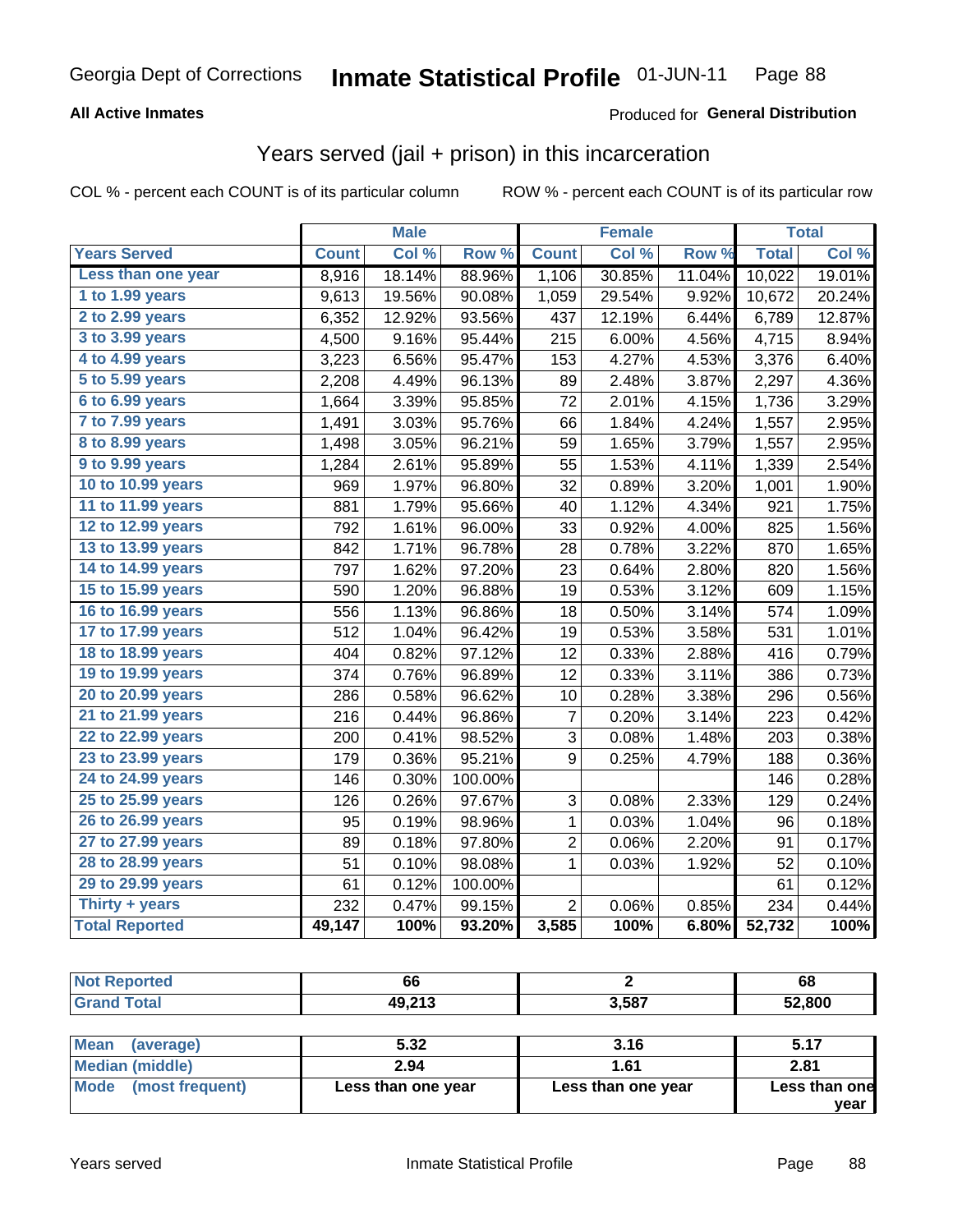## **All Active Inmates**

Produced for General Distribution

## Results of most recent HIV tests

COL % - percent each COUNT is of its particular column

|                         |              | <b>Male</b> |           |              | <b>Female</b> |          |              | <b>Total</b> |
|-------------------------|--------------|-------------|-----------|--------------|---------------|----------|--------------|--------------|
| <b>HIV Test Results</b> | <b>Count</b> | Col %       | Row %I    | <b>Count</b> | Col %         | Row %    | <b>Total</b> | Col %        |
| <b>Positive</b>         | 806          | 1.71%       | $92.01\%$ | 70           | 2.09%         | 7.99%    | 876          | 1.73%        |
| <b>Negative</b>         | 46,404       | 98.28%      | $93.41\%$ | 3,272        | $97.91\%$     | $6.59\%$ | 49,676       | 98.25%       |
| Indeterminate           |              | 0.01%       | 100.00%   |              |               |          |              | 0.01%        |
| <b>Refused</b>          |              | 0.01%       | 100.00%   |              |               |          |              | 0.01%        |
| <b>Total Reported</b>   | 47,218       | 100%        | 93.39%    | 3,342        | 100%          | 6.61%    | 50,560       | 100%         |

| <b>Not</b><br>Reported | ,995   | 245<br>____ | 2,240  |
|------------------------|--------|-------------|--------|
| Total<br><b>Grand</b>  | 49,213 | 3,587       | 52.800 |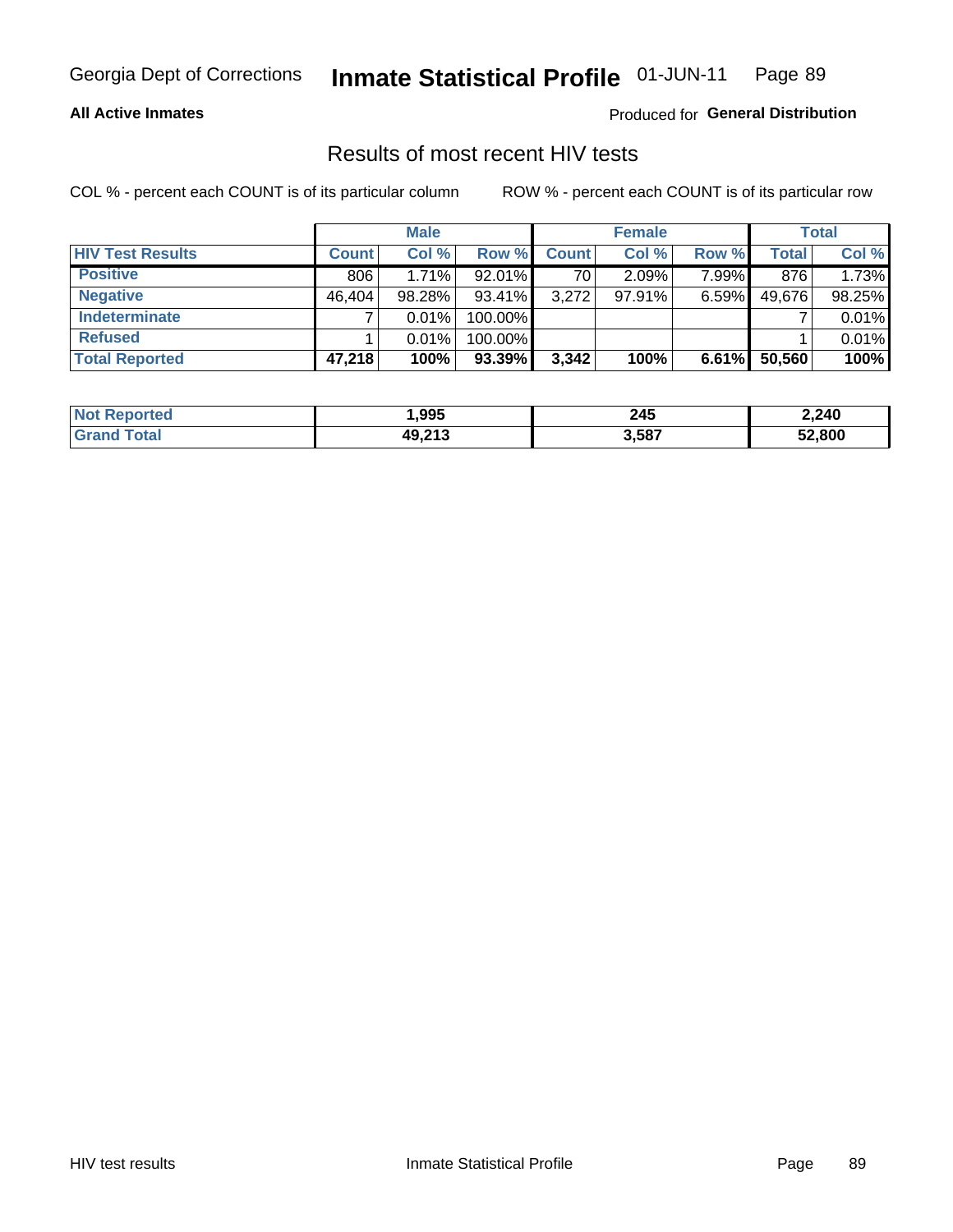## **All Active Inmates**

## Produced for General Distribution

## Results of most recent tuberculosis test

COL % - percent each COUNT is of its particular column

|                                  | <b>Male</b>  |           |           | <b>Female</b> |          |          | Total  |        |
|----------------------------------|--------------|-----------|-----------|---------------|----------|----------|--------|--------|
| <b>Tuberculosis Test Results</b> | <b>Count</b> | Col%      | Row %     | <b>Count</b>  | Col %    | Row %    | Total  | Col %  |
| <b>Positive on current test</b>  | 9.082        | $19.01\%$ | $97.55\%$ | 228           | $6.77\%$ | 2.45%    | 9,310  | 18.20% |
| <b>Positive on previous test</b> | 110          | 0.23%     | 100.00%   |               |          |          | 110    | 0.22%  |
| <b>Negative</b>                  | 38.594       | $80.76\%$ | 92.48%    | 3,138         | 93.23%   | $7.52\%$ | 41.732 | 81.58% |
| <b>Total Reported</b>            | 47,786       | 100%      | $93.42\%$ | 3,366         | 100%     | 6.58%    | 51.152 | 100%   |

| <b>Not Reported</b> | ,427   | つつ1<br>ZZ I | .648   |
|---------------------|--------|-------------|--------|
| ⊺otal<br>Gran       | 49,213 | 3,587       | 52,800 |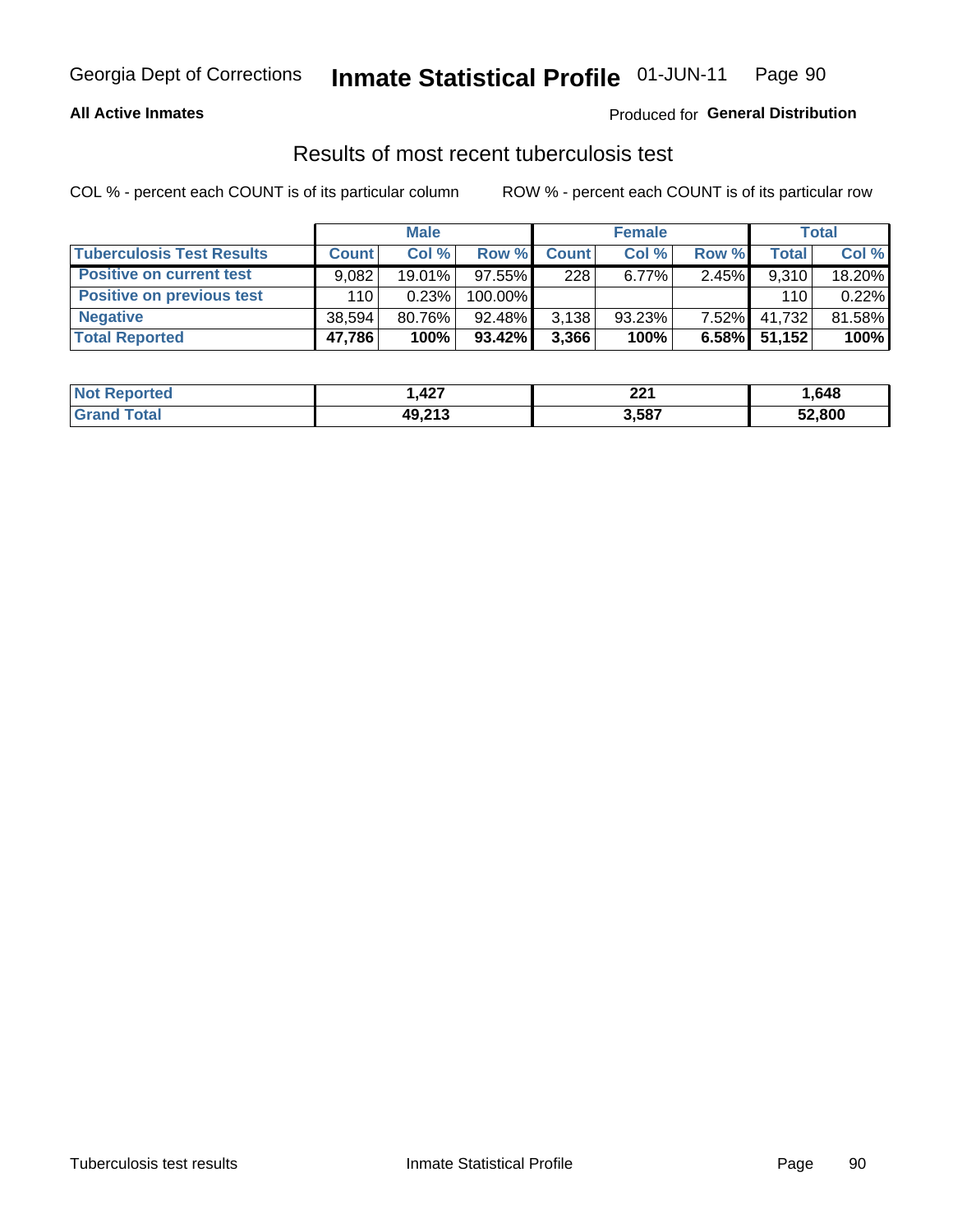### **All Active Inmates**

Produced for General Distribution

## Results of most recent syphilis test

COL % - percent each COUNT is of its particular column

|                                 | <b>Male</b>  |           |           | <b>Female</b> |           |          | Total   |        |
|---------------------------------|--------------|-----------|-----------|---------------|-----------|----------|---------|--------|
| <b>Syphilis Test Results</b>    | <b>Count</b> | Col%      | Row %     | <b>Count</b>  | Col %     | Row %    | Total I | Col %  |
| <b>Positive on current test</b> | 576'         | 1.43%     | $90.85\%$ | 58            | $2.11\%$  | $9.15\%$ | 634     | 1.47%  |
| <b>Negative</b>                 | 39.780       | $98.57\%$ | 93.66%    | 2,695         | $97.89\%$ | $6.34\%$ | 42.475  | 98.53% |
| <b>Total Reported</b>           | 40,356       | 100%      | 93.61%    | 2,753         | 100%      | $6.39\%$ | 43,109  | 100%   |

| <b>Not Reported</b> | 8,857  | 834   | 9,691  |
|---------------------|--------|-------|--------|
| <b>Grand Total</b>  | 49,213 | 3,587 | 52,800 |